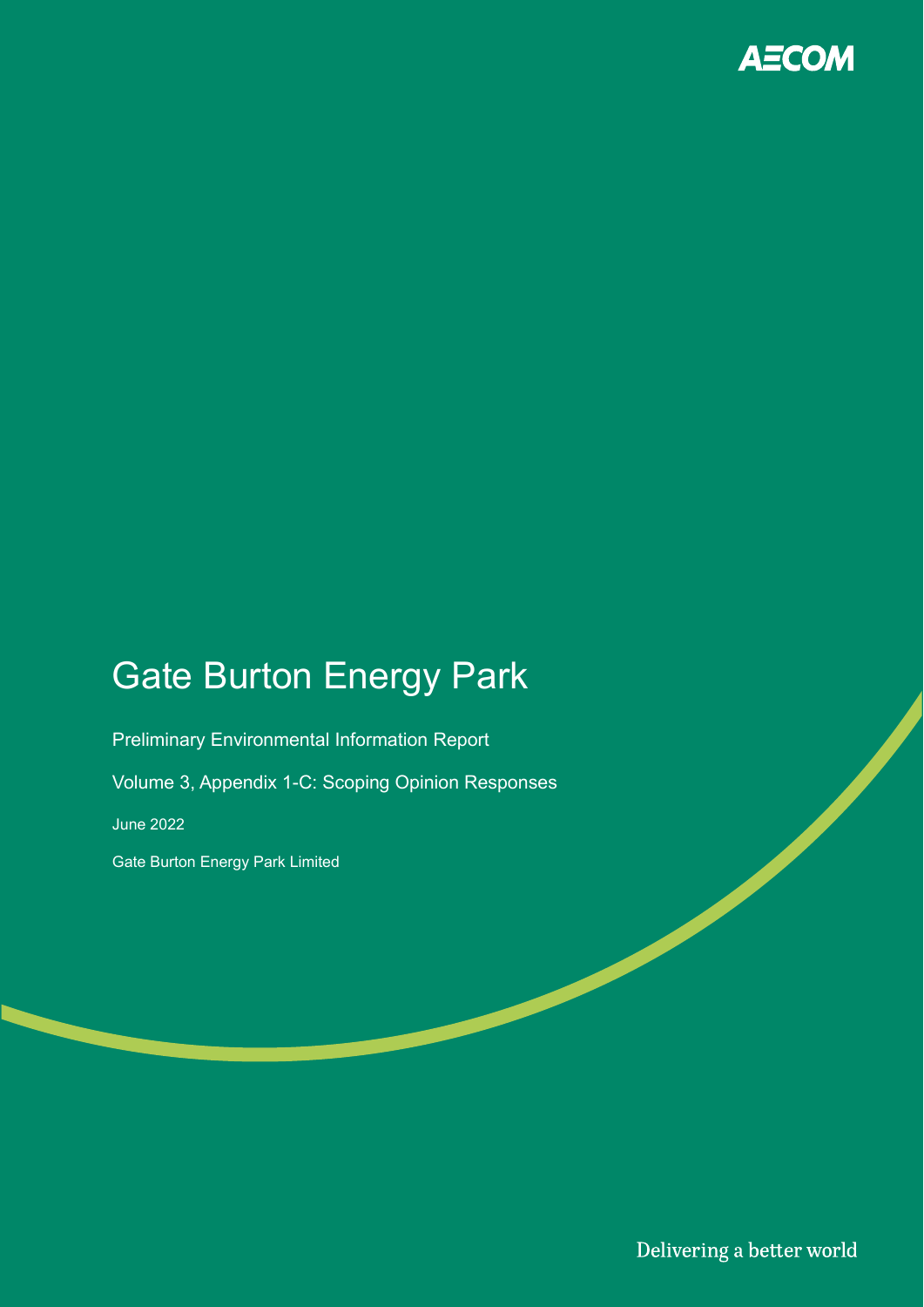

### Quality information

| <b>Prepared by</b> | <b>Checked by</b> | <b>Verified by</b> | <b>Approved by</b> |
|--------------------|-------------------|--------------------|--------------------|
| . TH               | RW                | НK                 | <b>WB</b>          |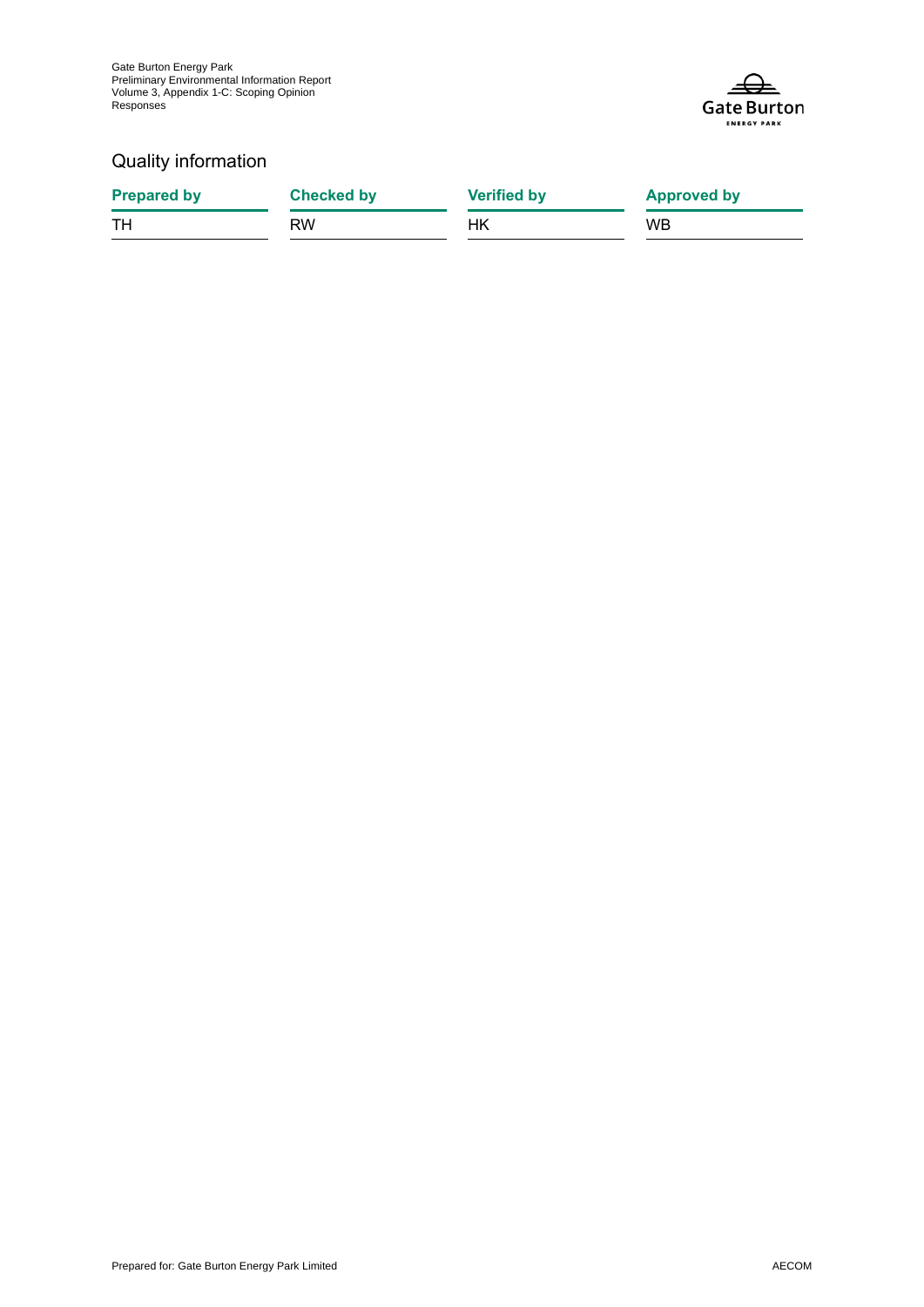

Prepared for:

Gate Burton Energy Park Limited

Prepared by: AECOM Limited

© 2022 AECOM Limited. All Rights Reserved.

This document has been prepared by AECOM Limited ("AECOM") for sole use of our client (the "Client") in accordance with generally accepted consultancy principles, the budget for fees and the terms of reference agreed between AECOM and the Client. Any information provided by third parties and referred to herein has not been checked or verified by AECOM, unless otherwise expressly stated in the document. No third party may rely upon this document without the prior and express written agreement of AECOM.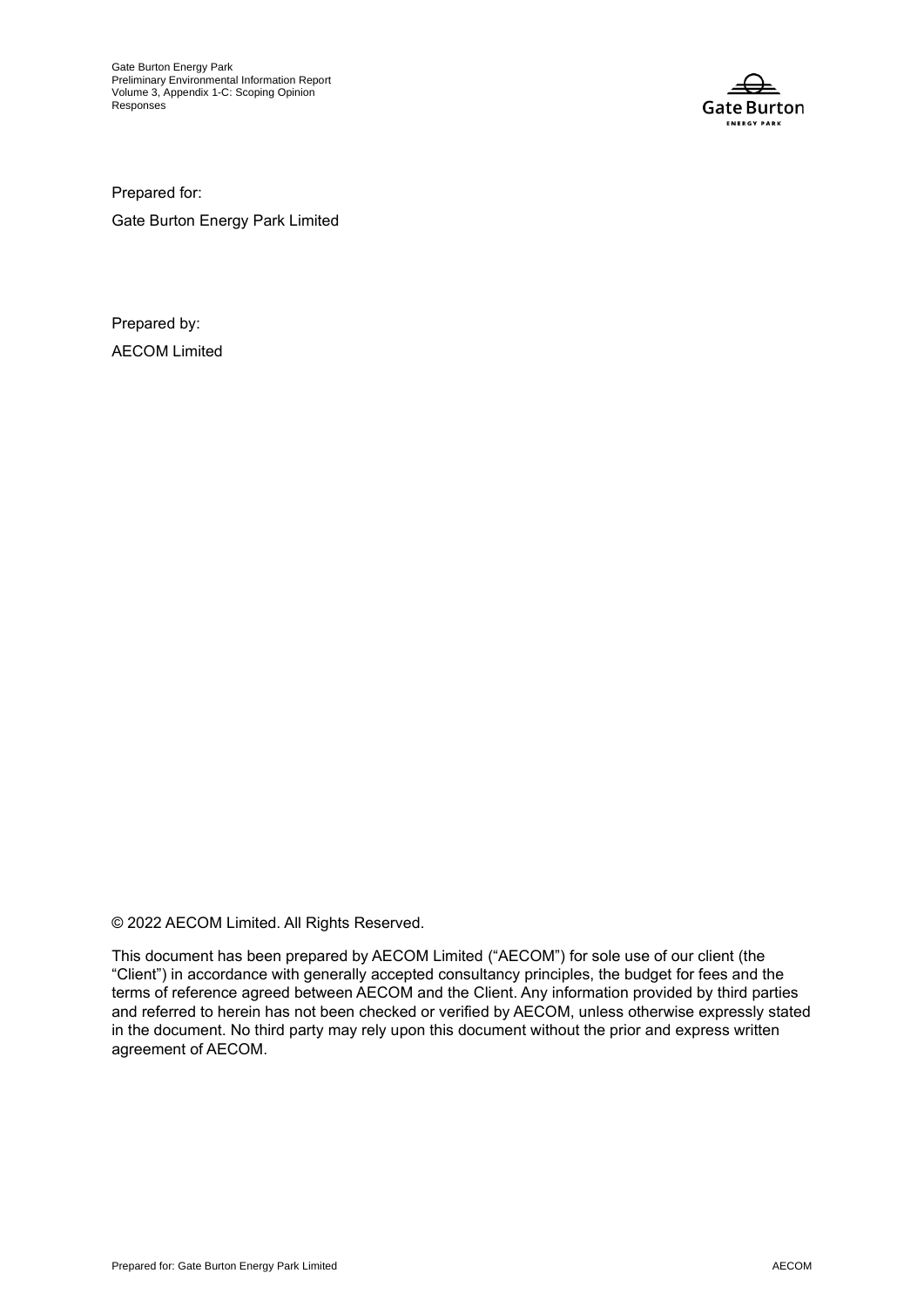

## **Table of Contents**

| 11 |  |
|----|--|

## **Tables**

|  | Table 1 Matters Addressed from Scoping Opinion in Chapters of PEI Report 1 |  |
|--|----------------------------------------------------------------------------|--|
|  |                                                                            |  |
|  |                                                                            |  |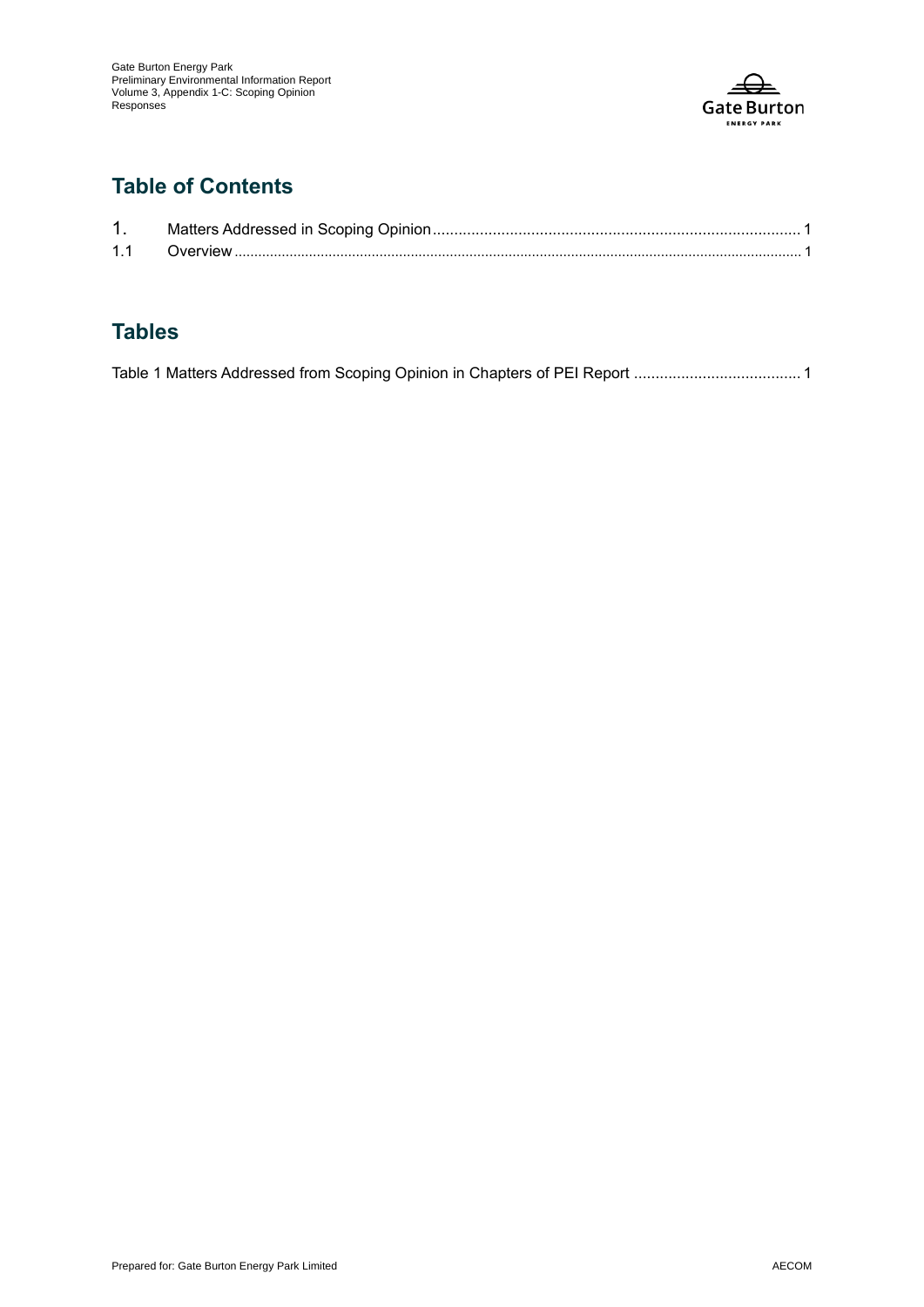

# **1. Matters Addressed in Scoping Opinion**

## **1.1 Overview**

This technical appendix of the Preliminary Environmental Information (PEI) Report summarises the issues raised in the Secretary of State's Scoping Opinion on the Proposed Development (refer to **PEI Report Volume 3, Appendix 1-B**) and describes how the views of the Planning Inspectorate and other consultation bodies have been taken into account in the environmental studies and ongoing design of the Scheme.

### **Table 1 Matters Addressed from Scoping Opinion in Chapters of PEI Report**

| <b>Consultee</b> | Topic                                                      | <b>Summary of Scoping Opinion Comment</b>                                                                                                                                                                                                                                                                                                                                                                                                                                                                                                                                              | <b>Summary of Response</b>                                                                                                                                                                                                                                                                                                                                                                                                                                                                                                                                                                                                                                                                                                                                                                                                                      |
|------------------|------------------------------------------------------------|----------------------------------------------------------------------------------------------------------------------------------------------------------------------------------------------------------------------------------------------------------------------------------------------------------------------------------------------------------------------------------------------------------------------------------------------------------------------------------------------------------------------------------------------------------------------------------------|-------------------------------------------------------------------------------------------------------------------------------------------------------------------------------------------------------------------------------------------------------------------------------------------------------------------------------------------------------------------------------------------------------------------------------------------------------------------------------------------------------------------------------------------------------------------------------------------------------------------------------------------------------------------------------------------------------------------------------------------------------------------------------------------------------------------------------------------------|
| Anglian Water    | Flood Risk,<br>Drainage and<br>Surface Water<br>Management | Anglian Water would welcome the instigation of discussions with Gate<br>Burton Energy Park Ltd prior to the project layout and initial design fix.<br>In particular it would be helpful to discuss the following issues:<br>- The Draft DCO Order including protective provisions specifically to<br>ensure Anglian Water's services are maintained during construction<br>- Requirement for potable and raw water supplies<br>- Requirement for wastewater services<br>- Impact of development on Anglian Water's assets and the need for<br>mitigation<br>- Pre-construction surveys | Comment noted. The Applicant has obtained drainage<br>and water searches for the site and will consult Anglian<br>Water during development of the masterplan, and<br>drainage strategy. The Applicant has provided an<br>Indicative Site Layout Plan (PEI Report Volume 2,<br>Figure 2-4) which it would welcome comment. At this<br>stage we do not anticipate any impact on the existing<br>infrastructure during construction (i.e. Anglian Water's<br>services would be maintained), however this will be<br>addressed in the development of a Construction<br>Environmental Management Plan (CEMP). A<br>Framework CEMP will accompany the DCO Application.<br>The Applicant will continue to review available<br>information relative to existing infrastructure at ES<br>stage, and where practicable design out potential<br>conflicts. |
| Anglian Water    | Flood Risk,<br>Drainage and                                | Expect the Environmental Statement to include reference to existing<br>water supply and water recycling infrastructure managed by Anglian                                                                                                                                                                                                                                                                                                                                                                                                                                              | At this stage it is not anticipated that existing Anglian<br>Water potable water or foul water infrastructure will be<br>impacted by the Scheme (i.e Anglian Water services                                                                                                                                                                                                                                                                                                                                                                                                                                                                                                                                                                                                                                                                     |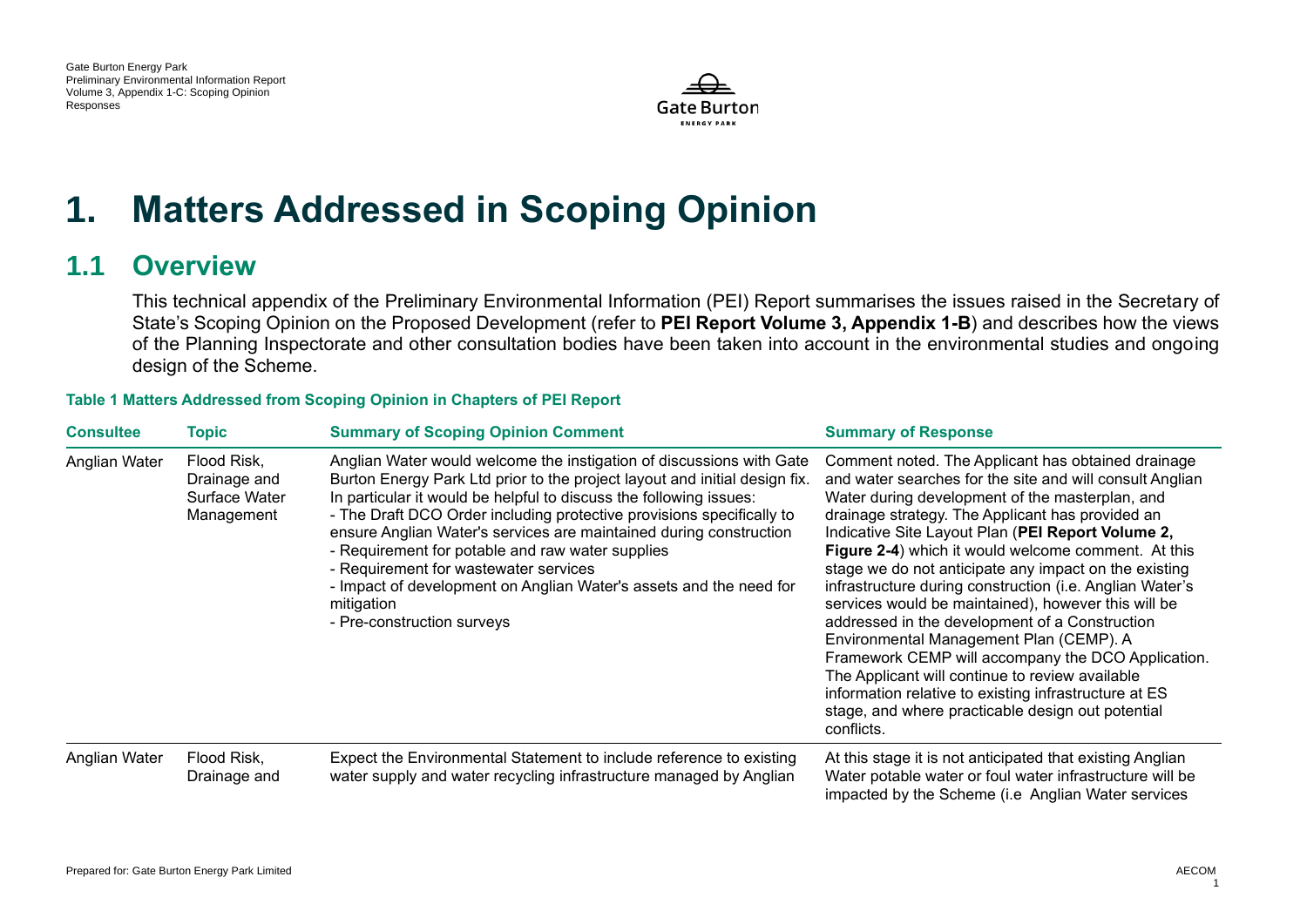

| <b>Consultee</b> | <b>Topic</b>                                               | <b>Summary of Scoping Opinion Comment</b>                                                                                                                                                                                                                                                                                                         | <b>Summary of Response</b>                                                                                                                                                                                                                                                                                                                            |
|------------------|------------------------------------------------------------|---------------------------------------------------------------------------------------------------------------------------------------------------------------------------------------------------------------------------------------------------------------------------------------------------------------------------------------------------|-------------------------------------------------------------------------------------------------------------------------------------------------------------------------------------------------------------------------------------------------------------------------------------------------------------------------------------------------------|
|                  | Surface Water<br>Management                                | Water and the provision of replacement infrastructure and the<br>requirements for new infrastructure.                                                                                                                                                                                                                                             | will be maintained). In developing the masterplan layout<br>the Applicant will review available information to assess<br>whether existing land parcel connections (if any) will be<br>disconnected.                                                                                                                                                   |
|                  |                                                            |                                                                                                                                                                                                                                                                                                                                                   | With regards to new connections, the need for a foul<br>water connection has not been decided, but Anglian<br>Water would be consulted at the appropriate time. With<br>regards to clean water, a tanked solution will likely be<br>proposed. This will be confirmed within the ES.                                                                   |
|                  |                                                            |                                                                                                                                                                                                                                                                                                                                                   | Anglian Water will continue to be consulted throughout<br>the design process, as it evolves post-PEI Report.                                                                                                                                                                                                                                          |
| Anglian Water    | Flood Risk,<br>Drainage and<br>Surface Water<br>Management | Report refers to surface water drainage and that point makes no<br>reference to the need for connection to the public sewer network. At<br>Table 6-1 however, with regard to GHG emissions reference is made<br>to 'Provision of clean water, and treatment of wastewater'. This is<br>stated to be for both construction and operational stages. | As outlined above, the need for connection to the public<br>sewer network and provision of clean water is yet to be<br>determined, and Anglian Water would be consulted with<br>at the appropriate time.                                                                                                                                              |
|                  |                                                            |                                                                                                                                                                                                                                                                                                                                                   | The CEMP will consider construction waste water and<br>clean/potable water. A Framework CEMP will<br>accompany the DCO Application.                                                                                                                                                                                                                   |
|                  |                                                            |                                                                                                                                                                                                                                                                                                                                                   | The Applicant will review sewer asset records to confirm<br>existing drainage infrastructure in the vicinity of the site<br>compounds would remain unaffected.                                                                                                                                                                                        |
| Anglian Water    | <b>Water Quality</b>                                       | The applicant advises that information on water quality, supply and<br>discharges will be sought from the Environment Agency                                                                                                                                                                                                                      | As discussed within PEI Report Volume 1, Chapter 9:<br>Water Environment, a data request for information on<br>existing water quality, supply and discharges within the<br>affected WFD catchments has been made to the<br>Environment Agency and will be used to enhance the<br>water environment baseline and inform the assessment<br>at ES Stage. |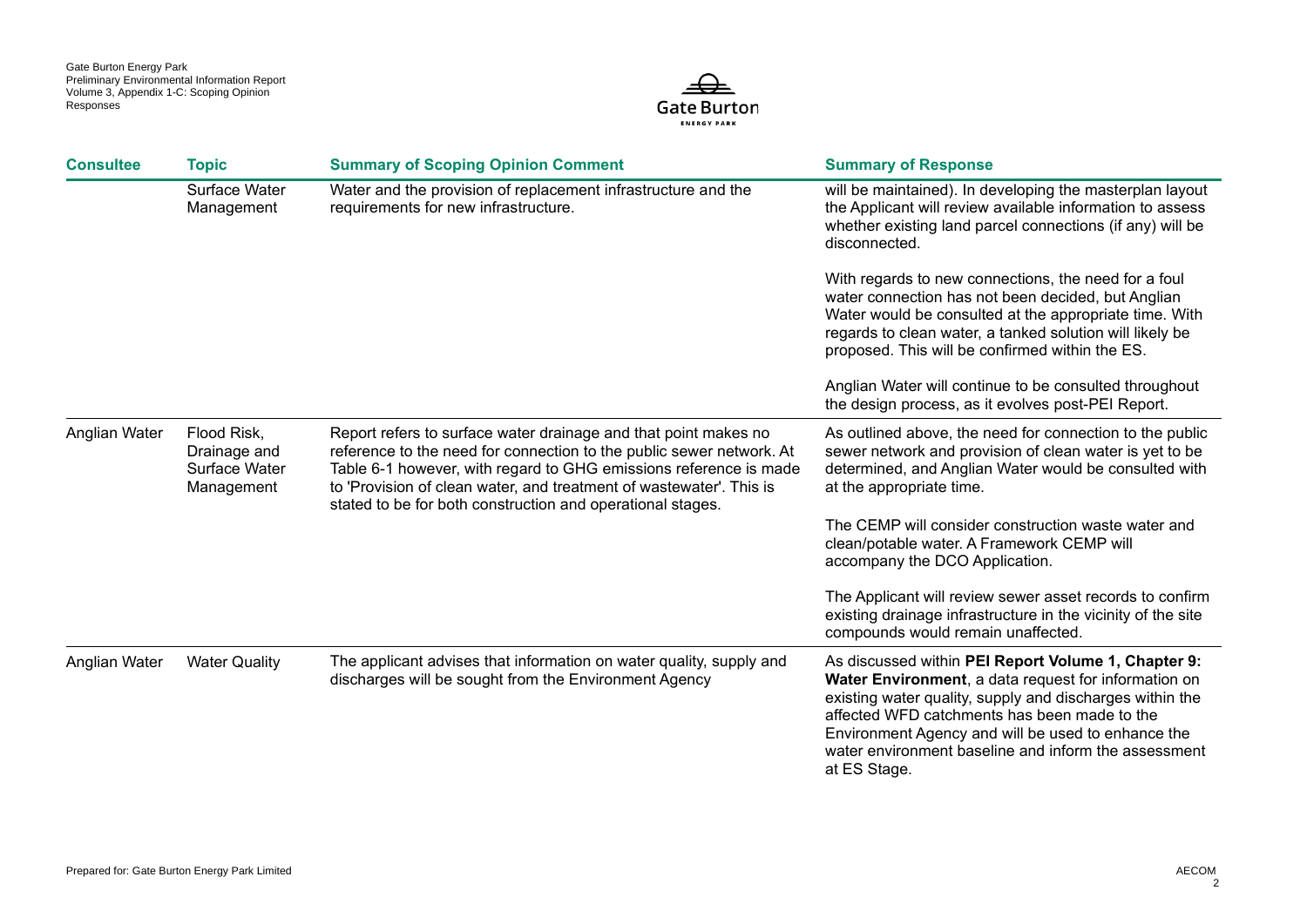

| <b>Consultee</b> | <b>Topic</b>                                               | <b>Summary of Scoping Opinion Comment</b>                                                                                                                                                                                                                                                                                                                                                                                                                                                                                                                                                                                                                                                                                                                                   | <b>Summary of Response</b>                                                                                                                                                                                                                                                                                                                                                                                                 |
|------------------|------------------------------------------------------------|-----------------------------------------------------------------------------------------------------------------------------------------------------------------------------------------------------------------------------------------------------------------------------------------------------------------------------------------------------------------------------------------------------------------------------------------------------------------------------------------------------------------------------------------------------------------------------------------------------------------------------------------------------------------------------------------------------------------------------------------------------------------------------|----------------------------------------------------------------------------------------------------------------------------------------------------------------------------------------------------------------------------------------------------------------------------------------------------------------------------------------------------------------------------------------------------------------------------|
|                  |                                                            |                                                                                                                                                                                                                                                                                                                                                                                                                                                                                                                                                                                                                                                                                                                                                                             | The surface water drainage strategy (which will<br>accompany the DCO Application) will assess surface<br>water discharge in line with LLFA and/or IDB<br>requirements.                                                                                                                                                                                                                                                     |
| Anglian Water    | Flood Risk,<br>Drainage and<br>Surface Water<br>Management | Bullet point 1 refers to possible pollution of surface and groundwater<br>during construction including from foul waste water. Bullet point 7<br>identifies 'potential impacts on local water supplies'. Operational<br>impacts listed in paragraph 9.5.4 include water from offices and<br>maintenance activities                                                                                                                                                                                                                                                                                                                                                                                                                                                          | Noted, a CEMP will consider impacts to foul waste<br>water infrastructure and potential pollution generated<br>during the construction phase. A Framework CEMP will<br>accompany the DCO Application.                                                                                                                                                                                                                      |
|                  |                                                            |                                                                                                                                                                                                                                                                                                                                                                                                                                                                                                                                                                                                                                                                                                                                                                             | The surface water drainage strategy will describe how<br>surface water runoff from the site will be managed using<br>SuDS, and how the drainage design will provide<br>treatment to mitigate surface water pollution to<br>waterbodies during the Operational Phase (including<br>from offices and maintenance activities).                                                                                                |
| Anglian Water    | Flood Risk,<br>Drainage and<br>Surface Water<br>Management | There will be no foul water discharge from the Scheme and no mains<br>connected foul water drainage systems are deemed necessary. As<br>such, impacts on foul sewer capacity is scoped out of further<br>assessment'. This appears to be the only reference to the need for<br>upgraded and additional sewerage infrastructure or water supply for<br>construction or operation. Anglian Water recommends the<br>Environmental Statement should include reference to identified<br>impacts on water supply, the sewerage network and sewage treatment<br>both during construction and operation. Further advice on water and<br>wastewater capacity and options can be obtained by contacting<br>Anglian Water's Pre-Development Team<br>planningliasion@anglianwater.co.uk | As outlined above, the need for connection to the public<br>sewer network and provision of clean water is yet to be<br>determined. The Framework CEMP (which will<br>accompany the DCO application) will highlight foul<br>water requirements during construction and operational<br>water requirements will be considered within the ES.<br>Consultation will be undertaken with Anglian Water as<br>the Scheme develops. |
| Anglian Water    | Flood Risk,<br>Drainage and<br>Surface Water<br>Management | There are rising mains and sewers on site which serve the local<br>community. These are mainly located within the local roads near<br>Knaith Park. This does create a potential pathway for pollution as well<br>as potential impact on local communities if these wastewater services<br>are interrupted. Given that sewer flood risk is identified, the                                                                                                                                                                                                                                                                                                                                                                                                                   | The Applicant will continue to review available<br>information relative to existing infrastructure, and where<br>possible design out potential conflicts through local<br>adjustments to the masterplan. The Applicant will<br>continue to consult with Anglian Water in this regard.                                                                                                                                      |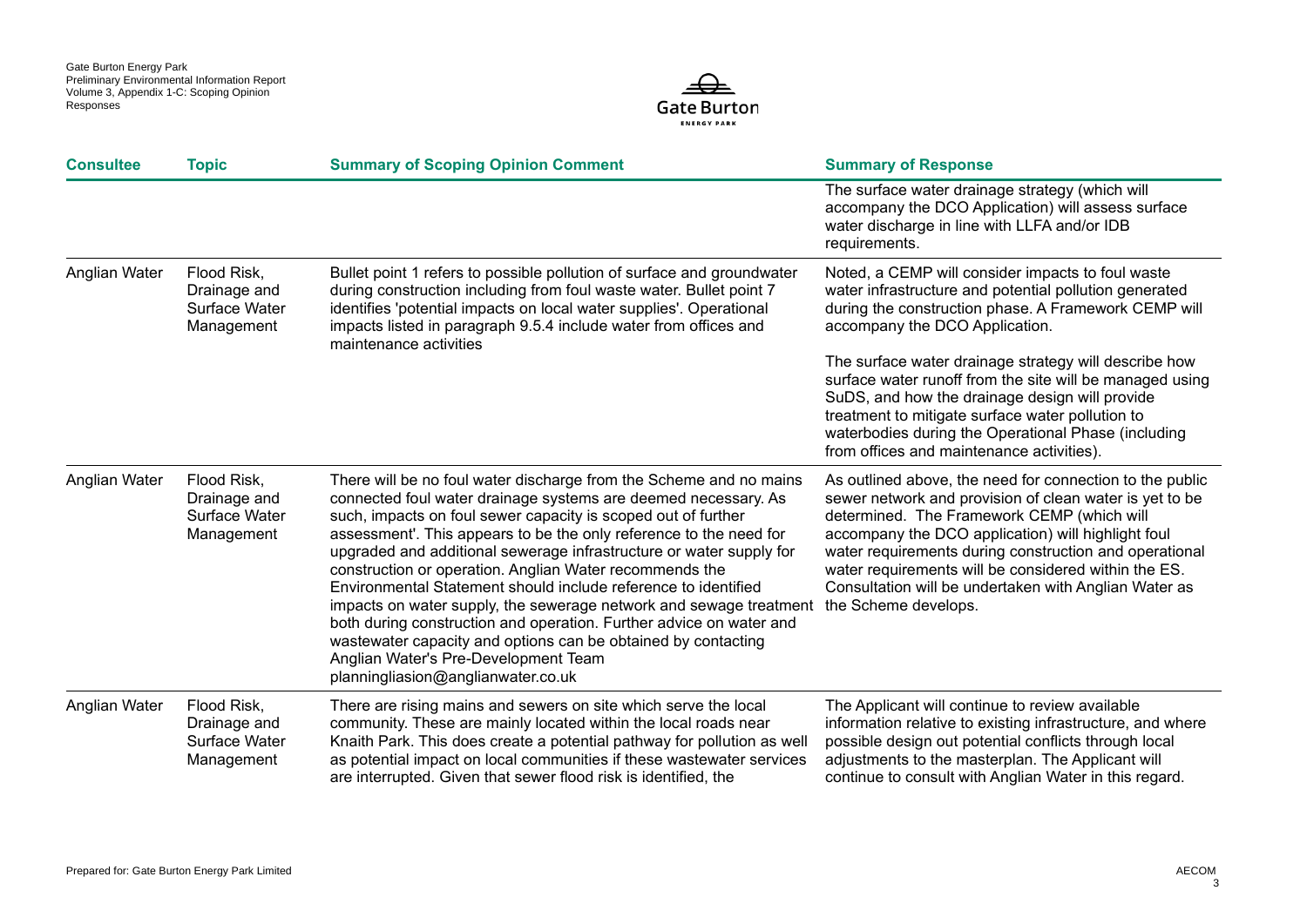

| <b>Consultee</b>       | <b>Topic</b>                                               | <b>Summary of Scoping Opinion Comment</b>                                                                                                                                                                                                                                                                                                                                                                                                                                                                                                                                                                                                                           | <b>Summary of Response</b>                                                                                                                                                                                                                                                                                                                                                                                                                                                                 |
|------------------------|------------------------------------------------------------|---------------------------------------------------------------------------------------------------------------------------------------------------------------------------------------------------------------------------------------------------------------------------------------------------------------------------------------------------------------------------------------------------------------------------------------------------------------------------------------------------------------------------------------------------------------------------------------------------------------------------------------------------------------------|--------------------------------------------------------------------------------------------------------------------------------------------------------------------------------------------------------------------------------------------------------------------------------------------------------------------------------------------------------------------------------------------------------------------------------------------------------------------------------------------|
|                        |                                                            | construction stage or operational stage risks to the sewer network<br>should not be scoped out.                                                                                                                                                                                                                                                                                                                                                                                                                                                                                                                                                                     | Sewer flood risk is discussed further within the Flood<br>Risk Assessment PEI Report Volume 3: Appendix 9-B.<br>However, it is noted the current proposal does not<br>include a new connection to the public sewers, and<br>therefore there would be no increase in risk of flooding<br>caused by the sewer network.                                                                                                                                                                       |
| Anglian Water          | Flood Risk,<br>Drainage and<br>Surface Water<br>Management | With regard to the risk to water and wastewater infrastructure the<br>applicant correctly at Table 15-2 identifies the risk to employees and<br>local residents from the scheme affecting above and below ground<br>utilities including water and sewage. The risk and mitigation the<br>applicant proposes should therefore be set out in the appropriate<br>chapter. The water and sewer assets should then be identified and<br>protected through Protective Provisions in the draft Order. Anglian<br>Water welcomes the intention (15.6.1) to consult with water utilities<br>providers to inform the scheme and draw up appropriate protective<br>provisions. | In developing the masterplan layout, The Applicant will<br>review available information to assess whether<br>mitigation and/or protection measures are required or<br>whether these can be designed out through an<br>adjustment to the design. The Applicant will adopt a<br>collaborative approach in this regard to ensure relevant<br>utility authorities are consulted. An assessment of the<br>impacts of the scheme will be fully presented in the<br>Water Environment ES chapter. |
| Anglian Water          | Flood Risk,<br>Drainage and<br>Surface Water<br>Management | Anglian Water welcomes that a Surface Water Drainage Strategy and<br>that SUDS will be used to manage surface waste (9.6.11 and 9.7.8).<br>Anglian Water would welcome clarification that the impacts on the<br>local drainage/sewerage network (15.4.5) will be designed out of the<br>scheme given that there will be no mains foul connection and only<br>SUDS will be used for both construction and operational stages. This<br>should also remove the questions posed by Point 10. At table 15-1<br>which suggests there may still be a need to connect surface water<br>runoff to a sewerage network.                                                        | Noted, the surface water drainage strategy (which will<br>accompany the DCO Application) will be developed in<br>consultation with Anglian Water and will include SuDS<br>where appropriate.                                                                                                                                                                                                                                                                                               |
| Canal & River<br>Trust | Landscape and<br><b>Visual Amenity</b>                     | Advise that the Grid Corridor Connection chapter of the EIA should<br>seek to assess the impact of the grid corridor connections upon the<br>outward appearance and setting of the River Trent, which would be<br>crossed.<br>Paragraph 10.2.4 of the Scoping Report identifies that receptors within<br>500m of the grid corridor option boundary will be considered. This<br>would include the River Trent. We request that, in the event that an<br>above ground crossing of the Trent be proposed, viewpoints in the                                                                                                                                            | Noted - Viewpoints have been considered from along<br>the River Trent, as set out in PEI Report Volume 1:<br>Chapter 10 - Landscape and Visual Amenity.<br>However, above ground river crossing is not proposed,<br>as set out in PEI Report Volume 1: Chapter 2 - The<br>Scheme.                                                                                                                                                                                                          |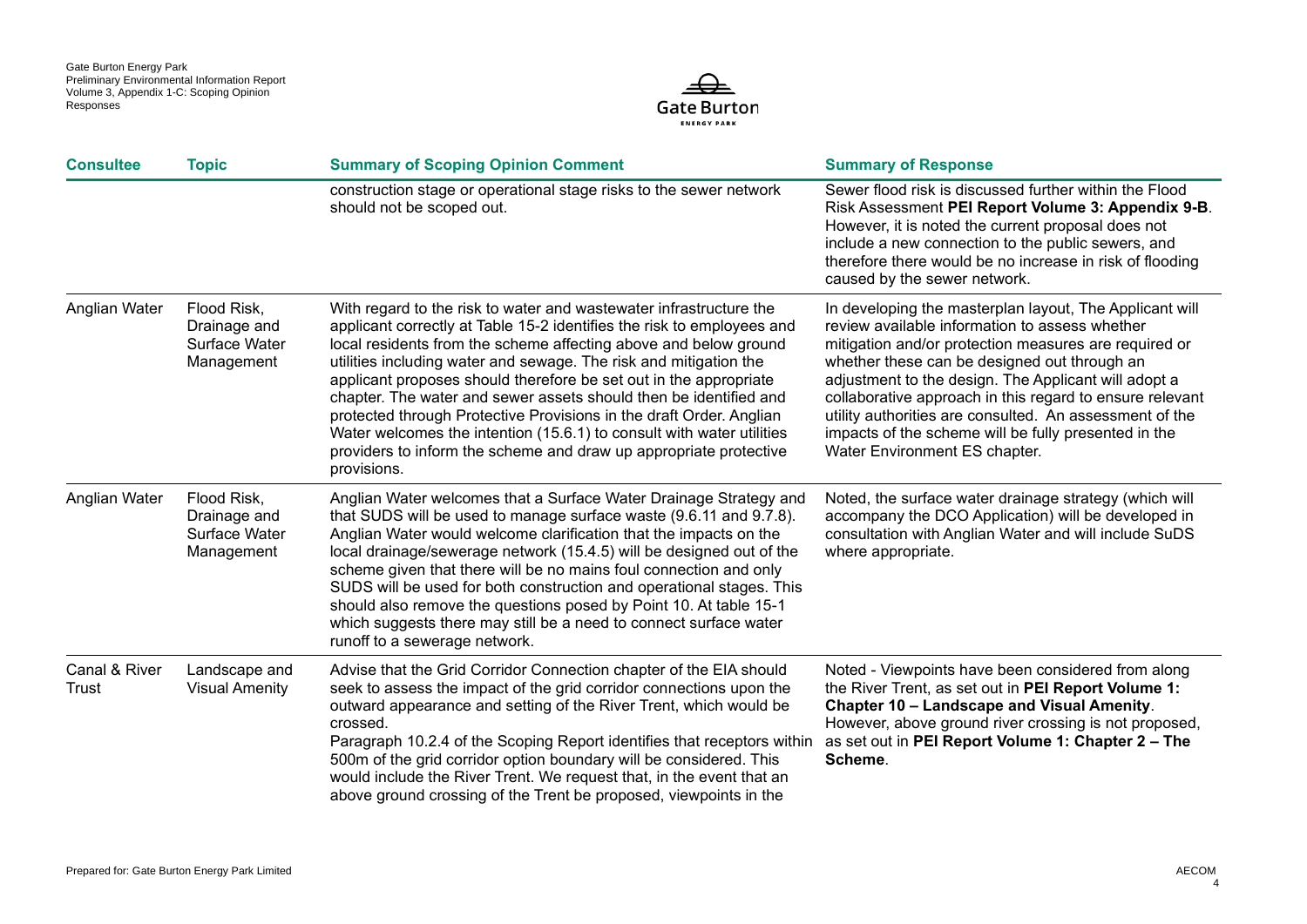

| <b>Consultee</b>              | <b>Topic</b>                           | <b>Summary of Scoping Opinion Comment</b>                                                                                                                                                                                                                                                                                                                                                                                                                                                                                                                                                                                                                                                                                                                                                                                                                                                                                                                                                                               | <b>Summary of Response</b>                                                                                                                                                                                                                                                                                                              |
|-------------------------------|----------------------------------------|-------------------------------------------------------------------------------------------------------------------------------------------------------------------------------------------------------------------------------------------------------------------------------------------------------------------------------------------------------------------------------------------------------------------------------------------------------------------------------------------------------------------------------------------------------------------------------------------------------------------------------------------------------------------------------------------------------------------------------------------------------------------------------------------------------------------------------------------------------------------------------------------------------------------------------------------------------------------------------------------------------------------------|-----------------------------------------------------------------------------------------------------------------------------------------------------------------------------------------------------------------------------------------------------------------------------------------------------------------------------------------|
|                               |                                        | assessment should include locations at the position of the crossing, so<br>that the impact can be fully judged and assessed. We advise that the<br>assessment should also explore the impact of any substations or<br>ancillary equipment should they be sited in proximity to the river.                                                                                                                                                                                                                                                                                                                                                                                                                                                                                                                                                                                                                                                                                                                               |                                                                                                                                                                                                                                                                                                                                         |
| Canal & River<br><b>Trust</b> | Landscape and<br><b>Visual Amenity</b> | To minimise the operational impacts of new crossings of the waterway<br>network, the Trust considers that it is appropriate for new crossings to<br>be sited underground, below the waterway, where feasible and<br>practical. This is necessary to avoid any reduction in navigational head<br>height for vessels, and to minimise any adverse visual impact caused<br>by the presence of overhead pipelines above the waterway. The<br>existing river corridor is characterised by a relatively flat, low<br>landscape and the river is quite discrete in the wider setting. Above<br>ground crossing points would have a significant visual impact in this<br>context. Cables can be installed below the waterway via directional<br>drilling or boring, which has been evidenced elsewhere on our<br>network. In the event that an above-ground solution is proposed for<br>the river crossing, we advise that full justification for this should be<br>provided within the Alternative Options chapter of the EIA. | Above ground river crossing is not proposed. Instead,<br>the cable would be directionally drilled under the River<br>Trent as set out in PEI Report Volume 1: Chapter 2 -<br>The Scheme).                                                                                                                                               |
| Canal & River<br><b>Trust</b> | Landscape and<br><b>Visual Amenity</b> | Changes to the landform to accommodate the solar plant could impact<br>upon long distance views from the River Trent, which could impact<br>upon the outward character of the wider river corridor. We advise that<br>the LVIA should include a general assessment of the impact of<br>changes to the land form as seen from the waterway. We note that<br>paragraph 10.6.9 of the Scoping Report identifies that the LVIA will<br>take account of the Glint and Glare Assessment. We advise that this<br>should include impacts viewed from the River Trent, as glint and glare<br>impacts could occur over long distances and could impact boaters.                                                                                                                                                                                                                                                                                                                                                                   | The LVIA will assess the impact of changes to the<br>landform, including any change to views from the<br>waterway. This will include cross reference to the Glint<br>and Glare assessment that will be submitted as part of<br>the ES.                                                                                                  |
| Canal & River<br>Trust        | <b>Water Quality</b>                   | The Trust advises that consideration is required to ensure that the<br>water quality of the River Trent is not harmed during the construction<br>phase of development. The River Trent would lie within the Grid<br>Corridor Option Corridor for the proposal, and lies within the study<br>area covered in chapter 9 of the Scoping Report (and is specifically<br>referred to in paragraph 9.4.21).                                                                                                                                                                                                                                                                                                                                                                                                                                                                                                                                                                                                                   | An assessment of the potential water quality impacts to<br>all waterbodies including the River Trent has been<br>undertaken within PEI Report Volume 1, Chapter 9:<br>Water Environment. This includes impacts during the<br>construction, operation, and decommissioning phases.<br>Appropriate mitigation has been outlined and taken |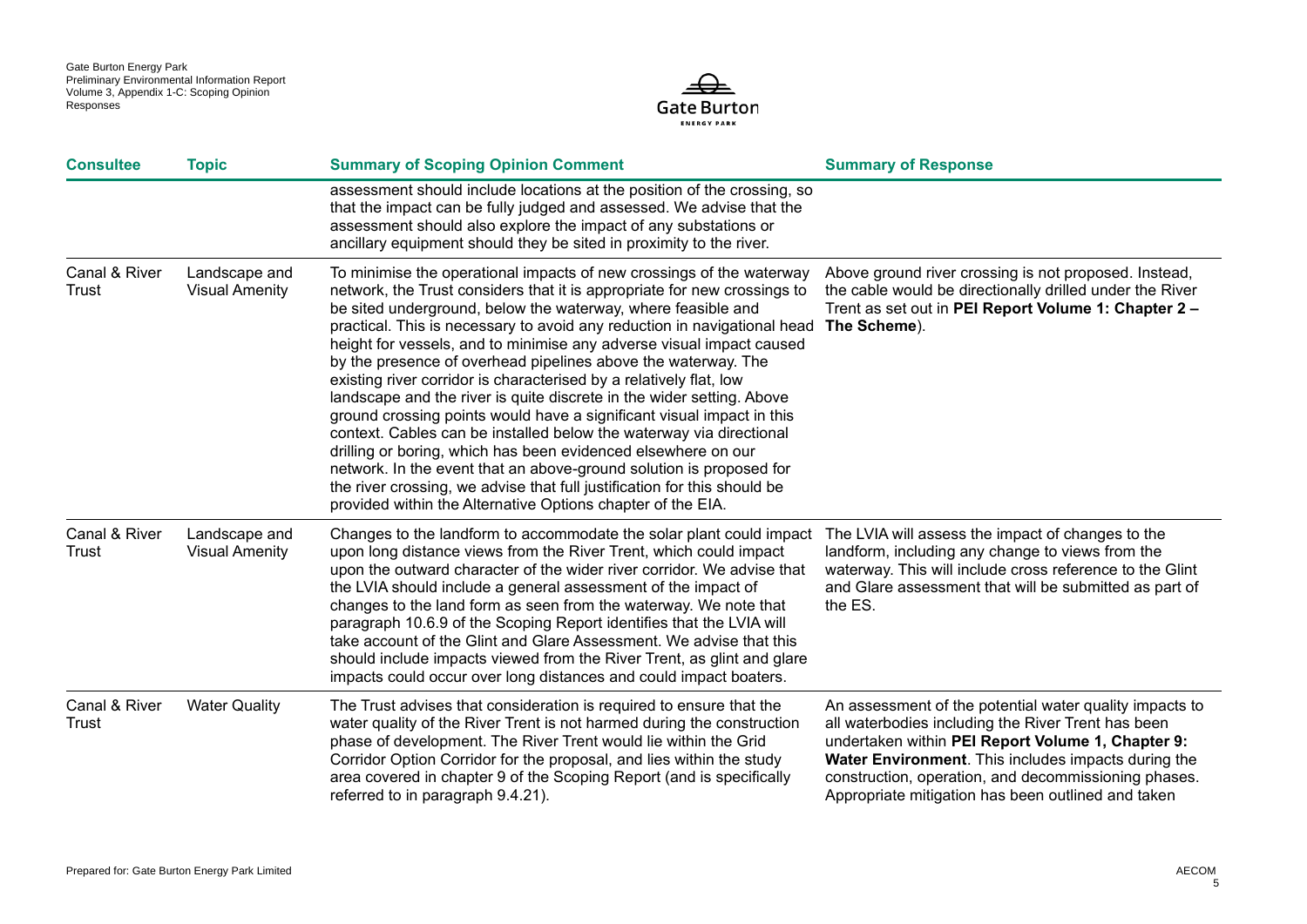

| <b>Consultee</b>       | <b>Topic</b>                            | <b>Summary of Scoping Opinion Comment</b>                                                                                                                                                                                                                                                                                                                                                                                                                                                                          | <b>Summary of Response</b>                                                                                                                                                                                                                                                                                                                                                                                                                                                                                   |
|------------------------|-----------------------------------------|--------------------------------------------------------------------------------------------------------------------------------------------------------------------------------------------------------------------------------------------------------------------------------------------------------------------------------------------------------------------------------------------------------------------------------------------------------------------------------------------------------------------|--------------------------------------------------------------------------------------------------------------------------------------------------------------------------------------------------------------------------------------------------------------------------------------------------------------------------------------------------------------------------------------------------------------------------------------------------------------------------------------------------------------|
|                        |                                         | Paragraph 9.5.3 identifies a range of risks to the water environment,<br>which would apply to the Trent and interconnected watercourses and<br>groundwater, during the construction and decommissioning phases of<br>the development. We advise that these should be fully explored in the<br>EIA, including an assessment of measures to reduce the risks                                                                                                                                                         | account of by the assessment. This will be developed<br>further at ES stage. Furthermore, a Water Framework<br>Directive (WFD) Screening Assessment has been<br>included in PEI Report Volume 3: Appendix 9-A. This<br>will be discussed further at ES stage.                                                                                                                                                                                                                                                |
|                        |                                         | (through siting works away from the Trent as suggested in paragraph<br>9.5.5 and through the adoption of robust construction and<br>environmental management techniques).                                                                                                                                                                                                                                                                                                                                          | The surface water drainage strategy (which will be<br>presented at ES stage) will follow policy, LLFA, IDB and<br>local authority requirements to manage surface water<br>runoff and so prevent surface water quality<br>deterioration.<br>A Framework CEMP will accompany the DCO<br>Application and will cover construction phase risks and<br>mitigate those risks identified. Further mitigation may be<br>required and will be outlined in PEI Report Volume 1,<br><b>Chapter 9: Water Environment.</b> |
| Canal & River<br>Trust | Other<br>Environmental<br><b>Topics</b> | The banks of the River Trent consist of sloping land, which lie within<br>the Grid Corridor Connection area. It is important to ensure that<br>adverse loading onto these (from construction plant and equipment or<br>from new structures associated with the crossing) does not occur that<br>could result in a collapse of the bank into the river.                                                                                                                                                             | Construction information is provided in PEI Report<br>Volume 1: Chapter 2 The Scheme and Chapter 3<br><b>Alternatives and Design Evolution.</b><br>Risks will be managed via the Framework Construction<br>Environment Management Plan (CEMP) which will<br>accompany the DCO Application.                                                                                                                                                                                                                   |
|                        |                                         | Appendix B states that the risk of landslides will be considered as part<br>of the geotechnical design, ensuring that the risk is designed out. We<br>advise that full information upon the location of construction works and<br>accesses in addition to the position of permanent structures<br>associated with the crossing of the Trent (including cross sections to<br>show the land form as necessary) may likely be required to<br>demonstrate that this risk can be fully discounted at application stage. |                                                                                                                                                                                                                                                                                                                                                                                                                                                                                                              |
|                        |                                         | The Trust is aware of existing dredging disposal sites alongside the<br>Trent, which may consist of heightened levels of contamination. These<br>would need to be considered in the event of a crossing disturbing                                                                                                                                                                                                                                                                                                 |                                                                                                                                                                                                                                                                                                                                                                                                                                                                                                              |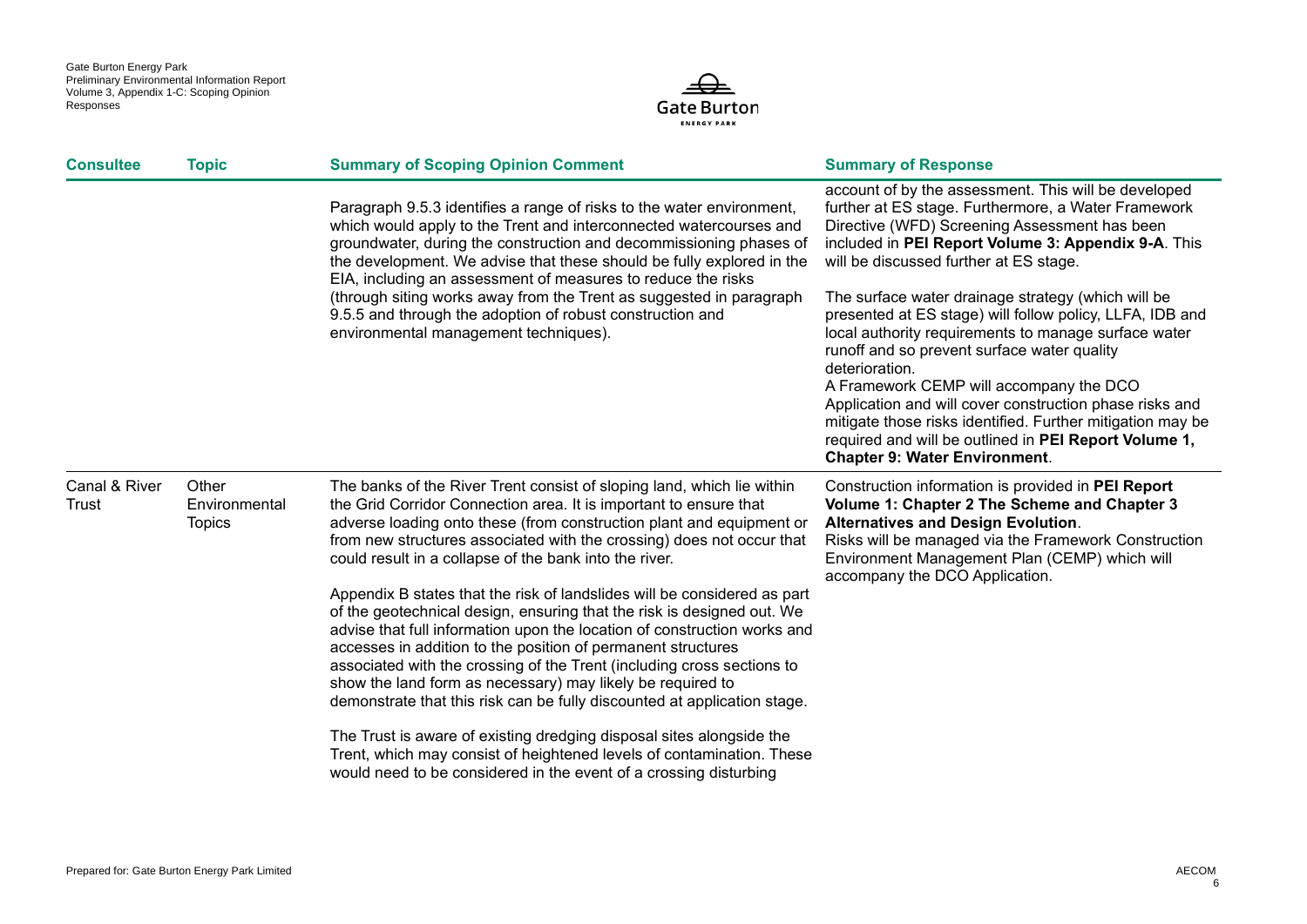

| <b>Consultee</b>              | <b>Topic</b>            | <b>Summary of Scoping Opinion Comment</b>                                                                                                                                                                                                                                                                                                                                                                                                                                                               | <b>Summary of Response</b>                                                                                                                                                                                                                                             |
|-------------------------------|-------------------------|---------------------------------------------------------------------------------------------------------------------------------------------------------------------------------------------------------------------------------------------------------------------------------------------------------------------------------------------------------------------------------------------------------------------------------------------------------------------------------------------------------|------------------------------------------------------------------------------------------------------------------------------------------------------------------------------------------------------------------------------------------------------------------------|
|                               |                         | these areas. The Trust can advise the applicant further on these<br>locations if required.                                                                                                                                                                                                                                                                                                                                                                                                              |                                                                                                                                                                                                                                                                        |
| Canal & River<br><b>Trust</b> | Transport and<br>Access | Should the proposals include the incorporation of a new cable crossing<br>above the River Trent, then full consideration would be required to<br>ensure that the cable is installed at an appropriate height so as to not<br>hinder the passage or safety of river users. Account would need to be<br>given towards the height of vessels that utilise or could utilise the<br>waterway, as well as the height of other cable crossings that may be<br>present upon the existing stretch of navigation. | The grid connection cable is proposed to be installed via<br>horizontal directional drilling (HDD) and therefore it is<br>considered that river users will not be impacted by the<br>installation or operation of the cable along the Grid<br><b>Connection Route.</b> |
|                               |                         | The installation of cables above the waterway may also require a<br>closure of the navigation to boat traffic, which would result in<br>temporary disruptions to the movement of navigable craft.                                                                                                                                                                                                                                                                                                       |                                                                                                                                                                                                                                                                        |
|                               |                         | We therefore request that the EIA includes account for the permanent<br>and temporary impacts of works on the safety and passage of<br>navigable craft on the Trent within the Transport and Access Chapter<br>in the event that an above-ground cable crossing of the river is<br>proposed.                                                                                                                                                                                                            |                                                                                                                                                                                                                                                                        |
|                               |                         | Consideration would also be required with regards to ensuring that any<br>new crossings do not harm the provision of any existing moorings on<br>the navigation.                                                                                                                                                                                                                                                                                                                                        |                                                                                                                                                                                                                                                                        |
|                               |                         | As advised above, to minimise the operational impacts of new<br>crossings of the waterway network, including the need to safeguard an<br>appropriate and safe navigational head height for vessels, we strongly<br>advise that measures to install the cable below the waterway are<br>considered prior to the adoption of an above-surface crossing.                                                                                                                                                   |                                                                                                                                                                                                                                                                        |
| Canal & River<br>Trust        | Site Walkovers          | Pre-works surveys or investigations on the Trust's land or on the river<br>would require the Trust's consent via the Code of Practice. We advise<br>that the applicant may wish to contact our Works Engineer via<br>switchboard on 0303 040 4040 or at                                                                                                                                                                                                                                                 | This comment is noted.                                                                                                                                                                                                                                                 |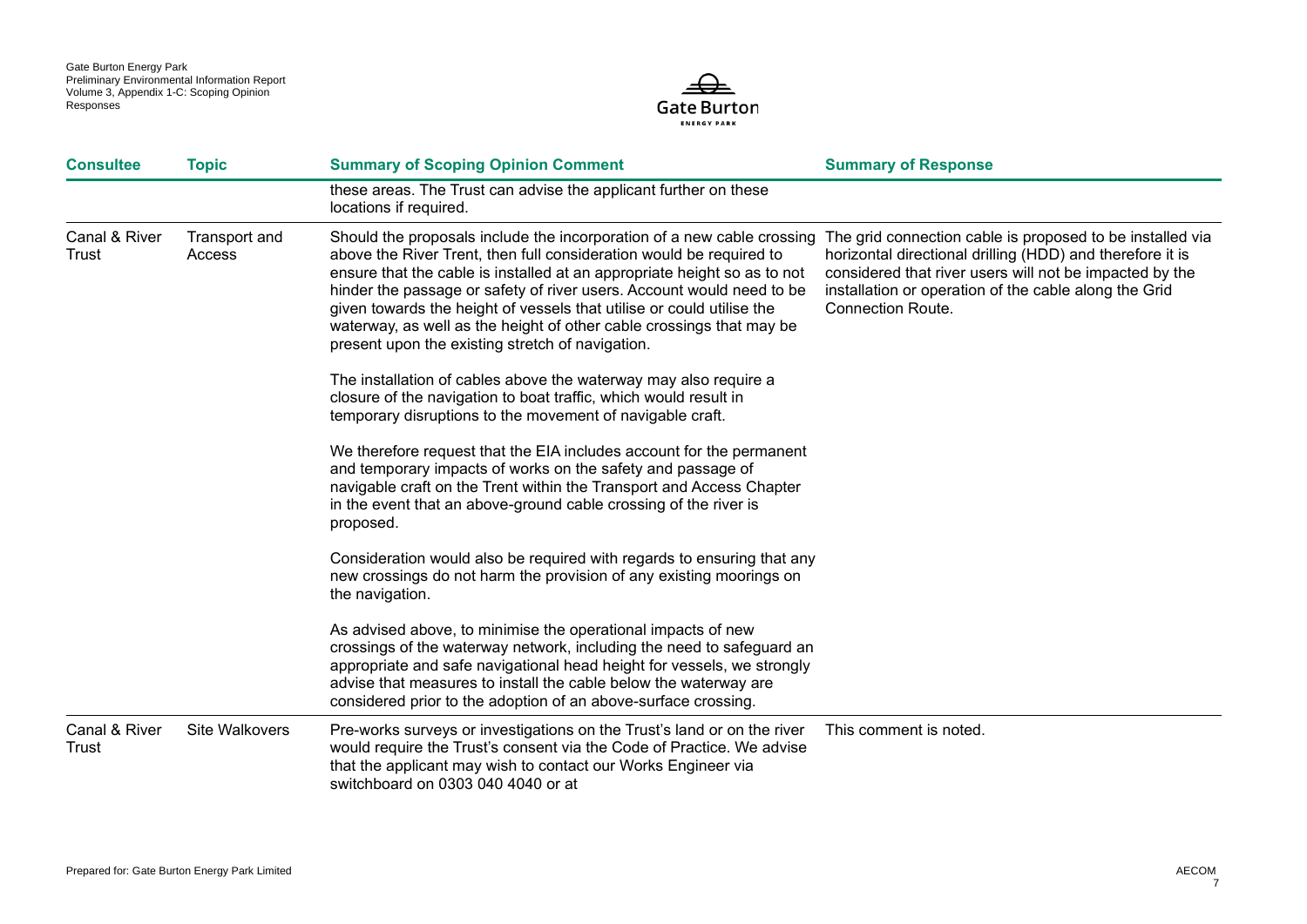

| <b>Consultee</b>           | <b>Topic</b>             | <b>Summary of Scoping Opinion Comment</b>                                                                                                                                                                                                                                                                                                                                                                                                                        | <b>Summary of Response</b>                                                                                                                                                                                                                                                                                                                                                                                                                                                                                                                                                                                                                                                                                               |
|----------------------------|--------------------------|------------------------------------------------------------------------------------------------------------------------------------------------------------------------------------------------------------------------------------------------------------------------------------------------------------------------------------------------------------------------------------------------------------------------------------------------------------------|--------------------------------------------------------------------------------------------------------------------------------------------------------------------------------------------------------------------------------------------------------------------------------------------------------------------------------------------------------------------------------------------------------------------------------------------------------------------------------------------------------------------------------------------------------------------------------------------------------------------------------------------------------------------------------------------------------------------------|
|                            |                          | Enquiries.TPWNorth@canalrivertrust.org.uk in order to seek consent<br>to undertake works. New crossings of our land may also require the<br>approval of the Trust in our position as landowner and navigation<br>authority. Contact should be made by the applicant through the Trust's<br>utilities section at utilitiesenquiry@canalrivertrust.org.uk to ensure that<br>any relevant consent (if necessary) is approved prior to the<br>commencement of works. |                                                                                                                                                                                                                                                                                                                                                                                                                                                                                                                                                                                                                                                                                                                          |
|                            |                          | Work to construction crossings over or under our network would also<br>likely need to comply with the Trust's "Code of Practice for Works<br>affecting the Canal & River Trust". The applicant is advised to contact<br>the Canal & River Trust's Works Engineering Team via switchboard on<br>0303 040 4040 or at Enquiries. TPWNorth@canalrivertrust.org.uk for<br>further advice.                                                                             |                                                                                                                                                                                                                                                                                                                                                                                                                                                                                                                                                                                                                                                                                                                          |
| Historic<br>England        | <b>Cultural Heritage</b> | In the case of both the Scheduled Monument at Heynings Priory<br>(1008685) in especially respect of the main arrays and Segelocum /<br>Littleborough Roman Town (1003639) the extent of nationally<br>important remains is likely to be greater than the area designated as a<br>scheduled monument, designations being necessarily based upon<br>information available at a specific point time.                                                                | Data has been collected from both the Nottinghamshire<br>County Council and Lincolnshire County Council<br>Historic Environment Records. A full heritage baseline<br>will be presented as part of the application, and this is<br>summarised in the PEI Report Volume 1, Chapter 7:<br>Cultural Heritage. A desk-based assessment will<br>consider data from available sources including historic<br>environment data, aerial analysis, research, previous<br>evaluation surveys and evaluation undertaken for the<br>project. This will be included as an appendix to the ES.<br>Full consideration will be given to heritage assets/buried<br>deposits adjacent to the scheduled monuments and<br>their relationships. |
| <b>Historic</b><br>England | <b>Cultural Heritage</b> | At the Roman settlement of Littleborough significant geophysical<br>survey work has been carried out since designation and early and<br>detailed consultations should be made directly with Nottinghamshire<br>County Council Historic Environment Record (not simply via Heritage<br>Gateway). At Heyning Priory the religious establishment needs to be<br>understood in the context of the accrual, consolidation and tenanting                               | Data has been collected from both the Nottinghamshire<br>County Council and Lincolnshire County Council<br>Historic Environment Records, and this is summarised<br>in the PEI Report Volume 1, Chapter 7: Cultural<br>Heritage. A full heritage baseline will be presented as<br>part of the application. A desk-based assessment will                                                                                                                                                                                                                                                                                                                                                                                   |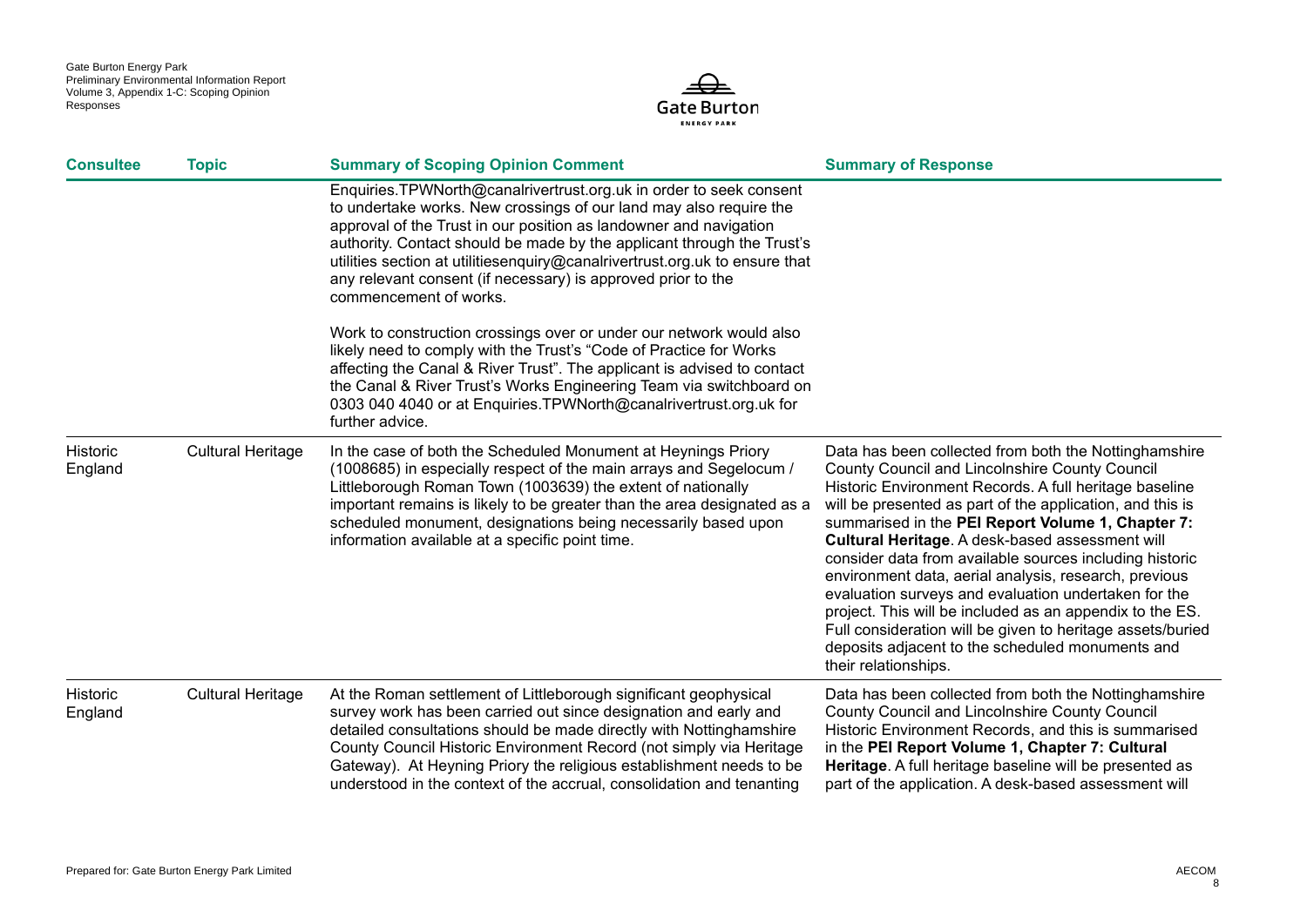

| <b>Consultee</b>    | <b>Topic</b>             | <b>Summary of Scoping Opinion Comment</b>                                                                                                                                                                                                                                                                                                                                                                                                                                                                                                              | <b>Summary of Response</b>                                                                                                                                                                                                                                                                                                                                                                                                                                 |
|---------------------|--------------------------|--------------------------------------------------------------------------------------------------------------------------------------------------------------------------------------------------------------------------------------------------------------------------------------------------------------------------------------------------------------------------------------------------------------------------------------------------------------------------------------------------------------------------------------------------------|------------------------------------------------------------------------------------------------------------------------------------------------------------------------------------------------------------------------------------------------------------------------------------------------------------------------------------------------------------------------------------------------------------------------------------------------------------|
|                     |                          | of land and interests through the pre-reformation period and the<br>adaptation and reorientation of landholdings following the dissolution.<br>It is crucial in understanding both sites in their landscape context that<br>the dynamic nature of these places is understood and great attention<br>is paid both to their relationship to pre-existing settlement and their<br>afterlives in the early medieval and post-medieval periods respectively.                                                                                                | consider data from available sources including historic<br>environment data, aerial analysis, research, previous<br>evaluation surveys and evaluation undertaken for the<br>project. This will be included as an appendix to the ES.<br>Additional research into the Heyning Priory and its<br>relationship to the wider landscape will be undertaken<br>by the Applicant. This is summarised in the PEI Report<br>Volume 1, Chapter 7: Cultural Heritage. |
| Historic<br>England | <b>Cultural Heritage</b> | The statutory record for Heynings Priory can be found at<br>https://historicengland.org.uk/listing/the-list/list-<br>entry/1008685?section=official-listing but further discussion of it as a<br>nunnery and at times a joint house of men and women, can be found<br>at<br>https://www.heritagegateway.org.uk/Gateway/Results_Single.aspx?uid<br>=891738&search=all&criteria=heynings+priory&resourceID=19191.<br>Nunneries are often less well documented and poorer than their male<br>counterparts and as such require especial research diligence | The response is noted. Additional research into the<br>Heyning Priory and its relationship to the wider<br>landscape will be undertaken by the Applicant. This is<br>summarised in the PEI Report Volume 1, Chapter 7:<br><b>Cultural Heritage.</b>                                                                                                                                                                                                        |
| Historic<br>England | <b>Cultural Heritage</b> | Techniques of survey need to appropriate to the archaeological<br>potential of sites and in the context of the land on the left Trent bank<br>opposite from Torksey consideration should be given to the results of<br>recent work on the right bank by the University of York at Torksey with<br>consideration to both wind-blown deposits and early medieval artefact<br>scatters.                                                                                                                                                                   | Noted. The details of appropriate evaluation will be<br>discussed between The Applicant and the county<br>archaeologists for Nottinghamshire County Council and<br>Lincolnshire County Council. Geophysical survey is<br>currently underway.                                                                                                                                                                                                               |
| Historic<br>England | <b>Cultural Heritage</b> | Archaeological landscape setting matters are not restricted to fixed<br>point visual intrusions and a robust and structured approach which<br>encompasses archaeological landscape setting and kinetic<br>experiences of movement (both by land and water) through the<br>landscape are of great importance (see GPA 3 Setting of Heritage<br>Assets https://historicengland.org.uk/images-books/publications/gpa3-<br>setting-of-heritage-assets/heag180-gpa3-setting-heritage-assets/).                                                              | An assessment of the wider landscape and the kinetic<br>experience of movement have not been assessed as<br>part of the PEI Report, but they will be included as part<br>of the cultural heritage assessment in the ES.                                                                                                                                                                                                                                    |
| Historic<br>England | <b>Cultural Heritage</b> | A fixed 1km buffer is not in its self a sufficiently robust approach hence<br>we welcome the flexible approach going out to 5km noted at 7.2.2,                                                                                                                                                                                                                                                                                                                                                                                                        | Noted. An assessment of the wider landscape will be<br>included as part of the cultural heritage assessment as                                                                                                                                                                                                                                                                                                                                             |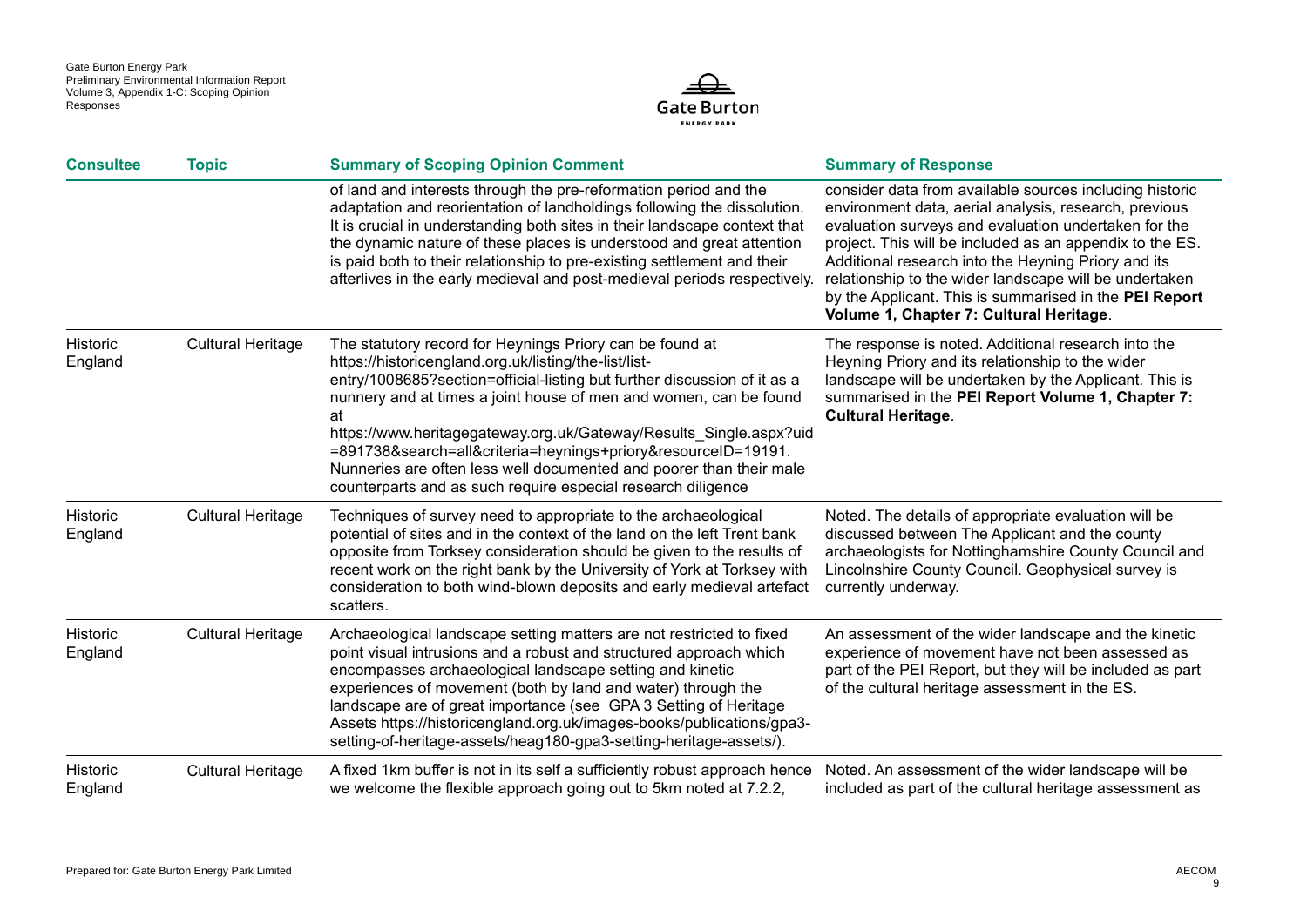

| <b>Consultee</b>                      | <b>Topic</b>             | <b>Summary of Scoping Opinion Comment</b>                                                                                                                                                                                                                                                                                                                                                                                                                                                                                                                                                                                                                                                                                                                                                                                                                                                                                                                                                                                                                                                                                                                                                                                                                                                                                                                                                                                                                           | <b>Summary of Response</b>                                                                                                                                                              |
|---------------------------------------|--------------------------|---------------------------------------------------------------------------------------------------------------------------------------------------------------------------------------------------------------------------------------------------------------------------------------------------------------------------------------------------------------------------------------------------------------------------------------------------------------------------------------------------------------------------------------------------------------------------------------------------------------------------------------------------------------------------------------------------------------------------------------------------------------------------------------------------------------------------------------------------------------------------------------------------------------------------------------------------------------------------------------------------------------------------------------------------------------------------------------------------------------------------------------------------------------------------------------------------------------------------------------------------------------------------------------------------------------------------------------------------------------------------------------------------------------------------------------------------------------------|-----------------------------------------------------------------------------------------------------------------------------------------------------------------------------------------|
|                                       |                          | allowance should be made for understanding the topographic and<br>tenurial context of the proposed development site, visual relationships<br>to more distant but important assets such as the Grade I listed church<br>and associated scheduled monument at Stow will require<br>consideration.                                                                                                                                                                                                                                                                                                                                                                                                                                                                                                                                                                                                                                                                                                                                                                                                                                                                                                                                                                                                                                                                                                                                                                     | detailed in PEI Report Volume 1, Chapter 7: Cultural<br>Heritage.                                                                                                                       |
| Historic<br>England                   | <b>Cultural Heritage</b> | At Knaith the relationship of the Grade II Park Farm South Farmhouse<br>and the significance of the undesignated Knaith Park need to be<br>understood in their own right and as a complex of related features with<br>the Priory. The Grade II* listed Gate Burton Hall (1359458) with<br>associated Grade II listed Walled Garden, Church of St Helen, Old<br>Rectory and Gate Burton Hall Cottages, the Temple folly 'Burton<br>Chateau listed at GII* (106408) and undesignated former mill site to<br>south form a second focus whose relationship with Knaith Park should<br>be explored as highlighted at 7.4.5 and 7.4.6. The importance of<br>landscape change and settlement desertion / emparkment is well<br>observed and the role of both secular and religious landholders in that<br>process should be understood. This will require detail archive<br>cartographic and textual work alongside and integrated with an<br>iterative programme of archaeological assessment (close consultation<br>with both Nottinghamshire and Lincolnshire County Council Historic<br>Environment specialist will be of obvious importance. Cropmarks are<br>noted at SK8374084090 on the NHRE and further review of aerial<br>photo evidence combined with existing and new lidar and geophysical<br>survey data is likely to give a basis for initial characterisation and trial<br>trenching (in which regard we refer you the county archaeological<br>advisors. | Additional research into the wider landscape will be<br>undertaken by the Applicant, including Knaith Park and<br>the Gate Burton Estate. Further detail will be included in<br>the ES. |
| Lincolnshire<br><b>County Council</b> | The Scheme               | The scheme is considering a 500 MW PV plant. There is no<br>quantification about the possible size of the Energy Storage System<br>(ESS) required to 'provide peak generation and balancing services to<br>electricity grid' (as depicted in section 2.1.25 - 2.1.29). Seeing that it is<br>an important aspect of the scheme, surely an approximation on the<br>EES size can be provided at this stage as well. Also, does the 500<br>MW include the ESS or is the solar field to be designed as a 500MW                                                                                                                                                                                                                                                                                                                                                                                                                                                                                                                                                                                                                                                                                                                                                                                                                                                                                                                                                           | This information is provided within PEI Report Volume<br>1: Chapter 2 The Scheme.                                                                                                       |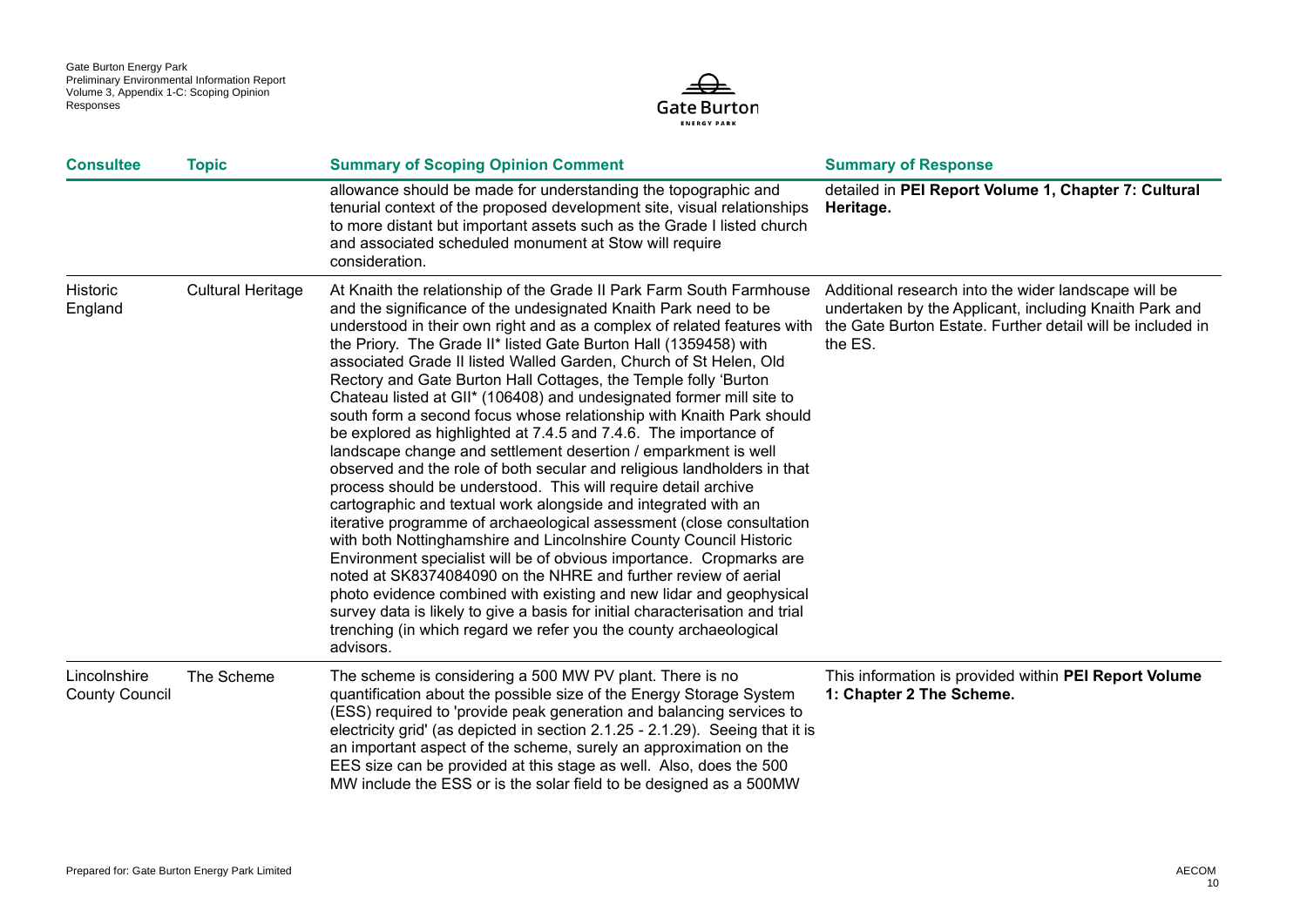

| <b>Consultee</b>                      | <b>Topic</b>              | <b>Summary of Scoping Opinion Comment</b>                                                                                                                                                                                                                                                                                                                                                                                                                                | <b>Summary of Response</b>                                                                                                                                                                                                                                                                                                                                               |
|---------------------------------------|---------------------------|--------------------------------------------------------------------------------------------------------------------------------------------------------------------------------------------------------------------------------------------------------------------------------------------------------------------------------------------------------------------------------------------------------------------------------------------------------------------------|--------------------------------------------------------------------------------------------------------------------------------------------------------------------------------------------------------------------------------------------------------------------------------------------------------------------------------------------------------------------------|
|                                       |                           | field, with the ESS adding additional capacity? The value of the solar<br>field power in MW is a must-have.                                                                                                                                                                                                                                                                                                                                                              |                                                                                                                                                                                                                                                                                                                                                                          |
| Lincolnshire<br><b>County Council</b> | The Scheme                | Will the installation take energy from the grid and store it, releasing it<br>back to the grid when required? That is to say, is it a grid storage<br>resource as well as a grid-connected energy supplier? If so, is there<br>any estimate of how much energy it will store in this way?                                                                                                                                                                                | This information is provided within PEI Report Volume<br>1: Chapter 2 The Scheme.                                                                                                                                                                                                                                                                                        |
| Lincolnshire<br><b>County Council</b> | The Scheme                | Design life of the scheme is pegged for 'at least 60 years', possibly<br>even more for operational life (2.5.1). This aspect needs some<br>clarification as this seems to be well beyond the 40 years considered<br>in such plants. Durability of components is a key issue. How long can<br>the panels be expected to last (in years)? Have replacement panels<br>been included in the plan? The same applies to the batteries, which<br>have an even shorter lifetime. | The anticipated 60 year operational phase waste and<br>recycling plan will be included within the Waste section<br>of the ES (as outlined within PEI Report Volume 1,<br><b>Chapter 15: Other Environmental Topics).</b>                                                                                                                                                 |
| Lincolnshire<br><b>County Council</b> | The Scheme                | East-West orientation states more panels are required. Why is the<br>alignment chosen?                                                                                                                                                                                                                                                                                                                                                                                   | Selection of panel orientation depends on a number of<br>factors including for example site location, site size,<br>topography and shading. For the purposes of<br>assessment, for each technical discipline the maximum<br>or 'worst case' scenario is considered and assessed.<br>Further information is provided within PEI Report<br>Volume 1: Chapter 2 The Scheme. |
| Lincolnshire<br><b>County Council</b> | The Scheme                | The East-West orientation shown in Photo 1-4 implies no space<br>between panels. How will panels be accessed for maintenance and<br>safety checks and cleaning? What will be the ground cover under the<br>panels and how will it be managed?                                                                                                                                                                                                                            | For both the East-West and the south facing panels<br>arrangement, all panels can be accessed for the<br>purposes of cleaning, maintenance and safety checks.<br>Further information is provided within PEI Report<br>Volume 1: Chapter 2 The Scheme.                                                                                                                    |
| Lincolnshire<br><b>County Council</b> | The Scheme                | Is there any intention to carry out a full LCA of the scheme?                                                                                                                                                                                                                                                                                                                                                                                                            | The anticipated 60 year operational phase waste and<br>recycling plan will be included within the Waste section<br>of the ES (as outlined within PEI Report Volume 1:<br><b>Chapter 15: Other Environmental Topics).</b>                                                                                                                                                 |
| Lincolnshire<br><b>County Council</b> | <b>Cumulative Effects</b> | Consideration needs to be given to the other NSIP schemes in the<br>area for solar farms (Cottam and West Burton). Whilst it is accepted                                                                                                                                                                                                                                                                                                                                 | As discussed in PEI Report Volume 1: Chapter 16:<br><b>Cumulative Effects and Interactions, the long-list of</b>                                                                                                                                                                                                                                                         |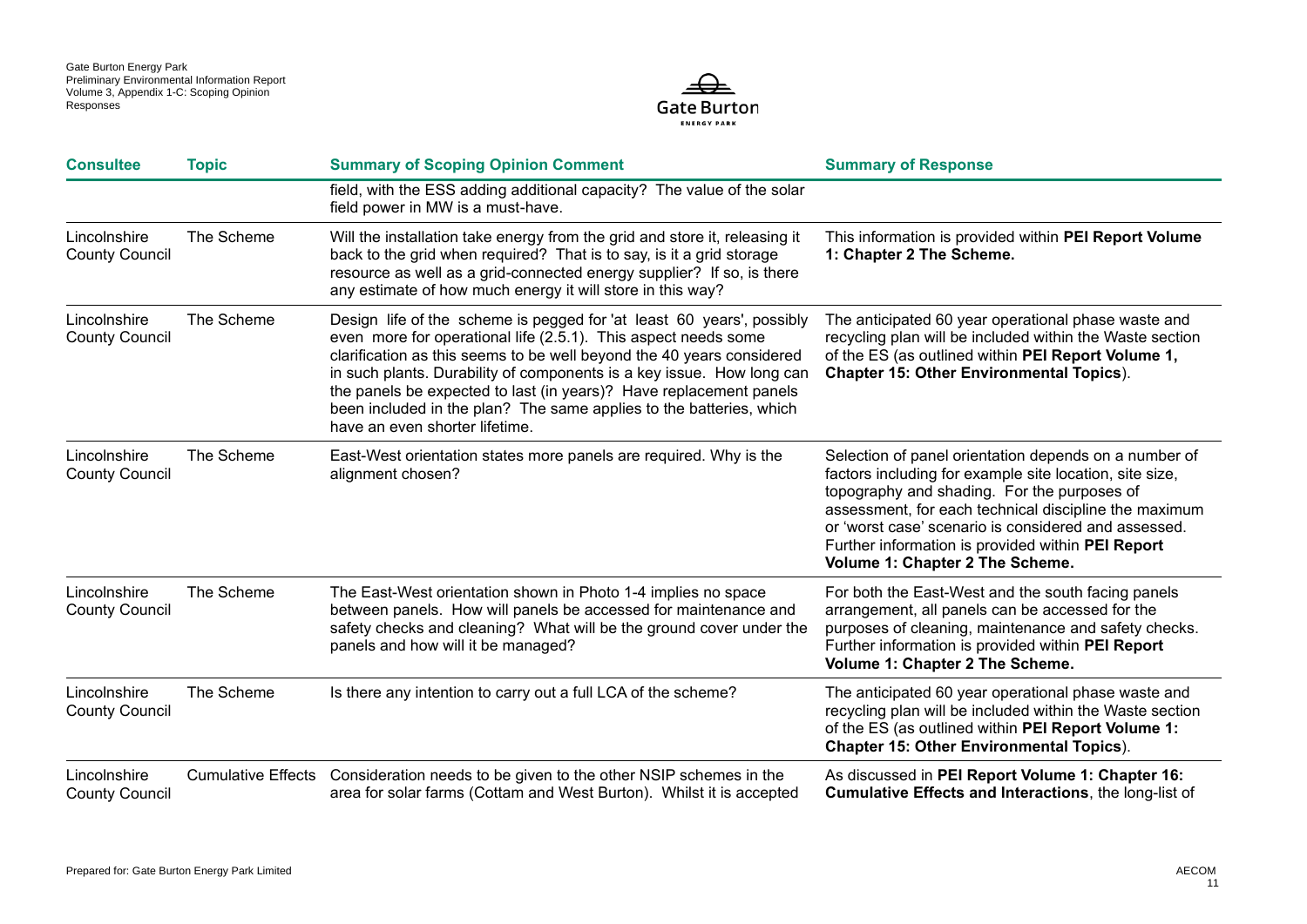

| <b>Consultee</b>                      | <b>Topic</b>               | <b>Summary of Scoping Opinion Comment</b>                                                                                                                                                                                                                                                                                                                                                 | <b>Summary of Response</b>                                                                                                                                                                                                                                                                                                                                                                             |
|---------------------------------------|----------------------------|-------------------------------------------------------------------------------------------------------------------------------------------------------------------------------------------------------------------------------------------------------------------------------------------------------------------------------------------------------------------------------------------|--------------------------------------------------------------------------------------------------------------------------------------------------------------------------------------------------------------------------------------------------------------------------------------------------------------------------------------------------------------------------------------------------------|
|                                       |                            | that these schemes are also at the pre-application stage and full<br>details are not yet available, indicative plans have been produced and<br>therefore the ES should include commentary on the cumulative<br>impacts on the topics included in the ES from the other solar schemes<br>in the area.                                                                                      | schemes to be assessed is for discussion and<br>agreement with consultees and includes Cottam and<br>West Burton solar projects. The ES will report the<br>results of the assessment with particular consideration<br>given to any significant cumulative effects that are<br>identified, and the need for mitigation. These effects will<br>be reported within individual topic chapters as relevant. |
| Lincolnshire<br><b>County Council</b> | Alternatives<br>Considered | In this section consideration needs to be given to looking at the<br>benefits of keeping the land, subject of this project, in agricultural use<br>and the impact on food production in the region.                                                                                                                                                                                       | The impact of the temporary loss of agricultural land is<br>assessed in PEI Report Volume 1, Chapter 12: Socio-<br>economics and Land Use. Information on alternatives<br>is provided in PEI Report Volume 1, Chapter 3:<br><b>Alternatives and Design Evolution. Further</b><br>information will be provided at ES stage.                                                                             |
| Lincolnshire<br><b>County Council</b> | Alternatives<br>Considered | For each proposed layout (South, E-W, tracking) what is the land use<br>per MWh of energy generated?                                                                                                                                                                                                                                                                                      | Land use per MWh would be calculated as part of the<br>final design and layout.                                                                                                                                                                                                                                                                                                                        |
| Lincolnshire<br><b>County Council</b> | <b>Climate Change</b>      | The potential for a microclimate to be created by battery storage?                                                                                                                                                                                                                                                                                                                        | This is extremely unlikely, and far lower risk than from<br>other projects such as power stations etc. A note to this<br>effect is documented in PEI Report Volume 1, Chapter<br>6: Climate Change.                                                                                                                                                                                                    |
| Lincolnshire<br><b>County Council</b> | <b>Climate Change</b>      | What is the energy consumption and associated carbon emissions of<br>the battery HVAC system?                                                                                                                                                                                                                                                                                             | The embodied greenhouse gas emissions from<br>provision of the BESS are incorporated into the GHG<br>impact assessment in PEI Report Volume 1, Chapter<br>6: Climate Change.                                                                                                                                                                                                                           |
| Lincolnshire<br><b>County Council</b> | <b>Climate Change</b>      | What are the carbon emissions associated with the solar PV panels<br>themselves – separated into manufacture, operation, and maintenance<br>(and which panels are to be used - poly, multi, single crystal silicon)?<br>Is the embedded carbon associated with the panel manufacture<br>included in any payback of carbon (bearing in mind that the panels are<br>likely to be imported)? | The embodied greenhouse emissions from the provision<br>of the solar PV panels are incorporated into the GHG<br>impact assessment in PEI Report Volume 1, Chapter<br>6: Climate Change.                                                                                                                                                                                                                |
| Lincolnshire<br><b>County Council</b> | <b>Climate Change</b>      | Power losses and associated carbon footprint of connecting cables to<br>the grid need estimating.                                                                                                                                                                                                                                                                                         | The GHG impact assessment in PEI Report Volume 1,<br><b>Chapter 6: Climate Change includes estimates of the</b>                                                                                                                                                                                                                                                                                        |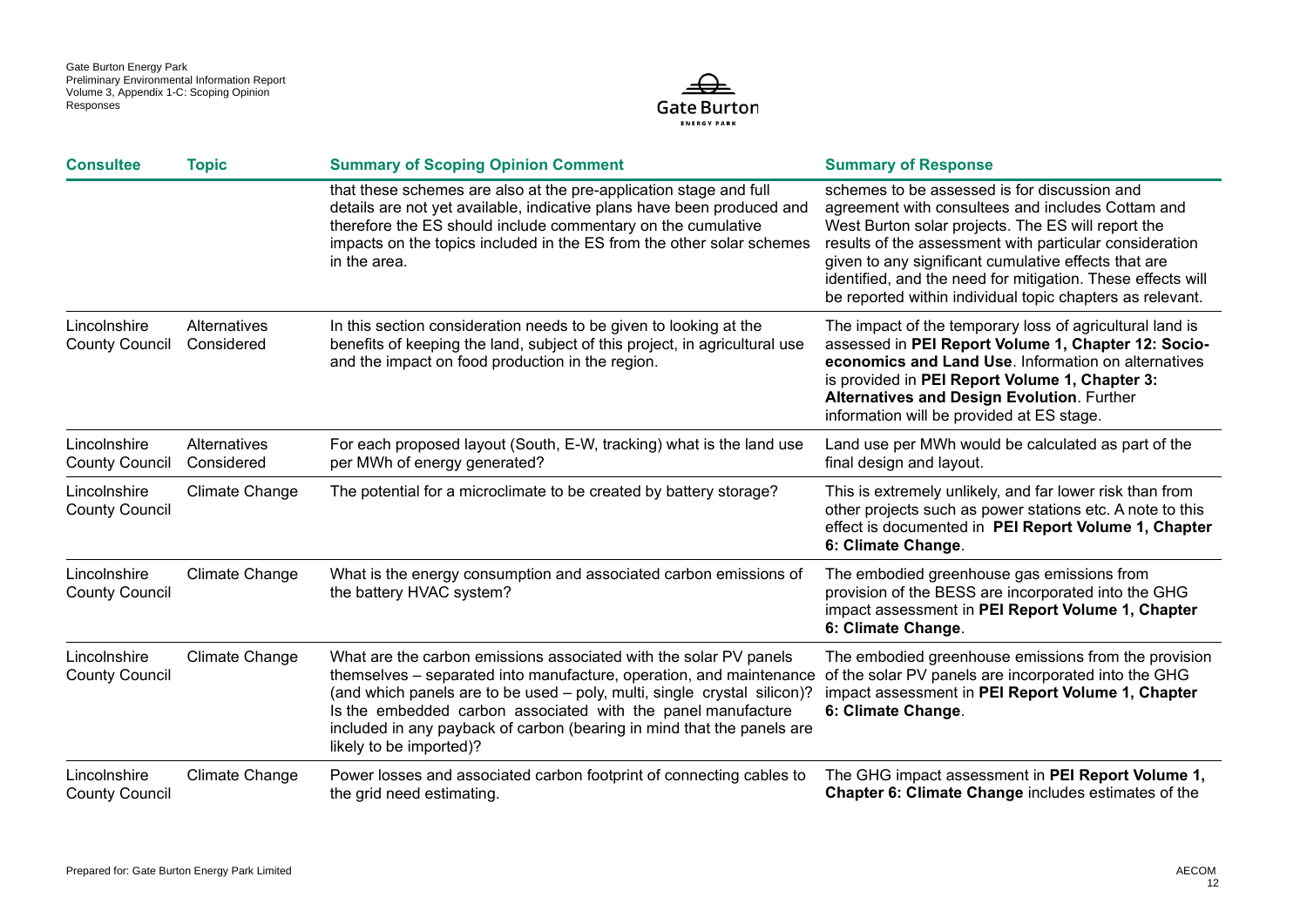

| <b>Consultee</b>                      | <b>Topic</b>                           | <b>Summary of Scoping Opinion Comment</b>                                                                                                                                                                                                                                                                                                                                                                                                                                                                                                         | <b>Summary of Response</b>                                                                                                                                                                                                                                                                                                                                                                                                                                                                                                                                                                                                                                       |
|---------------------------------------|----------------------------------------|---------------------------------------------------------------------------------------------------------------------------------------------------------------------------------------------------------------------------------------------------------------------------------------------------------------------------------------------------------------------------------------------------------------------------------------------------------------------------------------------------------------------------------------------------|------------------------------------------------------------------------------------------------------------------------------------------------------------------------------------------------------------------------------------------------------------------------------------------------------------------------------------------------------------------------------------------------------------------------------------------------------------------------------------------------------------------------------------------------------------------------------------------------------------------------------------------------------------------|
|                                       |                                        |                                                                                                                                                                                                                                                                                                                                                                                                                                                                                                                                                   | embodied carbon from the installation of cable runs, but<br>it was not possible to quantify with any accuracy the<br>potential carbon impact from losses within the cable<br>runs themselves. However, any losses from cables<br>associated with the Scheme are likely to be very low,<br>and not material in relation to the wider GHG<br>assessment.                                                                                                                                                                                                                                                                                                           |
| Lincolnshire<br><b>County Council</b> | <b>Climate Change</b>                  | With regard to greenhouse Gas Emissions this should be directly be<br>compared to the number of years it will take for development to be<br>carbon neutral. However to get a true reflective understanding of the<br>benefits/harm to the environment it should be compared to a least one<br>fossil fuel, nuclear and at least one alternative renewable energy. It is<br>considered that by doing this the clear environmental benefits should<br>be highlighted and allow for careful consideration against the impacts<br>of the development. | Emissions comparisons to other reference activities are<br>considered in PEI Report Volume 1, Chapter 6:<br>Climate Change. However, The Applicant would<br>normally avoid comparisons to fossil fuels, such as coal,<br>as the UK has a policy to phase out coal in the next few<br>years, therefore the comparison could overstate the<br>potential benefits of the project.<br>The Applicant will develop a plausible counterfactual<br>scenario with a range of other sources as well as with<br>the grid as a whole, and what that would that mean for<br>emissions. That way, a payback period can be<br>estimated, but this will be based on assumptions. |
| Lincolnshire<br><b>County Council</b> | Socio-Economic                         | Agricultural land classification should be scoped in and the mitigation<br>measures for the loss of agricultural land included.                                                                                                                                                                                                                                                                                                                                                                                                                   | An agricultural land classification (ALC) survey has<br>been completed for the Solar and Energy Storage Park.<br>The Scheme has been designed to minimise the loss of<br>agricultural land such as positioning the permanent<br>infrastructure (the substation and the BESS) to avoid<br>BMV land as far as possible.                                                                                                                                                                                                                                                                                                                                            |
| Lincolnshire<br><b>County Council</b> | Landscape and<br><b>Visual Amenity</b> | Where it is proposed the panels are to be situated close to trees it<br>should be identified which trees are to be removed and what is the<br>impact of shading from the remaining trees. In addition, the impact of<br>the scheme on these trees is fully assessed and suitable mitigation<br>measures suggested.                                                                                                                                                                                                                                | The scope and nature of an arboricultural assessment is<br>to be discussed and agreed with the relevant<br>authorities. Liaison with relevant authorities commenced<br>in May 2022. This would then be documented within the<br>DCO Application.                                                                                                                                                                                                                                                                                                                                                                                                                 |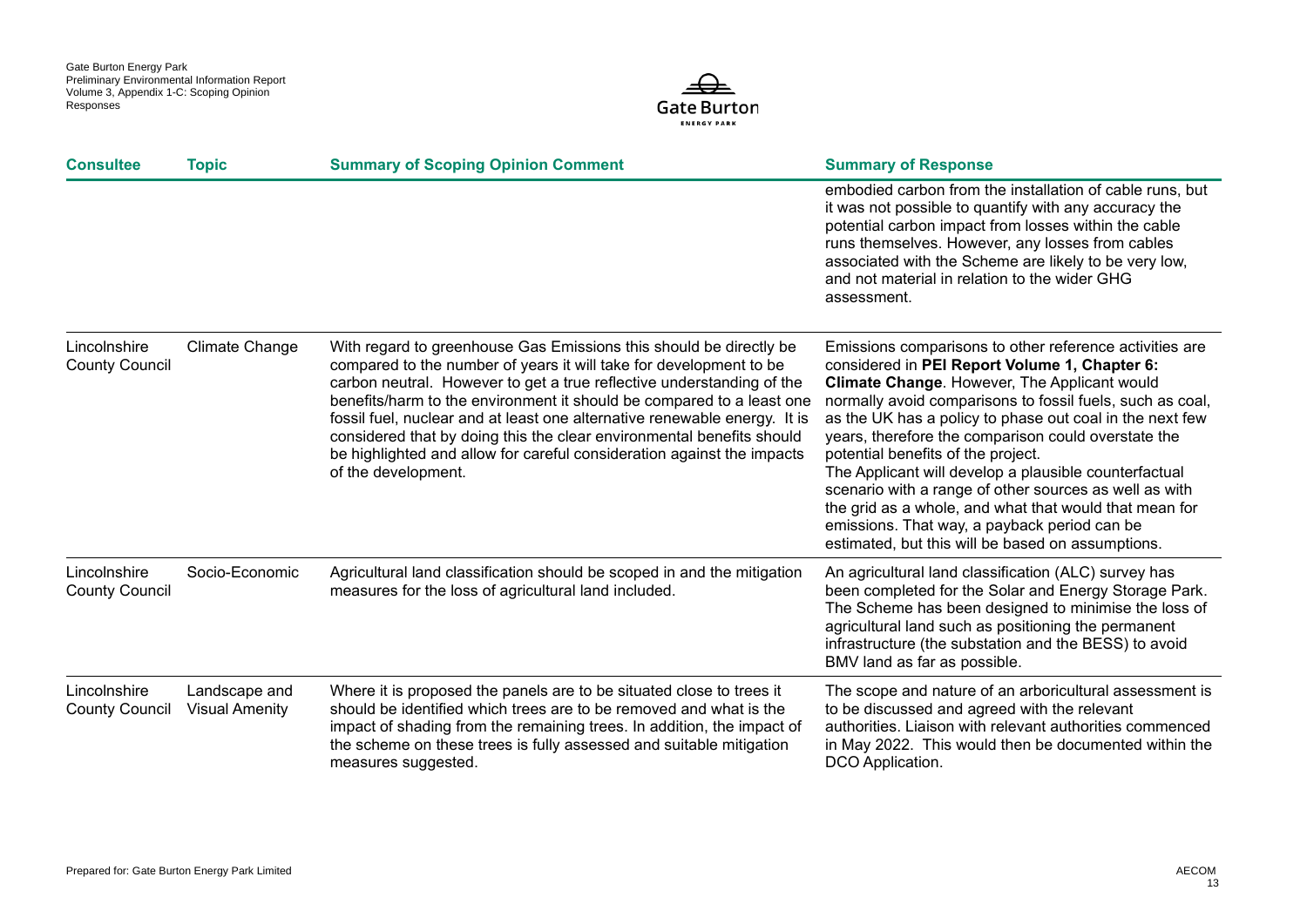

| <b>Consultee</b>                      | <b>Topic</b>                           | <b>Summary of Scoping Opinion Comment</b>                                                                                                                                                                                                                                                                                                                                                                                                                                                                                                                   | <b>Summary of Response</b>                                                                                                                                                                                                                                                                                                                                                                                                                                                                                                                      |
|---------------------------------------|----------------------------------------|-------------------------------------------------------------------------------------------------------------------------------------------------------------------------------------------------------------------------------------------------------------------------------------------------------------------------------------------------------------------------------------------------------------------------------------------------------------------------------------------------------------------------------------------------------------|-------------------------------------------------------------------------------------------------------------------------------------------------------------------------------------------------------------------------------------------------------------------------------------------------------------------------------------------------------------------------------------------------------------------------------------------------------------------------------------------------------------------------------------------------|
| Lincolnshire<br><b>County Council</b> | Landscape and<br><b>Visual Amenity</b> | All viewpoints should be based on winter months though summer<br>months can also be included.                                                                                                                                                                                                                                                                                                                                                                                                                                                               | The landscape and visual assessment (LVIA) is based<br>on winter conditions for the construction, year 1 and<br>decommissioning phases. The year 15 assessment is<br>based on summer conditions. This approach<br>demonstrates how the scheme would be perceived<br>throughout the seasons.<br>The LVIA as part of this PEI Report includes<br>photography captured during late winter/early spring as<br>shown in PEI Report Volume 3: Appendix 10-F.<br>Summer photography will be captured during the 2022<br>season and reported in the ES. |
| Lincolnshire<br><b>County Council</b> | Landscape and<br><b>Visual Amenity</b> | It should also be considered if any viewpoint montages should be with<br>all landscape features removed to demonstrate the very worst<br>potential impact on the visual character of the area.                                                                                                                                                                                                                                                                                                                                                              | The locations of photomontages will be agreed with the<br>Local Planning Authority. Photomontages will be<br>provided for the ES. Where vegetation is proposed for<br>removal, this will be identified on the photomontage as<br>appropriate.                                                                                                                                                                                                                                                                                                   |
| Lincolnshire<br><b>County Council</b> | Landscape and<br><b>Visual Amenity</b> | Specifics on 'Zone of Influence', radius of this and the<br>methodology contained within the Landscape and Visual Impact<br>Assessment.                                                                                                                                                                                                                                                                                                                                                                                                                     | The rationale and method that has informed the Zone of<br>Influence is set out in the LVIA methodology contained<br>in PEI Report Volume 1: Chapter 10: Landscape and<br>Visual Amenity and PEI Report Volume 3: Appendix<br>10-B: LVIA Methodology.                                                                                                                                                                                                                                                                                            |
| Lincolnshire<br><b>County Council</b> | Socio-Economic                         | From an economic growth perspective, the range of the topics in the<br>scoping document appears reasonable, and we will be able to<br>comment in further detail as the project progresses.                                                                                                                                                                                                                                                                                                                                                                  | Noted. A socio-economic assessment is provided in PEI<br>Report Volume 1: Chapter 12: Socio-Economics and<br>Land Use.                                                                                                                                                                                                                                                                                                                                                                                                                          |
| Lincolnshire<br><b>County Council</b> | Minerals and<br><b>Waste Planning</b>  | The proposed development is partially located within a Mineral<br>Safeguarding Area (MSA) for Sand and Gravel and is therefore subject<br>to Policy M11 (Safeguarding of Mineral Resources) of the Lincolnshire<br>Minerals and Waste Local Plan: Core Strategy and Development<br>Management Policies - adopted June 2016. The Core Strategy is<br>available to download from the County Council's website:<br>www.lincolnshire.gov.uk. Within a MSA, except for the exemptions set<br>out in Policy M11, applications for non-minerals development should | Further discussion on the need for a Minerals<br>Safeguarding Assessment (MSA) was held between the<br>Applicant and Lincolnshire County Council and<br>Nottinghamshire County Council in May 2022. It was<br>agreed that a MSA was not necessary as a standalone<br>DCO Application document due to further information<br>provided by the Applicant on the reduced and narrowed<br>routing of the Grid Connection Route which passes                                                                                                          |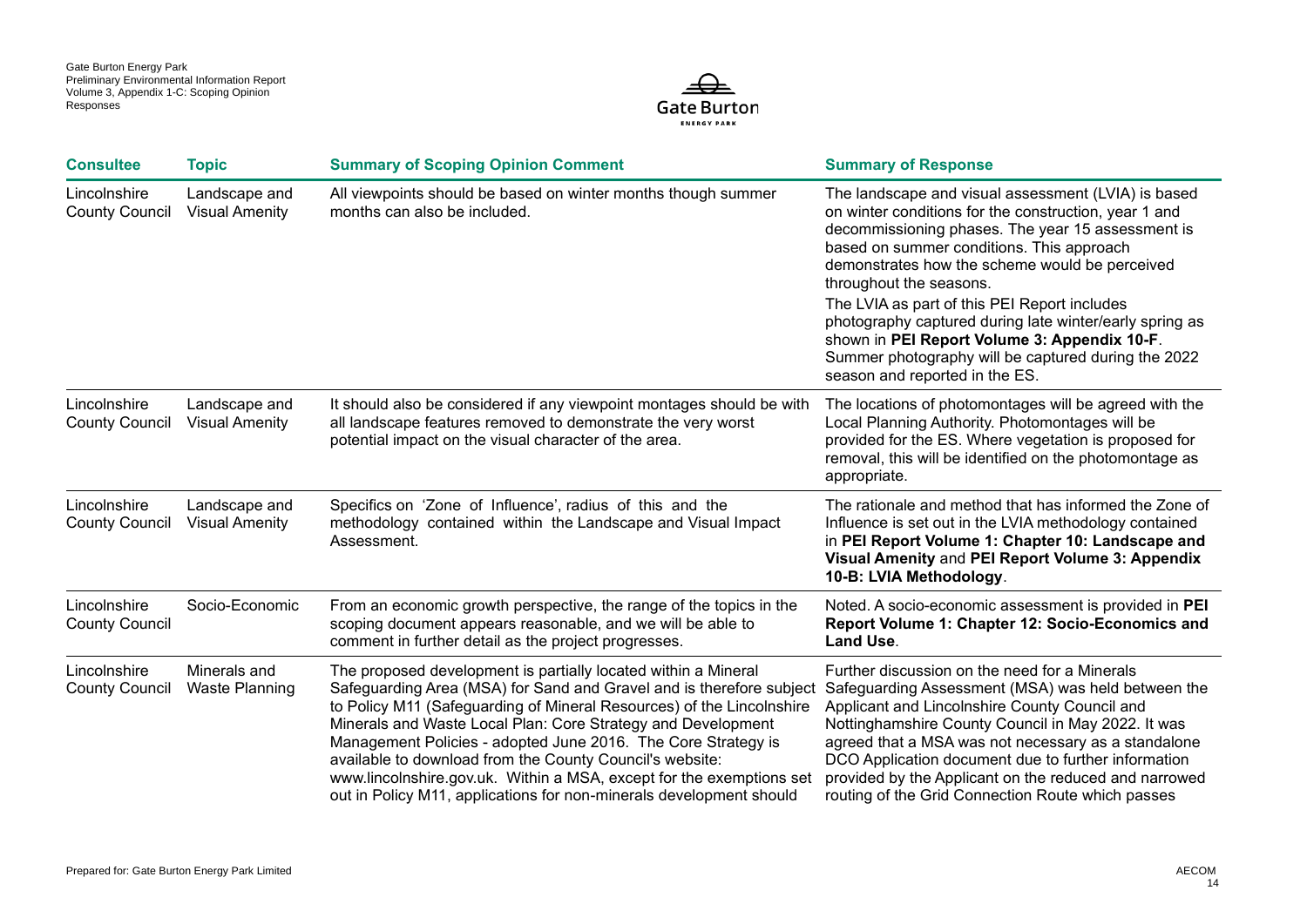

#### **Consultee <b>Topic Summary of Scoping Opinion Comment Summary of Response**

be accompanied by a Minerals Assessment. A Minerals Assessment should provide an appropriate assessment of the mineral resource, its potential for use in the forthcoming development and an assessment of whether it is feasible and viable to extract the mineral resource ahead of development to prevent unnecessary sterilisation. Where prior extraction of some or all of the mineral can be undertaken, the assessment should also include an explanation of how this will be carried out as part of the overall scheme. The assessment should also assess the potential for proximal sterilisation of mineral resources in adjacent land. Where mineral resources would be sterilised by a proposal, Policy M11 sets out the tests that need to be met in order to enable planning permission to be granted. When reviewing the submitted scoping report, it is noted that the Minerals and Waste Local Plan is identified as relevant local policy in para 1.2.10. The report also notes in para 15.4.3 that the ES will include details of land designated for Mineral Safeguarding in its brief section on 'other environmental topics', however, the proposed section in question, (on ground conditions), appears to be geared towards pollution and contamination and does not acknowledge the policy issue of the need to consider the potential sterilisation of safeguarded mineral resources.

The potential sterilisation of mineral resources should therefore be 'scoped in' to the EIA and addressed through a minerals assessment as part of the ES. We would expect this to be proportionate to the proposals. We acknowledge, for example, that the vast majority of the PV site itself does not lie within the MSA, and the potential sterilisation of mineral resources may therefore be very limited. The proposed grid connection corridors, however, require more detailed consideration. All of the connection options pass through the sand and gravel MSA situated between the A156 and River Trent. Whilst the final footprint of the grid connection may be limited, by dissecting the MSA it could introduce a constraint to the potential for any future extraction of the sand and gravel resources in the surrounding land. The minerals assessment as part of the ES should therefore include

through a MSA for sand and gravel. Further information and consideration of mineral safeguarding will be provided in the Planning Statement which will accompany the DCO Application.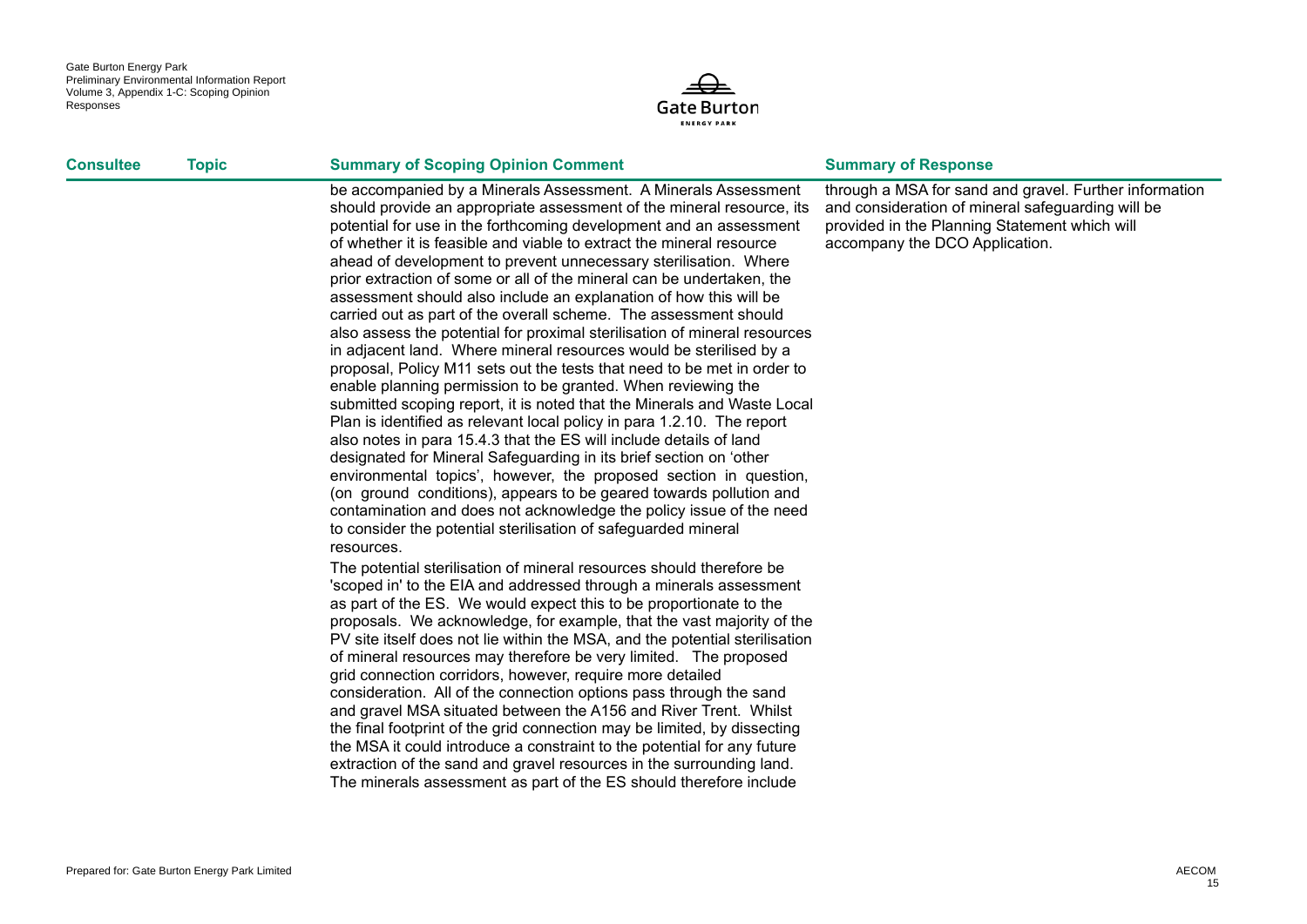

| <b>Consultee</b>                      | <b>Topic</b>                                               | <b>Summary of Scoping Opinion Comment</b>                                                                                                                                                                                                                                                                                                                                                                                                                                                                                                                                                                                                                                                                                                                 | <b>Summary of Response</b>                                                                                                                                                                                                                                                                                                                                                                                                                                                                                                                                                                                                                                                                                                                                                                                                       |
|---------------------------------------|------------------------------------------------------------|-----------------------------------------------------------------------------------------------------------------------------------------------------------------------------------------------------------------------------------------------------------------------------------------------------------------------------------------------------------------------------------------------------------------------------------------------------------------------------------------------------------------------------------------------------------------------------------------------------------------------------------------------------------------------------------------------------------------------------------------------------------|----------------------------------------------------------------------------------------------------------------------------------------------------------------------------------------------------------------------------------------------------------------------------------------------------------------------------------------------------------------------------------------------------------------------------------------------------------------------------------------------------------------------------------------------------------------------------------------------------------------------------------------------------------------------------------------------------------------------------------------------------------------------------------------------------------------------------------|
|                                       |                                                            | consideration of this matter and it should be given due consideration<br>when determining the final route/method of the grid connection.                                                                                                                                                                                                                                                                                                                                                                                                                                                                                                                                                                                                                  |                                                                                                                                                                                                                                                                                                                                                                                                                                                                                                                                                                                                                                                                                                                                                                                                                                  |
| Lincolnshire<br><b>County Council</b> | Flood Risk,<br>Drainage and<br>Surface Water<br>Management | As Lead Local Flood Authority we would expect a full flood<br>assessment and/or surface water drainage strategy to be included in<br>the Environment Statement.                                                                                                                                                                                                                                                                                                                                                                                                                                                                                                                                                                                           | Noted, a surface water drainage strategy will be<br>developed and outlined within the DCO Application, and<br>this will involve consultation between The Applicant and<br>the EA to determine requirements for the Flood Risk<br>Assessment. An initial Flood Risk Assessment is<br>provided in PEI Report Volume 3: Appendix 9-B.                                                                                                                                                                                                                                                                                                                                                                                                                                                                                               |
| Lincolnshire<br><b>County Council</b> | Historic<br>Environment                                    | The Environmental Impact Assessment scoping report for Gate Burton<br>Energy Park sets out the proposed approach regarding Cultural<br>Heritage. We are generally supportive of the programme presented,<br>however, we do feel the full extent of the proposed impact area<br>including the connector route corridors should be included in the<br>evaluation process. Archaeological impacts and subsequent<br>mitigation have the potential for significant impacts so sufficient<br>evaluation is essential in informing the selection process and in<br>ensuring the subsequent design and work programme is devised with<br>an understanding of the level of archaeological work which may be<br>required before and during the construction phase. | Noted. Data has been collected from both the<br>Nottinghamshire County Council and Lincolnshire<br>County Council Historic Environment Records. A full<br>heritage baseline will be presented as part of the ES. A<br>desk-based assessment will consider data from<br>available sources including historic environment data,<br>aerial analysis, research, previous evaluation surveys<br>and evaluation undertaken for the project. This will be<br>included as an appendix to the ES. Consultation will be<br>undertaken to agree evaluation and potential mitigation<br>with the county archaeologists for Nottinghamshire<br>County Council and Lincolnshire County Council and if<br>required Historic England. Geophysical survey is<br>currently underway, and this is in line with the<br>requirements of the councils. |
| Lincolnshire<br><b>County Council</b> | Historic<br>Environment                                    | The Environmental Impact Assessment (EIA) will require desk-<br>based research, non-intrusive surveys, and intrusive field evaluation<br>for the full extent of proposed impact. The results should be used to<br>minimise the impact on the historic environment through informing the<br>project design and an appropriate programme of archaeological<br>mitigation. The provision of sufficient baseline information to identify<br>and assess the impact on known and potential heritage assets is<br>required by Infrastructure Planning (Environmental Impact<br>Assessment) Regulations 2017 (Regulation 5 (2d)), National Planning                                                                                                               | Noted. The desk-based assessment and results of<br>evaluation will be included as an appendix to the ES.                                                                                                                                                                                                                                                                                                                                                                                                                                                                                                                                                                                                                                                                                                                         |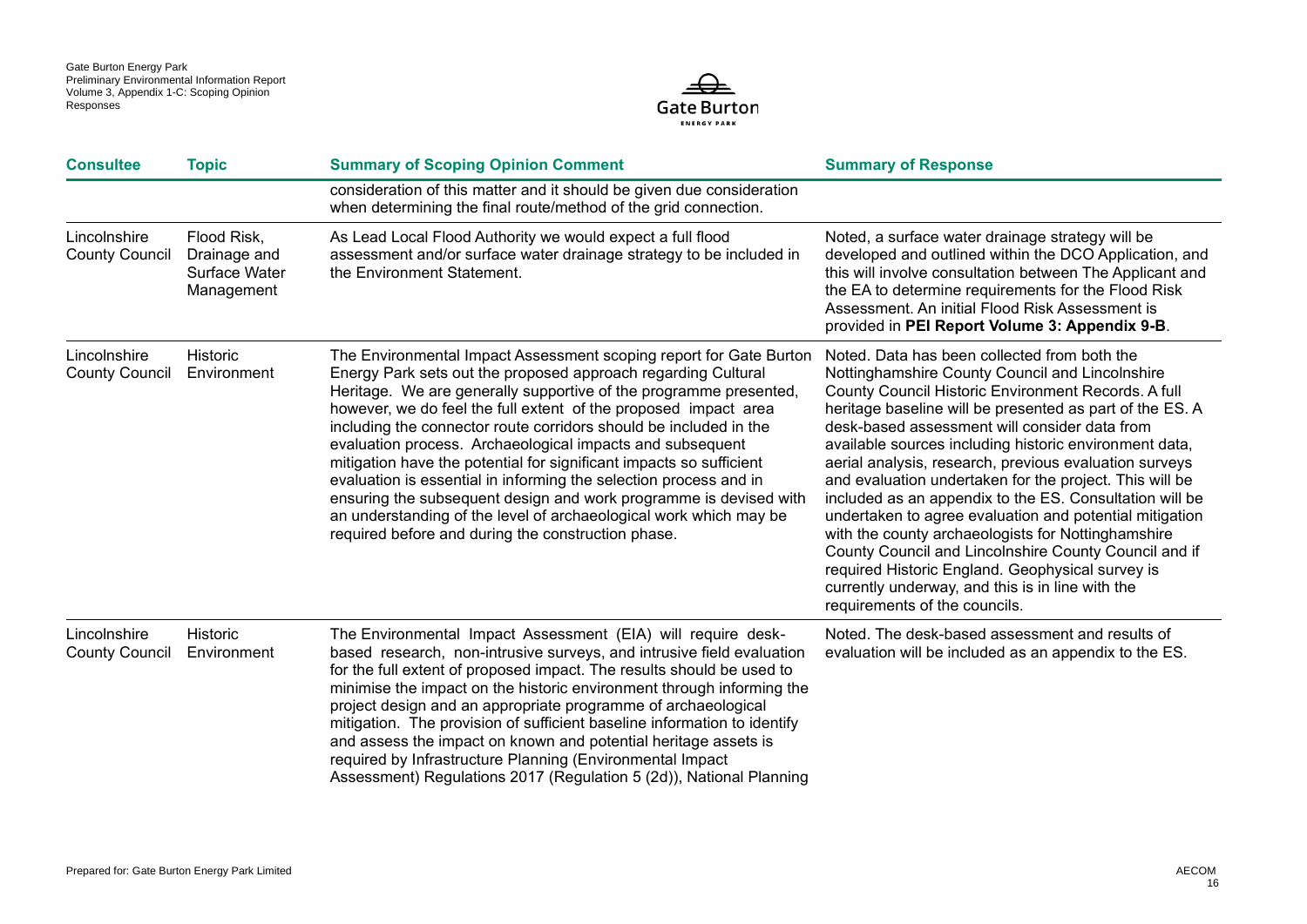

| <b>Consultee</b>                      | <b>Topic</b>                   | <b>Summary of Scoping Opinion Comment</b>                                                                                                                                                                                                                                                                                                                                                                                                                                                                                                                                                                                                                    | <b>Summary of Response</b>                                                                                                                                                                                                                                                                                                                                                                                                                                                                                                                                                                                                     |
|---------------------------------------|--------------------------------|--------------------------------------------------------------------------------------------------------------------------------------------------------------------------------------------------------------------------------------------------------------------------------------------------------------------------------------------------------------------------------------------------------------------------------------------------------------------------------------------------------------------------------------------------------------------------------------------------------------------------------------------------------------|--------------------------------------------------------------------------------------------------------------------------------------------------------------------------------------------------------------------------------------------------------------------------------------------------------------------------------------------------------------------------------------------------------------------------------------------------------------------------------------------------------------------------------------------------------------------------------------------------------------------------------|
|                                       |                                | Statement Policy EN1 (Section 5.8), and the National Planning Policy<br>Framework.                                                                                                                                                                                                                                                                                                                                                                                                                                                                                                                                                                           |                                                                                                                                                                                                                                                                                                                                                                                                                                                                                                                                                                                                                                |
| Lincolnshire<br><b>County Council</b> | Historic<br>Environment        | While we are pleased that further archaeological evaluation will be<br>undertaken as part of the assessment process (7.6.15) no further<br>details have been provided, we will need more specific information<br>going forward.                                                                                                                                                                                                                                                                                                                                                                                                                              | Noted. Consultation is ongoing. Geophysical survey is<br>currently underway, and this has been undertaken in<br>consultation with the county councils. Evaluation will be<br>reported as part of the ES.                                                                                                                                                                                                                                                                                                                                                                                                                       |
| Lincolnshire<br><b>County Council</b> | <b>Historic</b><br>Environment | The full potential impact zone will require geophysical survey as the<br>results are required to identify site-specific archaeological potential<br>and to inform a programme of archaeological trial trenching and<br>subsequent mitigation.                                                                                                                                                                                                                                                                                                                                                                                                                | Geophysical survey is currently underway, and this has<br>been undertaken in consultation with the county<br>councils. Evaluation will be reported as part of the ES.                                                                                                                                                                                                                                                                                                                                                                                                                                                          |
| Lincolnshire<br><b>County Council</b> | <b>Historic</b><br>Environment | Trenching results are essential for effective risk management and<br>to inform programme scheduling and budget management. Failing to<br>do so could lead to unnecessary destruction of heritage assets,<br>potential programme delays and excessive cost increases that could<br>otherwise be avoided. A programme of trial trenching is required to<br>inform a robust mitigation strategy which will need to be agreed by the<br>time the Environmental Statement is produced and submitted with the<br>Development Consent Order (DCO) application.                                                                                                      | Noted: consultation is ongoing. Following completion of<br>the geophysical survey, a programme of evaluation<br>trenching will be developed in consultation with the<br>councils.                                                                                                                                                                                                                                                                                                                                                                                                                                              |
| Lincolnshire<br><b>County Council</b> | <b>Historic</b><br>Environment | Regarding desk-based sources (7.6.10) full LiDAR coverage is<br>required, and Portable Antiquities Scheme (PAS) data must also be<br>consulted for the study area.                                                                                                                                                                                                                                                                                                                                                                                                                                                                                           | Noted. This information will be included in the desk-<br>based assessment which will be included as an<br>appendix to the ES.                                                                                                                                                                                                                                                                                                                                                                                                                                                                                                  |
| Lincolnshire<br><b>County Council</b> | <b>Historic</b><br>Environment | The EIA will need to contain sufficient information on the<br>archaeological potential and must include evidential information on the<br>depth, extent and significance of the archaeological deposits which will<br>be impacted by the development. The results will inform a fit for<br>purpose mitigation strategy which will identify what measures are to be<br>taken to minimise or adequately record the impact of the proposal on<br>archaeological remains. The Infrastructure Planning (Environmental<br>Impact Assessment) Regulations 2017 states "The EIA must identify,<br>describe and assess in an appropriate mannerthe direct and indirect | Noted: Data has been collected from both the<br>Nottinghamshire County Council and Lincolnshire<br>County Council Historic Environment Records. A full<br>heritage baseline will be presented as part of the ES. A<br>desk-based assessment will consider data from<br>available sources including historic environment data,<br>aerial analysis, research, previous evaluation surveys<br>and evaluation undertaken for the project. This will be<br>included as an appendix to the ES. Consultation will be<br>undertaken to agree evaluation and potential mitigation<br>with the county archaeologists for Nottinghamshire |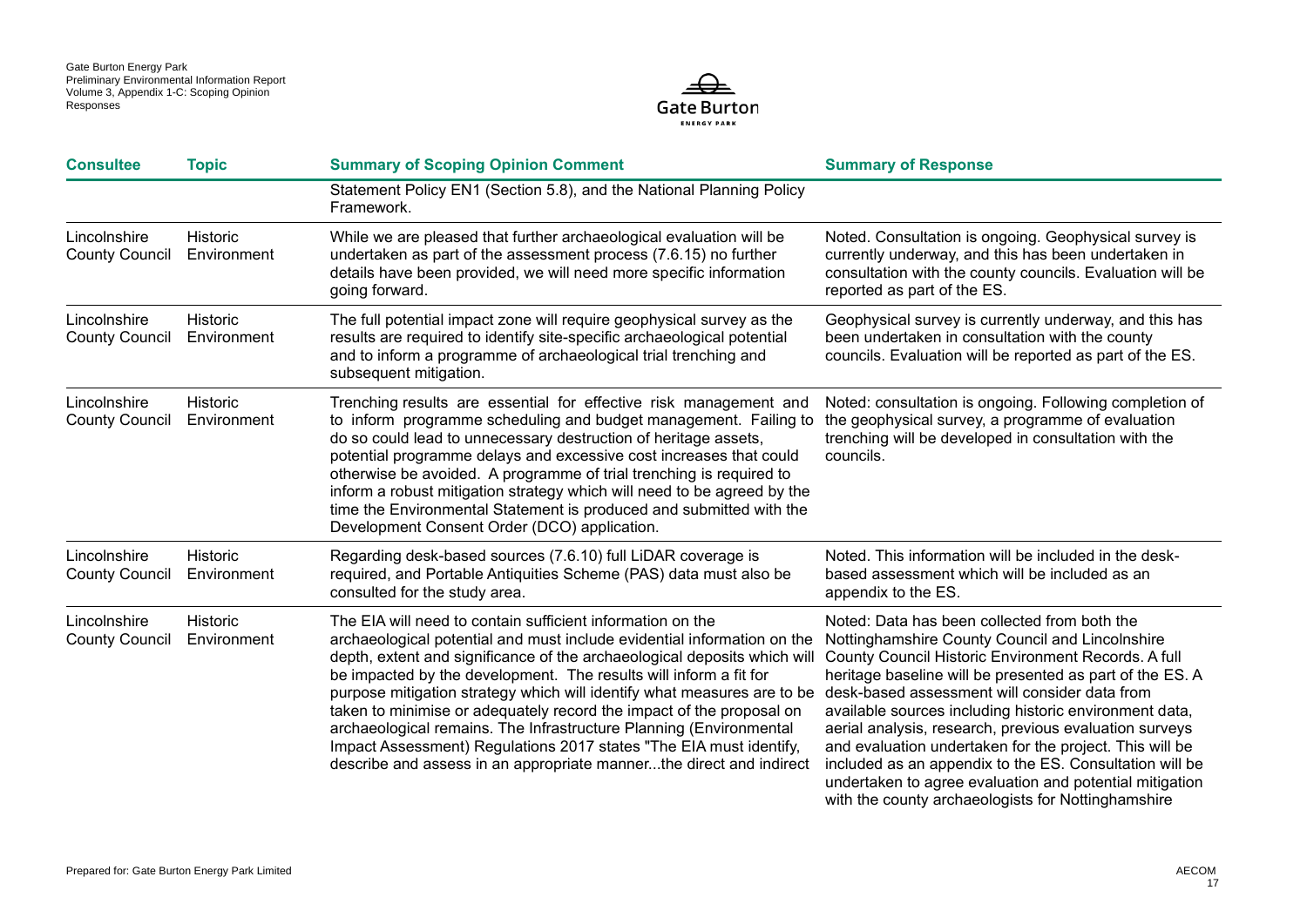

| <b>Consultee</b>                      | <b>Topic</b>                            | <b>Summary of Scoping Opinion Comment</b>                                                                                                                                                                                                                                                                                                                                                                                                                                                                                                                                                                                                                                                                                                                                                                                                                                                                                                                                        | <b>Summary of Response</b>                                                                                                                                                                                                                                                                               |
|---------------------------------------|-----------------------------------------|----------------------------------------------------------------------------------------------------------------------------------------------------------------------------------------------------------------------------------------------------------------------------------------------------------------------------------------------------------------------------------------------------------------------------------------------------------------------------------------------------------------------------------------------------------------------------------------------------------------------------------------------------------------------------------------------------------------------------------------------------------------------------------------------------------------------------------------------------------------------------------------------------------------------------------------------------------------------------------|----------------------------------------------------------------------------------------------------------------------------------------------------------------------------------------------------------------------------------------------------------------------------------------------------------|
|                                       |                                         | significant impacts of the proposed development onmaterial assets,<br>cultural heritage and the landscape." (Regulation 5 (2d))                                                                                                                                                                                                                                                                                                                                                                                                                                                                                                                                                                                                                                                                                                                                                                                                                                                  | County Council and Lincolnshire County Council and if<br>required Historic England. Geophysical survey is<br>currently underway on-site.                                                                                                                                                                 |
| Lincolnshire<br><b>County Council</b> | Other<br>Environmental<br><b>Topics</b> | Include details of crime prevention and in respect of major accidents to<br>include sabotage criminal activity is assessed as pre-planned damage<br>to the scheme could leave it vulnerable to a major accident;                                                                                                                                                                                                                                                                                                                                                                                                                                                                                                                                                                                                                                                                                                                                                                 | Details on security measures for the Solar and Energy<br>Storage Park are provided in PEI Report Volume 1:<br><b>Chapter 2: The Scheme.</b> Consideration of incidents<br>associated with major accidents are discussed within<br>PEI Report Volume 1: Chapter 15: Other<br><b>Environmental Topics.</b> |
| Lincolnshire<br><b>County Council</b> | Other<br>Environmental<br><b>Topics</b> | Agree that glint and glare that should be included and this should<br>focus on visual impact, highway safety and aviation safety.                                                                                                                                                                                                                                                                                                                                                                                                                                                                                                                                                                                                                                                                                                                                                                                                                                                | Glint and glare is considered within PEI Report Volume<br>1: Chapter 15: Other Environmental Topics. A full<br>assessment of glint and glare will be provided at ES<br>stage upon finalisation of the Scheme design.                                                                                     |
| Natural England Ecology               |                                         | Natural England advises that the potential impact of the proposal upon<br>features of nature conservation interest and opportunities for habitat<br>creation/enhancement should be included within this assessment in<br>accordance with appropriate guidance on such matters. Guidelines for<br>Ecological Impact Assessment (EcIA) have been developed by the<br>Chartered Institute of Ecology and Environmental Management<br>(CIEEM) and are available on their website. EcIA is the process of<br>identifying, quantifying and evaluating the potential impacts of defined<br>actions on ecosystems or their components. EcIA may be carried out<br>as part of the EIA process or to support other forms of environmental<br>assessment or appraisal. The National Planning Policy Framework<br>sets out guidance in S.179-182on how to take account of biodiversity<br>interests in planning decisions and the framework that should be<br>provided to assist developers. | These comments are noted. Impacts of the Scheme<br>have been addressed on known ecological receptors in<br>PEI Report Volume 1: Chapter 8: Ecology and<br>Nature Conservation and will be fully evaluated and<br>reported in the ES.                                                                     |
| Natural England Ecology               |                                         | The ES should thoroughly assess the potential for the proposal to<br>affect designated sites. European sites (e.g. designated Special Areas<br>of Conservation and Special Protection Areas) fall within the scope of<br>the Conservation of Habitats and Species Regulations 2017(as<br>amended). In addition paragraph 181of the National Planning Policy                                                                                                                                                                                                                                                                                                                                                                                                                                                                                                                                                                                                                      | The potential for impacts on designated sites is<br>considered further in the Habitats Regulations<br>Assessment (HRA) report, submitted as PEI Report<br>Volume 3: Appendix 8-E: Habitats Regulations<br>Assessment.                                                                                    |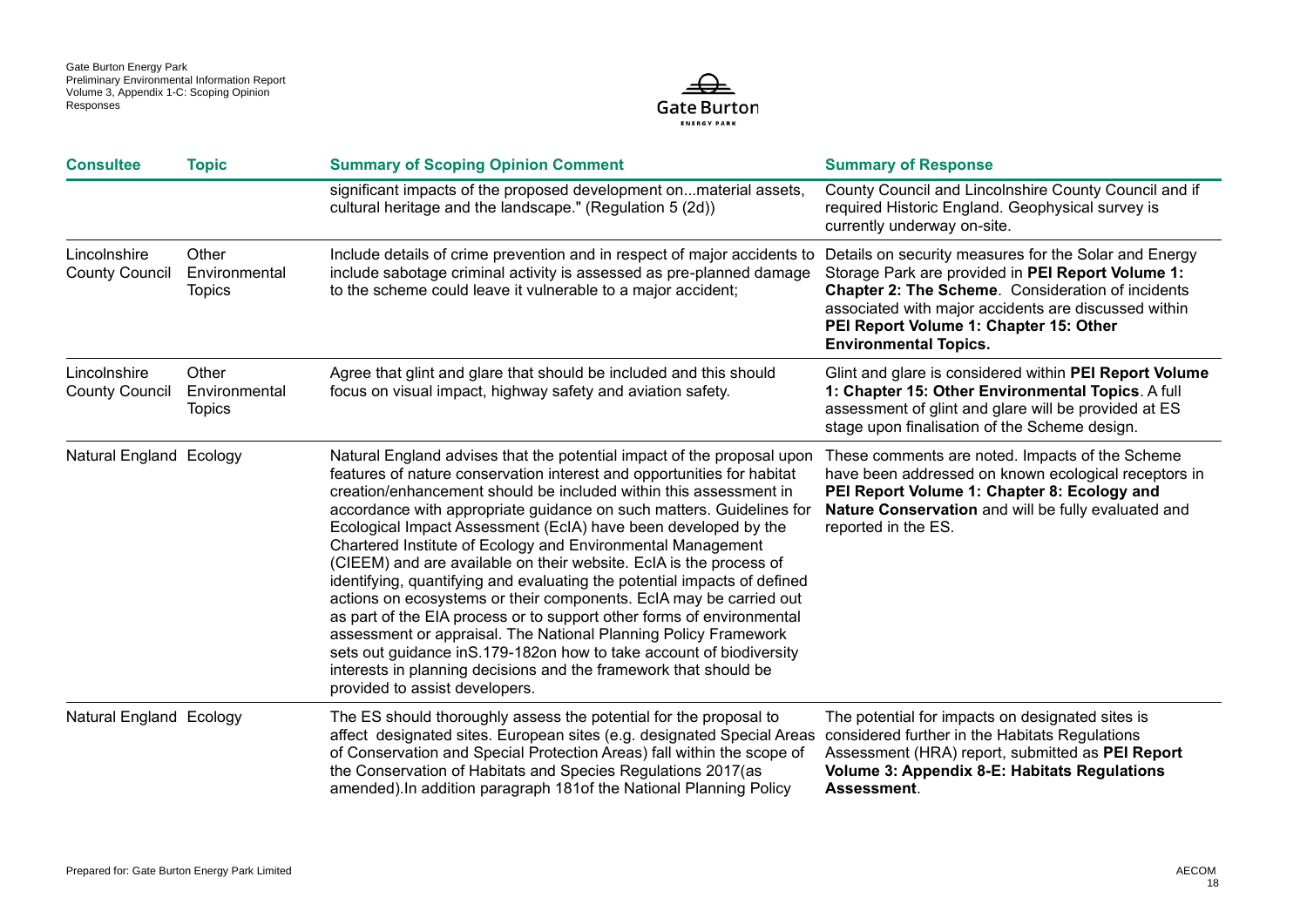

| <b>Consultee</b>        | <b>Topic</b> | <b>Summary of Scoping Opinion Comment</b>                                                                                                                                                                                                                                                                                                                                                                                                                                                                                                                                                                                                                                                                                                                                                                                                                                                                                                                                                                                                                                      | <b>Summary of Response</b>                                                                                                                                                                             |
|-------------------------|--------------|--------------------------------------------------------------------------------------------------------------------------------------------------------------------------------------------------------------------------------------------------------------------------------------------------------------------------------------------------------------------------------------------------------------------------------------------------------------------------------------------------------------------------------------------------------------------------------------------------------------------------------------------------------------------------------------------------------------------------------------------------------------------------------------------------------------------------------------------------------------------------------------------------------------------------------------------------------------------------------------------------------------------------------------------------------------------------------|--------------------------------------------------------------------------------------------------------------------------------------------------------------------------------------------------------|
|                         |              | Framework requires that potential Special Protection Areas, possible<br>Special Areas of Conservation, listed or proposed Ramsar sites, and<br>any site identified as being necessary to compensate for adverse<br>impacts on classified, potential or possible SPAs, SACs and Ramsar<br>sites be treated in the same way as classified sites. Under Regulation<br>63of the Conservation of Habitats and Species Regulations 2017(as<br>amended) an appropriate assessment needs to be undertaken in<br>respect of any plan or project which is (a) likely to have a significant<br>effect on a European site (either alone or in combination with other<br>plans or projects) and (b) not directly connected with or necessary to<br>the management of the site. Should a Likely Significant Effect on a<br>European/Internationally designated site be identified or be uncertain,<br>the competent authority (in this case the planning inspectorate) may<br>need to prepare an Appropriate Assessment, in addition to<br>consideration of impacts through the EIA process. |                                                                                                                                                                                                        |
| Natural England Ecology |              | The development site is in proximity to the following designated nature PEI Report Volume 1: Chapter 8: Ecology and<br>conservation sites:<br>•Lea Marshes SSSI, Ashton's Meadow SSSI<br>•Further information on the SSSI and its special interest features can<br>be found at www.magic.gov. The Environmental Statement should<br>include a full assessment of the direct and indirect effects of the<br>development on the features of special interest within these sites and<br>should identify such mitigation measures as may be required in order<br>to avoid, minimise or reduce any adverse significant effects.<br>•European site conservation objectives are available on our internet<br>sitehttp://publications.naturalengland.org.uk/category/6490068894089<br>216                                                                                                                                                                                                                                                                                              | Nature Conservation assesses the impacts of the<br>Scheme on designated sites.                                                                                                                         |
| Natural England Ecology |              | The EIA will need to consider any impacts upon local wildlife and<br>geological sites. Local Sites are identified by the local wildlife trust,<br>geoconservation group or a local forum established for the purposes of<br>identifying and selecting local sites. They are of county importance for<br>wildlife or geodiversity. The Environmental Statement should therefore<br>include an assessment of the likely impacts on the wildlife and                                                                                                                                                                                                                                                                                                                                                                                                                                                                                                                                                                                                                              | PEI Report Volume 1: Chapter 8: Ecology and<br>Nature Conservation assesses the impacts of the<br>Scheme on locally designated sites. Engagement will be<br>undertaken with the Local Wildlife Trusts. |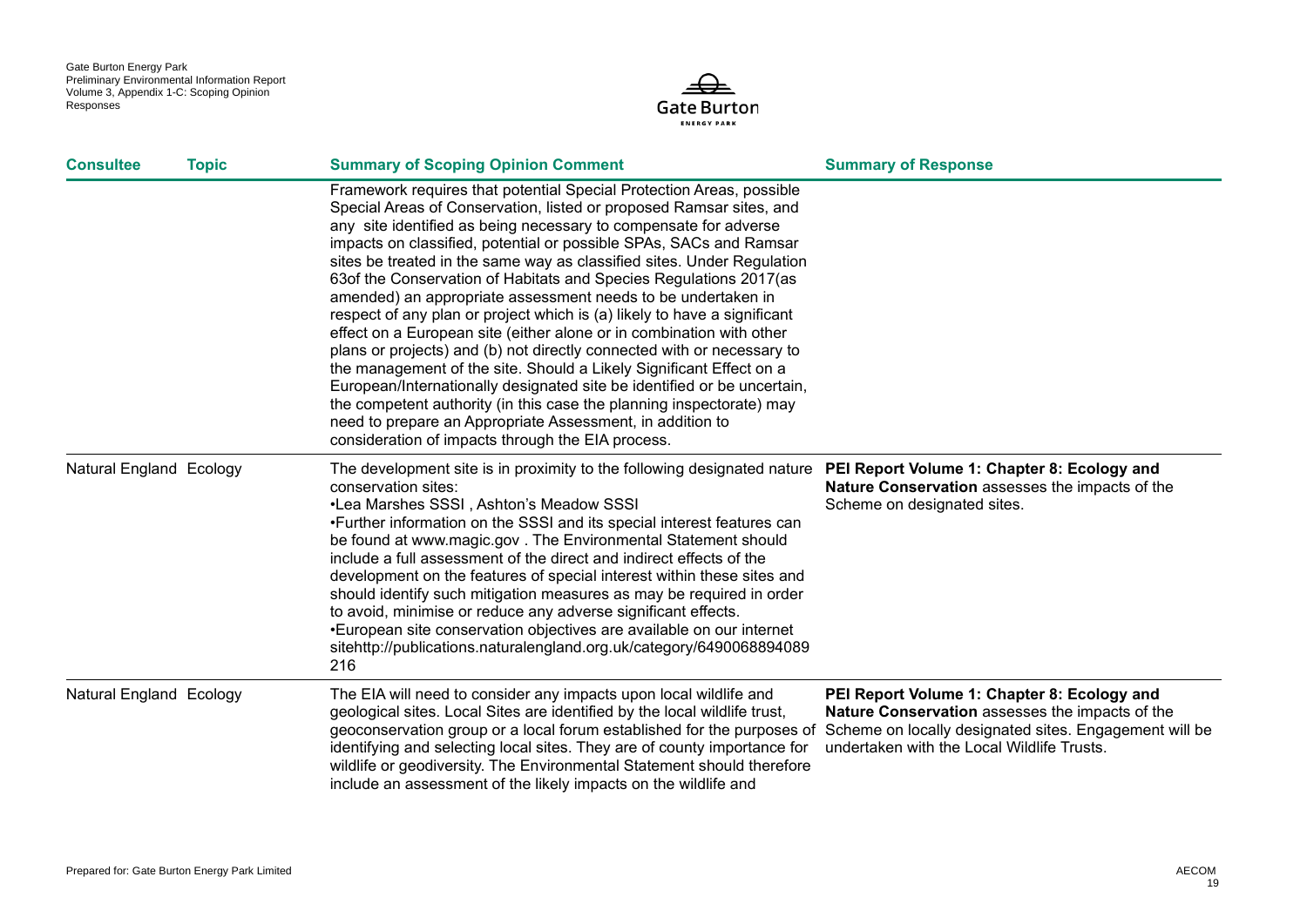

| <b>Consultee</b>        | <b>Topic</b> | <b>Summary of Scoping Opinion Comment</b>                                                                                                                                                                                                                                                                                                                                                                                                                                                                                                                                                                                                                                                                                                                                                                                                                                                                                                                                                                                                                                                                                                                                                                                                                                                                                                                                                                                                                                                                                                                                                                                                                                                                                     | <b>Summary of Response</b>                                                                                                                                                                                                                                                                                                                                                   |
|-------------------------|--------------|-------------------------------------------------------------------------------------------------------------------------------------------------------------------------------------------------------------------------------------------------------------------------------------------------------------------------------------------------------------------------------------------------------------------------------------------------------------------------------------------------------------------------------------------------------------------------------------------------------------------------------------------------------------------------------------------------------------------------------------------------------------------------------------------------------------------------------------------------------------------------------------------------------------------------------------------------------------------------------------------------------------------------------------------------------------------------------------------------------------------------------------------------------------------------------------------------------------------------------------------------------------------------------------------------------------------------------------------------------------------------------------------------------------------------------------------------------------------------------------------------------------------------------------------------------------------------------------------------------------------------------------------------------------------------------------------------------------------------------|------------------------------------------------------------------------------------------------------------------------------------------------------------------------------------------------------------------------------------------------------------------------------------------------------------------------------------------------------------------------------|
|                         |              | geodiversity interests of such sites. The assessment should include<br>proposals for mitigation of any impacts and if appropriate,<br>compensation measures. Contact the local wildlife trust,<br>geoconservation group or local sites body in this area for further<br>information.                                                                                                                                                                                                                                                                                                                                                                                                                                                                                                                                                                                                                                                                                                                                                                                                                                                                                                                                                                                                                                                                                                                                                                                                                                                                                                                                                                                                                                          |                                                                                                                                                                                                                                                                                                                                                                              |
| Natural England Ecology |              | The ES should assess the impact of all phases of the proposal on<br>protected species(including, for example, great crested newts, reptiles,<br>birds, water voles, badgers and bats). Natural England does not hold<br>comprehensive information regarding the locations of species<br>protected by law, but advises on the procedures and legislation<br>relevant to such species. Records of protected species should be<br>sought from appropriate local biological record centres, nature<br>conservation organisations, groups and individuals; and consideration<br>should be given to the wider context of the site for example in terms of<br>habitat linkages and protected species populations in the wider area,<br>to assist in the impact assessment. The conservation of species<br>protected by law is explained in Part IV and Annex A of Government<br>Circular 06/2005 Biodiversity and Geological Conservation: Statutory<br>Obligations and their Impact within the Planning System. The area<br>likely to be affected by the proposal should be thoroughly surveyed by<br>competent ecologists at appropriate times of year for relevant species<br>and the survey results, impact assessments and appropriate<br>accompanying mitigation strategies included as part of the ES. In<br>order to provide this information there may be a requirement for a<br>survey at a particular time of year. Surveys should always be carried<br>out in optimal survey time periods and to current guidance by suitably<br>qualified and where necessary, licensed, consultants. Natural England<br>has adopted standing advice for protected species which includes<br>links to guidance on survey and mitigation | A desk study has been undertaken as part of the<br>assessment of the Scheme on protected species and<br>surveys have, or will be, undertaken for relevant<br>protected species or habitats, by a suitably qualified<br>ecologist and within the appropriate survey seasons for<br>habitats, species or species group. Adherence to<br>appropriate guidance will be followed. |
| Natural England Ecology |              | The ES should thoroughly assess the impact of the proposals on<br>habitats and/or species listed as 'Habitats and Species of Principal<br>Importance' within the England Biodiversity List, published under the<br>requirements of S41of the Natural Environment and Rural                                                                                                                                                                                                                                                                                                                                                                                                                                                                                                                                                                                                                                                                                                                                                                                                                                                                                                                                                                                                                                                                                                                                                                                                                                                                                                                                                                                                                                                    | A desk study has been undertaken as part of the<br>assessment of the Scheme on protected species and<br>surveys have, or will be, undertaken for relevant<br>protected species or habitats and within the appropriate                                                                                                                                                        |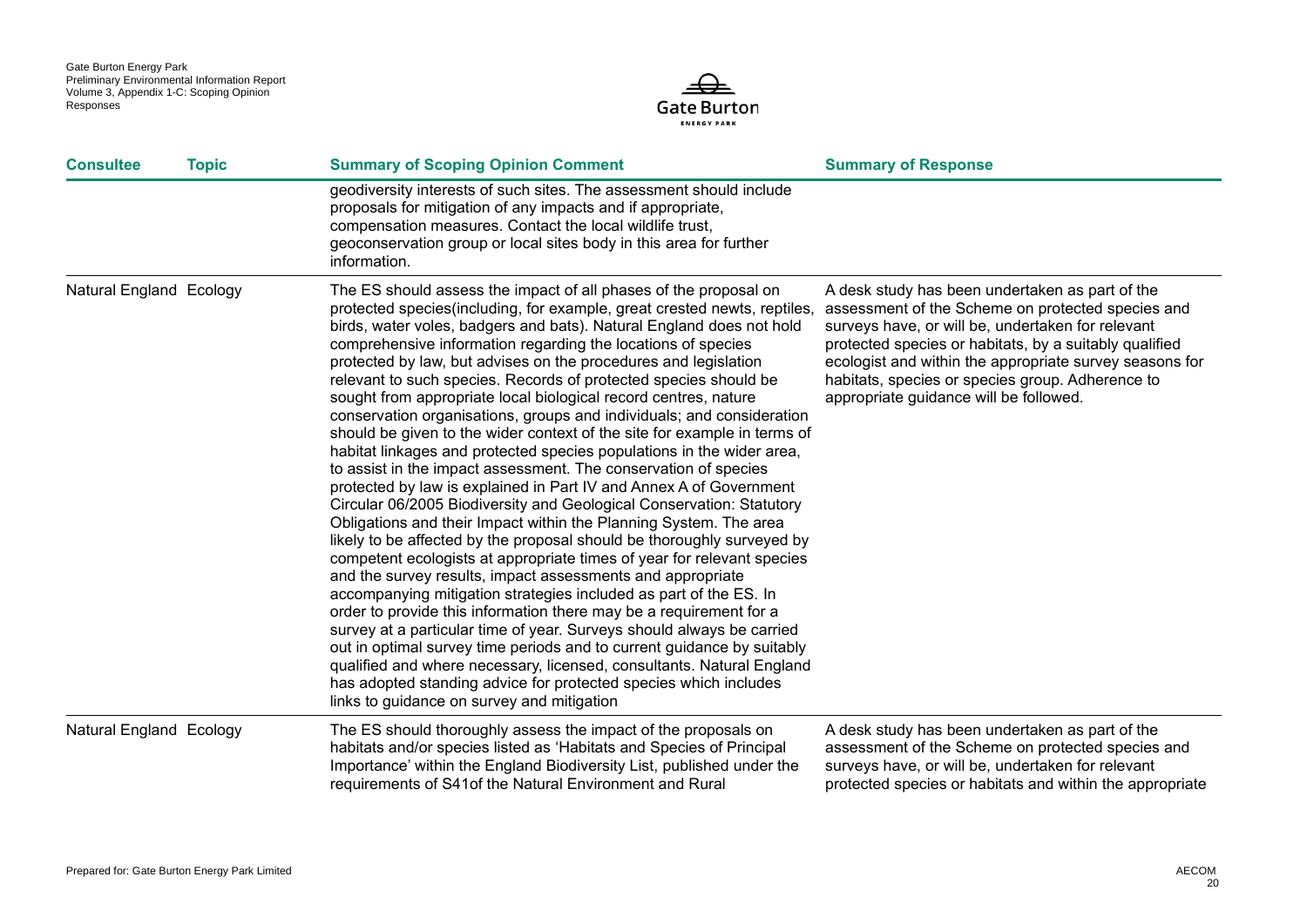

| <b>Consultee</b> | <b>Topic</b> | <b>Summary of Scoping Opinion Comment</b>                                                                                                                                                                                                                                                                                                                                                                                                                                                                                                                                                                                                                                                                                                                                                                                                                                                                                                                                                                                                                                                                                                                                                                                                                                                                                                                                                                                                                                                                                                                                                                                                                                                                                                                                                                                                                                                                                                                                                                                                                                                                                                     | <b>Summary of Response</b>                                                                                                                                                                      |
|------------------|--------------|-----------------------------------------------------------------------------------------------------------------------------------------------------------------------------------------------------------------------------------------------------------------------------------------------------------------------------------------------------------------------------------------------------------------------------------------------------------------------------------------------------------------------------------------------------------------------------------------------------------------------------------------------------------------------------------------------------------------------------------------------------------------------------------------------------------------------------------------------------------------------------------------------------------------------------------------------------------------------------------------------------------------------------------------------------------------------------------------------------------------------------------------------------------------------------------------------------------------------------------------------------------------------------------------------------------------------------------------------------------------------------------------------------------------------------------------------------------------------------------------------------------------------------------------------------------------------------------------------------------------------------------------------------------------------------------------------------------------------------------------------------------------------------------------------------------------------------------------------------------------------------------------------------------------------------------------------------------------------------------------------------------------------------------------------------------------------------------------------------------------------------------------------|-------------------------------------------------------------------------------------------------------------------------------------------------------------------------------------------------|
|                  |              | Communities (NERC) Act 2006. Section 40 of the NERC Act 2006<br>places a general duty on all public authorities, including local planning<br>authorities, to conserve and enhance biodiversity. Further information<br>on this duty is available here https://www.gov.uk/guidance/biodiversity-<br>duty-public-authority-duty-to-have-regard-to-conserving-<br>biodiversity. Government Circular 06/2005 states that Biodiversity<br>Action Plan (BAP) species and habitats, 'are capable of being a<br>material considerationin the making of planning decisions'. Natural<br>England therefore advises that survey, impact assessment and<br>mitigation proposals for Habitats and Species of Principal Importance<br>should be included in the ES. Consideration should also be given to<br>those species and habitats included in the relevant Local BAP. Natural<br>England advises that a habitat survey (equivalent to Phase 2) is<br>carried out on the site, in order to identify any important habitats<br>present. In addition, ornithological, botanical and invertebrate surveys<br>should be carried out at appropriate times in the year, to establish<br>whether any scarce or priority species are present. The Environmental<br>Statement should include details of:<br>•Any historical data for the site affected by the proposal (e.g. from<br>previous surveys);<br>•Additional surveys carried out as part of this proposal;<br>•The habitats and species present;<br>•The status of these habitats and species (e.g. whether priority species<br>or habitat);<br>•The direct and indirect effects of the development upon those habitats<br>and species;<br>. Full details of any mitigation or compensation that might be required.<br>The development should seek if possible to avoid adverse impact on<br>sensitive areas for wildlife within the site, and if possible provide<br>opportunities for overall wildlife gain. The record centre for the relevant<br>Authorities should be able to provide the relevant information on the<br>location and type of priority habitat for the area under consideration. | survey seasons for habitats, species or species group.<br>PEI Report Volume 1, Chapter 8: Ecology and Nature<br><b>Conservation</b> assesses the impacts of the Scheme on<br>ecology receptors. |
|                  |              |                                                                                                                                                                                                                                                                                                                                                                                                                                                                                                                                                                                                                                                                                                                                                                                                                                                                                                                                                                                                                                                                                                                                                                                                                                                                                                                                                                                                                                                                                                                                                                                                                                                                                                                                                                                                                                                                                                                                                                                                                                                                                                                                               |                                                                                                                                                                                                 |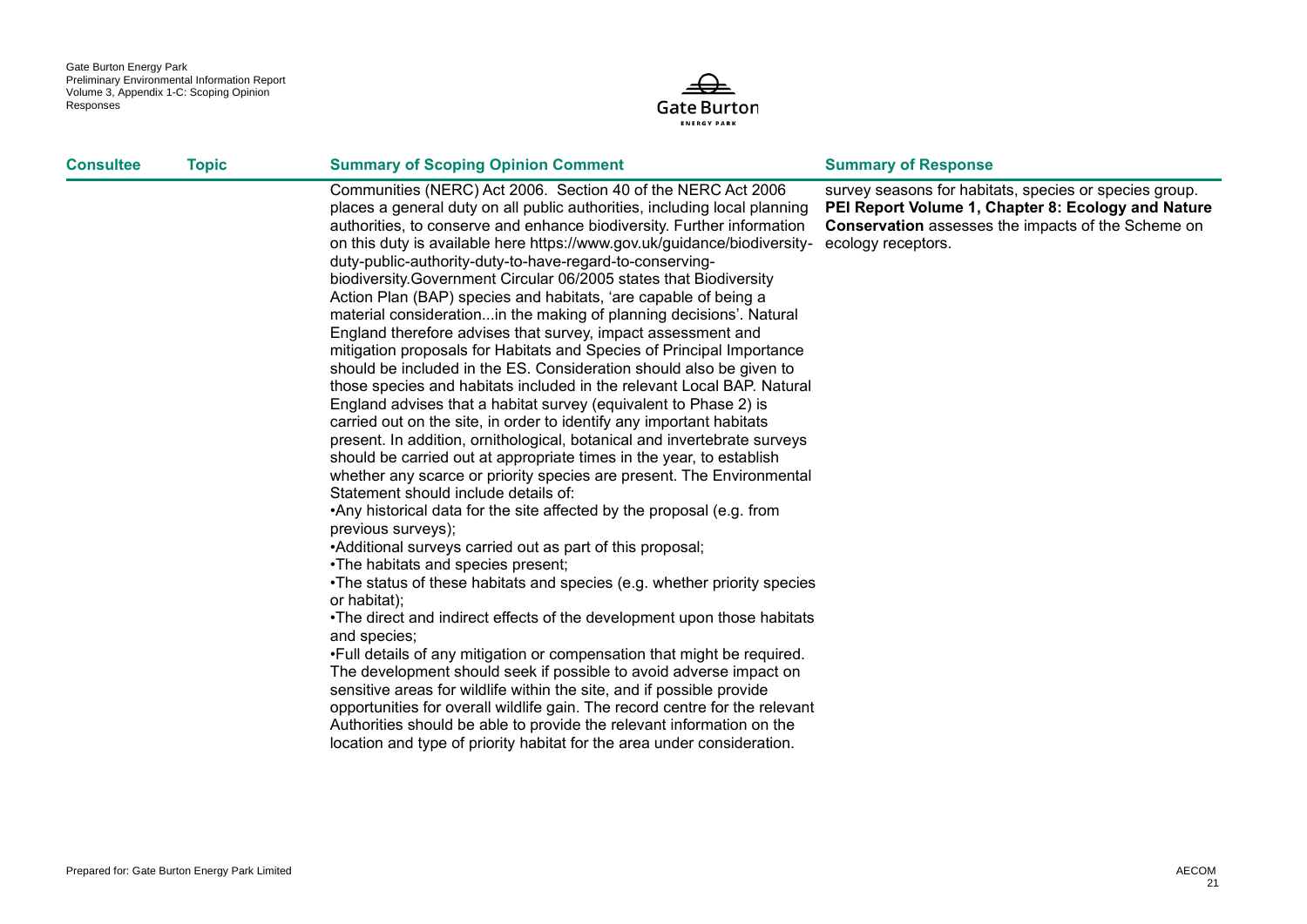

| <b>Consultee</b>              | <b>Topic</b>          | <b>Summary of Scoping Opinion Comment</b>                                                                                                                                                                                                                                                                                                                                                                                                                                                                                                                                                                                                                                                                                                                                                                                                                                                                                                                                                                                                                                                                                                                                                                                                                                                                                                                                                                                                                                                                                                                                                                                                                                                                                                                                                                                                                                                                      | <b>Summary of Response</b>                                                                                                                                                                                                                                                                                                                                                                                                                                                                                                                                                                                                                                                                                                                                                                                                                                                                                                                                                           |
|-------------------------------|-----------------------|----------------------------------------------------------------------------------------------------------------------------------------------------------------------------------------------------------------------------------------------------------------------------------------------------------------------------------------------------------------------------------------------------------------------------------------------------------------------------------------------------------------------------------------------------------------------------------------------------------------------------------------------------------------------------------------------------------------------------------------------------------------------------------------------------------------------------------------------------------------------------------------------------------------------------------------------------------------------------------------------------------------------------------------------------------------------------------------------------------------------------------------------------------------------------------------------------------------------------------------------------------------------------------------------------------------------------------------------------------------------------------------------------------------------------------------------------------------------------------------------------------------------------------------------------------------------------------------------------------------------------------------------------------------------------------------------------------------------------------------------------------------------------------------------------------------------------------------------------------------------------------------------------------------|--------------------------------------------------------------------------------------------------------------------------------------------------------------------------------------------------------------------------------------------------------------------------------------------------------------------------------------------------------------------------------------------------------------------------------------------------------------------------------------------------------------------------------------------------------------------------------------------------------------------------------------------------------------------------------------------------------------------------------------------------------------------------------------------------------------------------------------------------------------------------------------------------------------------------------------------------------------------------------------|
| Natural England Ecology       |                       | Natural England does not hold local information on local sites, local<br>landscape character and local or national biodiversity priority habitats<br>and species. We recommend that you seek further information from<br>the appropriate bodies (which may include the local records centre,<br>the local wildlife trust, local geoconservation group or other recording<br>society and a local landscape characterisation document).                                                                                                                                                                                                                                                                                                                                                                                                                                                                                                                                                                                                                                                                                                                                                                                                                                                                                                                                                                                                                                                                                                                                                                                                                                                                                                                                                                                                                                                                          | Information on local sites was sought from relevant<br>records centres in Lincolnshire and Nottinghamshire as<br>part of the desk study.                                                                                                                                                                                                                                                                                                                                                                                                                                                                                                                                                                                                                                                                                                                                                                                                                                             |
| Natural England Landscape and | <b>Visual Amenity</b> | Natural England would wish to see details of local landscape character<br>areas mapped at a scale appropriate to the development site as well<br>as any relevant management plans or strategies pertaining to the<br>area. The EIA should include assessments of visual effects on the<br>surrounding area and landscape together with any physical effects of<br>the development, such as changes in topography.<br>The EIA should include a full assessment of the potential impacts of<br>the development on local landscape character using landscape<br>assessment methodologies. We encourage the use of Landscape<br>Character Assessment (LCA), based on the good practice guidelines<br>produced jointly by the Landscape Institute and Institute of<br>Environmental Assessment in 2013. LCA provides a sound basis for<br>guiding, informing and understanding the ability of any location to<br>accommodate change<br>and to make positive proposals for conserving, enhancing or<br>regenerating character, as detailed proposals are developed.<br>Natural England supports the publication Guidelines for Landscape<br>and Visual Impact Assessment, produced by the Landscape Institute<br>and the Institute of Environmental Assessment and Management in<br>2013 (3rdedition). The methodology set out is almost universally used<br>for landscape and visual impact assessment.<br>In order to foster high quality development that respects, maintains, or<br>enhances, local landscape character and distinctiveness, Natural<br>England encourages all new development to consider the character<br>and distinctiveness of the area, with the siting and design of the<br>proposed development reflecting local design characteristics and,<br>wherever possible, using local materials. The Environmental Impact<br>Assessment process should detail the measures to be taken to ensure | Local Landscape Character Areas (LLCAs) have been<br>defined as part of the LVIA. Key characteristics of the<br>LLCAs are provided in the Landscape Baseline (PEI<br>Report Volume 3: Appendix 10-D) and the extent of<br>each LLCA is shown on PEI Report Volume 2: Figure<br>$10-7.$<br>Landscape and visual effects are assessed in the PEI<br>Report Volume 3: Appendix 10-C: Landscape<br><b>Assessment and Appendix 10-D: Visual</b><br>Assessment. Significant effects are summarised in PEI<br>Report Volume 1: Chapter 10: Landscape and Visual<br>Amenity which includes a preliminary cumulative<br>assessment of the Island Green Power Cottam and<br>West Burton Solar Schemes. The full cumulative<br>assessment will be provided within the ES.<br>The Landscape Assessment is based on Landscape<br>Character Areas. A review of published Landscape<br>Character Assessments and LLCAs is provided in PEI<br>Report Volume 3: Appendix 10-C: Landscape<br>Baseline. |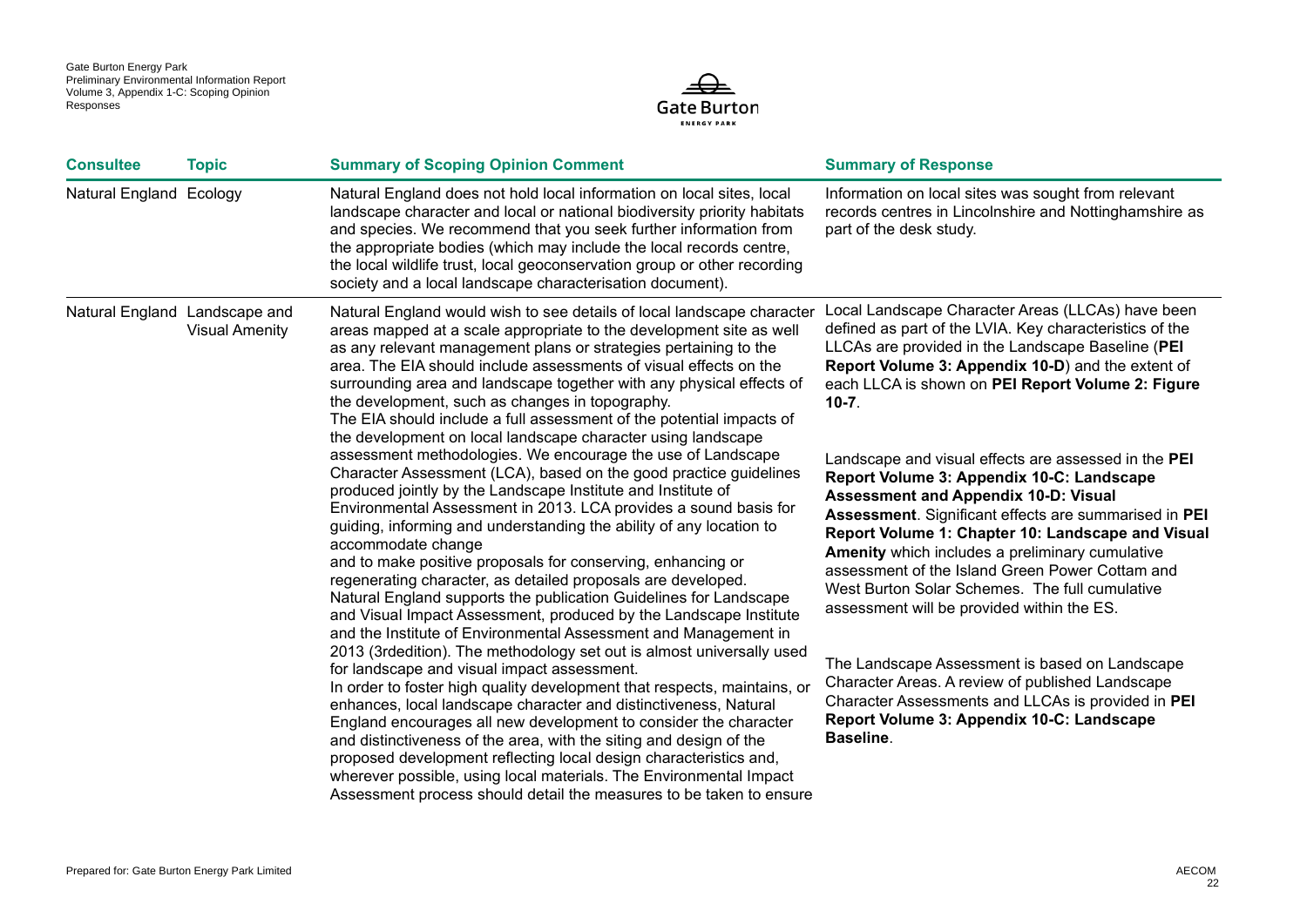

| <b>Consultee</b>              | <b>Topic</b>          | <b>Summary of Scoping Opinion Comment</b>                                                                                                                                                                                                                                                                                                                                                                                                                                                                                                                                                                                                                                                                                                                                                             | <b>Summary of Response</b>                                                                                                                                                                                                                                                                                                                                                                                                                                              |
|-------------------------------|-----------------------|-------------------------------------------------------------------------------------------------------------------------------------------------------------------------------------------------------------------------------------------------------------------------------------------------------------------------------------------------------------------------------------------------------------------------------------------------------------------------------------------------------------------------------------------------------------------------------------------------------------------------------------------------------------------------------------------------------------------------------------------------------------------------------------------------------|-------------------------------------------------------------------------------------------------------------------------------------------------------------------------------------------------------------------------------------------------------------------------------------------------------------------------------------------------------------------------------------------------------------------------------------------------------------------------|
|                               |                       | the building design will be of a high standard, as well as detail of<br>layout alternatives together with justification of the selected option in<br>terms of landscape impact and benefit.<br>The assessment should also include the cumulative effect of the<br>development with other relevant existing or proposed developments in<br>the area. In this context Natural England advises that the cumulative<br>impact assessment should include other proposals currently at<br>Scoping stage. Due to the overlapping timescale of their progress<br>through the planning system, cumulative impact of the proposed<br>development with those proposals currently at Scoping stage would be<br>likely to be a material consideration at the time of determination of the<br>planning application. | The LVIA methodology has been prepared in line with<br>Guidelines for Landscape and Visual Impact<br>Assessment, Third Edition.<br>The design considerations that have informed the<br>Proposed Development, including the siting and design<br>of key features, are described in PEI Report Volume 1:<br>Chapter 2: The Scheme, and Chapter 3: Alternatives<br>and Design Evolution. An indicative layout plan is also<br>provided in PEI Report Volume 2: Figure 2-4. |
|                               |                       | The assessment should refer to the relevant National Character Areas<br>which can be found on our website. Links for Landscape Character<br>Assessment at a local level are also available on the same page.                                                                                                                                                                                                                                                                                                                                                                                                                                                                                                                                                                                          | The Landscape Baseline makes reference to Natural<br>England's National Character Areas in PEI Report<br>Volume 3: Appendix 10-C: Landscape Baseline,<br>including the Statement of Environmental Opportunities.                                                                                                                                                                                                                                                        |
| Natural England Landscape and | <b>Visual Amenity</b> | You should consider whether there is land in the area affected by the<br>development which qualifies for conditional exemption from capital<br>taxes on the grounds of outstanding scenic, scientific or historic<br>interest. An up-to-date list may be obtained at<br>www.hmrc.gov.uk/heritage/lbsearch.htm.                                                                                                                                                                                                                                                                                                                                                                                                                                                                                        | The Applicant will consider whether land in the area<br>affected by the development that qualifies for conditional<br>exemption from capital taxes.                                                                                                                                                                                                                                                                                                                     |
| Natural England Access &      | Recreation            | Natural England encourages any proposal to incorporate measures to<br>help encourage people to access the countryside for quiet enjoyment.<br>Measures such as reinstating existing footpaths together with the<br>creation of new footpaths and bridleways are to be encouraged. Links<br>to other green networks and, where appropriate, urban fringe areas<br>should also be explored to help promote the creation of wider green<br>infrastructure. Relevant aspects of local authority green infrastructure<br>strategies should be incorporated where appropriate.                                                                                                                                                                                                                              | This is noted and will be considered in the design where<br>practicable and appropriate. An indicative site layout<br>plan is presented in PEI Report Volume 2: Figure 2-4.                                                                                                                                                                                                                                                                                             |
| Natural England Access &      | Recreation            | The EIA should consider potential impacts on access land, public open Impacts on public rights of way (PRoW) are considered<br>land, rights of way and coastal access routes in the vicinity of the                                                                                                                                                                                                                                                                                                                                                                                                                                                                                                                                                                                                   | within PEI Report Volume 1: Chapter 12: Socio-                                                                                                                                                                                                                                                                                                                                                                                                                          |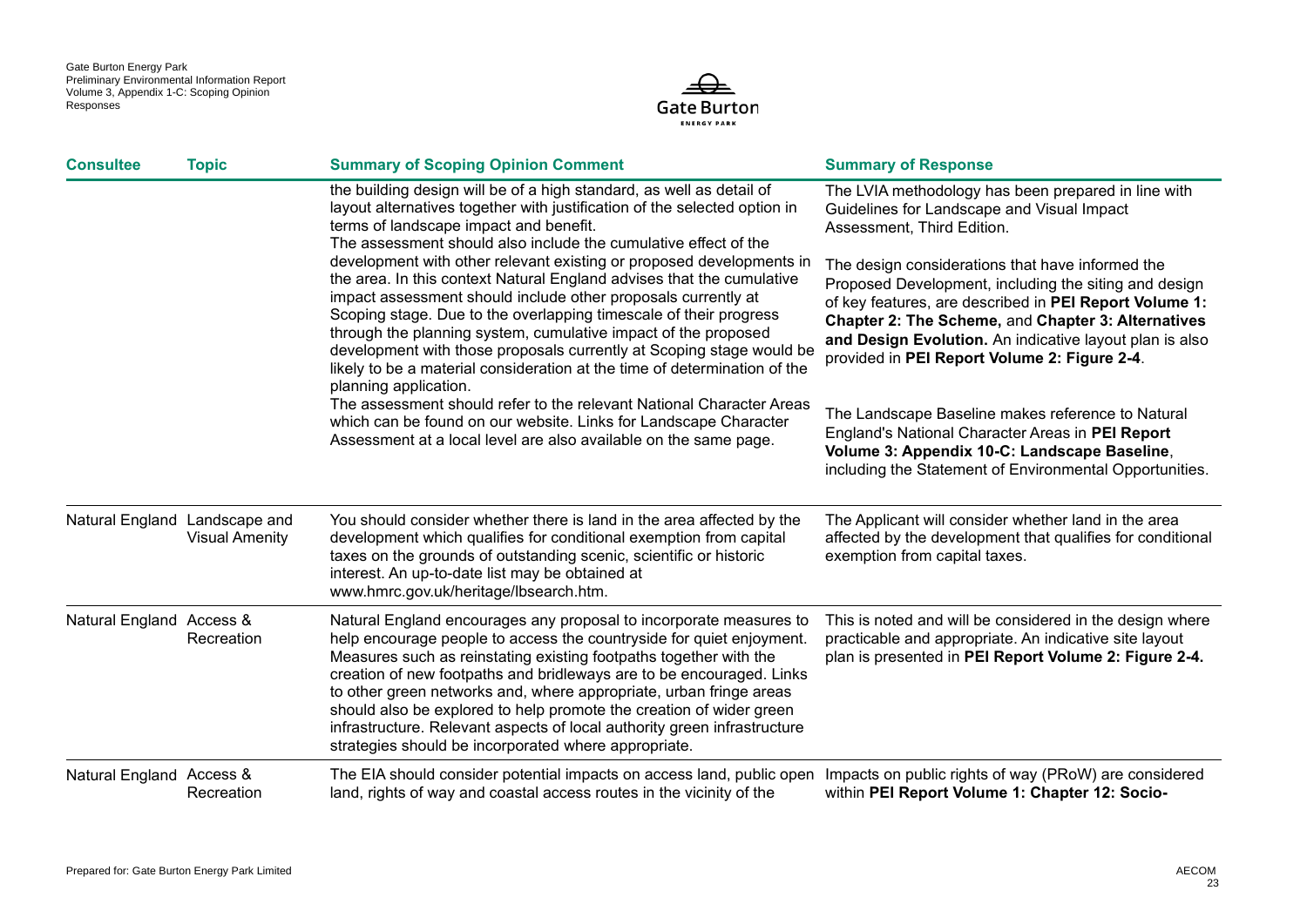

| <b>Consultee</b> | <b>Topic</b>                      | <b>Summary of Scoping Opinion Comment</b>                                                                                                                                                                                                                                                                                                                                                                                                                                                                                                                                                                                                                                                                                                                                                                                                                                                                                                                                                                                                                                                                                                                                                                                                                                                                                                                                                                                                                                                                                                                                                                                                                                                                                                                                                                                                                                                                     | <b>Summary of Response</b>                                                                                                                                                                                                                                                                                                                                                                                                                 |
|------------------|-----------------------------------|---------------------------------------------------------------------------------------------------------------------------------------------------------------------------------------------------------------------------------------------------------------------------------------------------------------------------------------------------------------------------------------------------------------------------------------------------------------------------------------------------------------------------------------------------------------------------------------------------------------------------------------------------------------------------------------------------------------------------------------------------------------------------------------------------------------------------------------------------------------------------------------------------------------------------------------------------------------------------------------------------------------------------------------------------------------------------------------------------------------------------------------------------------------------------------------------------------------------------------------------------------------------------------------------------------------------------------------------------------------------------------------------------------------------------------------------------------------------------------------------------------------------------------------------------------------------------------------------------------------------------------------------------------------------------------------------------------------------------------------------------------------------------------------------------------------------------------------------------------------------------------------------------------------|--------------------------------------------------------------------------------------------------------------------------------------------------------------------------------------------------------------------------------------------------------------------------------------------------------------------------------------------------------------------------------------------------------------------------------------------|
|                  |                                   | development. Appropriate mitigation measures should be incorporated<br>for any adverse impacts. We also recommend reference to the<br>relevant Right of Way Improvement Plans (ROWIP) to identify public<br>rights of way within or adjacent to the proposed site that should be<br>maintained or enhanced.                                                                                                                                                                                                                                                                                                                                                                                                                                                                                                                                                                                                                                                                                                                                                                                                                                                                                                                                                                                                                                                                                                                                                                                                                                                                                                                                                                                                                                                                                                                                                                                                   | <b>Economics and Land Use.</b> Appropriate mitigation<br>measures will be included within the Framework<br><b>Construction Environmental Management Plan to</b><br>reduce impacts to PRoW. There are no PRoW that are<br>referenced within the Lincolnshire Countryside Public<br>Rights of Way Improvement Plan (2007-2012) or<br>Nottinghamshire Rights of Way Management Plan<br>2018-2026 that are within or adjacent to the DCO site. |
|                  | Natural England Soil Conservation | Impacts from the development should be considered in light of the<br>Government's policy for the protection of the best and most versatile<br>(BMV) agricultural land as set out in paragraph 174 of the NPPF. We<br>also recommend that soils should be considered in the context of the<br>sustainable use of land and the ecosystem services they provide as a<br>natural resource, as also highlighted in paragraph 174 of the NPPF.<br>Soil is a finite resource that fulfils many important functions and<br>services (ecosystem services) for society, for example as a growing<br>medium for food, timber and other crops, as a store for carbon and<br>water, as a reservoir of biodiversity and as a buffer against pollution. It<br>is therefore important that the soil resources are protected and used<br>sustainably. The applicant should consider the following issues as part<br>of the Environmental Statement:<br>1. The degree to which soils are going to be disturbed/harmed as part<br>of this development and whether 'best and most versatile' agricultural<br>land is involved. This may require a detailed survey if one is not<br>already available. For further information on the availability of existing<br>agricultural land classification (ALC) information see<br>www.magic.gov.uk.Natural England Technical Information Note 049 -<br>Agricultural Land Classification: protecting the best and most versatile<br>agricultural land also contains useful background information.<br>2. If required, an agricultural land classification and soil survey of the<br>land should be undertaken. This should normally be at a detailed level,<br>e.g. one auger boring per hectare, (or more detailed for a small site)<br>supported by pits dug in each main soil type to confirm the physical<br>characteristics of the full depth of the soil resource, i.e. 1.2 metres. | An agricultural land classification (ALC) survey has<br>been completed for the Solar and Energy Storage Park.<br>The results are presented in PEI Report Volume 1:<br><b>Chapter 12: Socio-economics and Land Use. The</b><br>Scheme has been designed to minimise the loss of<br>agricultural land such as positioning the permanent<br>infrastructure (the substation and the BESS) to avoid<br>BMV land as far as possible.             |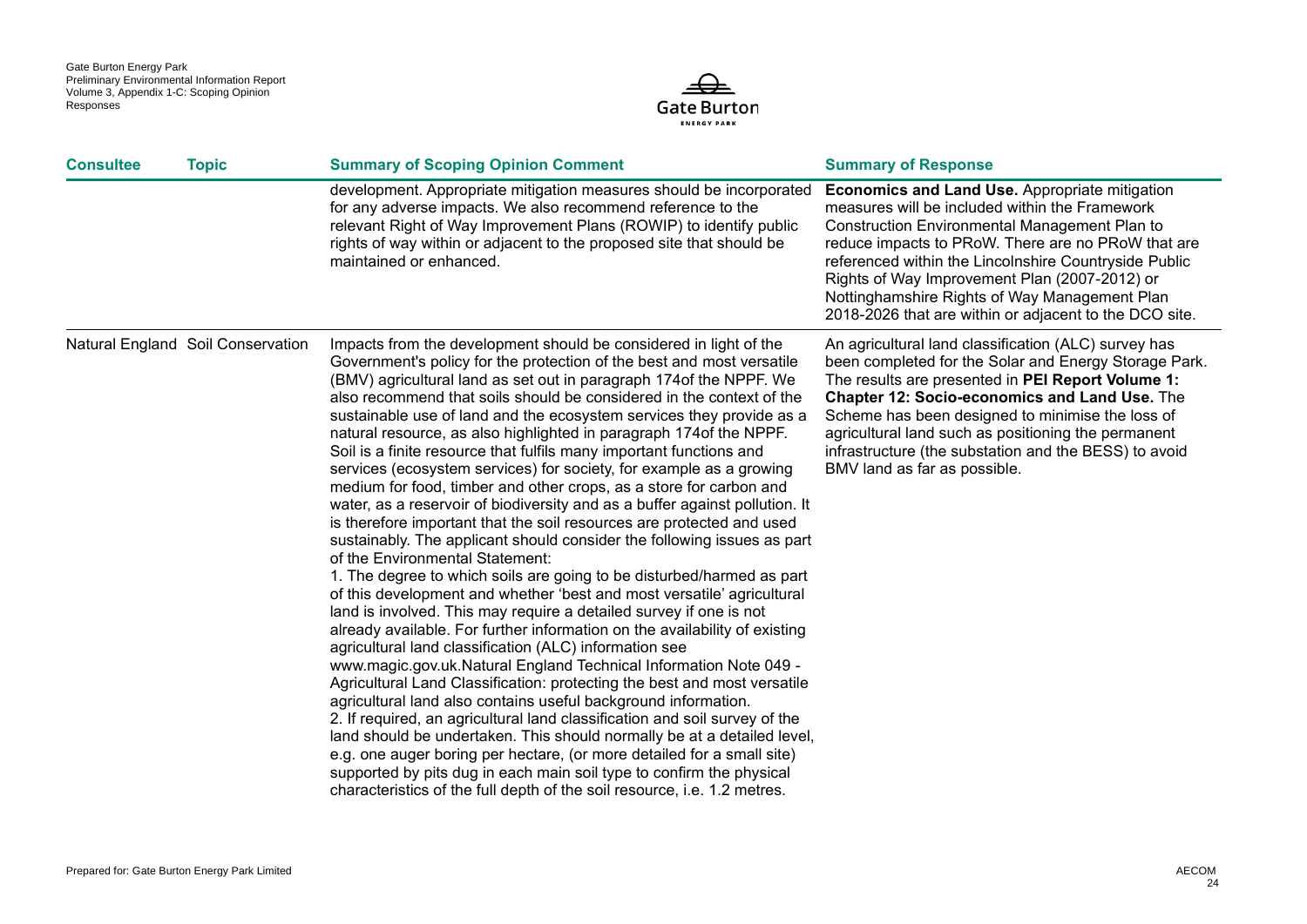

| <b>Consultee</b>            | <b>Topic</b>                   | <b>Summary of Scoping Opinion Comment</b>                                                                                                                                                                                                                                                                                                                                                                                                                                                                                                                                                                                                                                                                                                                                                                                                                                                                                                                                                                                                                                                                                                                                                             | <b>Summary of Response</b>                                                                           |
|-----------------------------|--------------------------------|-------------------------------------------------------------------------------------------------------------------------------------------------------------------------------------------------------------------------------------------------------------------------------------------------------------------------------------------------------------------------------------------------------------------------------------------------------------------------------------------------------------------------------------------------------------------------------------------------------------------------------------------------------------------------------------------------------------------------------------------------------------------------------------------------------------------------------------------------------------------------------------------------------------------------------------------------------------------------------------------------------------------------------------------------------------------------------------------------------------------------------------------------------------------------------------------------------|------------------------------------------------------------------------------------------------------|
|                             |                                | 3. The Environmental Statement should provide details of how any<br>adverse impacts on soils can be minimised. Further guidance is<br>contained in the Defra Construction Code of Practice for the<br>Sustainable Use of Soil on Development Sites.<br>As identified in the NPPF new sites or extensions to new sites for peat<br>extraction should not be granted permission by the planning<br>inspectorate or proposed in development                                                                                                                                                                                                                                                                                                                                                                                                                                                                                                                                                                                                                                                                                                                                                              |                                                                                                      |
| Natural England Air quality |                                | Air quality in the UK has improved over recent decades but air<br>pollution remains a significant issue; for example over 97% of sensitive Volume 1: Chapter 15: Other Environmental Topics.<br>habitat area in England is predicted to exceed the critical loads for<br>ecosystem protection from atmospheric nitrogen deposition (England<br>Biodiversity Strategy, Defra 2011). A priority action in the England<br>Biodiversity Strategy is to reduce air pollution impacts on biodiversity.<br>The planning system plays a key role in determining the location of<br>developments which may give rise to pollution, either directly or from<br>traffic generation, and hence planning decisions can have a significant<br>impact on the quality of air, water and land. The assessment should<br>take account of the risks of air pollution and how these can be<br>managed or reduced. Further information on air pollution impacts and<br>the sensitivity of different habitats/designated sites can be found on<br>the Air Pollution Information System (www.apis.ac.uk).Further<br>information on air pollution modelling and assessment can be found on<br>the Environment Agency website. | An air quality assessment is presented in PEI Report                                                 |
|                             | Natural England Climate Change | The England Biodiversity Strategy published by Defra establishes<br>principles for the consideration of biodiversity and the effects of<br>climate change. The ES should reflect these principles and identify<br>how the development's effects on the natural environment will be<br>influenced by climate change, and how ecological networks will be<br>maintained. The NPPF requires that the planning system should<br>contribute to the enhancement of the natural environment 'by<br>establishing coherent ecological networks that are more resilient to<br>current and future pressures' (NPPF Para 174), which should be<br>demonstrated through the ES.                                                                                                                                                                                                                                                                                                                                                                                                                                                                                                                                    | This is considered within PEI Report Volume 1:<br><b>Chapter 8: Ecology and Nature Conservation.</b> |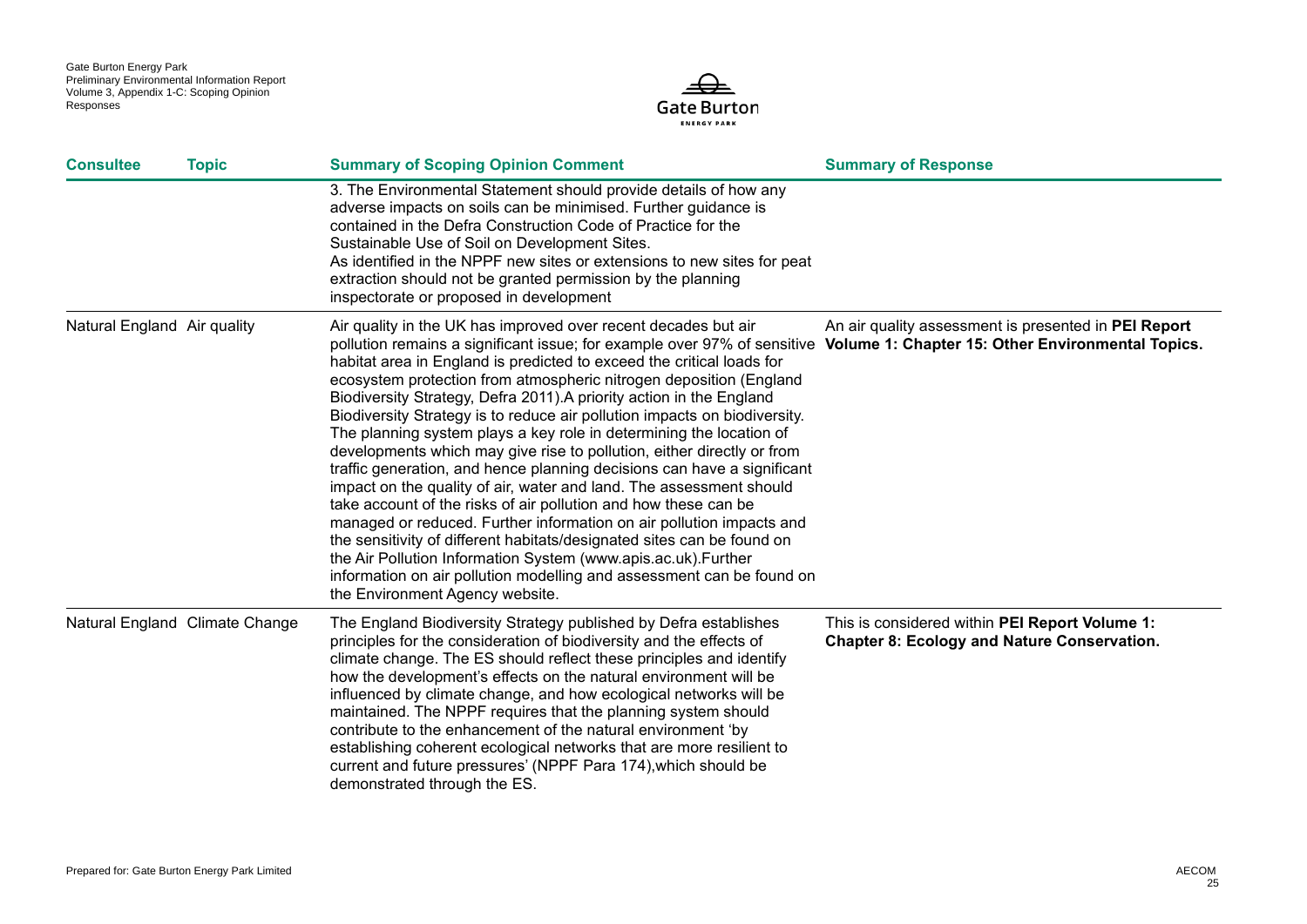

| <b>Consultee</b>                               | <b>Topic</b>                       | <b>Summary of Scoping Opinion Comment</b>                                                                                                                                                                                                                                                                                                                                                                                                                                                                                                                                                                                                                                                                                                                                                                                                                                                                                                                                                                                                                                                                                   | <b>Summary of Response</b>                                                                                                                                                                                                                                                                                                                                                                                                                                                 |
|------------------------------------------------|------------------------------------|-----------------------------------------------------------------------------------------------------------------------------------------------------------------------------------------------------------------------------------------------------------------------------------------------------------------------------------------------------------------------------------------------------------------------------------------------------------------------------------------------------------------------------------------------------------------------------------------------------------------------------------------------------------------------------------------------------------------------------------------------------------------------------------------------------------------------------------------------------------------------------------------------------------------------------------------------------------------------------------------------------------------------------------------------------------------------------------------------------------------------------|----------------------------------------------------------------------------------------------------------------------------------------------------------------------------------------------------------------------------------------------------------------------------------------------------------------------------------------------------------------------------------------------------------------------------------------------------------------------------|
|                                                | Natural England Cumulative Effects | A full consideration of the implications of the whole scheme should be<br>included in the ES. All supporting infrastructure should be included<br>within the assessment.<br>The ES should include an impact assessment to identify, describe and<br>evaluate the effects that are likely to result from the project in<br>combination with other projects and activities that are being, have<br>been or will be carried out. The following types of projects should be<br>included in such an assessment, (subject to available information):<br>a.existing completed projects;<br>b.approved but uncompleted projects;<br>c.ongoing activities;<br>d.plans or projects for which an application has been made and which<br>are under consideration by the consenting authorities; and<br>e.plans and projects which are reasonably foreseeable, i.e. projects for<br>which an application has not yet been submitted, but which are likely<br>to progress before completion of the development and for which<br>sufficient information is available to assess the likelihood of cumulative<br>and in-combination effects. | As discussed in PEI Report Volume 1: Chapter 16:<br>Cumulative Effects and Interactions, the long-list of<br>schemes to be assessed is for discussion and<br>agreement with consultees. The ES will report the<br>results of the assessment with particular consideration<br>given to any significant cumulative effects that are<br>identified, and the need for mitigation. These effects will<br>be reported within individual topic chapters of the ES as<br>relevant. |
| Natural England Ecology                        |                                    | The S41 list includes six priority woodland habitats, which will often be<br>ancient woodland, with all ancient semi-natural woodland in the South<br>East falling into one or more of the six types. Information about ancient areas to protect such habitats.<br>woodland can be found in Natural England's standing advice<br>http://www.naturalengland.org.uk/Images/standing-advice-ancient-<br>woodland tcm6-32633.pdf. Ancient woodland is an irreplaceable<br>resource of great importance for its wildlife, its history and the<br>contribution it makes to our diverse landscapes. Local authorities have<br>a vital role in ensuring its conservation, in particular through the<br>planning system. The ES should have regard to the requirements<br>under the NPPF (Para. 180)                                                                                                                                                                                                                                                                                                                                 | Comment noted. All woodland will be retained and<br>appropriate buffers will be placed around woodland                                                                                                                                                                                                                                                                                                                                                                     |
| Willingham By<br><b>Stow Parish</b><br>Council | Consultation                       | Support plans for renewable energy generation but consider this site<br>and the scale of the proposals being unacceptable. The Solar Farm<br>Projects in the area are huge and intrusive.                                                                                                                                                                                                                                                                                                                                                                                                                                                                                                                                                                                                                                                                                                                                                                                                                                                                                                                                   | Comment noted. The need for the Scheme will be<br>demonstrated via a Planning Statement and Needs<br>Case which will accompany the ES and DCO<br>Application.                                                                                                                                                                                                                                                                                                              |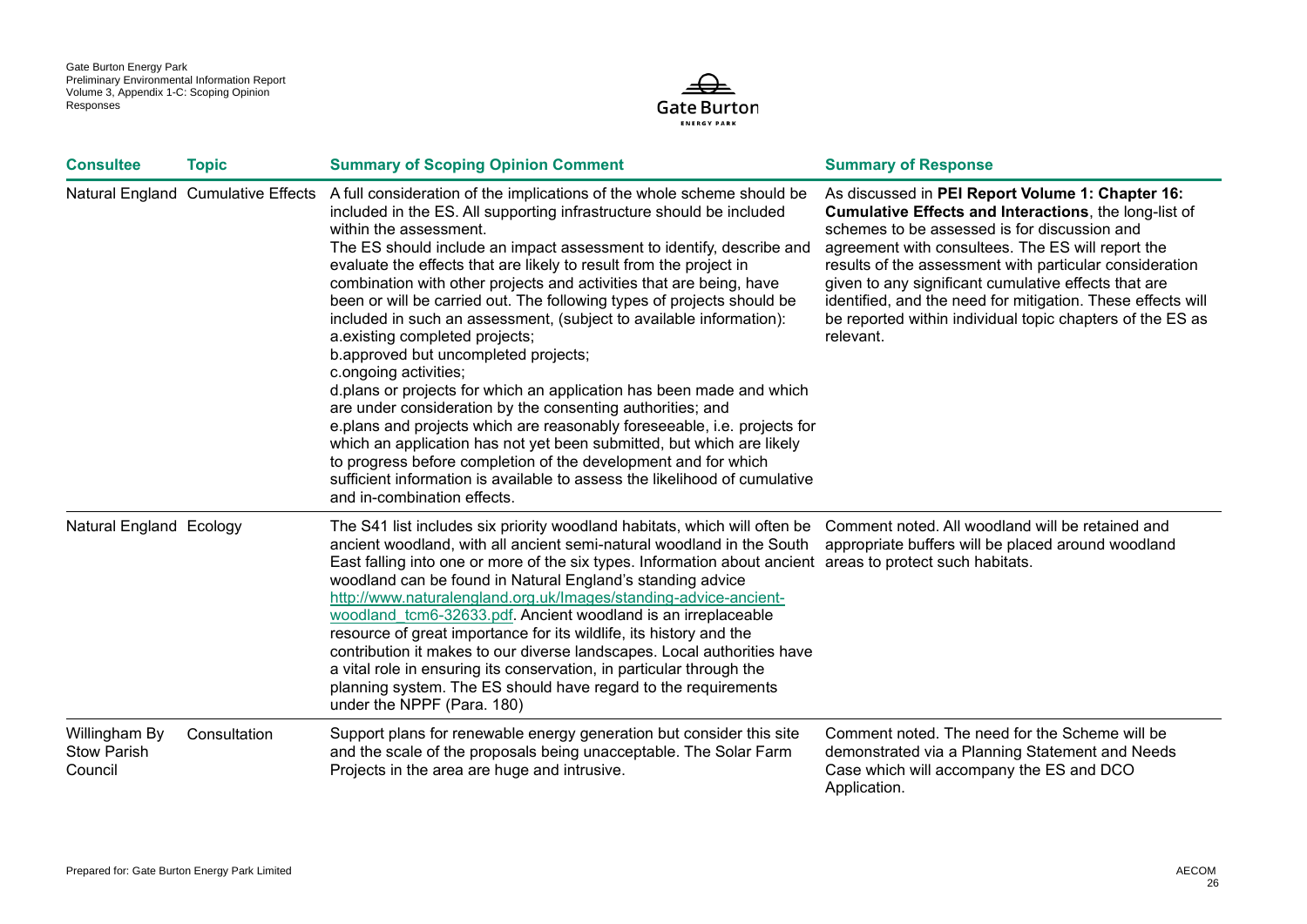

| <b>Consultee</b>                               | <b>Topic</b>                                               | <b>Summary of Scoping Opinion Comment</b>                                                                                                                                                                                                                                                                                                                                            | <b>Summary of Response</b>                                                                                                                                                                                                                                                                                                                                                                                                                                                                                                                                                               |
|------------------------------------------------|------------------------------------------------------------|--------------------------------------------------------------------------------------------------------------------------------------------------------------------------------------------------------------------------------------------------------------------------------------------------------------------------------------------------------------------------------------|------------------------------------------------------------------------------------------------------------------------------------------------------------------------------------------------------------------------------------------------------------------------------------------------------------------------------------------------------------------------------------------------------------------------------------------------------------------------------------------------------------------------------------------------------------------------------------------|
|                                                |                                                            |                                                                                                                                                                                                                                                                                                                                                                                      |                                                                                                                                                                                                                                                                                                                                                                                                                                                                                                                                                                                          |
| Willingham By<br><b>Stow Parish</b><br>Council | Landscape and<br><b>Visual Amenity</b>                     | It is in effect a major industrial development and is not in keeping with<br>the village with its surroundings in terms of scale or character. The<br>loss of the agricultural land and food production, the loss of footpaths<br>and byways during construction and the impact on wildlife and<br>archaeology. Local roads are unsuitable for construction traffic on this<br>scale | Noted. A full assessment of environmental impacts of<br>the Scheme is being undertaken as part of the EIA and<br>reported in this PEI Report and subsequent ES. This<br>includes impacts on wildlife, agricultural land,<br>archaeology, transport, footpaths and byways.                                                                                                                                                                                                                                                                                                                |
| Willingham By<br><b>Stow Parish</b><br>Council | Landscape and<br><b>Visual Amenity</b>                     | It would dramatically change our local rural scene for the worse. The<br>attractive link between the village and the countryside would be<br>destroyed by the installation of solar panels & associated equipment                                                                                                                                                                    | A full assessment of environmental impacts of the<br>Scheme is being undertaken as part of the EIA and<br>reported in this PEI Report and subsequent ES. The<br>need for the Scheme will be demonstrated via a<br>Planning Statement and Needs Case which will<br>accompany the ES and DCO Application.                                                                                                                                                                                                                                                                                  |
| Willingham By<br><b>Stow Parish</b><br>Council | Flood Risk,<br>Drainage and<br>Surface Water<br>Management | The ground underneath the solar panels will not be able to absorb<br>water and hence there will be additional run off. Where will this water<br>go? There are already issues with flooding in the area.                                                                                                                                                                              | A surface water drainage strategy is being prepared and<br>this will be submitted with the DCO application. Runoff<br>will be captured at source and excess flows managed<br>as part of the strategy. The Applicant notes, while the<br>impervious solar panel surface will temporarily<br>concentrate runoff, it will discharge to the existing<br>grassed surface and be returned to runoff with minimal<br>change from existing conditions. A Flood Risk<br>Assessment is included in PEI Report Volume 3:<br>Appendix 9-B, which provides a preliminary<br>assessment of flood risk. |
| Planning<br>Inspectorate                       | <b>Construction Site</b><br>Specification                  | The ES should provide details regarding the location and proposed<br>duration of construction compounds required and assess impacts from<br>the construction, operation and decommissioning of these features<br>where significant effects are likely to occur.                                                                                                                      | Noted. The ES will define the location and proposed<br>duration of construction compounds. Significant effects<br>to be assessed as necessary within the technical<br>chapters of the DCO application. Further information on<br>construction is provided within PEI Report Volume 1:<br><b>Chapter 2: The Scheme.</b>                                                                                                                                                                                                                                                                   |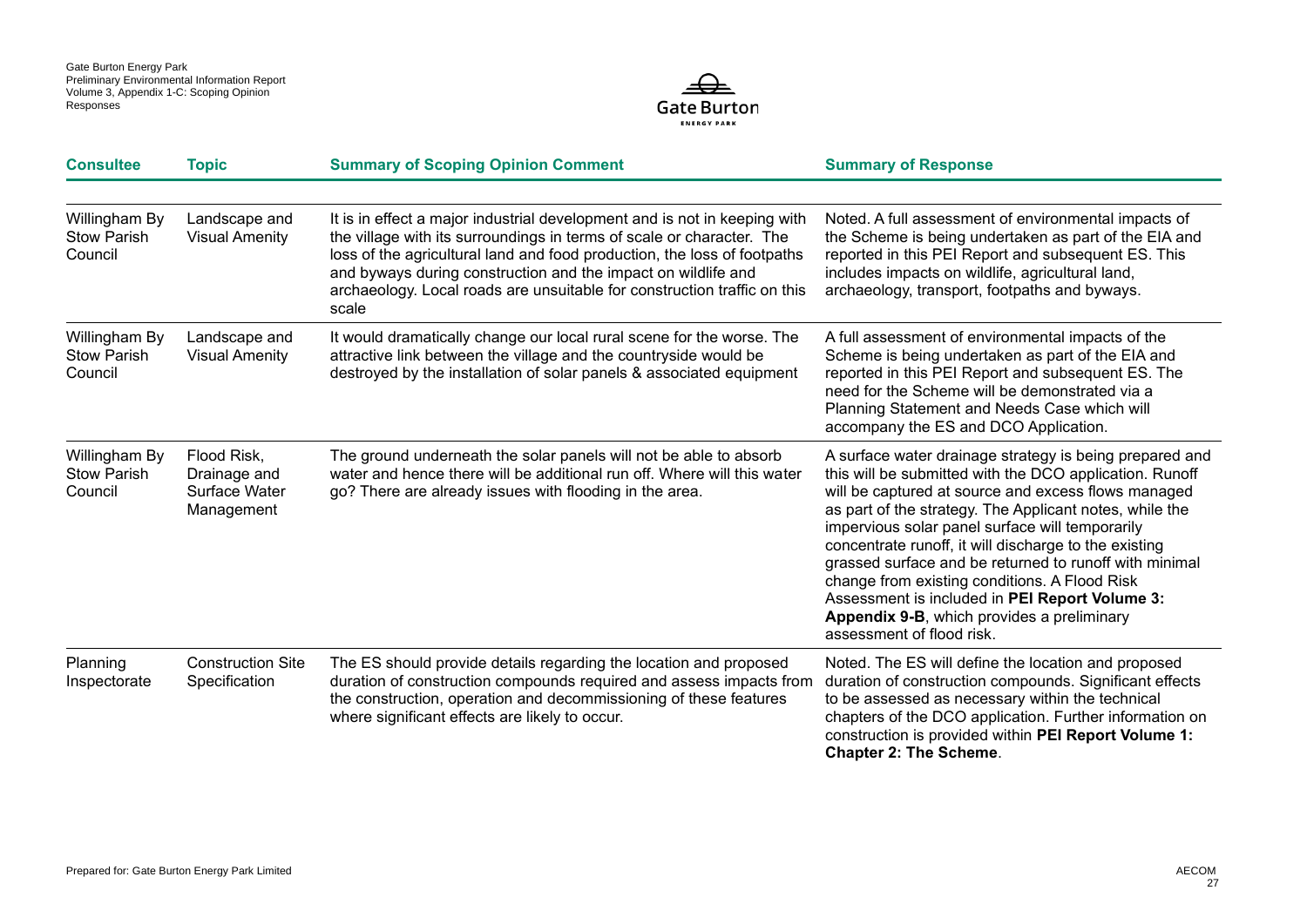

| <b>Consultee</b>         | <b>Topic</b>                              | <b>Summary of Scoping Opinion Comment</b>                                                                                                                                                                                                                                                                                                                                                                                                                                  | <b>Summary of Response</b>                                                                                                                                                                                                                                                                                                                                         |
|--------------------------|-------------------------------------------|----------------------------------------------------------------------------------------------------------------------------------------------------------------------------------------------------------------------------------------------------------------------------------------------------------------------------------------------------------------------------------------------------------------------------------------------------------------------------|--------------------------------------------------------------------------------------------------------------------------------------------------------------------------------------------------------------------------------------------------------------------------------------------------------------------------------------------------------------------|
| Planning<br>Inspectorate | <b>Construction Site</b><br>Specification | The ES should provide details regarding the location of the off-site<br>electrical compound and control building and assess any impacts from<br>the construction, operation and decommissioning of this feature where<br>significant effects are likely to occur.                                                                                                                                                                                                          | Following development of the design since the Scoping<br>Report was published, it is confirmed that there is no<br>requirement for an off-site electrical compound and<br>control building. All of the infrastructure for which<br>approval is sought is described within PEI Report<br>Volume 1: Chapter 2 The Scheme.                                            |
| Planning<br>Inspectorate | <b>Construction Site</b><br>Specification | The ES should describethe maximum parameters of the Proposed<br>Development including the maximum footprint of development, the<br>maximum size and heights of development components and the<br>maximum capacities for output and storage.                                                                                                                                                                                                                                | Noted. The Applicant describes the relevant maximum<br>parameters within PEI Report Volume 1: Chapter 2:<br>The Scheme which are used in the technical<br>assessments provided in this PEI Report.                                                                                                                                                                 |
| Planning<br>Inspectorate | Foundations                               | The ES should describethe likely foundation design for the solar<br>panels and their construction method e.g. if piling will be required.                                                                                                                                                                                                                                                                                                                                  | Noted. Further information on construction works is<br>provided within PEI Report Volume 1: Chapter 2: The<br>Scheme.                                                                                                                                                                                                                                              |
| Planning<br>Inspectorate | <b>Electrical Cables</b>                  | The ES should describethe locations and voltages of overhead and<br>underground cables.                                                                                                                                                                                                                                                                                                                                                                                    | Noted. Overhead cabling is no longer proposed for the<br>Scheme.                                                                                                                                                                                                                                                                                                   |
| Planning<br>Inspectorate | Watercourse<br>Crossings                  | The method of watercourse crossings is currently unknown, including<br>whether they will be above or below ground. The ES should justify the<br>methods chosen for watercourse crossings, taking into account<br>potential impacts from the method chosen and assess any significant<br>effects where they are likely to occur.                                                                                                                                            | The grid connection cable is proposed to be installed<br>underground via HDD for watercourse crossings.<br>Further information on the construction of the Scheme is<br>provided in PEI Report Volume 1: Chapter 2: The<br>Scheme. The potential impacts of watercourse<br>crossings are assessed within the relevant topic<br>chapters of the PEI Report Volume 1. |
| Planning<br>Inspectorate | <b>Electrical Cables</b>                  | The installation of cables either above or below ground will have<br>different impacts and effects. When the cabling options have been<br>confirmed, the ES should justify the cabling method and assess<br>potential impacts to receptors where significant effects are likely to<br>occur across all applicable aspect Chapters. Where relevant this<br>should include consideration of impacts on waterways traffic due to<br>overhead cabling e.g. on the River Trent. | Noted. Overhead cabling over the River Trent is no-<br>longer proposed. Further information on the<br>components of the Scheme is provided in PEI Report<br>Volume 1: Chapter 2: The Scheme.                                                                                                                                                                       |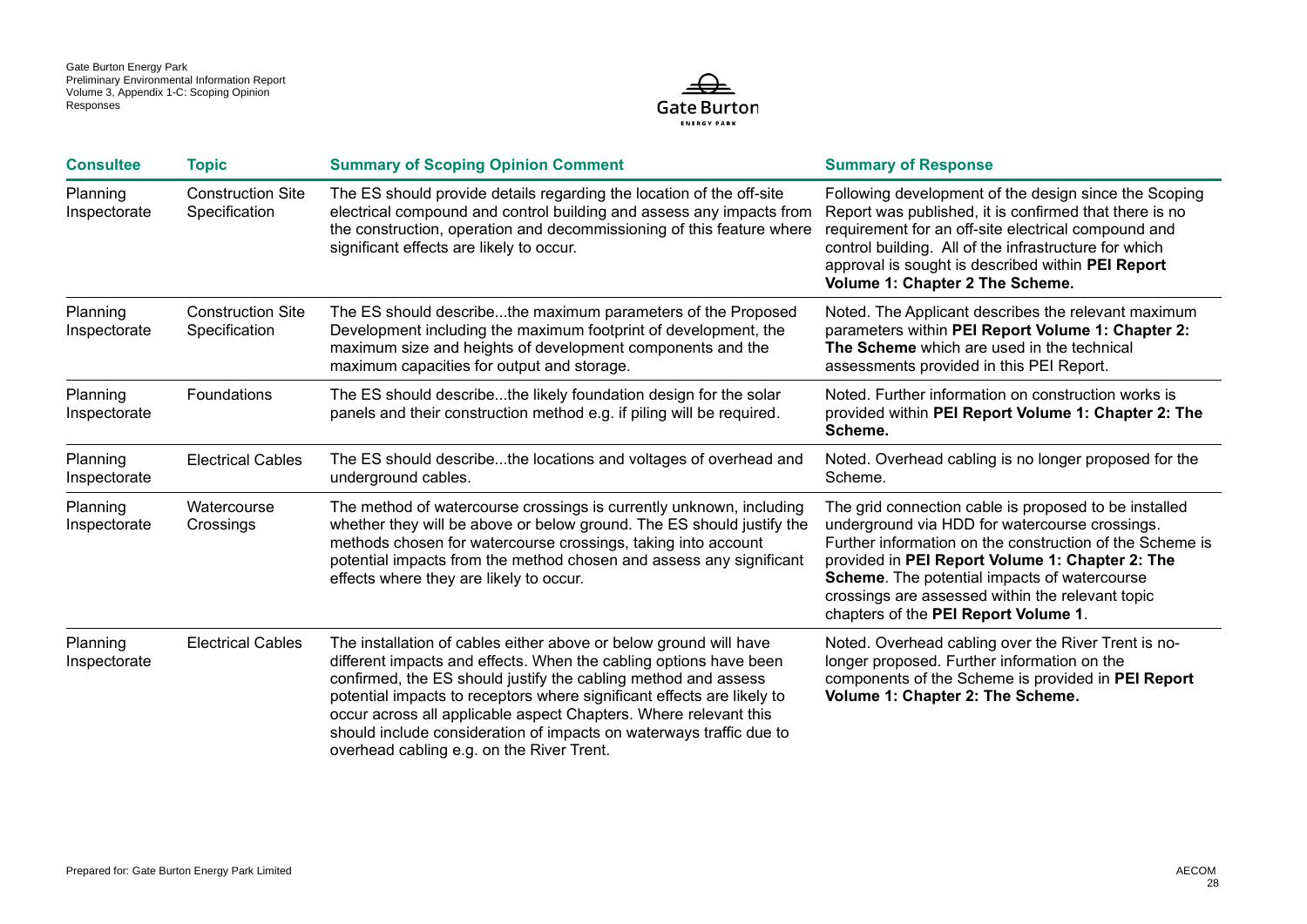

| <b>Consultee</b>         | <b>Topic</b>                                 | <b>Summary of Scoping Opinion Comment</b>                                                                                                                                                                                                                                                                                                                                                                                                                                                       | <b>Summary of Response</b>                                                                                                                                                                                                                                                                                                                                                                                               |
|--------------------------|----------------------------------------------|-------------------------------------------------------------------------------------------------------------------------------------------------------------------------------------------------------------------------------------------------------------------------------------------------------------------------------------------------------------------------------------------------------------------------------------------------------------------------------------------------|--------------------------------------------------------------------------------------------------------------------------------------------------------------------------------------------------------------------------------------------------------------------------------------------------------------------------------------------------------------------------------------------------------------------------|
| Planning<br>Inspectorate | <b>Site Access</b>                           | A new access is proposed on the northern side of Cottam Road<br>located in the vicinity of the existing power station access. The ES<br>should consider the potential to use a shared access with the existing<br>access at the power station. The Applicant's attention is drawn to<br>Nottinghamshire County Council's (NCC) response on this matter.                                                                                                                                         | All access points are considered in PEI Report Volume<br>1: Chapter 13: Transport and Access and PEI Report<br>Volume 3: Appendix 13-A: Transport Assessment.                                                                                                                                                                                                                                                            |
| Planning<br>Inspectorate | Reporting                                    | The Inspectorate advises the use of a table to identify any changes in<br>the parameters/options of the Proposed Development presented in the<br>Scoping Report to that presented in the ES. It is also advised to<br>provide a table demonstrating how the matters raised in the Scoping<br>Opinion have been addressed in the ES and/or associated documents.                                                                                                                                 | Noted. Matters raised in the Scoping Opinion have been<br>responded to in this document, i.e. PEI Report Volume<br>3, Appendix 1-C and in the technical chapters where<br>appropriate (PEI Report Volume 1: Chapters 6-15).<br>This will be further reviewed and updated in the ES and<br>other DCO application documents (e.g. the Consultation<br>Report).                                                             |
| Planning<br>Inspectorate | Transboundary<br>Effects                     | The Applicant is of the view that due to the nature, scale and location<br>of the Proposed Development, significant effects on the environment<br>in any European Economic Area (EEA) state are unlikely to occur. The<br>Inspectorate agrees that it is unlikely for significant transboundary<br>effects on the environment of any EEA state based on the information<br>provided in Table A1, Appendix A of the Scoping Report.                                                              | Comment noted.                                                                                                                                                                                                                                                                                                                                                                                                           |
| Planning<br>Inspectorate | Flood Risk,<br>Drainage and<br>Surface Water | Table 6-2 states that no significant in-combination effects on surface<br>water or groundwater levels are expected as a result of precipitation<br>change and therefore it is scoped out. No drainage or flood risk<br>modelling is presented to support this assertion.<br>Solar panels have potential to alter runoff rates and patterns. In the<br>absence of more detailed information regarding drainage design and<br>controls, the Inspectorate does not agree to scope this matter out. | A surface water drainage strategy is being prepared and<br>this will accompany the DCO application. The strategy<br>will assess options for surface water discharge, and will<br>demonstrate nil detriment to any receiving waterbody.<br>Furthermore, a Flood Risk Assessment demonstrates<br>the impact on surface water flood risk as a result of the<br>Scheme, as detailed in PEI Report Volume 3:<br>Appendix 9-B. |
| Planning<br>Inspectorate | <b>Local Climate</b><br>Impacts              | [Regarding temperature change in-combination impacts] Although<br>limited information is provided to scope out this matter, considering the<br>nature of the Proposed Development, the Inspectorate is content to<br>scope out in-combination impacts on receptors from temperature<br>increases.                                                                                                                                                                                               | Comment noted.                                                                                                                                                                                                                                                                                                                                                                                                           |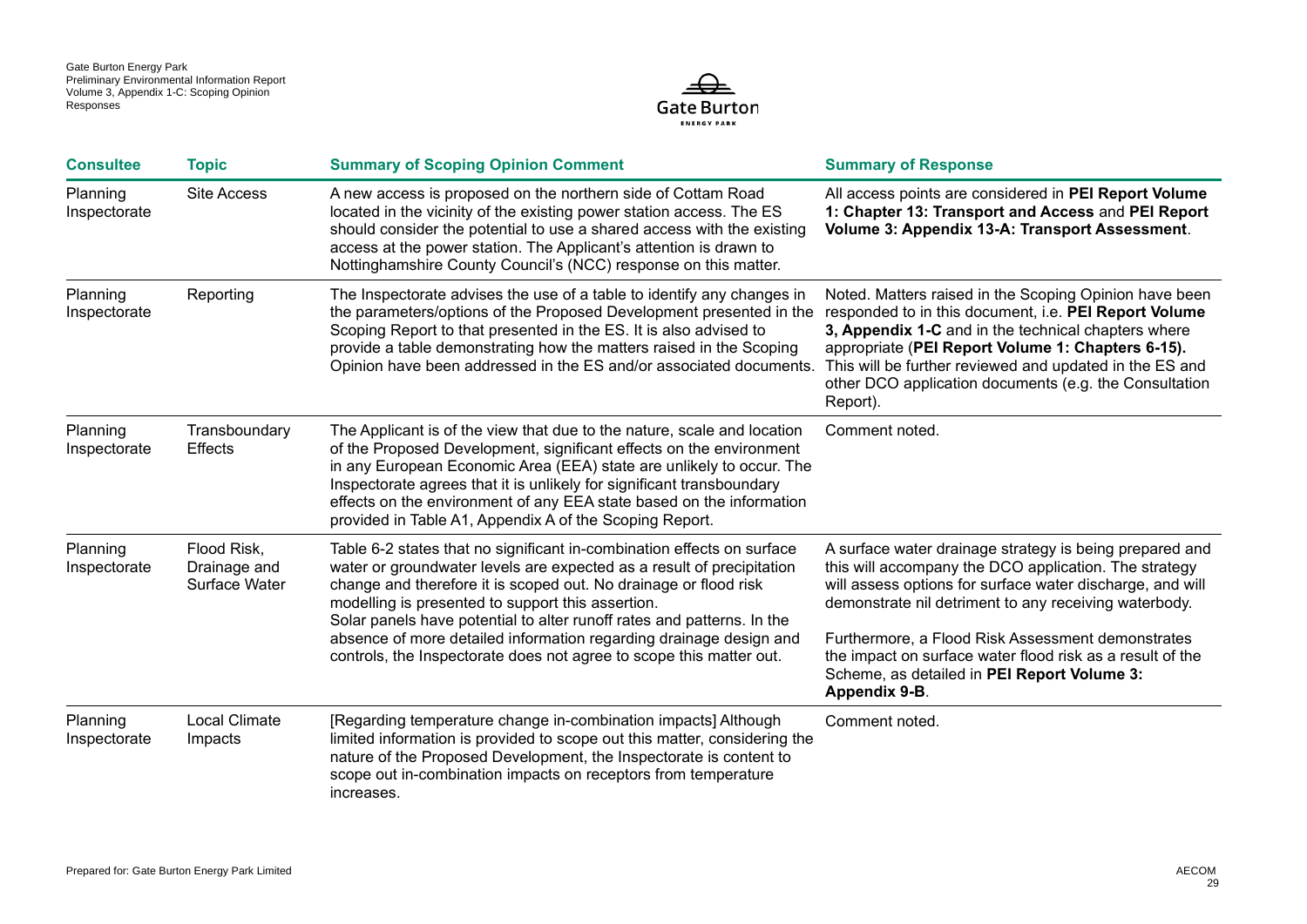

| <b>Consultee</b>         | <b>Topic</b>                              | <b>Summary of Scoping Opinion Comment</b>                                                                                                                                                                                                                                                                                                                            | <b>Summary of Response</b>                                                                                                                                                                                                                                                                                                                                                                                                              |
|--------------------------|-------------------------------------------|----------------------------------------------------------------------------------------------------------------------------------------------------------------------------------------------------------------------------------------------------------------------------------------------------------------------------------------------------------------------|-----------------------------------------------------------------------------------------------------------------------------------------------------------------------------------------------------------------------------------------------------------------------------------------------------------------------------------------------------------------------------------------------------------------------------------------|
| Planning<br>Inspectorate | <b>Climate Change</b>                     | [Regarding sea level rise in-combination and climate resilience<br>impacts] The Inspectorate is content to scope these matters out on the<br>basis that the Proposed Development is not located in an area that is<br>susceptible to sea level rise.                                                                                                                 | Comment noted - however, sea level rise has now been<br>scoped into the climate resilience review on the basis<br>that the River Trent is tidal in the area of the Scheme.<br>This is detailed within PEI Report Volume 1: Chapter<br>6: Climate Change.                                                                                                                                                                                |
| Planning<br>Inspectorate | <b>Local Climate</b><br>Impacts           | [Wind in-combination impacts] Considering the nature of the Proposed<br>Development, the Inspectorate is content to scope out in-combination<br>impacts from wind as the Proposed Development is not likely to alter<br>wind patterns.                                                                                                                               | Comment noted.                                                                                                                                                                                                                                                                                                                                                                                                                          |
| Planning<br>Inspectorate | <b>Cultural Heritage</b>                  | The Scoping Report does not explain where the criteria set out in<br>Tables 7-1 and 7-2 have derived from. Any guidance used in the ES<br>assessments should be appropriately referenced within each aspect<br>Chapter.                                                                                                                                              | This will be detailed in the Cultural Heritage chapter of<br>the ES. The IEMA guidance on the Principles of Cultural<br>Heritage Impact Assessment have been followed.                                                                                                                                                                                                                                                                  |
| Planning<br>Inspectorate | <b>Construction Site</b><br>Specification | Currently, the locations of offsite construction areas are unknown,<br>meaning that the baseline is currently incomplete. The ES should<br>identify any potential receptors and impact pathways from these offsite<br>elements and undertake an assessment where significant effects are<br>likely to occur.                                                         | Following design development since the Scoping Report<br>was published, it is confirmed that there is no<br>requirement for an off-site electrical compound and<br>control building. All construction areas will be contained<br>within the DCO boundary. Further information on the<br>construction of the Scheme is provided in PEI Report<br>Volume 1: Chapter 2: The Scheme. The ES will<br>assess all construction areas proposed. |
| Planning<br>Inspectorate | <b>Cultural Heritage</b>                  | Where access is not available to land to undertake appropriate<br>surveys to inform the baseline, it is stated that professional judgement<br>will be used to determine the baseline from available research and<br>data to assess archaeological potential. This worst-case assessment<br>approach should be agreed with the County Archaeologist<br>where possible | Noted: Consultation is currently ongoing with the<br>Country Archaeologist.                                                                                                                                                                                                                                                                                                                                                             |
| Planning<br>Inspectorate | <b>Cultural Heritage</b>                  | The Proposed Development has potential to alter drainage patterns<br>and this could indirectly affect below ground heritage assets. The ES<br>should provide commentary on the likelihood of indirect impacts on                                                                                                                                                     | Noted. Discussions will be held between the heritage<br>and drainage specialists when considering the impacts<br>on cultural heritage. This will be reported in the ES.                                                                                                                                                                                                                                                                 |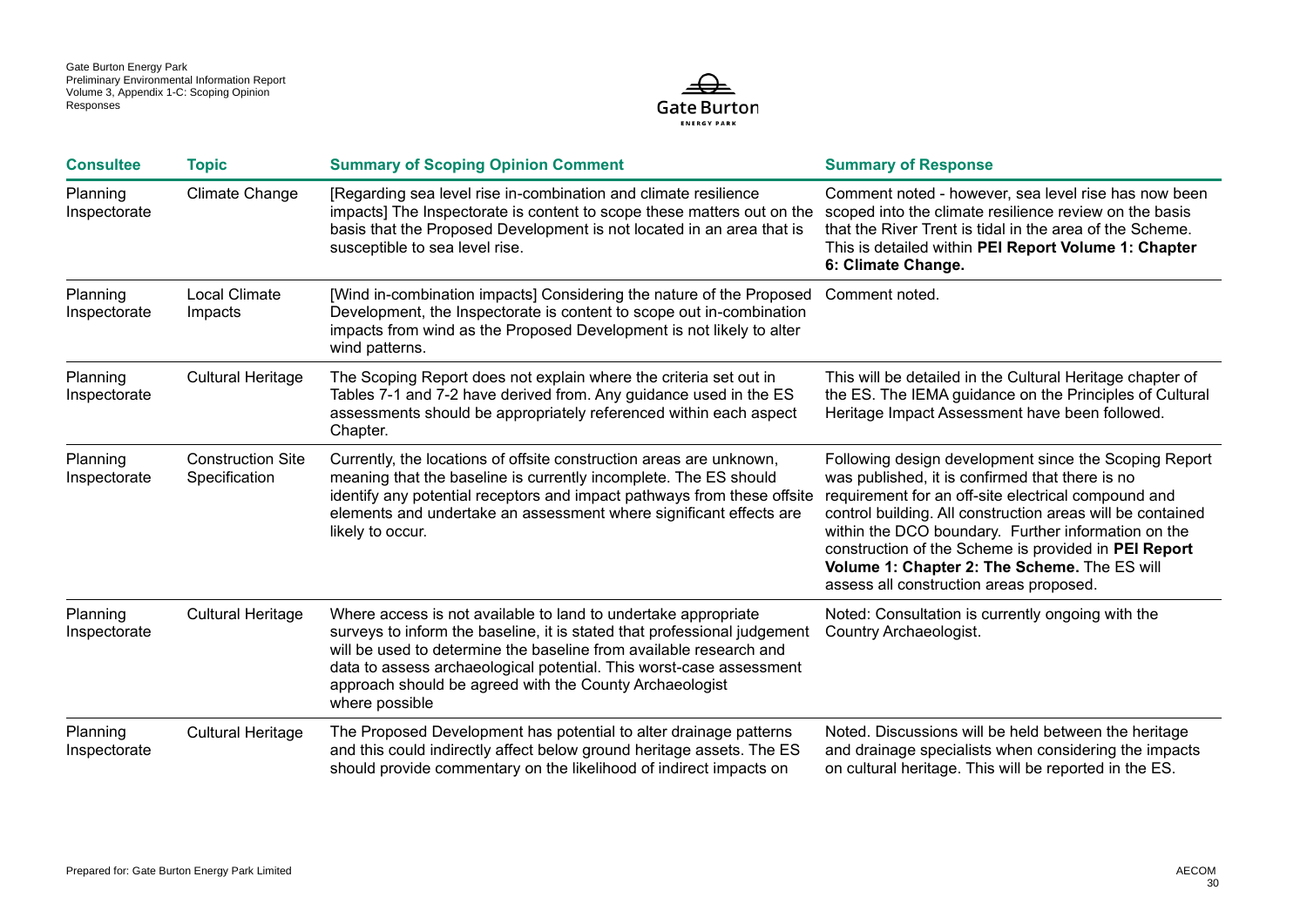

| <b>Consultee</b>         | <b>Topic</b>                                 | <b>Summary of Scoping Opinion Comment</b>                                                                                                                                                                                                                                                                                                                                                                                                                                                                                                                                                                                         | <b>Summary of Response</b>                                                                                                                                                                                                                     |
|--------------------------|----------------------------------------------|-----------------------------------------------------------------------------------------------------------------------------------------------------------------------------------------------------------------------------------------------------------------------------------------------------------------------------------------------------------------------------------------------------------------------------------------------------------------------------------------------------------------------------------------------------------------------------------------------------------------------------------|------------------------------------------------------------------------------------------------------------------------------------------------------------------------------------------------------------------------------------------------|
|                          |                                              | heritage assets to arise and outline any necessary mitigation<br>measures to address significant effects where they are likely to occur.                                                                                                                                                                                                                                                                                                                                                                                                                                                                                          |                                                                                                                                                                                                                                                |
| Planning<br>Inspectorate | Arboriculture                                | Veteran trees are not referenced in the Scoping Report. The ES<br>should identify any veteran trees outside of the ancient woodland<br>copses and assess any significant effects on these receptors where<br>they are likely to occur.                                                                                                                                                                                                                                                                                                                                                                                            | The scope and nature of an arboricultural assessment is<br>to be discussed and agreed with the relevant<br>authorities. Discussions on this topic commenced in<br>May 2022. This would then be documented within the<br><b>DCO</b> Application |
| Planning<br>Inspectorate | Ecology                                      | A desk study has identified that there are five invasive species located<br>on/within 2km of the site including Japanese knotweed (Reynoutria<br>japonica) which is easily spread through dispersion of its rhizome<br>fragments, stems and crown. An overarching methodology to applying<br>mitigation is set out in paragraphs 8.6.5 to 8.6.7 where biodiversity net<br>gain is mentioned, but biosecurity measures are only referenced in the<br>context of new planting. For clarity, the ES should detail how<br>biosecurity measures will avoid or mitigate the spread/impact of<br>invasive species within the study area. | Biosecurity measures to be included in terms of<br>managing invasive species. Further information is<br>provided in PEI Report Volume 1, Chapter 8: Ecology<br>and Nature Conservation.                                                        |
| Planning<br>Inspectorate | <b>Biodiversity</b>                          | Scoping Report section 2.5 states that decommissioning will be<br>considered in the relevant Chapters of the ES however, Scoping<br>Report paragraph 8.6.4 only states that impacts on biodiversity<br>features during decommissioning will be similar to those during<br>construction and not whether/how this will be assessed. In light of the<br>proposed biodiversity enhancements within the site, the ES should<br>explain how the decommissioning assessment takes into<br>account the increased biodiversity value of the site.                                                                                          | Decommissioning is assessed within PEI Report<br>Volume 1, Chapter 8: Ecology and Nature<br>Conservation.                                                                                                                                      |
| Planning<br>Inspectorate | Flood Risk,<br>Drainage and<br>Surface Water | The Proposed Development will not discharge foul water and will not<br>be connected to a mains foul drainage system during operation<br>therefore no impacts are anticipated. The Inspectorate is content to<br>scope this impact out on this basis.                                                                                                                                                                                                                                                                                                                                                                              | Noted.                                                                                                                                                                                                                                         |
| Planning<br>Inspectorate |                                              | Water Environment The baseline identifies sparse patches of peat deposits in the study<br>area where solar panels are to be located. Considering the potential<br>need for piled foundations as stated in paragraph 9.5.4 there is<br>potential to disturb peat deposits that are carbon sinks and natural                                                                                                                                                                                                                                                                                                                        | Noted. Peat would be avoided where possible for the<br>Grid Connection Route. There is no peat present within<br>the Solar and Energy Storage Park. This is considered                                                                         |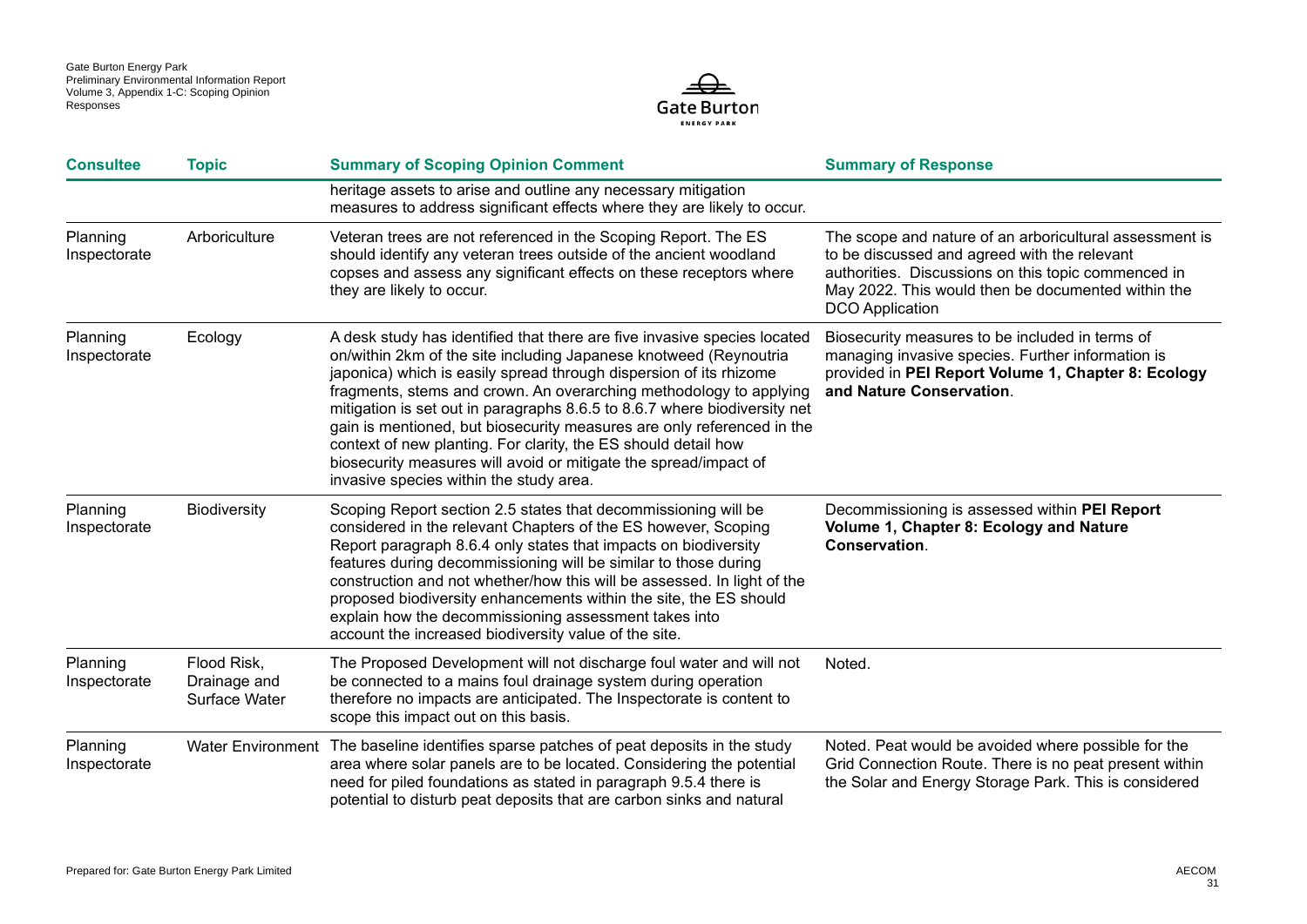

| <b>Consultee</b>         | <b>Topic</b> | <b>Summary of Scoping Opinion Comment</b>                                                                                                                                                                                                                                                                                                                                                                                                                                                                                                                                                                                                                          | <b>Summary of Response</b>                                                                                                                                                                                                                                                                                                                                                                                                                                                                                                                                                                                                                                                                                                                                                                                                                                                       |
|--------------------------|--------------|--------------------------------------------------------------------------------------------------------------------------------------------------------------------------------------------------------------------------------------------------------------------------------------------------------------------------------------------------------------------------------------------------------------------------------------------------------------------------------------------------------------------------------------------------------------------------------------------------------------------------------------------------------------------|----------------------------------------------------------------------------------------------------------------------------------------------------------------------------------------------------------------------------------------------------------------------------------------------------------------------------------------------------------------------------------------------------------------------------------------------------------------------------------------------------------------------------------------------------------------------------------------------------------------------------------------------------------------------------------------------------------------------------------------------------------------------------------------------------------------------------------------------------------------------------------|
|                          |              | barriers against flooding. The ES should demonstrate how effects on<br>peat deposits have been avoided and where this is not possible, the<br>ES should assess impacts from peat disturbance where significant<br>effects are likely to occur.                                                                                                                                                                                                                                                                                                                                                                                                                     | within PEI Report Volume 1, Chapter 9: Water<br><b>Environment.</b>                                                                                                                                                                                                                                                                                                                                                                                                                                                                                                                                                                                                                                                                                                                                                                                                              |
| Planning<br>Inspectorate |              | Water Environment Breakout of drilling fluids is included as a potential impact from the<br>Proposed Development. Should drilling fluid be used in construction, a<br>breakout plan should be produced, submitted and secured in the<br>application.                                                                                                                                                                                                                                                                                                                                                                                                               | Should drilling fluid be used in construction of<br>watercourse crossings, this will be de-risked through a<br>commitment within the ES to provide suitable mitigation<br>to avoid any potential impacts caused by breakout of<br>drilling fluids on water quality (surface water or<br>groundwater). This was discussed and agreed with the<br>Planning Inspectorate in March 2022. This is expected<br>to include the requirement for a site specific break out<br>risk assessment following further investigation of<br>specific ground conditions at the crossing locations, and<br>appropriate mitigation developed in line with best<br>construction practice. There is also a need to manage<br>drilling muds and wastewater so that this would not be<br>spilt into the channel when working close to the banks<br>of a watercourse. This will be secured within the ES. |
| Planning<br>Inspectorate |              | Water Environment The ES should describe the existing quality of waters affected by the<br>Proposed Development. Scoping Report paragraph 9.6.6. states that<br>no water quality monitoring is proposed beyond a site walkover survey<br>due to the nature of the development.<br>Given that there are a number of water bodies within the site<br>boundary, the topography of the site slopes towards a Water<br>Framework Directive waterbody (the River Trent) and construction<br>impacts may alter water quality (as highlighted in paragraph 8.6.1),<br>surface water quality surveys should be undertaken to inform the<br>baseline and reported in the ES. | The nature of water bodies within the site are generally<br>minor. Water quality of the more significant<br>watercourses along the boundary and just beyond the<br>DCO Site will be determined with reference to<br>background water quality data from routine Environment<br>Agency monitoring. Importance of water bodies will be<br>determined from a holistic review of water body features<br>and does not rely on water quality due to the principle<br>that no controlled water may be polluted. Water quality<br>impacts will be based on a risk assessment that does<br>not require input of raw background water quality data.<br>Water quality monitoring is also only effective when<br>there is a clear purpose for it, and may require<br>monitoring over a long period of time to ensure reliable                                                                 |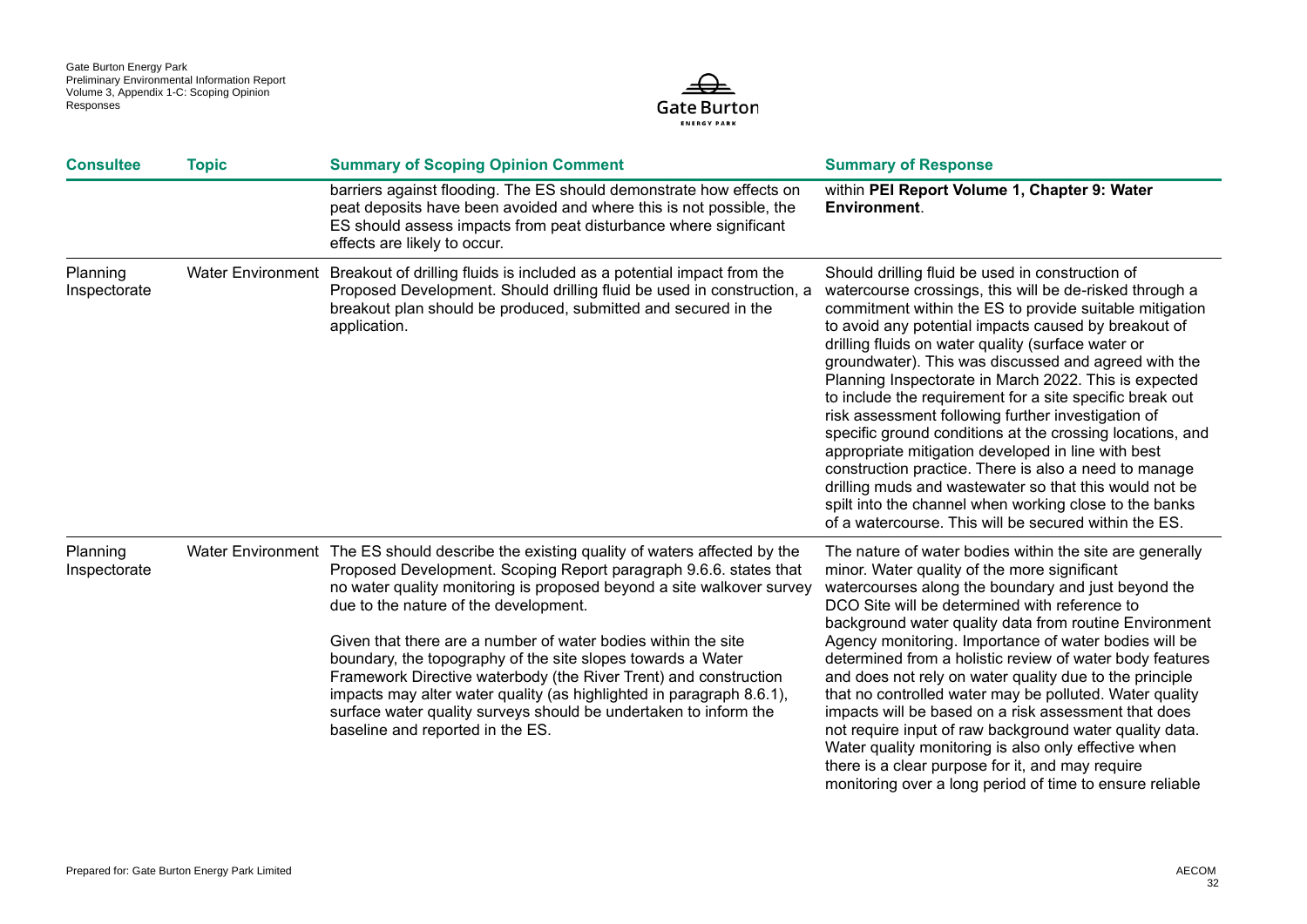

| <b>Consultee</b>         | <b>Topic</b>                           | <b>Summary of Scoping Opinion Comment</b>                                                                                                                                                                                                                                                                                                                                                                                                                                                                                                                                                          | <b>Summary of Response</b>                                                                                                                                                                                                                                                                                                                                                                                                                        |
|--------------------------|----------------------------------------|----------------------------------------------------------------------------------------------------------------------------------------------------------------------------------------------------------------------------------------------------------------------------------------------------------------------------------------------------------------------------------------------------------------------------------------------------------------------------------------------------------------------------------------------------------------------------------------------------|---------------------------------------------------------------------------------------------------------------------------------------------------------------------------------------------------------------------------------------------------------------------------------------------------------------------------------------------------------------------------------------------------------------------------------------------------|
|                          |                                        |                                                                                                                                                                                                                                                                                                                                                                                                                                                                                                                                                                                                    | and robust results. This will be discussed with the<br>Environment Agency and further information and an<br>assessment of water quality is provided within PEI<br>Report Volume 1, Chapter 9: Water Environment.                                                                                                                                                                                                                                  |
| Planning<br>Inspectorate |                                        | Water Environment Scoping Report paragraph 9.6.9 states that a screening and scoping<br>Water Framework Directive (WFD) assessment will be provided with<br>the preliminary environmental information report (PEIR) and if,<br>following this, further assessment is required, this will be provided with<br>the ES. The screening and scoping WFD assessment should also<br>be provided with the ES. Where there are any alterations to the<br>Proposed Development between submission of the PEIR and ES that<br>influence the WFD assessment, the assessments should be updated<br>accordingly. | Noted. A WFD Screening Assessment has been<br>included in PEI Report Volume 3: Appendix 9-A. This<br>will be reviewed and developed further at ES stage to<br>include a scoping assessment for those waterbodies<br>screened in, and if necessary, more detailed<br>assessment pending final scheme design for the DCO<br>application.                                                                                                            |
| Planning<br>Inspectorate | Reporting                              | [Regarding local, regional and national effects] Whilst these terms are<br>defined in relation to effects in Scoping Report paragraph 9.6.22, there<br>is no explanation as to how this will influence the conclusions<br>regarding significance. The ES should explain this.                                                                                                                                                                                                                                                                                                                      | Noted. Further information is provided within PEI<br>Report Volume 1, Chapter 9: Water Environment.                                                                                                                                                                                                                                                                                                                                               |
| Planning<br>Inspectorate | Surveys                                | Where surveys are not undertaken due to access limitations, this<br>should be justified in the ES and the desk based approach agreed with<br>relevant consultees where possible.                                                                                                                                                                                                                                                                                                                                                                                                                   | Noted.                                                                                                                                                                                                                                                                                                                                                                                                                                            |
| Planning<br>Inspectorate | Contamination<br><b>Risk</b>           | The Canal and Rivers Trust have identified that there are existing<br>dredging disposal sites along the River Trent which present a potential<br>contamination risk should they be disturbed. The ES should identify if<br>and where these sites could be impacted by the Proposed<br>Development and assess any significant effects from the disturbance<br>of these sites where they are likely to occur.                                                                                                                                                                                        | Construction information is provided in PEI Report<br>Volume 1: Chapter 2 The Scheme and Chapter 3<br><b>Alternatives and Design Evolution.</b><br>The Framework CEMP will provide an overarching and<br>strategic framework for the management of<br>environmental effects, including contamination risk and<br>the implementation of measures prior to, and during, the<br>enabling work and construction phase of the Proposed<br>Development. |
| Planning<br>Inspectorate | Landscape and<br><b>Visual Amenity</b> | Scoping report paragraph 10.7.9 states that an assessment of<br>construction lighting is scoped out as it will be temporary in nature.                                                                                                                                                                                                                                                                                                                                                                                                                                                             | Information on lighting during construction and<br>operation is provided in PEI Report Volume 1: Chapter<br>2 The Scheme. Further detail on lighting requirements                                                                                                                                                                                                                                                                                 |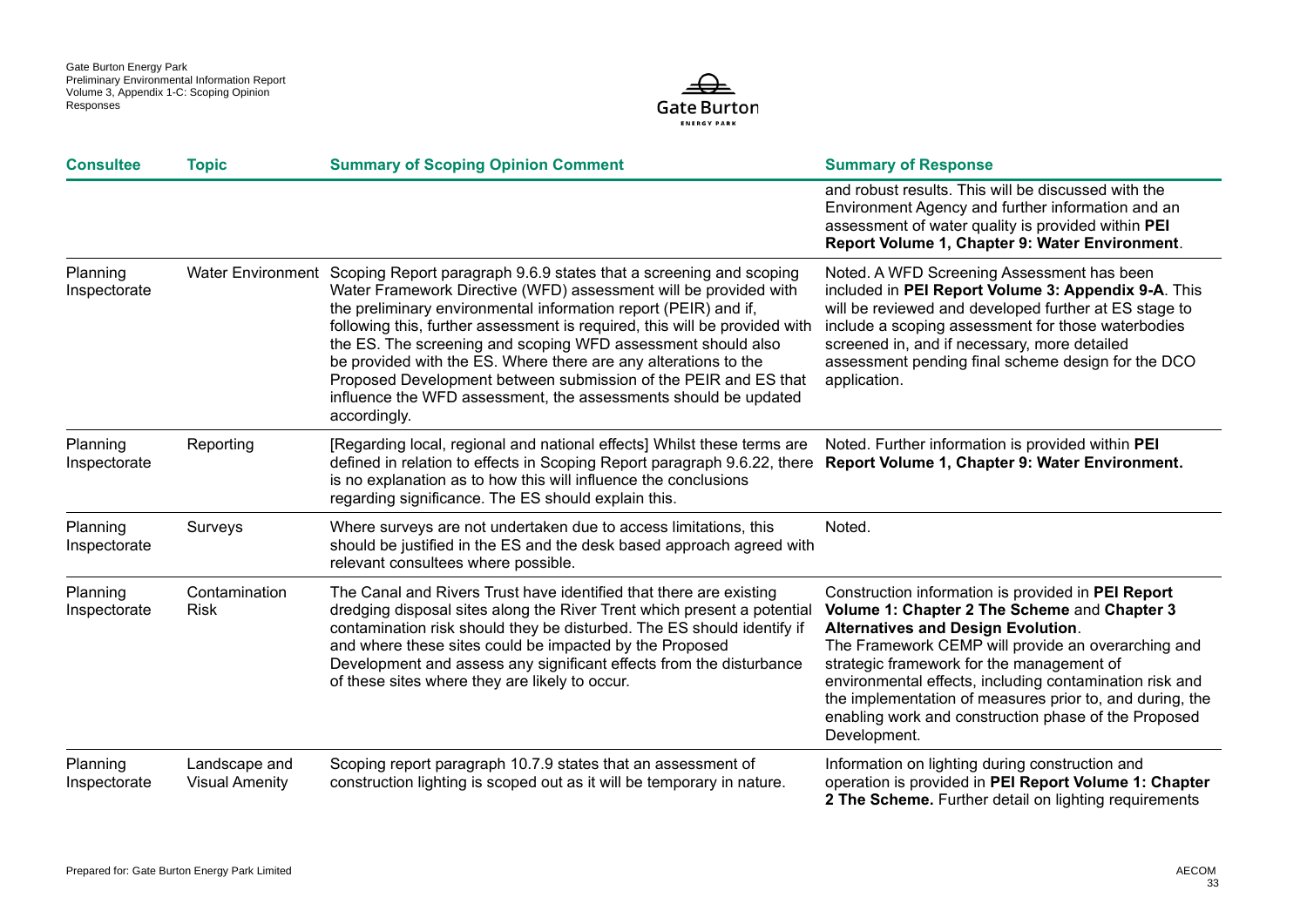

| <b>Consultee</b>         | <b>Topic</b>             | <b>Summary of Scoping Opinion Comment</b>                                                                                                                                                                                                                                                                                                                                                                                                                                                                                                                                                                                                                                                                                                                                                                                                                                                                                                                                                                       | <b>Summary of Response</b>                                                                                                                                                                                                                                                                                                                                                                             |
|--------------------------|--------------------------|-----------------------------------------------------------------------------------------------------------------------------------------------------------------------------------------------------------------------------------------------------------------------------------------------------------------------------------------------------------------------------------------------------------------------------------------------------------------------------------------------------------------------------------------------------------------------------------------------------------------------------------------------------------------------------------------------------------------------------------------------------------------------------------------------------------------------------------------------------------------------------------------------------------------------------------------------------------------------------------------------------------------|--------------------------------------------------------------------------------------------------------------------------------------------------------------------------------------------------------------------------------------------------------------------------------------------------------------------------------------------------------------------------------------------------------|
|                          |                          | Limited information is presented regarding the lighting proposed<br>(during construction or operation) or the receptors that could be<br>affected by lighting. The ES should clearly explain the construction and<br>operational lighting strategy and any measures necessary to avoid or<br>mitigate lighting effects. This should address issues of directionality<br>and the effect of intermittent lighting on receptors.                                                                                                                                                                                                                                                                                                                                                                                                                                                                                                                                                                                   | during construction and operation. and lighting impacts<br>on receptors will be considered in the DCO Application.                                                                                                                                                                                                                                                                                     |
| Planning<br>Inspectorate | Operational<br>Vibration | Scoping Report paragraph 11.5.7 and Table 17-1 do not align. 11.5.7<br>proposes to scope out operational impacts only and Table 17-2<br>proposes to scope out vibration during the construction, operation and<br>decommissioning phases on the basis that no major vibration sources<br>are introduced as part of the Proposed Development.<br>Considering Scoping Report paragraph 2.3.3 identifies potential<br>sources of vibration during construction which also may include piling<br>(paragraph 9.5.3), and the distance of piling activity from receptors has<br>not currently been identified. The Inspectorate considers that vibration<br>effects from piling should be assessed where significant<br>effects are likely.<br>Paragraph 11.5.7 states that during operation, there would be no<br>sources of vibration impact. Based on the characteristics of the<br>Proposed Development, the Inspectorate agrees that operational<br>vibration effects may be scoped out from further assessment. | There is potential for construction activity induced<br>vibration to cause disturbance to occupants of nearby<br>properties. Consequently, construction vibration from<br>construction activities (including piling) is considered<br>within PEI Report Volume 1, Chapter 11: Noise and<br>Vibration.<br>Operational vibration has been scoped out of the noise<br>and vibration assessment as agreed. |
| Planning<br>Inspectorate | <b>Operational Noise</b> | The Scoping Report states that cables are not anticipated to produce<br>any noise during operation and traffic movements are low (7<br>operational arrivals and 7 departures daily at the site from light<br>vehicles for maintenance and deliveries). The Inspectorate agrees that<br>based on the predicted number of vehicles, significant noise effects<br>are unlikely and may be scoped out from further assessment.<br>However, cable infrastructure is anticipated to be in the range of 132 -<br>400kV. At higher voltages, there is limited potential for noise emissions<br>from conductors on overhead lines under certain meteorological<br>conditions. The ES should consider the potential for significant noise                                                                                                                                                                                                                                                                                 | As set out in PEI Report Volume 1: Chapter 2 - The<br><b>Scheme, above ground cabling for the Grid Connection</b><br>Route is not proposed. Consequently, as there are no<br>overhead lines, an assessment of noise generated from<br>cable infrastructure has been scoped out of the noise<br>and vibration assessment.                                                                               |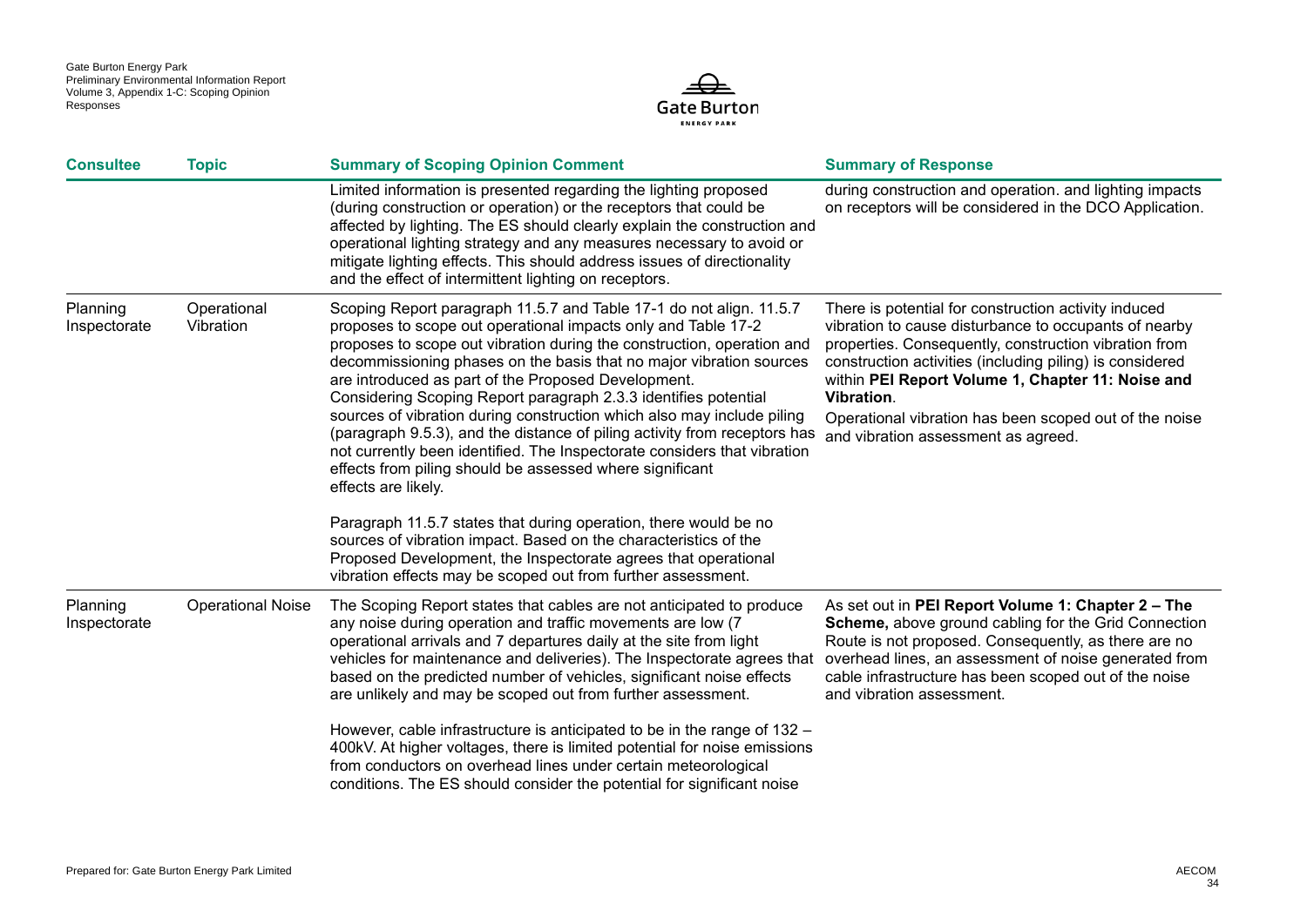

| <b>Consultee</b>         | <b>Topic</b>             | <b>Summary of Scoping Opinion Comment</b>                                                                                                                                                                                                                                                                                                                                                                                                                                                                                                                                                                                                                   | <b>Summary of Response</b>                                                                                                                                                                                                                                                                                                                                                                                                                                                                                                                                                                                                                                                                                              |
|--------------------------|--------------------------|-------------------------------------------------------------------------------------------------------------------------------------------------------------------------------------------------------------------------------------------------------------------------------------------------------------------------------------------------------------------------------------------------------------------------------------------------------------------------------------------------------------------------------------------------------------------------------------------------------------------------------------------------------------|-------------------------------------------------------------------------------------------------------------------------------------------------------------------------------------------------------------------------------------------------------------------------------------------------------------------------------------------------------------------------------------------------------------------------------------------------------------------------------------------------------------------------------------------------------------------------------------------------------------------------------------------------------------------------------------------------------------------------|
|                          |                          | effects, where cable routes are in close proximity to residential<br>receptors.                                                                                                                                                                                                                                                                                                                                                                                                                                                                                                                                                                             |                                                                                                                                                                                                                                                                                                                                                                                                                                                                                                                                                                                                                                                                                                                         |
| Planning<br>Inspectorate | Reporting                | The ES should explain the methodology and any guidance used to<br>inform the assessment of receptor sensitivity and the selection of<br>receptors identified for further assessment.                                                                                                                                                                                                                                                                                                                                                                                                                                                                        | Standard EIA methodology is defined in PEI Report<br>Volume 1, Chapter 5: EIA Methodology. Where this is<br>deviated from in the technical assessments, each<br>technical chapter documents the approach to the<br>methodology used along with the receptor sensitivity<br>and receptors identified for each assessment.                                                                                                                                                                                                                                                                                                                                                                                                |
| Planning<br>Inspectorate | <b>Operational Noise</b> | Operational mitigation measures, including the noise limits to be<br>achieved at the boundary of the site or the boundary of any<br>operational plant installation (where relevant) should be agreed with<br>the local Environmental Health Officer (EHO), where possible.                                                                                                                                                                                                                                                                                                                                                                                  | Noise mitigation and noise limits for operational plant<br>have been consulted on with EHOs. As the local<br>authorities had not yet appointed a noise consultant, a<br>review of noise mitigation and noise limits for<br>operational plant will be undertaken through the<br>statutory consultation process.                                                                                                                                                                                                                                                                                                                                                                                                          |
| Planning<br>Inspectorate | <b>Operational Noise</b> | The Scoping Report explains that BS5228:2009+A1:2014 will be used<br>to assess construction noise and vibration effects and that<br>BS4142:2014 will be used to assess operational noise but then<br>references the significance criteria in Scoping Report Chapter 5 for<br>assessment. It is unclear why the standard BS5228 methods such as<br>the 'ABC' method or '5dB' change method have not been adopted or<br>the significance criteria provided in BS4142. The Inspectorate<br>considers that the ABC method and significance criteria in BS4142<br>should be adopted unless otherwise justified and agreed with the local<br>EHO, where possible. | The ABC method in BS 5228-1 is used as a basis to<br>assess construction noise effects. The methodology<br>applied for assessing construction noise effects has<br>been used in a number of other DCO applications and is<br>considered current industry best practice.<br>The assessment of operational noise as presented in<br>PEI Report Volume 1, Chapter 11: Noise and<br>Vibration has been undertaken with reference to BS<br>4142 guidance.<br>The assessment methodology has been presented to<br>West Lindsey District Council EHOs; however, they had<br>not yet appointed a noise consultant. Consequently,<br>statutory consultation will provide the platform to consult<br>on assessment methodologies. |
| Planning<br>Inspectorate | Socio-economic           | Scoping Report paragraph 12.6.17 proposes to scope out the<br>construction, decommissioning and operational impacts of the grid                                                                                                                                                                                                                                                                                                                                                                                                                                                                                                                             | Noted. PEI Report Volume 1, Chapter 12: Socio-<br><b>Economics and Land Use provides further details.</b>                                                                                                                                                                                                                                                                                                                                                                                                                                                                                                                                                                                                               |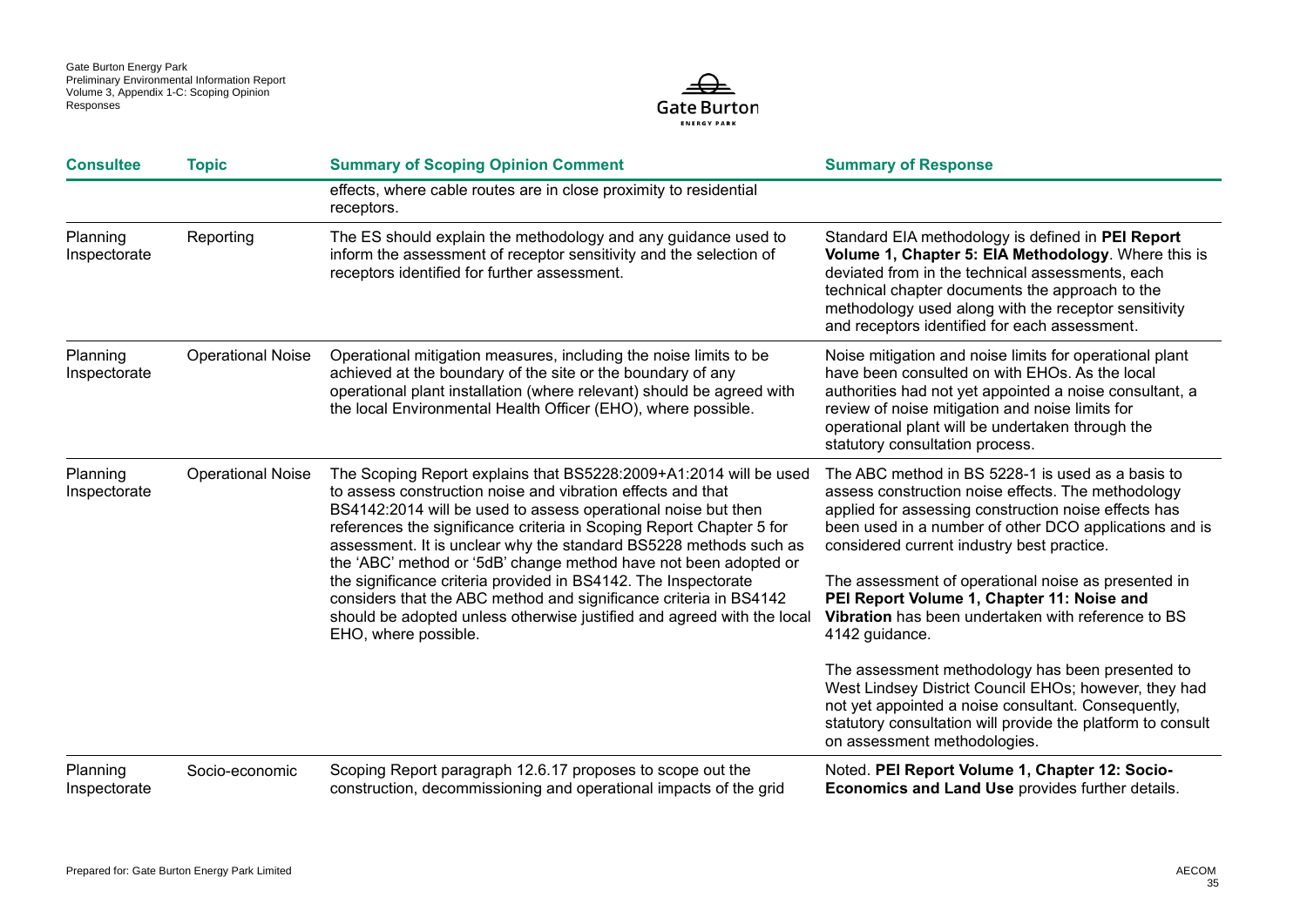

| <b>Consultee</b>         | <b>Topic</b>   | <b>Summary of Scoping Opinion Comment</b>                                                                                                                                                                                                                                                                                                                                                                                                                                                        | <b>Summary of Response</b>                                                                                                                                                                                                                                                                                      |
|--------------------------|----------------|--------------------------------------------------------------------------------------------------------------------------------------------------------------------------------------------------------------------------------------------------------------------------------------------------------------------------------------------------------------------------------------------------------------------------------------------------------------------------------------------------|-----------------------------------------------------------------------------------------------------------------------------------------------------------------------------------------------------------------------------------------------------------------------------------------------------------------|
|                          |                | connection corridor on socio-economic receptors and land use if<br>Public Rights of Way (PRoW) closures are avoided. The Inspectorate<br>does not consider that this mitigates potential impacts to land use and<br>therefore does not agree to scope out impacts to land use, such as<br>agricultural use, should PRoW closures be avoided. However, the<br>Inspectorate is content to scope out impacts to socioeconomic<br>receptors should the grid connection corridor avoid PRoW closures. |                                                                                                                                                                                                                                                                                                                 |
| Planning<br>Inspectorate | Socio-economic | New census data is set to be published in spring 2022. This should be<br>used to inform baseline data and the ES assessment.                                                                                                                                                                                                                                                                                                                                                                     | Noted, the assessment as presented in PEI Report<br>Volume 1, Chapter 12: Socio-Economics and Land<br><b>Use</b> uses the latest available data. It is understood that<br>first results will be released in late May 2022, with the<br>remainder of results to follow over the course of 2022<br>and into 2023. |
| Planning<br>Inspectorate | Socio-economic | Scoping Report paragraph 12.6.4 states that the assessment will<br>follow 'standard EIA guidance'. It is unclear what guidance is referred<br>to in this context. The ES should set out and clearly reference the<br>methodological approach adopted.                                                                                                                                                                                                                                            | Noted, clearer methodology is provided in the PEI<br>Report Volume 1, Chapter 12: Socio-Economics and<br>Land-Use.                                                                                                                                                                                              |
| Planning<br>Inspectorate | Socio-economic | Scoping Report paragraph 12.6.13 states that "an Agricultural Land<br>Classification (ALC) soil survey will be undertaken for the land parcels<br>within the Site boundary, as deemed necessary." The Inspectorate<br>considers that baseline survey information should be provided for all<br>land parcels within the site boundary and where possible, the ES<br>should demonstrate how effects on best and most versatile land have<br>been avoided.                                          | An ALC survey will be completed for all areas within the<br>Solar and Energy Storage Park and documented within<br>the DCO Application.                                                                                                                                                                         |
| Planning<br>Inspectorate | Socio-economic | Scoping report paragraph 12.6.14 states that there is potential for<br>continued use of the land beneath the solar panels during operation<br>such as grazing. Any potential impacts from the use of the land<br>beneath the solar panels should be assessed in the ES where<br>significant effects are likely to occur.                                                                                                                                                                         | Noted, this will be considered further within the ES.                                                                                                                                                                                                                                                           |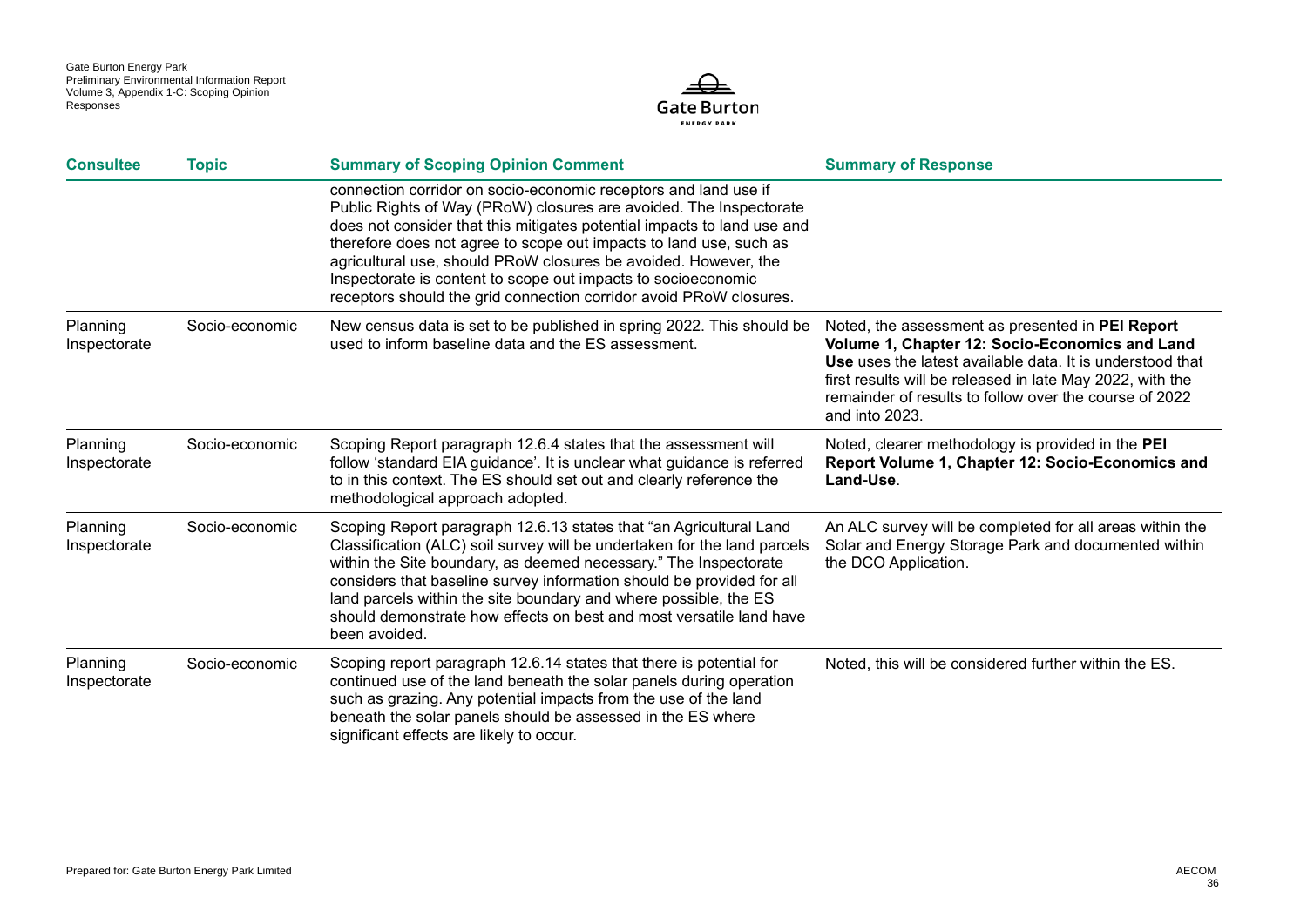

| <b>Consultee</b>         | <b>Topic</b>            | <b>Summary of Scoping Opinion Comment</b>                                                                                                                                                                                                                                                                                                                                                                                                                                                                                                                                                                                                                    | <b>Summary of Response</b>                                                                                                                                                                                                                                                                                                                                                                                                                                                       |
|--------------------------|-------------------------|--------------------------------------------------------------------------------------------------------------------------------------------------------------------------------------------------------------------------------------------------------------------------------------------------------------------------------------------------------------------------------------------------------------------------------------------------------------------------------------------------------------------------------------------------------------------------------------------------------------------------------------------------------------|----------------------------------------------------------------------------------------------------------------------------------------------------------------------------------------------------------------------------------------------------------------------------------------------------------------------------------------------------------------------------------------------------------------------------------------------------------------------------------|
| Planning<br>Inspectorate | Transport and<br>Access | It is anticipated that there will be 7 operational arrivals and 7<br>departures daily at the site from light vehicles for maintenance and<br>deliveries. A transport assessment is proposed to be submitted with<br>the application and will include further details on operational traffic.<br>Paragraph 2.4.1 states that there would be 10-20 visits per week<br>from 4 wheel-drive or medium sized van vehicles. On the basis of the<br>low anticipated operational traffic volumes, the Inspectorate is content<br>to scope this matter out from further assessment. The ES project<br>description should confirm the likely operational traffic flows. | Comment noted. Anticipated operational traffic flows<br>are described in PEI Report Volume 1, Chapter 13:<br><b>Transport and Access.</b>                                                                                                                                                                                                                                                                                                                                        |
| Planning<br>Inspectorate | Transport and<br>Access | Scoping Report Table 17-1 states that "There are no nearby road<br>features which suggest that the transfer of materials poses a risk<br>beyond that which would be expected on the general highway<br>network." Limited explanation is provided in Chapter 13 of the Scoping<br>Report to support this conclusion. The Inspectorate has considered<br>the characteristics of the Proposed Development and considers that<br>this matter may be scoped out from further assessment, however the<br>ES should explain the measures employed to ensure safe vehicular<br>transport of components such as panels and batteries to and from the<br>site.         | Comment noted. A Transport Assessment and<br>Framework Construction Traffic Management Plan<br>(CTMP) will be prepared as part of the DCO Application<br>and will submitted with the ES.                                                                                                                                                                                                                                                                                         |
| Planning<br>Inspectorate | Transport and<br>Access | [Regarding traffic impacts during decommissioning] This is proposed<br>to be scoped out due to uncertainties in relation to future traffic flows.<br>The Inspectorate accepts that a full assessment of traffic impacts may<br>not be possible at the current time, however, the ES should provide<br>commentary on the likely transport impacts of the decommissioning<br>process in light of comments in section 3.10 of this Opinion regarding<br>component refurbishment, where possible.                                                                                                                                                                | Decommissioning will involve removal of components at<br>the end of scheme life not refurbishment of them.<br>Refurbishment of components will be part of the<br>operational phase and the level of vehicle trips<br>associated with component replacement (e.g. batteries<br>and panels) is expected to be well below the level of<br>vehicle trips generated during the peak construction<br>phase. Further details will be set out within the<br>Transport Chapter of the ES. |
| Planning<br>Inspectorate | Transport and<br>Access | Traffic count surveys are only proposed to be undertaken where<br>'considered necessary' to inform baseline conditions. The ES should<br>be informed by robust baseline data and provide evidence of                                                                                                                                                                                                                                                                                                                                                                                                                                                         | Comment noted. Traffic surveys have been carried out<br>in support of the PEI Report Volume 1, Chapter 13:<br>Transport and Access based on the study area for the<br>Solar and Energy Storage Park and as agreed with<br>Lincolnshire County Council. The traffic surveys were                                                                                                                                                                                                  |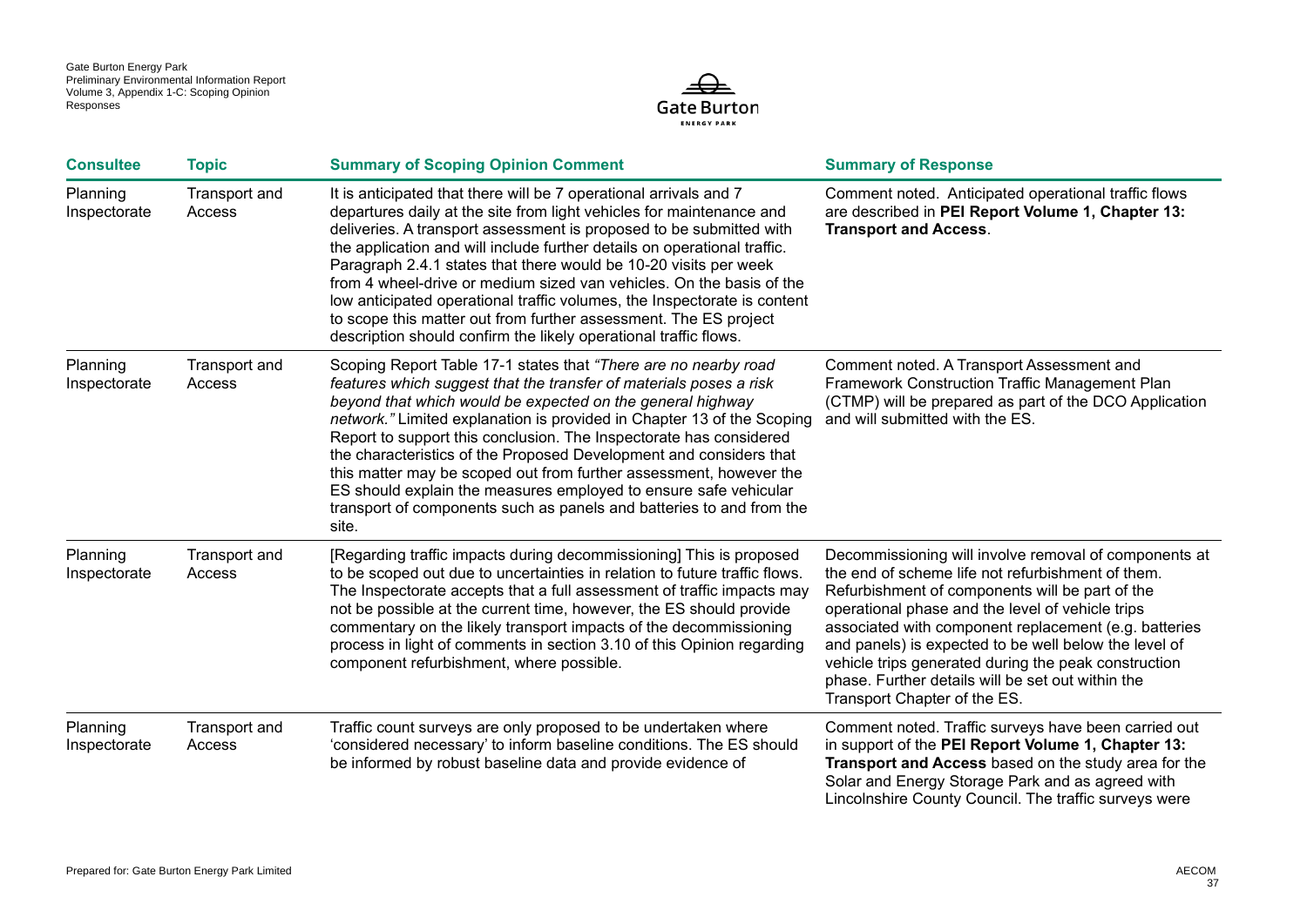

| <b>Consultee</b>         | <b>Topic</b>            | <b>Summary of Scoping Opinion Comment</b>                                                                                                                                                                                                                                                                                                                                                                                                                                                                                                                                                                                                                                                                                                                                                           | <b>Summary of Response</b>                                                                                                                                                                                                                                                                                                                                                                                                                                                                                                                                                                                                                                                                                                                                                                                                                  |
|--------------------------|-------------------------|-----------------------------------------------------------------------------------------------------------------------------------------------------------------------------------------------------------------------------------------------------------------------------------------------------------------------------------------------------------------------------------------------------------------------------------------------------------------------------------------------------------------------------------------------------------------------------------------------------------------------------------------------------------------------------------------------------------------------------------------------------------------------------------------------------|---------------------------------------------------------------------------------------------------------------------------------------------------------------------------------------------------------------------------------------------------------------------------------------------------------------------------------------------------------------------------------------------------------------------------------------------------------------------------------------------------------------------------------------------------------------------------------------------------------------------------------------------------------------------------------------------------------------------------------------------------------------------------------------------------------------------------------------------|
|                          |                         | agreement with the Local Highway Authority regarding the need for<br>traffic surveys, where possible.                                                                                                                                                                                                                                                                                                                                                                                                                                                                                                                                                                                                                                                                                               | completed in March and April 2022 and included four<br>junctions and 14 links across the study area to form the<br>basis for the assessment of the Solar and Energy<br>Storage Park. If required further surveys will be carried<br>out in due course (to be agreed with the local highway<br>authorities), once further details relating to the Grid<br>Connection Route are known.                                                                                                                                                                                                                                                                                                                                                                                                                                                        |
| Planning<br>Inspectorate | Transport and<br>Access | Building on information contained in Figure 13-1 of the Scoping<br>Report, the ES should clearly identify the full extent of the ARN and<br>construction traffic routing to inform the assessment of traffic impacts.<br>National Highways should be consulted where effects on the Strategic<br>Road Network are identified.                                                                                                                                                                                                                                                                                                                                                                                                                                                                       | Comment noted. This has been taken into account in<br>the PEI Report Volume 1, Chapter 13: Transport and<br><b>Access</b> and will be considered within the ES. The study<br>area for the Solar and Energy Storage Park has been<br>agreed with LCC and includes parts of the highway<br>network which may potentially be affected by the<br>Scheme. A HGV routing plan has also been prepared to<br>identify the key routes which would be used, where<br>HGVs will be expected to travel via the A156 in order to<br>avoid local towns and villages where possible. The<br>Scheme is located more than 10 miles away from the<br>Strategic Road Network (including the A46 to the south,<br>the A1 to the west and the M180 to the north) and is not<br>therefore expected to have a material impact on the<br>Strategic Highway Network. |
| Planning<br>Inspectorate | Transport and<br>Access | Limited reference is provided in the Scoping Report to the railway line<br>that bisects the site. Paragraph 6.4.2 states that the Proposed<br>Development is not anticipated to impact the operation of the railway<br>but does not provide any supporting explanation. In light of its<br>proximity to the railway line, the ES should explain whether the<br>Proposed Development has considered opportunities to import<br>materials by rail, to avoid impacts on the road network. The ES should<br>also explain any measures required to ensure operational railway<br>safety where significant effects are likely to occur and should describe<br>and secure any associated embedded/additional mitigation. Measures<br>to avoid impacts on operational rail assets such as bridges and level | There is no rail infrastructure (stations/ sidings) in close<br>proximity to the Solar and Energy Storage Park to<br>suggest that there would be the potential to bring<br>materials by rail. Measures to ensure operational<br>railway safety such as avoiding level crossings or low<br>bridges will be considered and described in the<br>Transport Chapter of the ES. A Glint & Glare<br>Assessment will also be carried out in support of the ES<br>which will identify mitigation to ensure operational<br>railway safety if required.                                                                                                                                                                                                                                                                                                |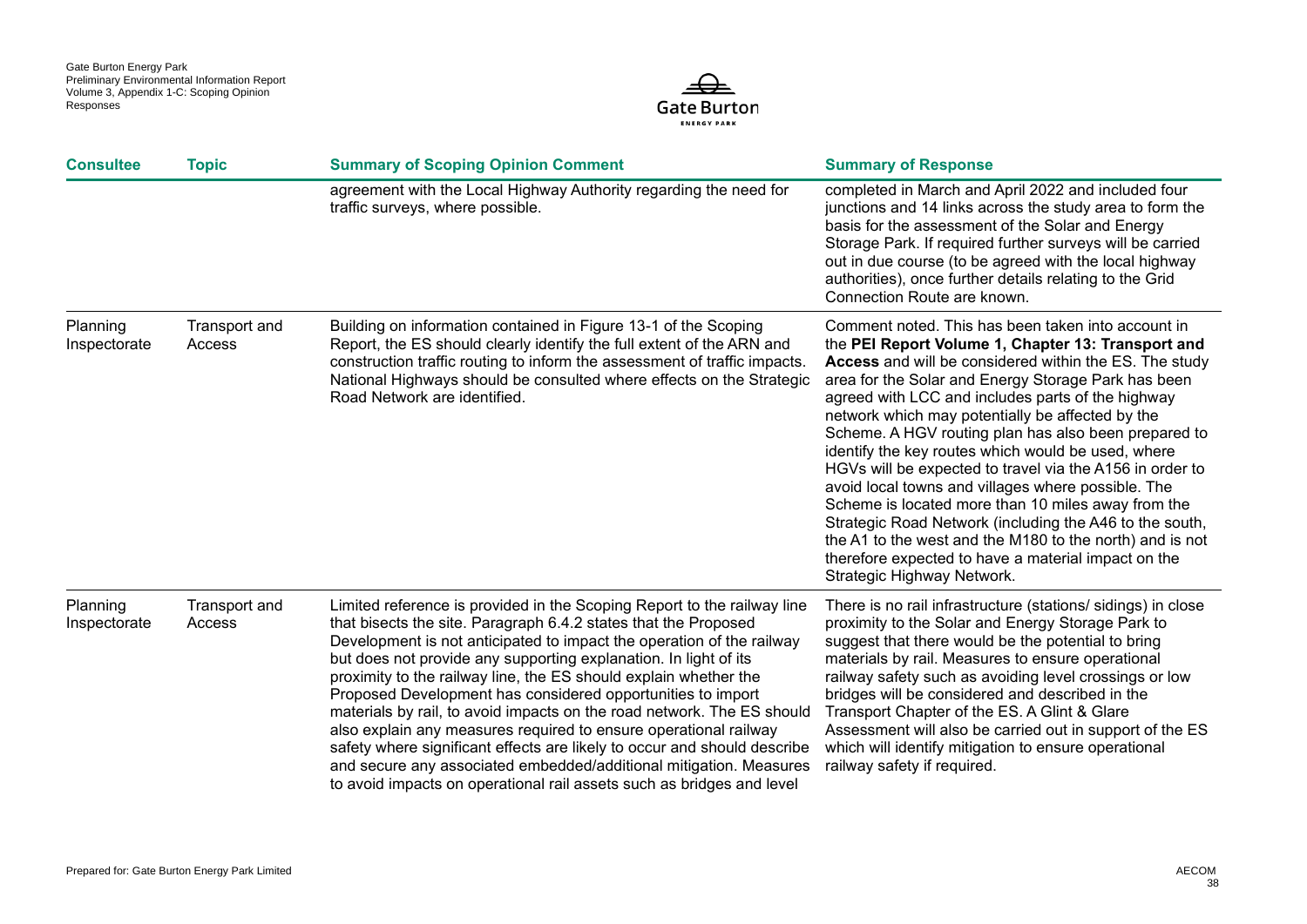

| <b>Consultee</b>         | <b>Topic</b>                               | <b>Summary of Scoping Opinion Comment</b>                                                                                                                                                                                                                                                                                                                                                                                                                                                                                                                                                                                                                                                                                          | <b>Summary of Response</b>                                                                                                                                                                                          |
|--------------------------|--------------------------------------------|------------------------------------------------------------------------------------------------------------------------------------------------------------------------------------------------------------------------------------------------------------------------------------------------------------------------------------------------------------------------------------------------------------------------------------------------------------------------------------------------------------------------------------------------------------------------------------------------------------------------------------------------------------------------------------------------------------------------------------|---------------------------------------------------------------------------------------------------------------------------------------------------------------------------------------------------------------------|
|                          |                                            | crossings should be set out in the ES, in particular for Clay Lane which<br>has restricted height and width.                                                                                                                                                                                                                                                                                                                                                                                                                                                                                                                                                                                                                       |                                                                                                                                                                                                                     |
| Planning<br>Inspectorate | Health and<br>wellbeing                    | Scoping Report Chapter 14 addresses Human health with nothing<br>reported to be scoped out however, Table 17-2 identifies Human<br>Health as a topic to be 'scoped out' on the basis it is assessed in other<br>relevant Chapters. This is not consistent with the description in<br>Scoping Report Chapter 14.                                                                                                                                                                                                                                                                                                                                                                                                                    | Noted, Table 17-2 was incorrect and Health and<br>Wellbeing is to be assessed in Chapter 14 of the ES,<br>and is considered in PEI Report Volume 1, Chapter<br>14: Human Health and Wellbeing.                      |
|                          |                                            | For clarity, the Inspectorate considers that the ES should include an<br>assessment of Human Health based on the approach set out in in<br>Chapter 14 of the Scoping Report.                                                                                                                                                                                                                                                                                                                                                                                                                                                                                                                                                       |                                                                                                                                                                                                                     |
| Planning<br>Inspectorate | Planning policy<br>context and<br>guidance | The Inspectorate considers that the ES should refer to the<br>Nottinghamshire Health and Wellbeing Strategy, The Nottinghamshire<br>Joint Strategic Needs Assessment (JSNA) and The Nottinghamshire<br>Spatial Planning and Health Framework as highlighted by NCC in their<br>consultation response.                                                                                                                                                                                                                                                                                                                                                                                                                              | Comments noted. The planning policy referred to in the<br>comment is considered in the Human Health and<br>Wellbeing Legislation and Policy Appendix of the PEI<br>Report Volume 3, Appendix 14-A.                  |
| Planning<br>Inspectorate | <b>Air Quality</b>                         | Minimal traffic movements are anticipated during operation: it is<br>anticipated that there will be 7 operational arrivals and 7 departures<br>daily at the site from light vehicles for maintenance and deliveries. On<br>this basis, the Inspectorate is content to scope this matter out. The ES<br>project description should confirm that there are no emissions from<br>operational plant that require further assessment.                                                                                                                                                                                                                                                                                                   | Noted. The ES will confirm no emissions from<br>operational plant that requires further assessment. An<br>air quality assessment is included within PEI Report<br>Volume 1, Chapter 15: Other Environmental Topics. |
| Planning<br>Inspectorate | <b>Air Quality</b>                         | Whilst Scoping Report Table 17-2 does not scope out the need for<br>construction vehicle air quality assessment, Scoping Report paragraph<br>15.2.10 states that the anticipated number of vehicle movements<br>during construction and decommissioning will be below the threshold<br>of that required for assessment in line with guidance. Paragraph 2.3.5<br>of the Scoping Report suggests that a peak of 60 HGVs per day is the<br>likely worst-case over the predicted construction period. On the basis<br>that the predicted HGV movements do not exceed the 200 HGV per<br>day threshold, the Inspectorate is content to scope this matter out from<br>further assessment. The ES must provide up to date information on | Noted. The ES will provide the latest construction<br>information, including HGV movements. PEI Report<br>Volume 1, Chapter 13: Traffic and Transport provides<br>further information on vehicle movements.         |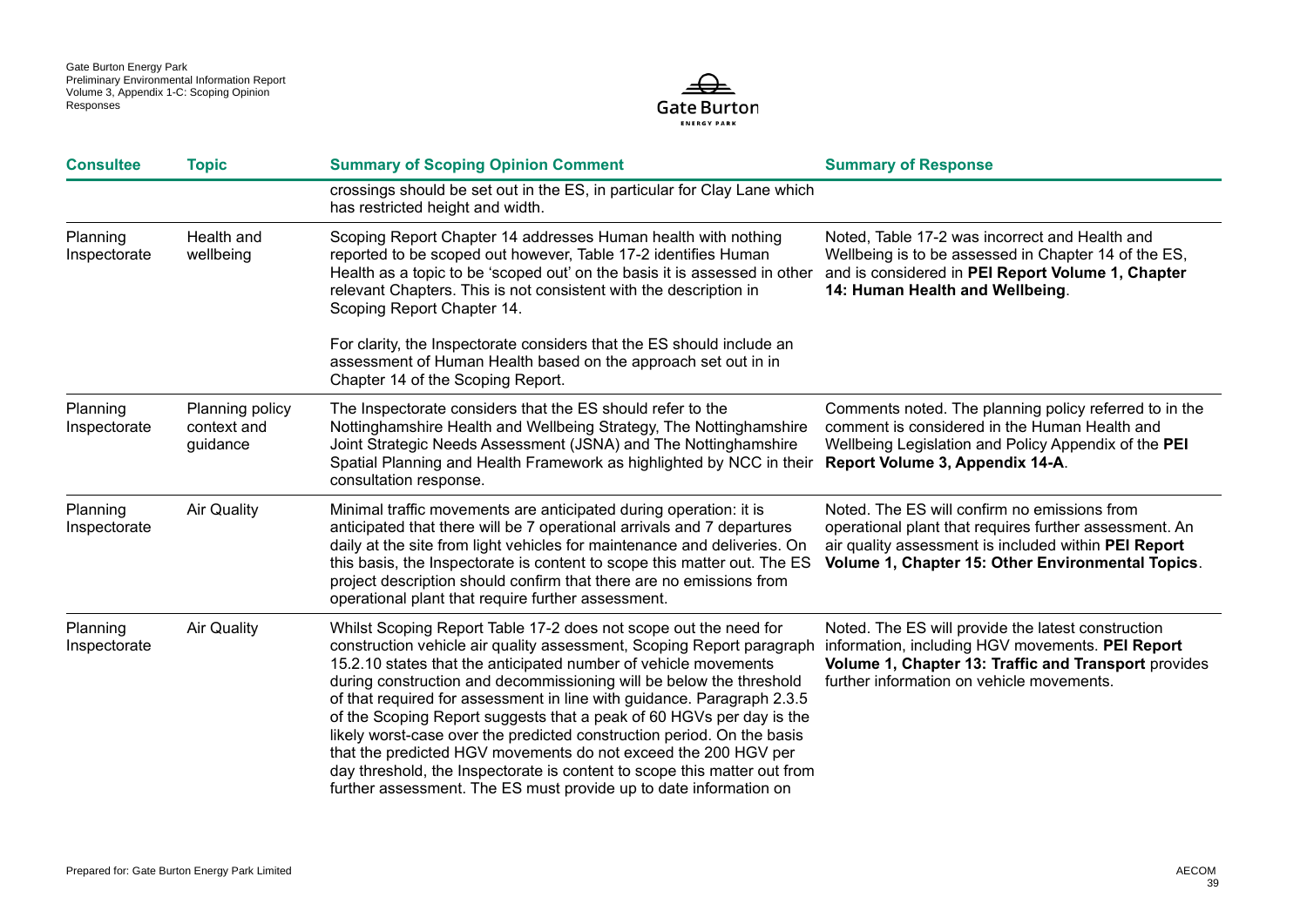

| <b>Consultee</b>         | <b>Topic</b>                     | <b>Summary of Scoping Opinion Comment</b>                                                                                                                                                                                                                                                                                                                                                                                                                                                                                                                                                                                                       | <b>Summary of Response</b>                                                                                                                                                                                                                                                                                                                  |
|--------------------------|----------------------------------|-------------------------------------------------------------------------------------------------------------------------------------------------------------------------------------------------------------------------------------------------------------------------------------------------------------------------------------------------------------------------------------------------------------------------------------------------------------------------------------------------------------------------------------------------------------------------------------------------------------------------------------------------|---------------------------------------------------------------------------------------------------------------------------------------------------------------------------------------------------------------------------------------------------------------------------------------------------------------------------------------------|
|                          |                                  | the anticipated construction programme and the predicted number of<br>HGV movements to confirm that the thresholds are not exceeded.                                                                                                                                                                                                                                                                                                                                                                                                                                                                                                            |                                                                                                                                                                                                                                                                                                                                             |
| Planning<br>Inspectorate | Glint and glare                  | The Inspectorate is content that glint and glare do not need to be<br>assessed as a standalone Chapter, however both matters should be<br>addressed in the ES LVIA Chapter and supported by detailed<br>calculations as appropriate.                                                                                                                                                                                                                                                                                                                                                                                                            | The Applicant has proposed glint and glare to be<br>covered in 'Other Environmental Topics' chapter (PEI<br>Report Volume 1, Chapter 15) and therefore not part of<br>the LVIA (PEI Report Volume 1, Chapter 10:<br>Landscape and Visual Amenity). However, the LVIA<br>will cross refer to the glint and glare assessment as<br>necessary. |
| Planning<br>Inspectorate | Glint and glare                  | The glint and glare assessment stated to underpin the LVIA Chapter<br>does not include boats as receptors. The glint and glare assessment<br>should assess impacts to boats and where significant effects on these<br>receptors are likely, this should be assessed and reported in the ES.                                                                                                                                                                                                                                                                                                                                                     | The scope of the glint and glare assessment does not<br>include boats as receptors, as it considered that there<br>are no likely significant effects on these receptors as the<br>River Trent is approximately 680m from the Solar and<br>Energy Storage Park (at its closest point) and is<br>screened by existing vegetation.             |
| Planning<br>Inspectorate | Other<br>environmental<br>topics | A preliminary risk assessment is proposed and the impact of<br>maintenance activities is proposed to be scoped out. The Inspectorate<br>agrees that maintenance activities may be scoped out from further<br>assessment, although the ES should explain what such activities<br>comprise and any measures to manage effects. For the avoidance of<br>doubt, until the results and recommendations of the PRA are known,<br>there is insufficient evidence to support scoping out an assessment of<br>ground conditions. The assessment of impacts on ground conditions<br>should consider the potential for sterilisation of mineral resources. | PEI Report Volume 3, Appendix 15-C Phase 1<br>Preliminary Risk Assessment, and summarised in PEI<br>Report Volume 1, Chapter 15: Other Environmental<br>Topics provides the findings of the ground conditions<br>undertaken at PEI Report stage.                                                                                            |
| Planning<br>Inspectorate | Other<br>environmental<br>topics | A standalone Chapter for major accidents and disasters is not<br>proposed on the basis that potential accidents and disasters will be<br>assessed in other Chapters where relevant. The Inspectorate has<br>considered the characteristics of the Proposed Development and<br>agrees with this approach. The Applicant's attention is drawn to the<br>Health and Safety Executive's comments relating to potential hazards<br>and receptors to be addressed within the ES. The Inspectorate<br>considers that the risk of battery fire/explosion should be addressed in                                                                         | A battery fire safety plan is to be prepared as a<br>standalone DCO document to accompany the DCO<br>Application.                                                                                                                                                                                                                           |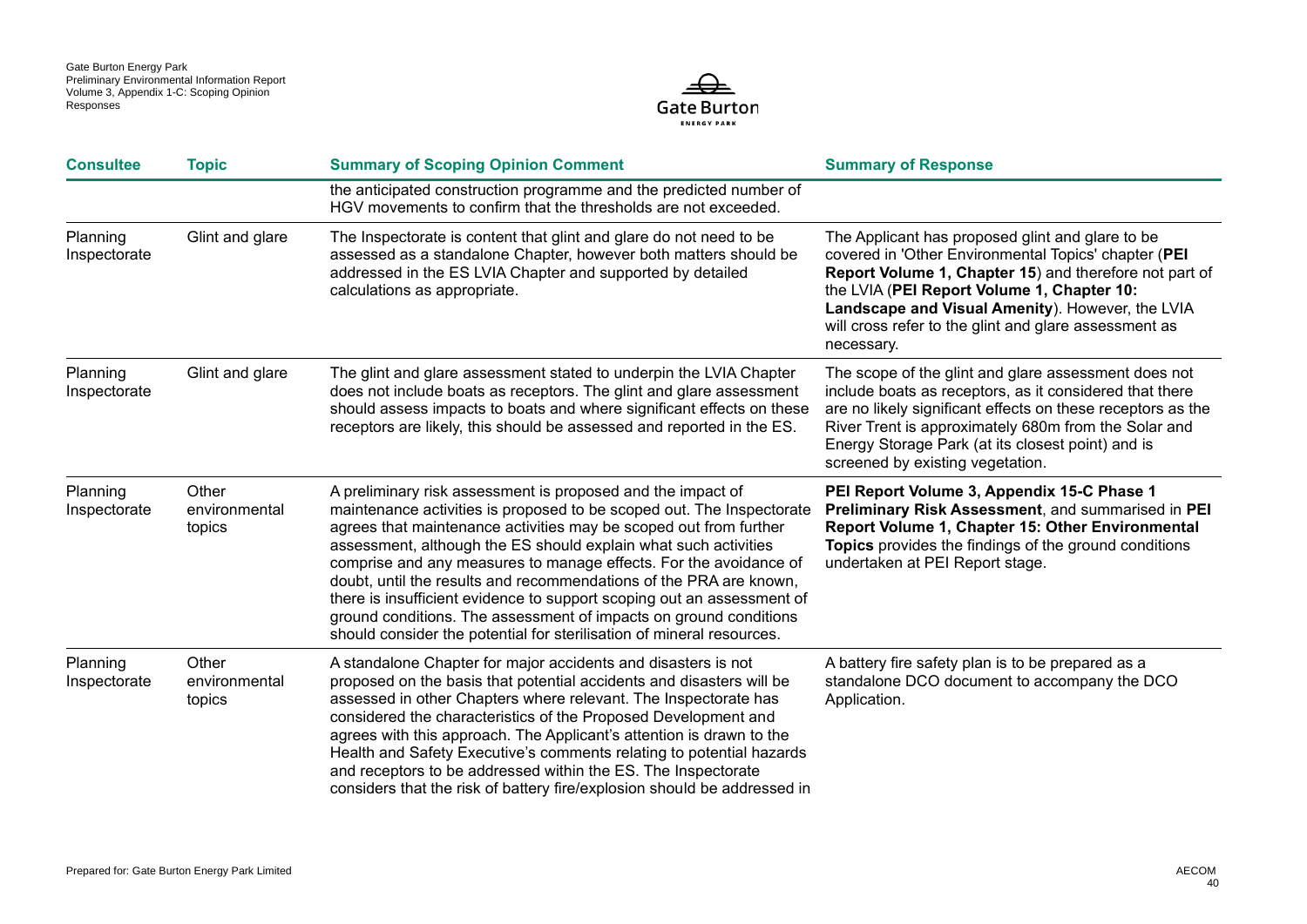

| <b>Consultee</b>         | <b>Topic</b>                     | <b>Summary of Scoping Opinion Comment</b>                                                                                                                                                                                                                                                                                                                                                                                                                                                                                                                                                                                                                                                                                                                                                                                                                                                                                                                                                                                                                                                                                                                                                                                                                                                                                                                                                      | <b>Summary of Response</b>                                                                                                                                                                                                                                                              |
|--------------------------|----------------------------------|------------------------------------------------------------------------------------------------------------------------------------------------------------------------------------------------------------------------------------------------------------------------------------------------------------------------------------------------------------------------------------------------------------------------------------------------------------------------------------------------------------------------------------------------------------------------------------------------------------------------------------------------------------------------------------------------------------------------------------------------------------------------------------------------------------------------------------------------------------------------------------------------------------------------------------------------------------------------------------------------------------------------------------------------------------------------------------------------------------------------------------------------------------------------------------------------------------------------------------------------------------------------------------------------------------------------------------------------------------------------------------------------|-----------------------------------------------------------------------------------------------------------------------------------------------------------------------------------------------------------------------------------------------------------------------------------------|
|                          |                                  | the ES, including any measures designed to minimise impacts on the<br>environment in the event such an occurrence.                                                                                                                                                                                                                                                                                                                                                                                                                                                                                                                                                                                                                                                                                                                                                                                                                                                                                                                                                                                                                                                                                                                                                                                                                                                                             |                                                                                                                                                                                                                                                                                         |
| Planning<br>Inspectorate | Other<br>environmental<br>topics | [Regarding Telecommunications, Television Reception and Utilities]<br>Scoping Report paragraph 15.6.2 suggests that existing infrastructure<br>will be identified through consultation and a desk based study and will<br>inform the design and protective provisions to avoid impacts to<br>receptors. The ES should explain the findings of the desk based study<br>and any required mitigation measures but is otherwise content to<br>scope this matter out.                                                                                                                                                                                                                                                                                                                                                                                                                                                                                                                                                                                                                                                                                                                                                                                                                                                                                                                               | PEI Report Volume 1, Chapter 15: Other<br><b>Environmental Topics.</b>                                                                                                                                                                                                                  |
| Planning<br>Inspectorate | Waste                            | Large scale earthworks are not anticipated and construction waste<br>streams are proposed to be addressed in a site waste management<br>plan as part of the Construction Environmental Management Plan.<br>Decommissioning is anticipated to be 60 years into the future and<br>addressed through an Outline Decommissioning Environmental<br>Management Plan (ODEMP). The Scoping Report suggests that with<br>these measures in place, significant effects are unlikely. Solar<br>developments are typically considered to be 30-40 year developments<br>with panel degradation cited as a limiting factor on project lifespan. On<br>that basis, the Inspectorate considers that it is likely that all panels<br>would have to be replaced at least once during the operational life of<br>the project. This means that there is a potential need for substantial<br>removal of panel waste prior to the end of the stated operational<br>period that should be addressed within the ES and/ or ODEMP. The<br>ES should include an assessment of the likely impact of component<br>replacement (e.g. batteries and panels) and outline what measures, if<br>any, are in place to ensure that these components are able to be<br>diverted from the waste chain. The ES should assess the likely<br>significant effects from waste at decommissioning to the extent<br>possible at this time. | Noted. As detailed within PEI Report Volume 1,<br><b>Chapter 15: Other Environmental Topics, an</b><br>operational phase waste assessment will be prepared<br>for the ES to quantify the amount and frequency of<br>waste generated by the Scheme and necessary<br>mitigation measures. |
| Planning<br>Inspectorate | Electrical cables                | Scoping Report Table 17-2 proposes to scope out impacts from EMF<br>but provides no reasoning.                                                                                                                                                                                                                                                                                                                                                                                                                                                                                                                                                                                                                                                                                                                                                                                                                                                                                                                                                                                                                                                                                                                                                                                                                                                                                                 | Noted. EMF has been considered within the PEI Report<br>Volume 1: Chapter 14: Human Health and Wellbeing.                                                                                                                                                                               |
|                          |                                  | Cables are proposed to be between 132-400kV. In line with relevant                                                                                                                                                                                                                                                                                                                                                                                                                                                                                                                                                                                                                                                                                                                                                                                                                                                                                                                                                                                                                                                                                                                                                                                                                                                                                                                             |                                                                                                                                                                                                                                                                                         |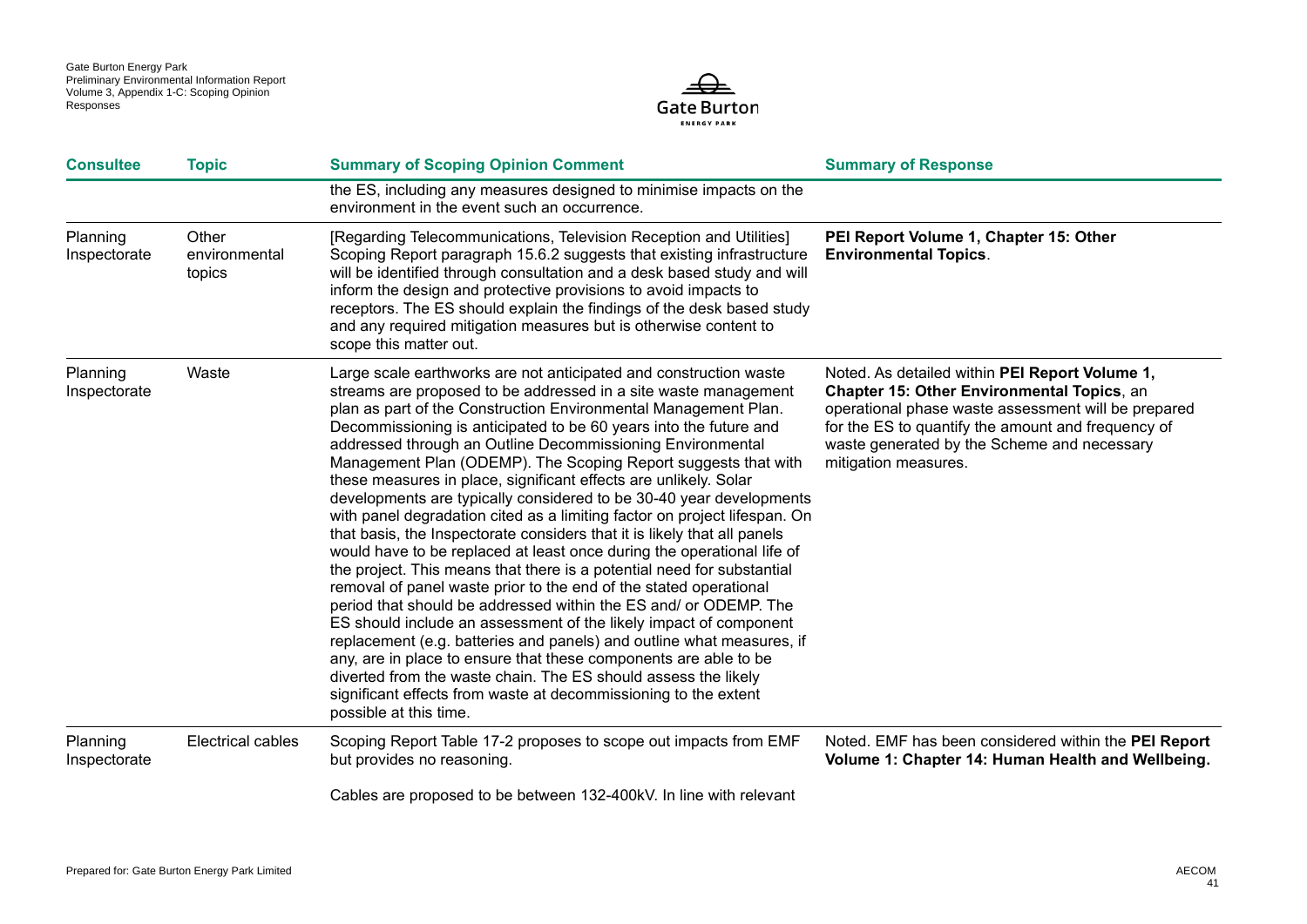

| <b>Consultee</b>                            | <b>Topic</b>             | <b>Summary of Scoping Opinion Comment</b>                                                                                                                                                                                                                                                                                                                                                                                                                                                                                                                                                                                                                                                                                                                                                                                                                                                                                                                                                                                                                          | <b>Summary of Response</b>                                                                                                                                                                                                                                                                                                                                                                                                                                                                                                                                                                                                                                                                                                                                                                          |
|---------------------------------------------|--------------------------|--------------------------------------------------------------------------------------------------------------------------------------------------------------------------------------------------------------------------------------------------------------------------------------------------------------------------------------------------------------------------------------------------------------------------------------------------------------------------------------------------------------------------------------------------------------------------------------------------------------------------------------------------------------------------------------------------------------------------------------------------------------------------------------------------------------------------------------------------------------------------------------------------------------------------------------------------------------------------------------------------------------------------------------------------------------------|-----------------------------------------------------------------------------------------------------------------------------------------------------------------------------------------------------------------------------------------------------------------------------------------------------------------------------------------------------------------------------------------------------------------------------------------------------------------------------------------------------------------------------------------------------------------------------------------------------------------------------------------------------------------------------------------------------------------------------------------------------------------------------------------------------|
|                                             |                          | guidance (DECC Power Lines: Demonstrating compliance with EMF<br>public exposure guidelines, A Voluntary Code of Practice 2012), cables<br>above 132kV have potential to cause electro-magnetic field effects.<br>The Inspectorate considers that the ES should demonstrate the design<br>measures taken to avoid the potential for EMF effects on receptors.                                                                                                                                                                                                                                                                                                                                                                                                                                                                                                                                                                                                                                                                                                      |                                                                                                                                                                                                                                                                                                                                                                                                                                                                                                                                                                                                                                                                                                                                                                                                     |
| <b>Bassetlaw</b><br><b>District Council</b> | <b>Cultural Heritage</b> | The applicant has prepared an Environmental Impact Scoping Report<br>with the aim of identifying the requirements for an Environmental<br>Statement which will necessarily accompany the DCO application.<br>Chapter 7 concerns cultural heritage and the following advice focuses<br>on the cable routes located in Nottinghamshire. The Scoping Report<br>suggests that the connection cable routing may not fall within the DCO<br>application, depending on the methodology employed, however I<br>suggest that the approach to cultural heritage should follow the same<br>level of investigation and provide the same baseline evidence to<br>support whichever application process is followed.                                                                                                                                                                                                                                                                                                                                                             | Noted. The Cable Connection Route forms part of the<br>DCO application and has been assessed as such within<br>PEI Report Volume 1, Chapter 7: Cultural Heritage.                                                                                                                                                                                                                                                                                                                                                                                                                                                                                                                                                                                                                                   |
| <b>Bassetlaw</b><br><b>District Council</b> | <b>Cultural Heritage</b> | Three wide, interlinked corridors are proposed, one of which will form<br>the final route. All three traverse a landscape of rich archaeological<br>potential containing known designated and non-designated assets<br>spanning all periods. Of particular note are numerous assets<br>associated with prehistoric and Roman date located along the known<br>Roman road (Margary 28a) running between Lincoln and Doncaster<br>and the Roman settlement at Littleborough (Segelocvm) on the west<br>bank of the River Trent crossing (a scheduled monument).<br>There is also a very high potential for as yet unknown heritage assets<br>dating to all periods.<br>The current route corridors have been positioned to try to avoid, as far<br>as possible, the majority of known designated and undesignated<br>assets recorded on the Nottinghamshire HER, however there will<br>still be impact to known assets particularly on the western proposed<br>route which crosses areas of intensive pre-historic and Roman<br>settlement and agricultural activity. | Noted. Data has been collected from both the<br>Nottinghamshire County Council and Lincolnshire<br>County Council Historic Environment Records. A full<br>heritage baseline will be presented as part of the DCO<br>application. A desk-based assessment will consider data<br>from available sources including historic environment<br>data, aerial analysis, research, previous evaluation<br>surveys and evaluation undertaken for the project. This<br>will be included as an appendix to the ES. Consultation<br>will be undertaken to agree evaluation and potential<br>mitigation with the county archaeologists for<br>Nottinghamshire County Council and Lincolnshire<br>County Council and if required Historic England.<br>Geophysical survey of the corridors is currently<br>underway. |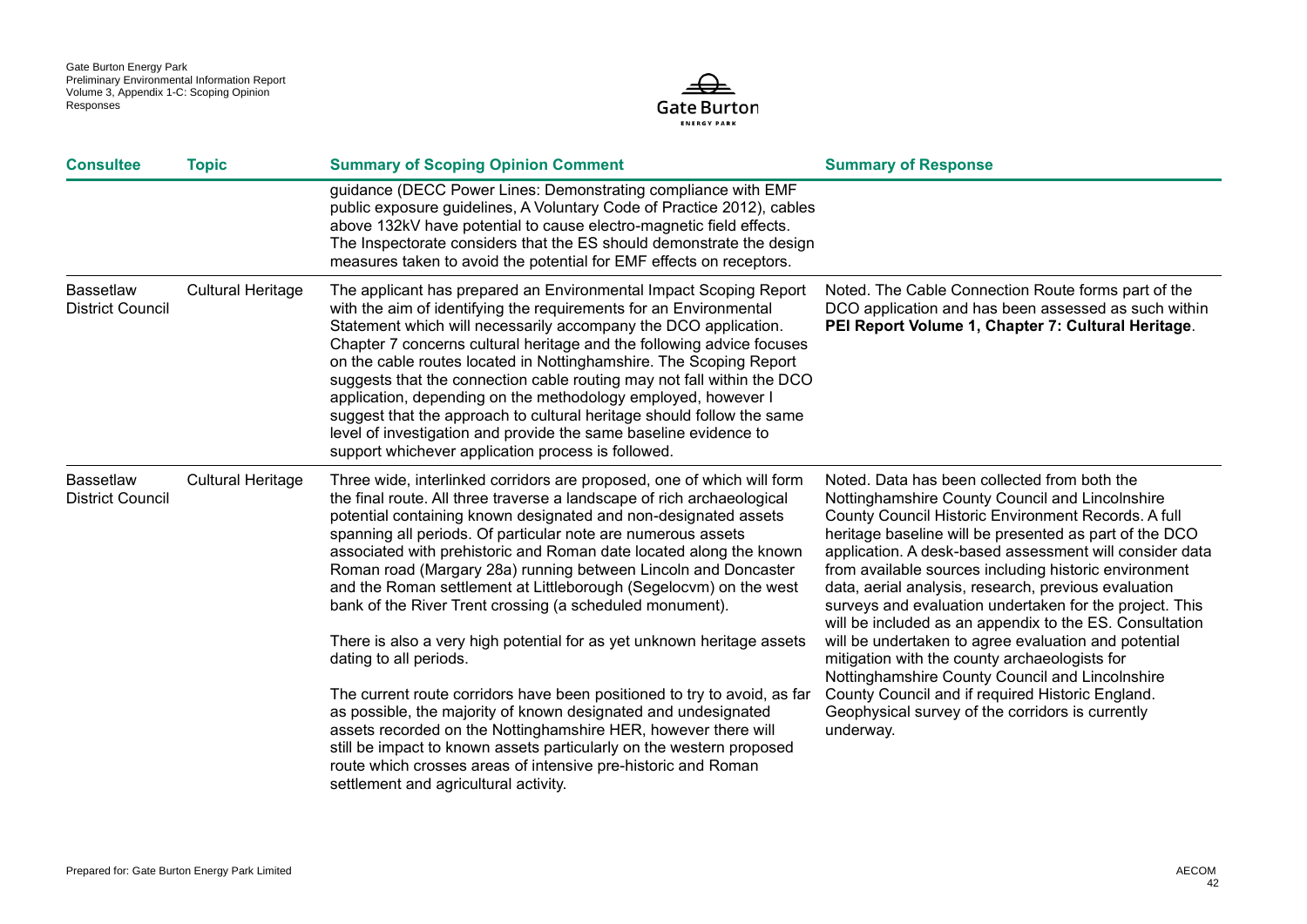

| <b>Consultee</b>                            | <b>Topic</b>                | <b>Summary of Scoping Opinion Comment</b>                                                                                                                                                                                                                                                                                                                                                                                                                                                        | <b>Summary of Response</b>                                                                                                                                                                                                         |
|---------------------------------------------|-----------------------------|--------------------------------------------------------------------------------------------------------------------------------------------------------------------------------------------------------------------------------------------------------------------------------------------------------------------------------------------------------------------------------------------------------------------------------------------------------------------------------------------------|------------------------------------------------------------------------------------------------------------------------------------------------------------------------------------------------------------------------------------|
| <b>Bassetlaw</b><br><b>District Council</b> | <b>Cultural Heritage</b>    | To assess the likely impact of the development and significance of all<br>archaeological remains and heritage assets, Chapter 7 of the scoping<br>report proposes presenting desk-based sources, undertaking a<br>walkover survey, followed by field investigation comprising geophysical<br>survey and further intrusive evaluation.                                                                                                                                                            | The assessment will include the results of geophysical<br>survey and trial trenching, to be appended to the ES,<br>with all archaeological sites identified from the fieldwork<br>included within the impact assessment of the ES. |
|                                             |                             | It will be particularly important to provide sufficient information on the<br>character, significance, date and extent of all archaeological remains<br>that will be impacted by the proposed development. This includes<br>known and as yet unknown assets and will be required to inform the<br>appropriate level of mitigation work necessary on the chosen cable<br>route. The nature and scope of the mitigation work will need to be<br>agreed prior to submission of the DCO application. |                                                                                                                                                                                                                                    |
|                                             |                             | The scope of information presented in the cultural heritage chapter will<br>therefore be sufficient if the stated desk-based, geophysical and<br>intrusive evaluation data is presented in the ES and an appropriate<br>mitigation strategy has been agreed for submission with the DCO<br>application.                                                                                                                                                                                          |                                                                                                                                                                                                                                    |
| <b>Bassetlaw</b><br><b>District Council</b> | <b>Project Schedule</b>     | The applicant should ensure that sufficient time is given to collect and<br>process the required data so that their projected timetable for the DCO<br>process can be adequately met. This includes factoring in land access<br>and managing the work around crops, harvest and general agricultural<br>activities.                                                                                                                                                                              | Noted. This is being undertaken currently.                                                                                                                                                                                         |
| <b>Bassetlaw</b><br><b>District Council</b> | Extraction/ventilati<br>on. | The development is unlikely to have need for extraction/ventilation. I<br>therefore have no comments or recommendations with regards to<br>extraction/ ventilation for this development.                                                                                                                                                                                                                                                                                                         | Comment noted.                                                                                                                                                                                                                     |
| <b>Bassetlaw</b><br><b>District Council</b> | Noise                       | The development is unlikely to affect the environment with regards to<br>noise. I therefore have no comments or recommendations with<br>regards to noise. Any problems arising can be dealt with under<br>provisions of the Environmental Protection Act.                                                                                                                                                                                                                                        | Comment noted.                                                                                                                                                                                                                     |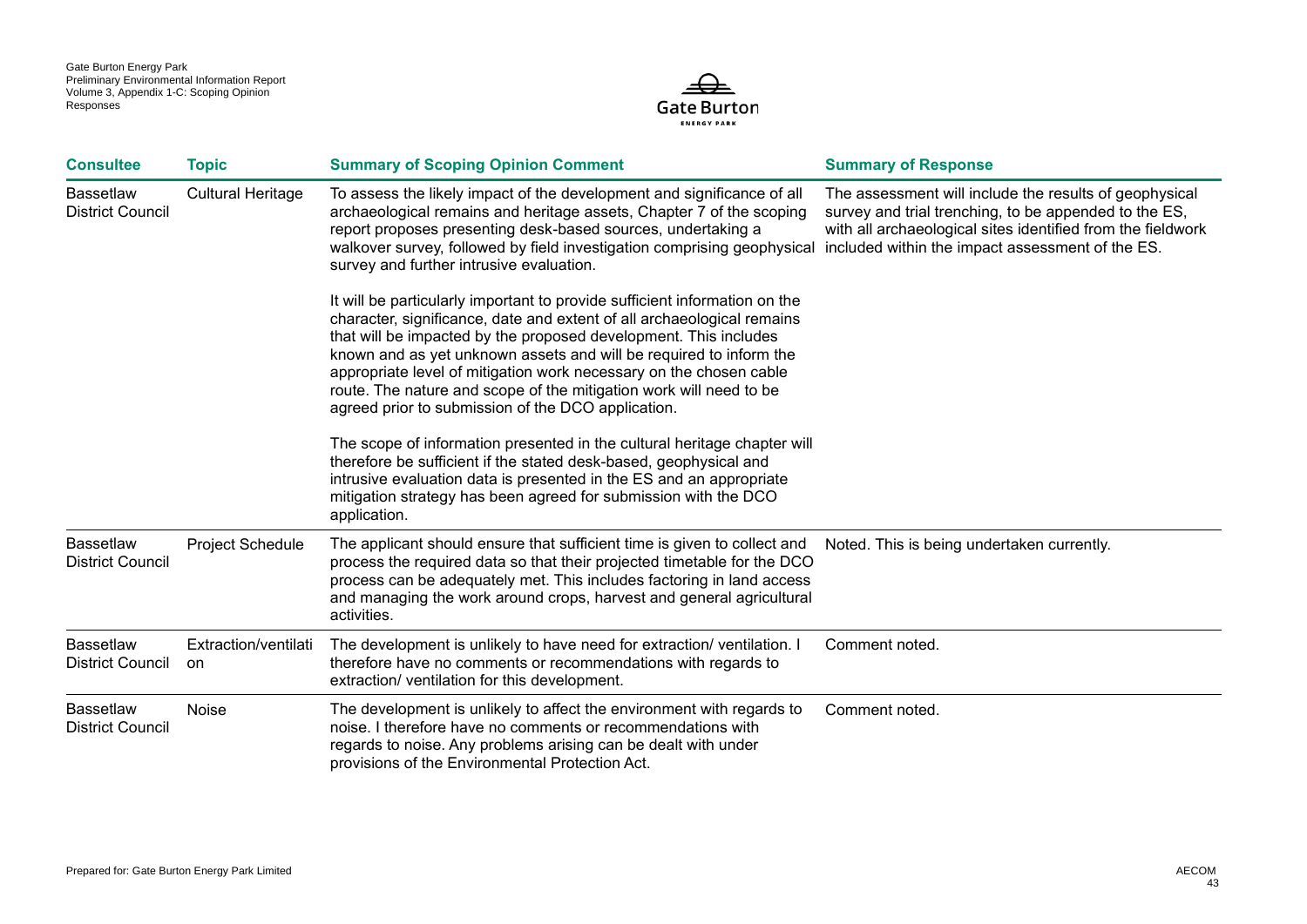

| <b>Consultee</b>                            | <b>Topic</b>             | <b>Summary of Scoping Opinion Comment</b>                                                                                                                                                                                                                                                                                                                                                                                                                                                                                                                                                                                                                                                                                                                                                                                                                                                                                                                                                                                                                                                                                                                                                       | <b>Summary of Response</b>                                                                                                                                                                                                                                                                                                                                                                                                                                                                                                                                                                                                                                                                                                                                                                                                                                                                                                                                                                           |
|---------------------------------------------|--------------------------|-------------------------------------------------------------------------------------------------------------------------------------------------------------------------------------------------------------------------------------------------------------------------------------------------------------------------------------------------------------------------------------------------------------------------------------------------------------------------------------------------------------------------------------------------------------------------------------------------------------------------------------------------------------------------------------------------------------------------------------------------------------------------------------------------------------------------------------------------------------------------------------------------------------------------------------------------------------------------------------------------------------------------------------------------------------------------------------------------------------------------------------------------------------------------------------------------|------------------------------------------------------------------------------------------------------------------------------------------------------------------------------------------------------------------------------------------------------------------------------------------------------------------------------------------------------------------------------------------------------------------------------------------------------------------------------------------------------------------------------------------------------------------------------------------------------------------------------------------------------------------------------------------------------------------------------------------------------------------------------------------------------------------------------------------------------------------------------------------------------------------------------------------------------------------------------------------------------|
| <b>Bassetlaw</b><br><b>District Council</b> | Light                    | The development is unlikely to be affected by light in the area and is<br>also unlikely to affect the environment with regards to lighting. I<br>therefore have no comments or recommendations with regards to<br>lighting for this development. Any problems arising can be dealt with<br>under provisions of the Environmental Protection Act.                                                                                                                                                                                                                                                                                                                                                                                                                                                                                                                                                                                                                                                                                                                                                                                                                                                | Comment noted, please see response to PINS<br>comment regarding lighting above.                                                                                                                                                                                                                                                                                                                                                                                                                                                                                                                                                                                                                                                                                                                                                                                                                                                                                                                      |
| <b>Bassetlaw</b><br><b>District Council</b> | Access and<br>Recreation | The area Rights of Way Officer should be consulted. The Grid<br>Connection Corridor (GCC) has the potential to affect several public<br>rights of way in Nottinghamshire.                                                                                                                                                                                                                                                                                                                                                                                                                                                                                                                                                                                                                                                                                                                                                                                                                                                                                                                                                                                                                       | No significant effects on PRoW users are anticipated<br>following the assessment of the Solar and Energy<br>Storage Park within PEI Report Volume 1, Chapter 13:<br>Traffic and Transport. A full assessment of PRoW<br>which includes the Grid Connection Route will be<br>carried out as part of the ES once further details relating<br>to the Grid Connection Route are known. The Rights of<br>Way Officer will be consulted as necessary when the full<br>assessment is conducted, including in relation to any<br>potential impacts and mitigation.                                                                                                                                                                                                                                                                                                                                                                                                                                           |
| <b>Bassetlaw</b><br><b>District Council</b> | Transport and<br>Access  | The Environmental Impact Assessment Scoping Report confirms that<br>the Application will be supported by a Transport Assessment (TA). As<br>the site is in Lincolnshire, the expected traffic impact on the<br>Nottinghamshire highway network would appear to be confined to<br>traffic associated with the GCC. Local roads in Nottinghamshire are<br>otherwise protected from construction traffic by the intervening River<br>Trent. The nearest Nottinghamshire road crossing is the A57 Dunham<br>Bridge to the south which is likely to be suitable for construction traffic.<br>Nottinghamshire County Council as local highway authority for the<br>Nottinghamshire road network would therefore wish to see the traffic<br>impact of construction traffic associated with the GCC to be covered in<br>a discrete chapter within the TA to prepared in accordance with<br>Planning Practice Guidance. Environmental impacts, to be dealt with<br>in accordance with the Institute of Environmental Management and<br>Assessment (IEMA) Guidelines for the Environmental Assessment of<br>Road Traffic (1993), should form a separate section within the chapter<br>to avoid confusion. | Details relating to the Solar and Energy Storage Park<br>and the Grid Connection Route will be covered in<br>separate sub-sections of the Transport Assessment (TA)<br>where appropriate. However, as per the approach put<br>forward at scoping, the TA will include a combined<br>assessment of the Solar and Energy Storage Park and<br>the Grid Connection Route (within a single chapter), to<br>identify the additional 'cumulative' trips on the<br>surrounding highway network as a result of the overall<br>Scheme. The areas of the highway network within<br>Lincolnshire and Nottinghamshire will be clearly labelled<br>within the assessment tables for ease of reference,<br>supported by a summary which considers both parts of<br>the network. It is not proposed to split the assessment<br>work out into separate chapters as this would result in a<br>partially complete assessment within each chapter,<br>rather than a full and robust assessment of the overall<br>Scheme. |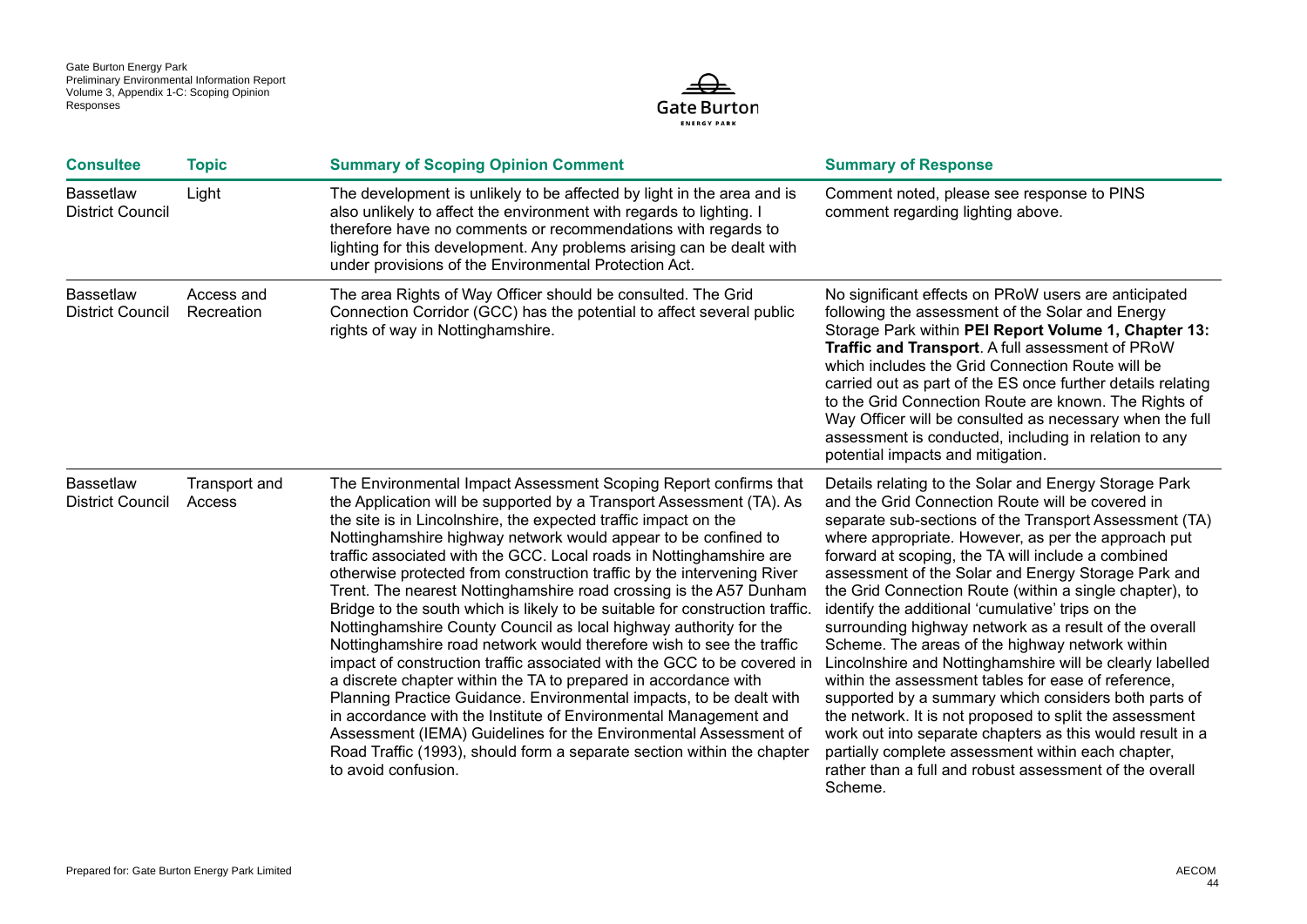

| <b>Consultee</b>                            | <b>Topic</b>                 | <b>Summary of Scoping Opinion Comment</b>                                                                                                                                                                                                                                                                                                                                                                                                                                                                                                                                                                                                                                                                                                                                                                                                                                                                                                                    | <b>Summary of Response</b>                                                                                                                                                                                                                                                                                                                                                                                                                                                                                                                                                                                                                                                                                                                                                                                                                                      |
|---------------------------------------------|------------------------------|--------------------------------------------------------------------------------------------------------------------------------------------------------------------------------------------------------------------------------------------------------------------------------------------------------------------------------------------------------------------------------------------------------------------------------------------------------------------------------------------------------------------------------------------------------------------------------------------------------------------------------------------------------------------------------------------------------------------------------------------------------------------------------------------------------------------------------------------------------------------------------------------------------------------------------------------------------------|-----------------------------------------------------------------------------------------------------------------------------------------------------------------------------------------------------------------------------------------------------------------------------------------------------------------------------------------------------------------------------------------------------------------------------------------------------------------------------------------------------------------------------------------------------------------------------------------------------------------------------------------------------------------------------------------------------------------------------------------------------------------------------------------------------------------------------------------------------------------|
| <b>Bassetlaw</b><br><b>District Council</b> | Transport and<br>Access      | It is noted that the Construction Traffic Management Plan will include a Comment noted.<br>chapter on construction worker travel patterns and measures to<br>encourage travel by alternative modes to single occupancy vehicle.<br>This should include the construction of the GCC. During operation, the<br>impact of the development on the Nottinghamshire highway network is<br>likely to be negligible. A full Travel Plan is not considered necessary.                                                                                                                                                                                                                                                                                                                                                                                                                                                                                                 |                                                                                                                                                                                                                                                                                                                                                                                                                                                                                                                                                                                                                                                                                                                                                                                                                                                                 |
| <b>Bassetlaw</b><br><b>District Council</b> | Transport and<br>Access      | The Scoping Report suggests that the route of the GCC is expected to<br>cross Littleborough Road, Thornhill Lane, Northfield Road, Coates<br>Road, Broad Lane, Headstead Bank and Town Street. However, there<br>is no plan of the proposed corridor at this stage or an indication of<br>vehicle numbers specifically associated with the construction of the<br>GCC. It is also suggested that a new access is expected to be<br>constructed in the vicinity of the existing power station access to<br>provide construction vehicle access to the GCC works in that area.<br>These will require covering in detail within the TA to ensure that the<br>effected roads are capable of accommodating construction traffic, and<br>that essential access can be maintained during the works. It should<br>also be clarified as to why it is necessary to construct a new access<br>when the power station access could presumably serve the same<br>purpose. | Following design development since the publication of<br>the Scoping Report, the Grid Connection Corridor is<br>now confirmed and is shown in the PEIR Chapter 2 The<br><b>Scheme.</b> The selection of the corridor is set out within<br>PEIR Chapter 3 Alternatives and was based on an<br>environmental and social comparison of the corridor<br>options along with feedback from the February 2022<br>non statutory consultation. Whilst access to the<br>substation could utilise the power station access/<br>junction there is also need for a cable route construction<br>access junction which would need to be on the northern<br>side of Cottam Road. An initial indication of construction<br>vehicle numbers relating to the Grid Connection Route<br>is provided within the PEI Report. Further details will be<br>provided within the ES and TA. |
| <b>Bassetlaw</b><br><b>District Council</b> | Planning and<br>Consultation | In terms of consultation this needs further detail in respect of how this<br>will be undertaken. The District Council is supportive of the broad<br>principles I respect of consultation; however it is key that public<br>consultation is meaningful and wide reaching. It would be useful to<br>understand what is meant by 'local community', it will be important that<br>a number of methods are used to engage people both in Bassetlaw<br>and West Lindsey. The District is happy to assist the developer in this<br>regard. Consultation with the Parish Councils will also need to be a<br>key aspect of the proposal; however this will be more important once<br>the exact routes and detail in respect of the cabling is known so the<br>relevant parishes can be consulted.                                                                                                                                                                     | The Applicant is carrying out statutory pre-application<br>consultation in accordance with the requirements of the<br>Planning Act 2008 and associated regulations. The<br>Applicant is confident that its approach to consultation<br>ensures that the exercise is meaningful. The Applicant<br>will report on its consultation activities, including how it<br>has had regard to consultation feedback, in the<br>Consultation Report which will accompany the DCO<br>application.                                                                                                                                                                                                                                                                                                                                                                            |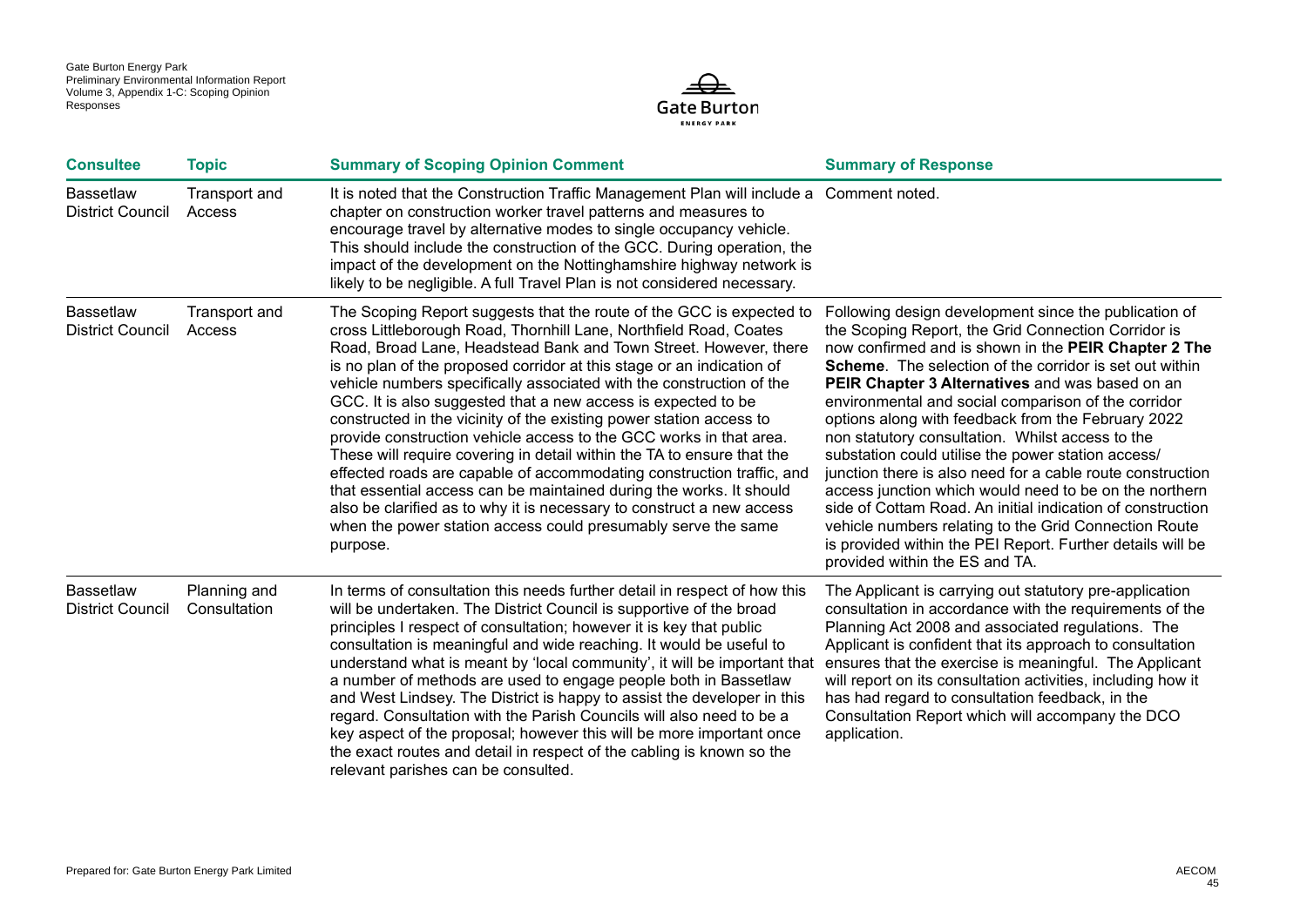

| <b>Consultee</b>                            | <b>Topic</b>              | <b>Summary of Scoping Opinion Comment</b>                                                                                                                                                                                                                                                                                                                                                                                                                                                                                                                                                        | <b>Summary of Response</b>                                                                                                                                                                                                                                                                                                                                                                                                           |
|---------------------------------------------|---------------------------|--------------------------------------------------------------------------------------------------------------------------------------------------------------------------------------------------------------------------------------------------------------------------------------------------------------------------------------------------------------------------------------------------------------------------------------------------------------------------------------------------------------------------------------------------------------------------------------------------|--------------------------------------------------------------------------------------------------------------------------------------------------------------------------------------------------------------------------------------------------------------------------------------------------------------------------------------------------------------------------------------------------------------------------------------|
| <b>Bassetlaw</b><br><b>District Council</b> | <b>Electrical Cables</b>  | there are parts of the scoping report whereby the cabling has been<br>separated from the main solar infrastructure; this is not considered to<br>be acceptable. The proposed development should be assessed<br>comprehensively and its impact assessed comprehensively. The<br>impact should not be scoped out because it relates to one element of<br>the scheme. The cabling is a crucial part of the scheme and should be<br>assessed in as much detail as the main solar farm; the topics scoped<br>in and out of the scoping opinion should be the same for both<br>elements of the scheme. | For clarity, the same level of consideration is given to<br>description and assessment of the Grid Connection<br>Route as to the Solar and Energy Storage Park, as set<br>out in the PEI Report. This PEI Report and the ES that<br>will accompany the DCO Application will assess and<br>present the effects of the whole of the Scheme,<br>including all construction and operational activities, for<br>which approval is sought. |
| <b>Bassetlaw</b><br><b>District Council</b> | <b>Cumulative Effects</b> | The issue of cumulative impact will need to be carefully considered as<br>there are other NSIP projects in this locality for similar developments<br>along with planning applications for the same. Whilst renewable<br>energy is supported the ES must ensure that these cumulative impacts<br>are assessed within both Bassetlaw and West Lindsey. The approach<br>in this regard is supported and will be key to the ES.                                                                                                                                                                      | Noted. The cumulative assessment of the ES will<br>consider other NSIPs within the Zone of Influence.                                                                                                                                                                                                                                                                                                                                |
| <b>Bassetlaw</b><br><b>District Council</b> | Reporting                 | Each topic chapter should assess mitigation, this should be detailed<br>and include a schedule of deliverable environmental commitments<br>along with monitoring and control mechanisms. The order for<br>mitigations should be avoid, minimise or reduce impact and remedy or<br>compensate.                                                                                                                                                                                                                                                                                                    | Each topic chapter of the PEI Report considers<br>mitigation. Further detail on mitigation will be provided<br>at ES stage, upon finalisation of the Scheme design.                                                                                                                                                                                                                                                                  |
|                                             |                           | The ES should contain an appendix which sets out the evidence base<br>documents that are to be used to inform the baseline would be<br>welcomed. The evidence should be up to date and in accordance with<br>the Regulations the District would be happy to assist in providing<br>evidence where possible.                                                                                                                                                                                                                                                                                      |                                                                                                                                                                                                                                                                                                                                                                                                                                      |
| <b>Bassetlaw</b><br><b>District Council</b> | Reporting                 | It should be noted that the report takes an inconsistent approach to<br>referencing the emerging Bassetlaw Local Plan. Some sections<br>reference it and relevant policies and others don't e.g. climate change<br>does (6.3.2), but cultural heritage and others don't. The emerging local<br>plan should be referenced for all sections given the timescales<br>envisaged for this proposal.                                                                                                                                                                                                   | The emerging Bassetlaw Local Plan is considered in the<br>planning policy section of each technical chapter of the<br>ES. An appendix will include evidence base documents<br>to inform the baseline.                                                                                                                                                                                                                                |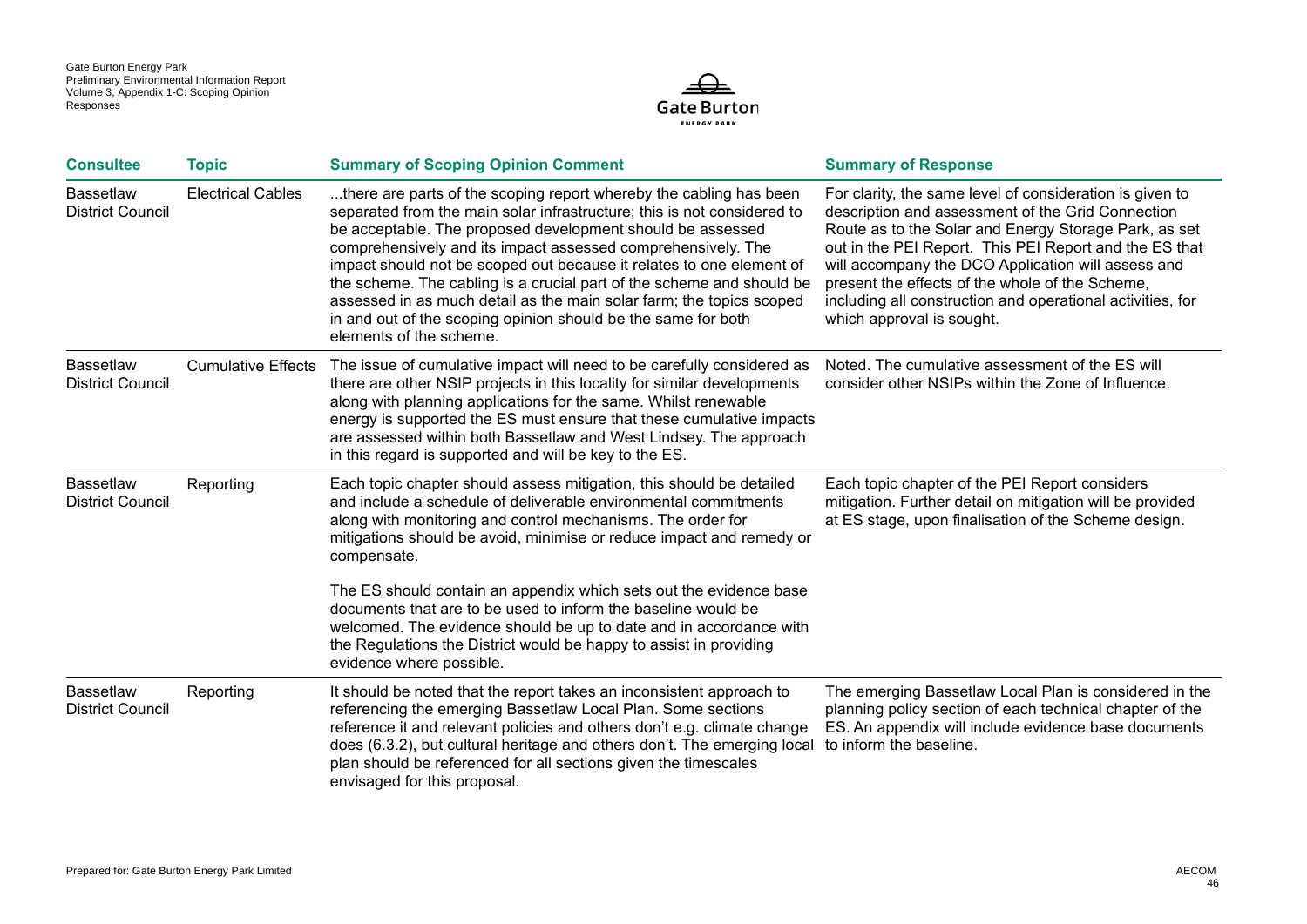

| <b>Consultee</b>                            | <b>Topic</b>                                   | <b>Summary of Scoping Opinion Comment</b>                                                                                                                                                                                                                                                                                                                                                                            | <b>Summary of Response</b>                                                                                                                                                                                                                                                                                                                                                                                                                                                                                                                                      |
|---------------------------------------------|------------------------------------------------|----------------------------------------------------------------------------------------------------------------------------------------------------------------------------------------------------------------------------------------------------------------------------------------------------------------------------------------------------------------------------------------------------------------------|-----------------------------------------------------------------------------------------------------------------------------------------------------------------------------------------------------------------------------------------------------------------------------------------------------------------------------------------------------------------------------------------------------------------------------------------------------------------------------------------------------------------------------------------------------------------|
|                                             |                                                | The scoping report should reference the Environment Act as opposed<br>to the Environment Bill and it is considered that reference should be<br>made to the Government's Zero Carbon Strategy.                                                                                                                                                                                                                        |                                                                                                                                                                                                                                                                                                                                                                                                                                                                                                                                                                 |
| <b>Bassetlaw</b><br><b>District Council</b> | Reporting                                      | 1.2.10: The Sturton Ward Neighbourhood Plan (Review), adopted 11<br>November 2021, is absent from the list of relevant development plan<br>documents                                                                                                                                                                                                                                                                 | We acknowledge that the Sturton Ward Neighbourhood<br>Plan was missed from the list and agree it and its<br>policies form part of the development plan.                                                                                                                                                                                                                                                                                                                                                                                                         |
| <b>Bassetlaw</b><br><b>District Council</b> | Reporting                                      | 2.1.48 Biodiversity and Landscaping: References to directly-relevant<br>neighbourhood plans are missing, specifically Sturton Ward<br>Neighbourhood Plan (Review) Policies 2a and 2b, and Rampton &<br>Woodbeck Neighbourhood Plan Policy 10.                                                                                                                                                                        | The referenced policies are of relevance and the<br>general thrust of those policies mirrors those within<br>other policies within the development plan i.e. seeking<br>to protect the important landscape characteristics of the<br>local area. Policy 2b is slightly different in that its focus<br>is on enhancing biodiversity. These policies have now<br>and will continue to be considered as the proposals<br>move towards application. It is our opinion that the<br>proposals do not and will not conflict with these<br>neighbourhood plan policies. |
| <b>Bassetlaw</b><br><b>District Council</b> | Climate /<br><b>Biodiversity</b><br>Monitoring | The methodology for climate and biodiversity related assessments are<br>sound. The outlined method uses best practice cradle to grave style<br>LCA boundaries and data collection that will give the most accurate<br>comparisons for the EIA.                                                                                                                                                                       | Comment noted.                                                                                                                                                                                                                                                                                                                                                                                                                                                                                                                                                  |
| <b>Bassetlaw</b><br><b>District Council</b> | Reporting                                      | For the avoidance of doubt, relevant Neighbourhood Plan Policies, as<br>integral parts of the Development Plan, should be stated explicitly.<br>Their current mention in paragraph 6.3.3 implies that they have not<br>been afforded due consideration. These are as follows: • Sturton Ward<br>Neighbourhood Plan (Review): Policy 4 (Reducing the risk of flooding)                                                | Please see our response above. We agree that made<br>Neighbourhood Plan Policies form integral parts of the<br>development plan and whilst not referenced the content<br>of neighbourhood plan policies is consistent with other<br>policies within the development plan on matters such as<br>landscape and flooding.                                                                                                                                                                                                                                          |
| <b>Bassetlaw</b><br><b>District Council</b> | <b>Cultural Heritage</b>                       | Cultural Heritage 7.3 Planning Policy Context and Guidance As per the Noted.<br>comments for Section 6 of the report, the following Neighbourhood<br>Plan policies / supporting studies are of relevance to this theme, and<br>should be referenced explicitly: • Rampton & Woodbeck<br>Neighbourhood Plan: Policy 6 (Heritage Assets in Rampton and<br>Woodbeck) • Rampton & Woodbeck Neighbourhood Plan: Character |                                                                                                                                                                                                                                                                                                                                                                                                                                                                                                                                                                 |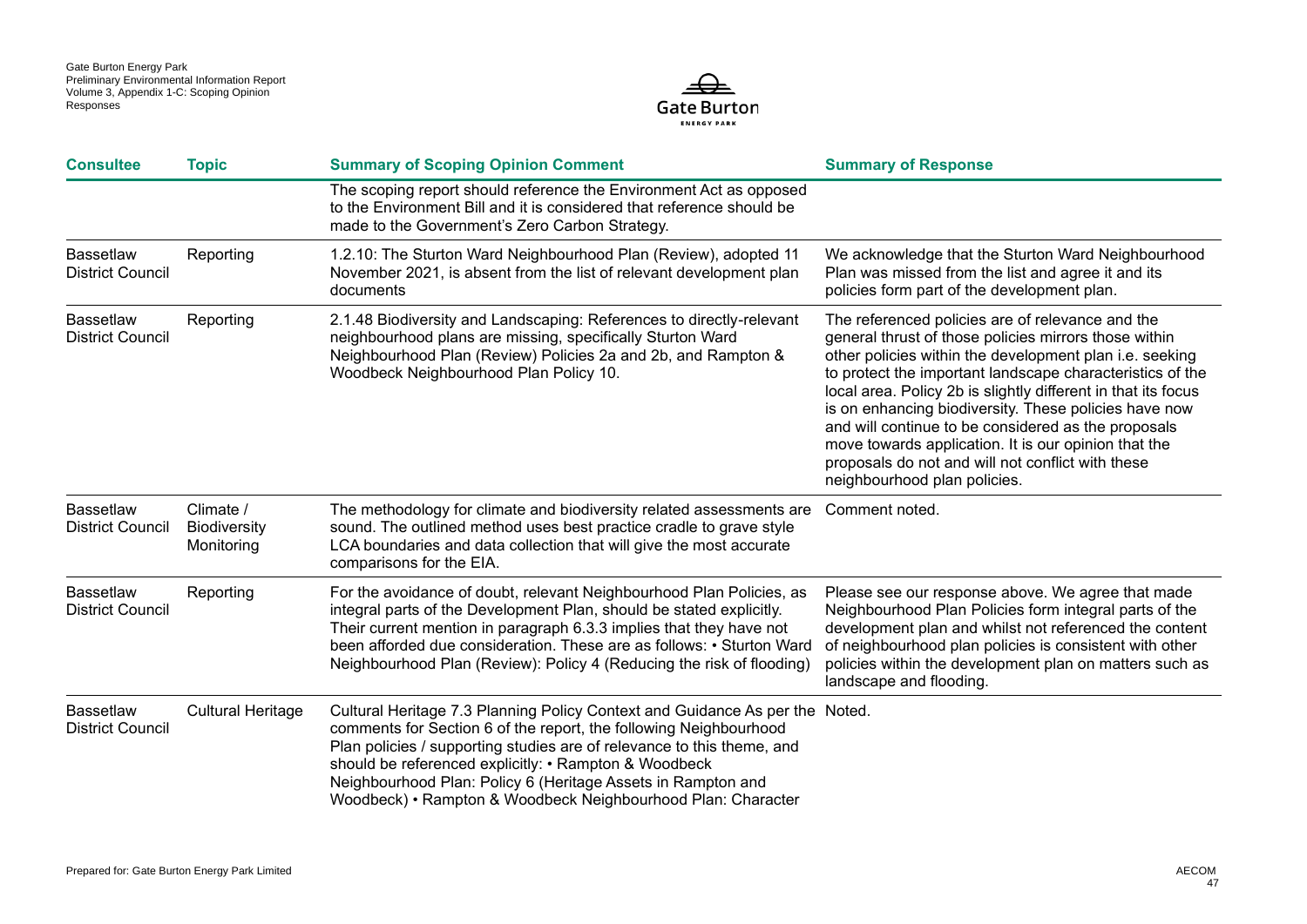

| <b>Consultee</b>                            | <b>Topic</b>             | <b>Summary of Scoping Opinion Comment</b>                                                                                                                                                                                                                                                                                                                                                                                                                                                                                                                                                                                                                                                                                                                                                                                                                                                                                                                                                                                                                                                                                       | <b>Summary of Response</b>                                                                                                                                                                                                                                                                 |
|---------------------------------------------|--------------------------|---------------------------------------------------------------------------------------------------------------------------------------------------------------------------------------------------------------------------------------------------------------------------------------------------------------------------------------------------------------------------------------------------------------------------------------------------------------------------------------------------------------------------------------------------------------------------------------------------------------------------------------------------------------------------------------------------------------------------------------------------------------------------------------------------------------------------------------------------------------------------------------------------------------------------------------------------------------------------------------------------------------------------------------------------------------------------------------------------------------------------------|--------------------------------------------------------------------------------------------------------------------------------------------------------------------------------------------------------------------------------------------------------------------------------------------|
|                                             |                          | Assessment • Sturton Ward Neighbourhood Plan (Review): Policy 6<br>(Protecting the historical environment) • Sturton Ward Neighbourhood<br>Plan (Review): Design Code • Treswell & Cottam Neighbourhood Plan:<br>Policy 2 (Design Principles) • Treswell & Cottam Neighbourhood Plan:<br><b>Character Assessment</b>                                                                                                                                                                                                                                                                                                                                                                                                                                                                                                                                                                                                                                                                                                                                                                                                            |                                                                                                                                                                                                                                                                                            |
| <b>Bassetlaw</b><br><b>District Council</b> | <b>Cultural Heritage</b> | The majority of the development proposed to take place would be<br>within Lincolnshire rather than Bassetlaw. However, the development<br>proposed outside of Bassetlaw may impact on the setting of a range of<br>heritage assets within. This would depend upon the scale, design and<br>materials of the proposed additions and their proximity to the River<br>Trent. Without full details of proposals, Conservation cannot give an<br>informed view as to the impact the development would have on the<br>setting of heritage assets within Bassetlaw. However, in general terms,<br>the low-lying nature of the land means than any taller structures are<br>likely to have some impact on setting. The degree of this impact would<br>depend on the scale and nature of the structures. That impact would<br>also have to be weighed against the public benefits of the scheme,<br>which Conservation acknowledges are considerable.                                                                                                                                                                                    | Noted. The cultural heritage assessment of the ES will<br>consider the impact of parts of the Scheme on assets<br>irrespective of their location, including assets located<br>within Bassetlaw District that may be affected by<br>changes to their setting.                               |
| <b>Bassetlaw</b><br><b>District Council</b> | <b>Cultural Heritage</b> | The submitted plans indicate a range of options for a series of grid<br>connection corridor options within Bassetlaw. It is indicated that both<br>underground and overhead grid connection corridor options are being<br>considered. It is stated that 'if the cable is underground, this is likely to<br>be installed using an open trench method requiring a 30m to 40m<br>working width, with trench widths approximately 2m wide and up to 2m have been consulted.<br>deep. Where other specific techniques are required such as micro-<br>tunnelling, boring, or horizontal directional drilling (HDD) this will be<br>investigated'. Both underground and overhead grid connection corridor<br>options would likely have some level of impact upon the significance<br>and setting of a range of heritage assets, depending on location,<br>scale, design and materials. Some of the many heritage assets that<br>may be affected by the proposed development include several listed<br>buildings, several scheduled ancient monuments, war memorials,<br>several non-designated heritage assets, an unregistered park & | Noted: Impacts on all potentially affected assets,<br>whether physically or by changes to their setting, are<br>considered within PEI Report Volume 1, Chapter 7:<br><b>Cultural Heritage</b> and further refined in the ES. The<br>Lincolnshire County Archaeologist and Historic England |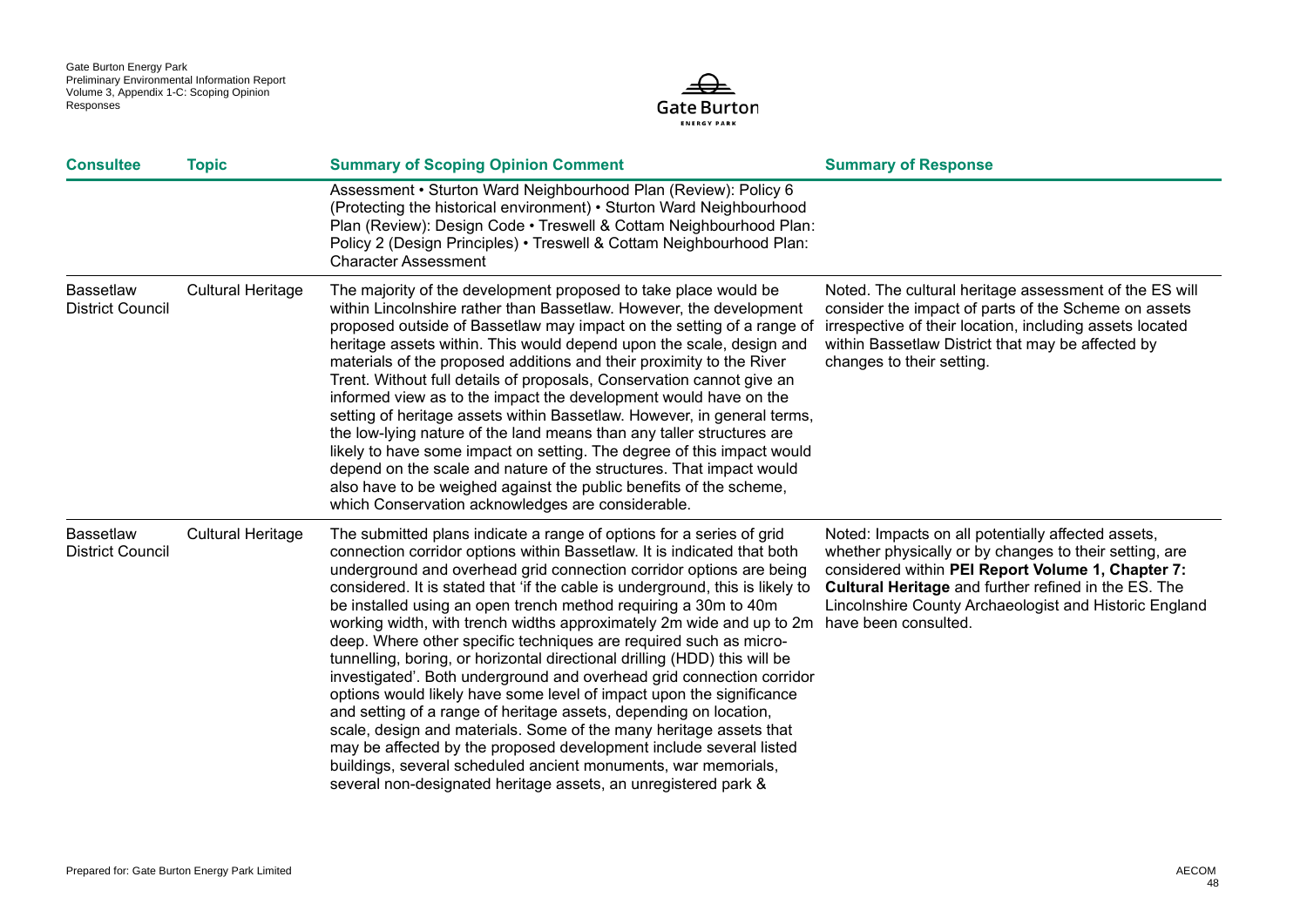

| <b>Consultee</b>                            | <b>Topic</b>             | <b>Summary of Scoping Opinion Comment</b>                                                                                                                                                                                                                                                                                                                                                                                                                                                                                                                                                                                                                                                                                                                                                                                                                                                                    | <b>Summary of Response</b>                                                                                                                                                                                                 |
|---------------------------------------------|--------------------------|--------------------------------------------------------------------------------------------------------------------------------------------------------------------------------------------------------------------------------------------------------------------------------------------------------------------------------------------------------------------------------------------------------------------------------------------------------------------------------------------------------------------------------------------------------------------------------------------------------------------------------------------------------------------------------------------------------------------------------------------------------------------------------------------------------------------------------------------------------------------------------------------------------------|----------------------------------------------------------------------------------------------------------------------------------------------------------------------------------------------------------------------------|
|                                             |                          | garden and several other heritage assets. Without full details,<br>Conservation cannot give an informed view as to the exact<br>implications for heritage assets in the area affected. However, in<br>general, there are two main concerns: Excavations are likely to be<br>harmful to sites of archaeological significance. In particular, the route<br>taken close to or through the Segelocum Roman town Scheduled<br>Ancient Monument needs to be carefully considered, so as to avoid or<br>minimise any harm to that important asset. Our Archaeologist at<br>Lincolnshire County Council, and the Ancient Monument inspectors at<br>Historic England, should be consulted in this.                                                                                                                                                                                                                    |                                                                                                                                                                                                                            |
| <b>Bassetlaw</b><br><b>District Council</b> | <b>Cultural Heritage</b> | New overhead lines and associated pylons would have some impact<br>on the setting of a range of heritage assets in the area, especially<br>having in mind the low-lying and flat topography of this part of the<br>District. In both the above cases, the impact on all heritage assets<br>affected needs to be clearly identified; The mitigation strategies should<br>be clearly explained; Discounted alternative and less harmful routes<br>need to be shown; and the public benefits of the project need to be<br>clearly set out, including any benefits to local residents and<br>businesses. Conservation has identified the range of heritage assets<br>in the area, and has indicated the likely concerns based on the<br>information submitted. However, without full details of exact proposals,<br>it is not possible to give a more informed view than that given in the<br>attached response. | Noted. This is considered in the PEI Report Volume 1,<br>Chapter 7: Cultural Heritage. This will be further<br>developed at ES stage when further information is<br>available on the routing of the Grid Connection Route. |
| <b>Bassetlaw</b><br><b>District Council</b> | Ecology                  | The following Neighbourhood Plan policies are of relevance to this<br>theme, and should be referenced explicitly: • Rampton & Woodbeck<br>Neighbourhood Plan Policy 10 (The protection of the Parish<br>landscape). • Sturton Ward Neighbourhood Plan (Review) Policies 2a<br>(Protecting the landscape character, significant green gaps and key<br>views) and 2b (Enhancing biodiversity)                                                                                                                                                                                                                                                                                                                                                                                                                                                                                                                  | Comment noted, these policies have been reviewed<br>during the PEI Report for their relevance to biodiversity<br>and documented within PEI Report Volume 3,<br>Appendix 8-A.                                               |
| <b>Bassetlaw</b><br><b>District Council</b> | Ecology                  | Regarding Section 8 with Biodiversity Section 8.3.14 Other guidance -<br>A key guidance document 'Biodiversity 2020: A strategy for England's<br>wildlife and ecosystem services' is missing from the list. This is the<br>most recent Defra approved strategy for biodiversity in the UK.                                                                                                                                                                                                                                                                                                                                                                                                                                                                                                                                                                                                                   | Comment noted, Biodiversity 2020 has been reviewed<br>and added to the guidance list, as set out in PEI Report<br>Volume 3, Appendix 8-A.                                                                                  |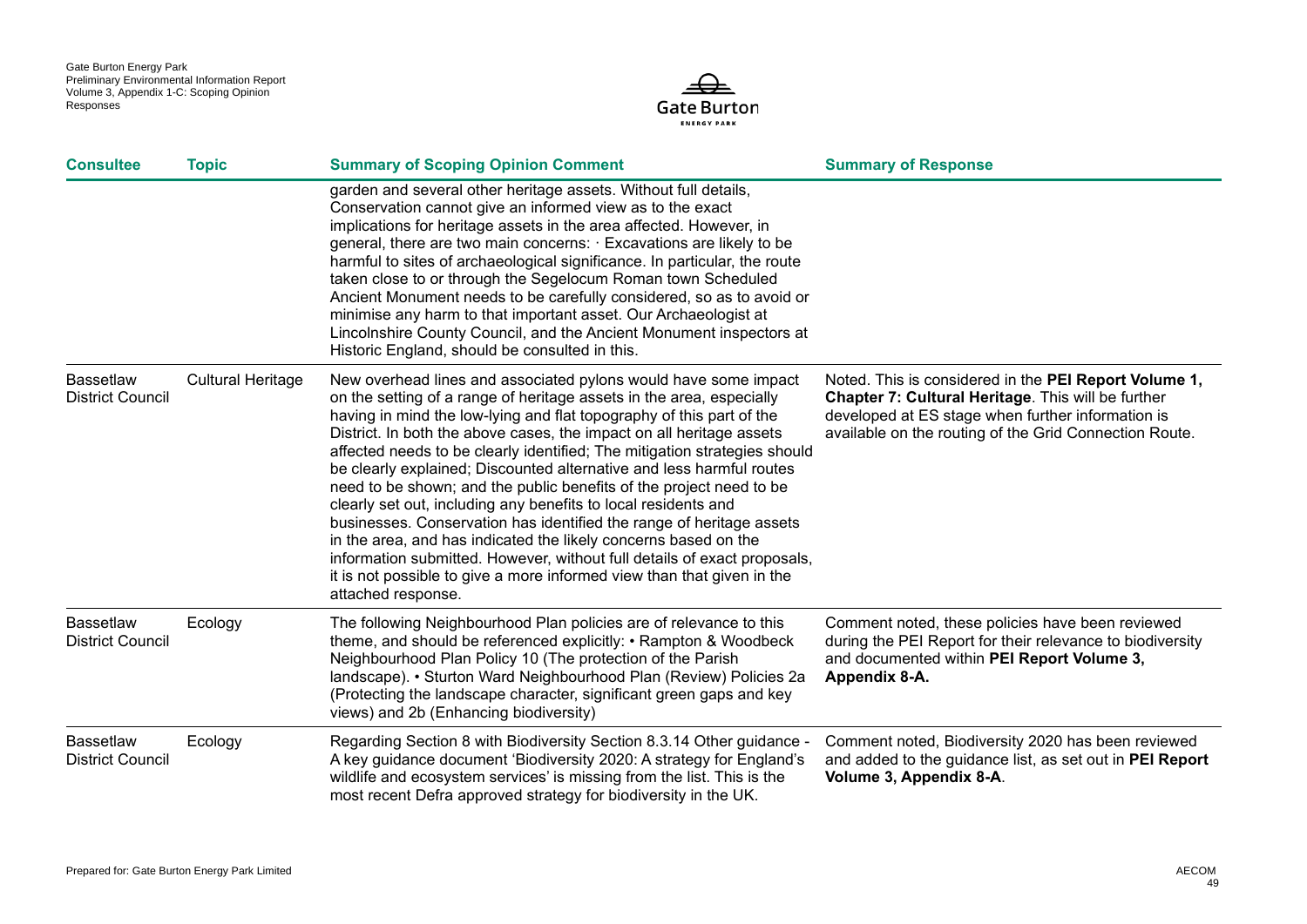

| <b>Consultee</b>                            | <b>Topic</b> | <b>Summary of Scoping Opinion Comment</b>                                                                                                                                                                                                                                                                                                                                                                                                                                                                                                                                                                                                                                                                                                                                                                                                                                                                                                                                                                                                                                                                                                                                                                                                                                                                                                                                         | <b>Summary of Response</b>                                                                                                                                                                                                                                                                                                                                                                                                                                                                                                                                                                                                                                                                                                                                                                                                                                                                                                                            |
|---------------------------------------------|--------------|-----------------------------------------------------------------------------------------------------------------------------------------------------------------------------------------------------------------------------------------------------------------------------------------------------------------------------------------------------------------------------------------------------------------------------------------------------------------------------------------------------------------------------------------------------------------------------------------------------------------------------------------------------------------------------------------------------------------------------------------------------------------------------------------------------------------------------------------------------------------------------------------------------------------------------------------------------------------------------------------------------------------------------------------------------------------------------------------------------------------------------------------------------------------------------------------------------------------------------------------------------------------------------------------------------------------------------------------------------------------------------------|-------------------------------------------------------------------------------------------------------------------------------------------------------------------------------------------------------------------------------------------------------------------------------------------------------------------------------------------------------------------------------------------------------------------------------------------------------------------------------------------------------------------------------------------------------------------------------------------------------------------------------------------------------------------------------------------------------------------------------------------------------------------------------------------------------------------------------------------------------------------------------------------------------------------------------------------------------|
| <b>Bassetlaw</b><br><b>District Council</b> | Ecology      | -Section 8.6.3 & 8.6.7 Potential Mitigation and Enhancement<br>Here lists measures from BNG (Biodiversity Net Gain) related to<br>development, but lacks inclusion from the 'Biodiversity 2020' above for<br>meaningful policy to enhance local biodiversity. The core 4 principles<br>must be included in their enhancement criteria: Better, Bigger, More,<br>Joined.<br>This is particularly important for the proposed site as the Burton wood<br>located at the centre of their proposed site could be a key biological<br>hub for the surrounding sites discussed; Stag Wood, Knaith Park and<br>Thurlby wood to the north; and Littleborough Lagoods and Out Ings to<br>the west/south west. Therefore, the development should be<br>considered an opportunity to promote wildlife corridors between these<br>locations as a central enhancement aim to local biodiversity<br>Nottinghamshire Wildlife Trust is generally satisfied with the approach<br>taken.<br>Lighting, even during construction phase, has the potential to impact<br>on ecology and given the fact that there are still unknowns in respect<br>of the location and design of this proposal it is considered that lighting<br>should remain in the EIA and its effect on ecology should form part of<br>this chapter.<br>It is welcomed that nothing is proposed to be scoped out of this<br>chapter | Noted. Opportunities for biodiversity enhancement are<br>being explored and where possible identification of<br>wildlife corridors. This will be presented as part of the<br>DCO Application.<br>The Scheme will incorporate the mitigation hierarchy for<br>protected habitats and species and will retain and avoid<br>areas of woodland within the Site boundary.<br>Furthermore, hedgerows will be retained and avoided<br>as much as is practicable and new planting will seek to<br>bolster existing defunct hedgerows and create new<br>hedgerows, where possible, with the aim of creating<br>wildlife corridors.<br>A lighting strategy will be developed to accompany the<br>DCO Application, but any lighting used during<br>construction or operation will be task-specific and will<br>avoid unnecessary light-spill onto adjacent habitats. The<br>impacts of lighting will be considered throughout the ES<br>chapter, where relevant. |
| <b>Bassetlaw</b><br><b>District Council</b> | Water        | The following Neighbourhood Plan policies are of relevance to this<br>theme, and should be referenced explicitly: • Sturton Ward<br>Neighbourhood Plan (Review): Policy 4 (Reducing the risk of flooding)                                                                                                                                                                                                                                                                                                                                                                                                                                                                                                                                                                                                                                                                                                                                                                                                                                                                                                                                                                                                                                                                                                                                                                         | Noted.                                                                                                                                                                                                                                                                                                                                                                                                                                                                                                                                                                                                                                                                                                                                                                                                                                                                                                                                                |
|                                             |              | Please see responses from Trent Valley Drainage Board.                                                                                                                                                                                                                                                                                                                                                                                                                                                                                                                                                                                                                                                                                                                                                                                                                                                                                                                                                                                                                                                                                                                                                                                                                                                                                                                            |                                                                                                                                                                                                                                                                                                                                                                                                                                                                                                                                                                                                                                                                                                                                                                                                                                                                                                                                                       |
|                                             |              | Nottinghamshire Local Lead Flood Authority has confirmed that it is                                                                                                                                                                                                                                                                                                                                                                                                                                                                                                                                                                                                                                                                                                                                                                                                                                                                                                                                                                                                                                                                                                                                                                                                                                                                                                               |                                                                                                                                                                                                                                                                                                                                                                                                                                                                                                                                                                                                                                                                                                                                                                                                                                                                                                                                                       |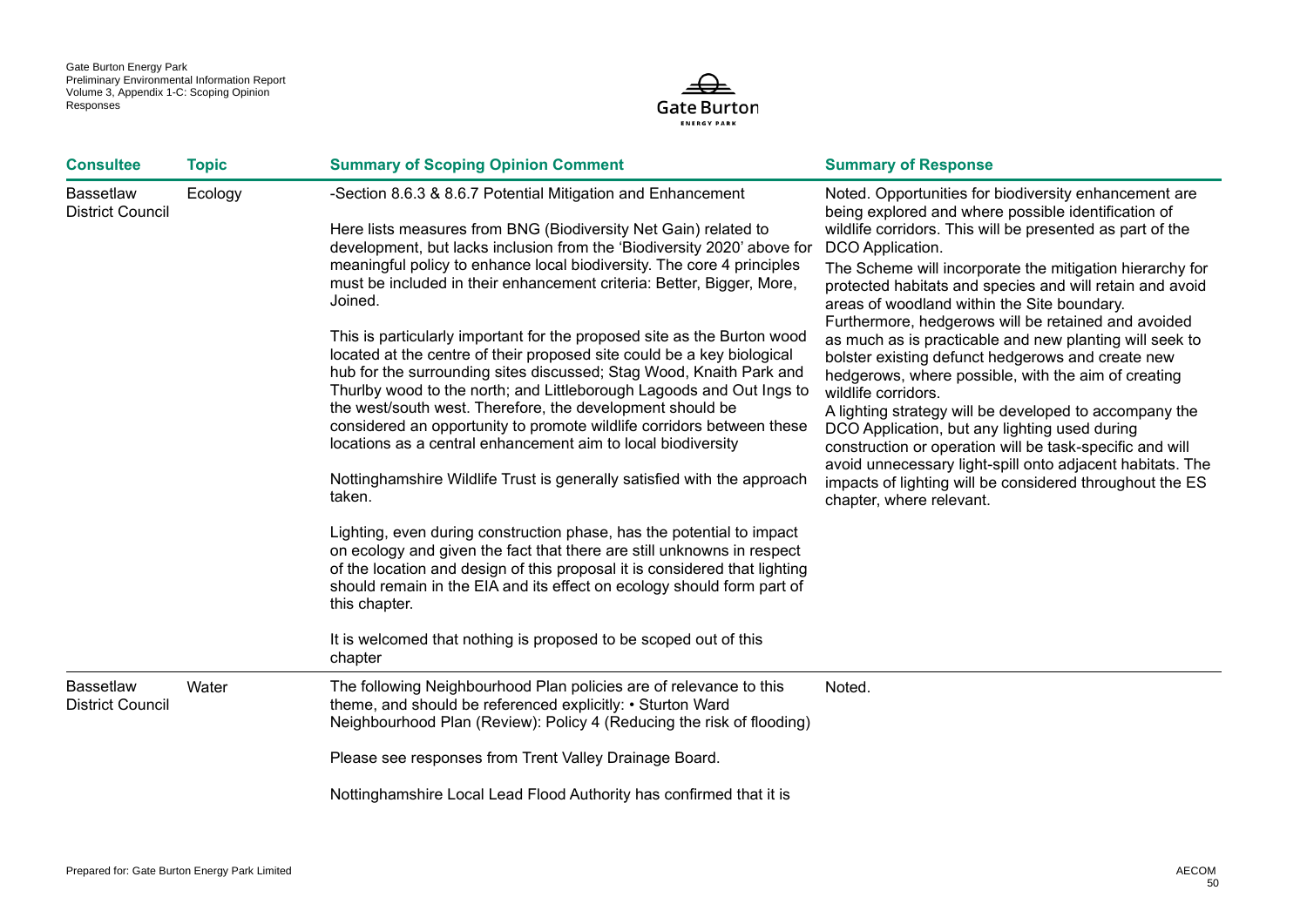

| <b>Consultee</b>                            | <b>Topic</b>                           | <b>Summary of Scoping Opinion Comment</b>                                                                                                                                                                                                                                                                                                                                                                                                                                                                                                                                                                                                                                                                                                                                                                                                                                                                                                                                                                                                                                                                                                                                                                         | <b>Summary of Response</b>                                                                                                                                                                                                                                                                                                                                                                                                       |
|---------------------------------------------|----------------------------------------|-------------------------------------------------------------------------------------------------------------------------------------------------------------------------------------------------------------------------------------------------------------------------------------------------------------------------------------------------------------------------------------------------------------------------------------------------------------------------------------------------------------------------------------------------------------------------------------------------------------------------------------------------------------------------------------------------------------------------------------------------------------------------------------------------------------------------------------------------------------------------------------------------------------------------------------------------------------------------------------------------------------------------------------------------------------------------------------------------------------------------------------------------------------------------------------------------------------------|----------------------------------------------------------------------------------------------------------------------------------------------------------------------------------------------------------------------------------------------------------------------------------------------------------------------------------------------------------------------------------------------------------------------------------|
|                                             |                                        | satisfied with the approach that has been taken at this stage It is<br>welcomed that nothing is proposed to be scoped out of this chapter                                                                                                                                                                                                                                                                                                                                                                                                                                                                                                                                                                                                                                                                                                                                                                                                                                                                                                                                                                                                                                                                         |                                                                                                                                                                                                                                                                                                                                                                                                                                  |
| <b>Bassetlaw</b><br><b>District Council</b> | Landscape and<br><b>Visual Amenity</b> | 10.3: Planning Policy Context and Guidance<br>As above, the following Neighbourhood Plan policies / supporting<br>studies are of relevance to this theme, and should be referenced<br>explicitly: • Rampton & Woodbeck Neighbourhood Plan: Character<br>Assessment • Rampton & Woodbeck Neighbourhood Plan: Policy 10<br>(The Protection of the Parish Landscape) • Sturton Ward<br>Neighbourhood Plan (Review): Design Code . Sturton Ward<br>Neighbourhood Plan (Review): Policy 2a (Protecting the landscape<br>character, significant green gaps and key views) • Treswell & Cottam<br>Neighbourhood Plan: Character Assessment • Treswell & Cottam<br>Neighbourhood Plan: Policy 2 (Design principles)<br>This is one of the key considerations for the District. However again it<br>is not yet known the form of the proposed cabling and therefore it is<br>difficult to assess the methodology for scoping purposes.<br>Once the details are known early discussions are recommended with<br>both District's to set out how the landscape and visual assessment<br>chapter will be developed and the proposed viewpoints should be<br>agreed with the local authorities prior to commencement of the ES. | The Neighbourhood Plan policies listed have been<br>reviewed in PEI Report Volume 3, Appendix 10-A:<br><b>Legislation and Planning Policy.</b><br>The Character Assessments listed have been reviewed<br>in the landscape baseline (PEI Report Volume 3,<br>Appendix 10-A).<br>Discussions with both Districts, including agreement on<br>the viewpoints, will continue through preparation of the<br>ES as the design develops. |
| <b>Bassetlaw</b><br><b>District Council</b> | Noise                                  | Given the fact that the details of the design and location of the<br>proposed cabling is not yet know it is considered that ground vibration<br>or noise should not be scoped out of the ES. Advice from the<br>Environmental Health Officer states: 'The noise sensitive receptors<br>have been identified within West Lindsey District, but not for those<br>receptors in the Bassetlaw District who may be within the cable<br>corridors. I recognise that the location of the cable corridors have not<br>yet been determined, but would request that the Environmental Impact<br>Assessment identify the corridors, details whether the cabling will be<br>above ground or below ground and identify the noise sensitive                                                                                                                                                                                                                                                                                                                                                                                                                                                                                     | This is considered and reported in PEI Report Volume<br>1, Chapter 11: Noise and Vibration.                                                                                                                                                                                                                                                                                                                                      |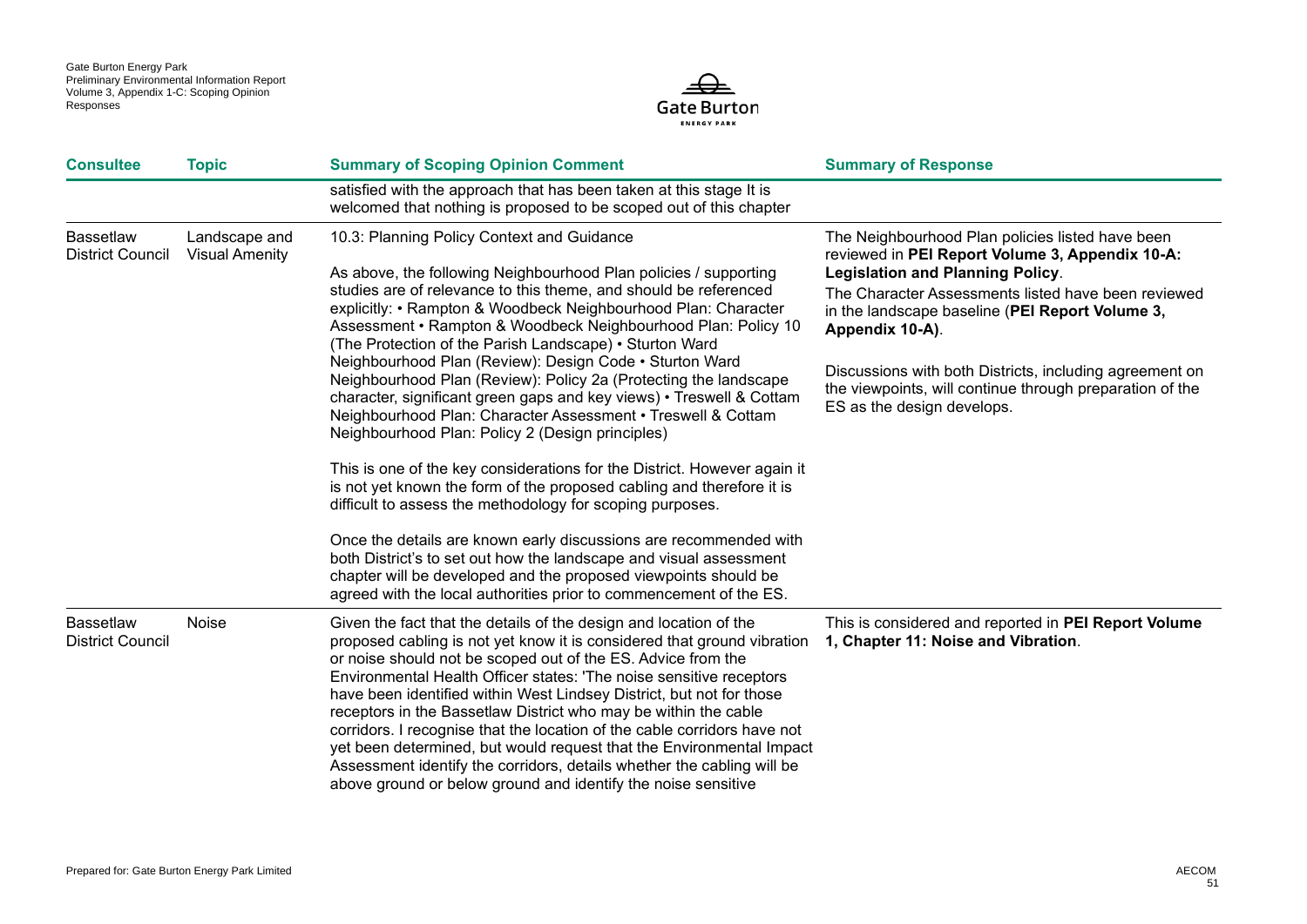

| <b>Consultee</b>                            | <b>Topic</b>            | <b>Summary of Scoping Opinion Comment</b>                                                                                                                                                                                                                                                                                                                                                                                                                                                                                                                                                                                                                                                                                                                                                                                                                                                                                                                                                                                                                                                                                                                                                                                                                                                                                                                                                                                                                                                                                                | <b>Summary of Response</b>                                                                                                                                                                                                                                                                                                                                                                                                                                                                                                                                                                                                                                          |
|---------------------------------------------|-------------------------|------------------------------------------------------------------------------------------------------------------------------------------------------------------------------------------------------------------------------------------------------------------------------------------------------------------------------------------------------------------------------------------------------------------------------------------------------------------------------------------------------------------------------------------------------------------------------------------------------------------------------------------------------------------------------------------------------------------------------------------------------------------------------------------------------------------------------------------------------------------------------------------------------------------------------------------------------------------------------------------------------------------------------------------------------------------------------------------------------------------------------------------------------------------------------------------------------------------------------------------------------------------------------------------------------------------------------------------------------------------------------------------------------------------------------------------------------------------------------------------------------------------------------------------|---------------------------------------------------------------------------------------------------------------------------------------------------------------------------------------------------------------------------------------------------------------------------------------------------------------------------------------------------------------------------------------------------------------------------------------------------------------------------------------------------------------------------------------------------------------------------------------------------------------------------------------------------------------------|
|                                             |                         | receptors so that the likely impact of any noise can be adequately<br>assessed.'                                                                                                                                                                                                                                                                                                                                                                                                                                                                                                                                                                                                                                                                                                                                                                                                                                                                                                                                                                                                                                                                                                                                                                                                                                                                                                                                                                                                                                                         |                                                                                                                                                                                                                                                                                                                                                                                                                                                                                                                                                                                                                                                                     |
| <b>Bassetlaw</b><br><b>District Council</b> | Socio-economic          | In terms of the proposed cabling area social economic receptors are<br>proposed to be scoped into the ES which is welcomed. However the<br>report goes onto say that these will be scoped out if the routes do not<br>affect public right of ways. This is not considered to be acceptable. In<br>any event the amount of cabling required for this proposed will impact<br>on socio economic and land use of the area and should be scoped in<br>regardless of whether it affects PROW or not (also see comments<br>below from the public rights of way officer).                                                                                                                                                                                                                                                                                                                                                                                                                                                                                                                                                                                                                                                                                                                                                                                                                                                                                                                                                                       | Noted. Further information is presented in PEI Report<br>Volume 1, Chapter 12: Socio-Economics and Land<br>use.                                                                                                                                                                                                                                                                                                                                                                                                                                                                                                                                                     |
| Nottinghamshir<br>e County<br>Council       | Transport and<br>Access | The Rights of Way Team welcome the provisions set out in the<br>Environmental Impact Assessment Scoping Report for the protection<br>and enhancement of the network of Public Rights of Way within the<br>proposed development site. This response focuses on the area<br>affected by the Grid Connection Corridor Options and the associated<br>buffer zone as the proposed solar facility is situated in Lincolnshire<br>and does not impact directly on the PROW of Nottinghamshire. For the<br>same reason, I have not considered the Glint and Glare connotations<br>with regards the PROW network.<br>The EIA Scoping Report references approximately 11km of PROW in<br>Nottinghamshire to be potentially impacted by the Grid Connection<br>Corridor Options. The Report outlines two proposals for cable<br>connections between the solar site and the site of Cottam Power<br>Station. In the case of an array of overhead power lines the visual<br>impact to the PROW network should take into account at least a<br>further 1km buffer zone. This would increase the PROW affected to a<br>potential 40-50Km of footpaths, bridleways, restricted byways and<br>byways open to all traffic. For this reason we would request trenching<br>the cables as the preferred methodology for the protection of the green<br>infrastructure network within the wider landscape. The report states<br>(12.6.17) that the impacts are limited to the construction and<br>decommissioning phases, with nil during the operation phase. | As set out in PEI Report Volume 1: Chapter 2 - The<br><b>Scheme, above ground cabling for the Grid Connection</b><br>Route is not proposed, as such this limits the visual<br>impact of the Scheme.<br>It is acknowledged that some temporary PRoW<br>closures/ diversions may be required during the<br>construction phase to accommodate the delivery of the<br>Grid Connection Route. The ES and CTMP will include<br>details of the mitigation which will be employed to retain<br>access to the PRoW network during these works.<br>Discussions will be held with NCC/ Rights of Way Team<br>as necessary to ensure that suitable measures are<br>implemented. |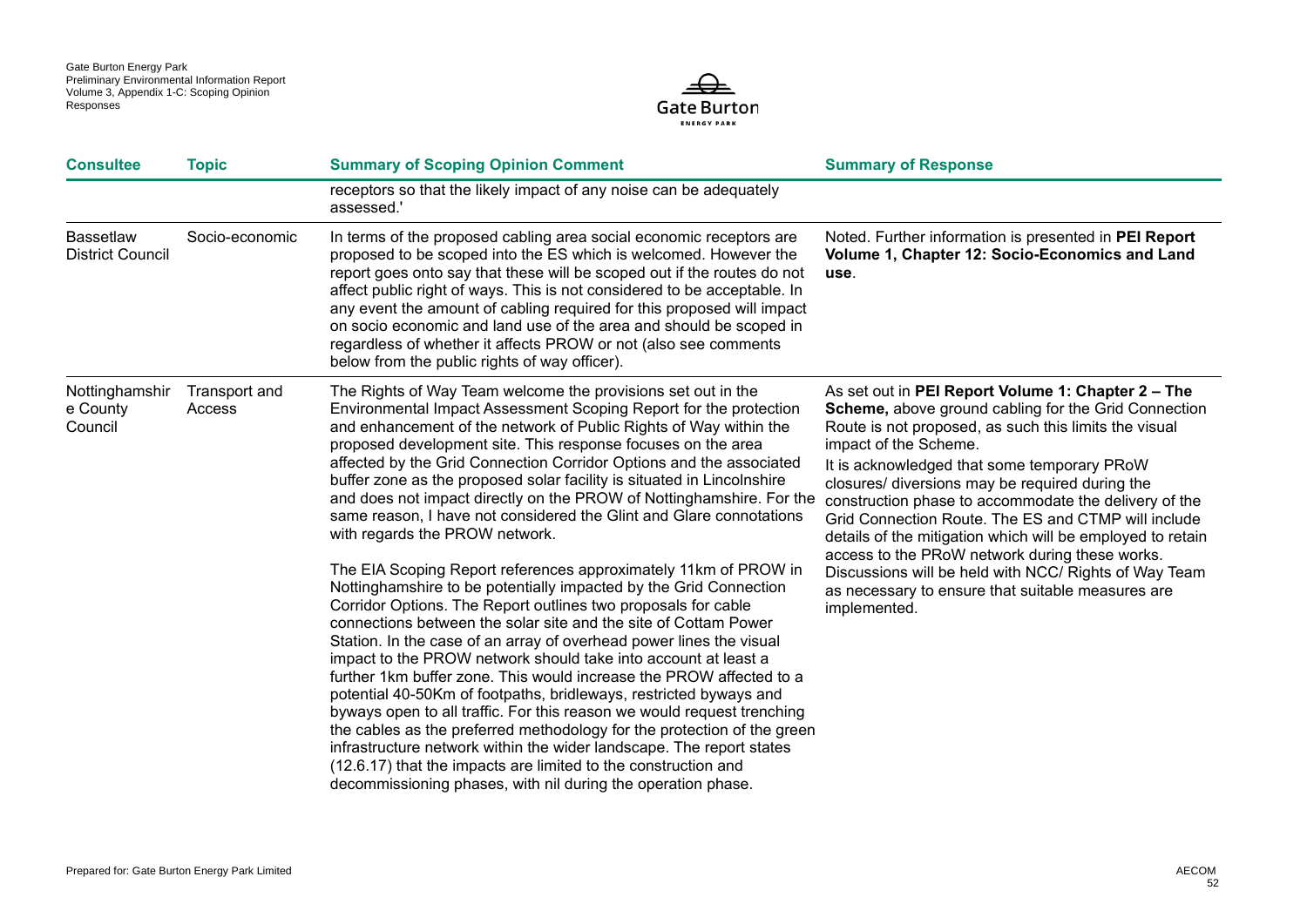

| <b>Consultee</b>                              | <b>Topic</b>                            | <b>Summary of Scoping Opinion Comment</b>                                                                                                                                                                                                                                                                                                                                                                                                                                                                                                                                                                                                                                                                                                                                                                                                                                                                             | <b>Summary of Response</b>                                                                                                                 |
|-----------------------------------------------|-----------------------------------------|-----------------------------------------------------------------------------------------------------------------------------------------------------------------------------------------------------------------------------------------------------------------------------------------------------------------------------------------------------------------------------------------------------------------------------------------------------------------------------------------------------------------------------------------------------------------------------------------------------------------------------------------------------------------------------------------------------------------------------------------------------------------------------------------------------------------------------------------------------------------------------------------------------------------------|--------------------------------------------------------------------------------------------------------------------------------------------|
|                                               |                                         | However, an overhead power cable network would have permanent<br>visual impacts to the PROW and we request that full consideration<br>during all phases is afforded during the assessment of the impact of<br>the Scheme on the baseline socioeconomic conditions. It is noted that<br>temporary closures will be necessary during the construction phase<br>and it is requested that these closures, wherever practicable, are<br>employed sensitively to optimise the connectivity of the wider PROW<br>network. The Rights of Way team would welcome discussions<br>regarding the enhancement and improvements to the Public Rights of<br>Way network. These comments have been provided by Via East<br>Midlands Limited on behalf of Nottinghamshire County Council, in its<br>capacity as Highway Authority, through Via's continuing role of<br>providing operational services on behalf of the County Council. |                                                                                                                                            |
| <b>Bassetlaw</b><br><b>District Council</b>   | Health and<br>wellbeing                 | Human Health is given its own topic in the main body of the scoping<br>report; however in table 17-2 this is put into the Environmental Topics<br>Chapter and is proposed to be scoped out. This is not agreed and the<br>District consider that human health and wellbeing should be scoped<br>into the ES as it needs to be assessed holistically with other impacts<br>such as air quality, noise and vibration etc.                                                                                                                                                                                                                                                                                                                                                                                                                                                                                               | Noted, Table 17-2 was incorrect and Health and<br>Wellbeing is included as PEI Report Volume 1,<br>Chapter 14: Human Health and Wellbeing. |
| <b>Bassetlaw</b><br><b>District Council</b>   | Other<br>Environmental<br><b>Topics</b> | Air quality<br>Glint and glare<br>Ground conditions<br>Major accidents/disasters<br>Telecommunications, television reception, utilities<br>Waste<br>The approach taken to these elements of the ES are considered to be<br>acceptable.                                                                                                                                                                                                                                                                                                                                                                                                                                                                                                                                                                                                                                                                                | Noted. The approach has been adopted in PEI Report<br>Volume 1, Chapter 15: Other Environmental Topics.                                    |
| <b>Bolsover District Reporting</b><br>Council |                                         | I am writing to inform you that Bolsover District Council has no<br>comments to make in respect of this submission.                                                                                                                                                                                                                                                                                                                                                                                                                                                                                                                                                                                                                                                                                                                                                                                                   | Noted.                                                                                                                                     |
| Doncaster MBC Reporting                       |                                         | The council has no comments to make and considers that the issues<br>in relation to transportation and air quality will be included as part of                                                                                                                                                                                                                                                                                                                                                                                                                                                                                                                                                                                                                                                                                                                                                                        | Noted.                                                                                                                                     |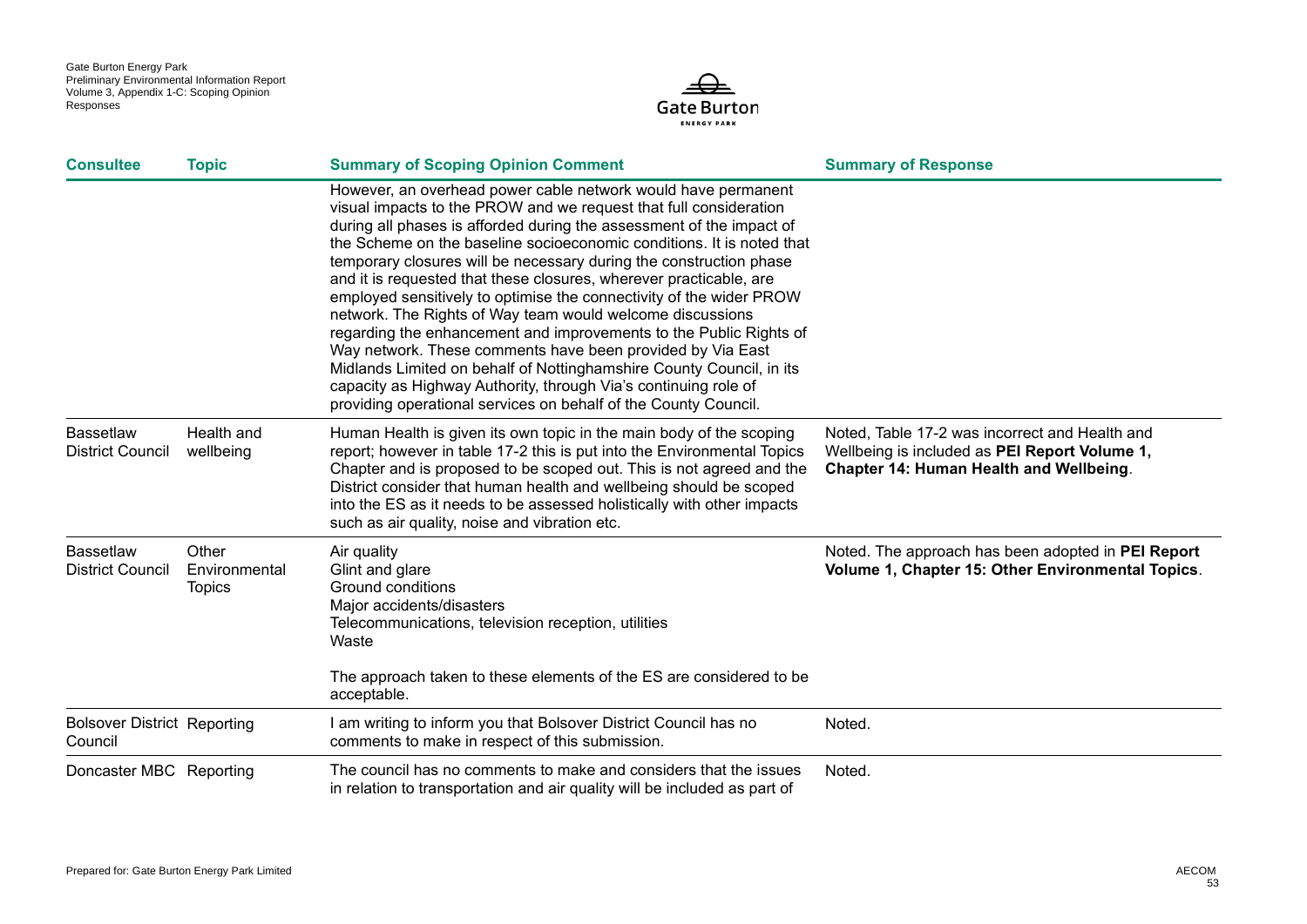

| <b>Consultee</b>       | <b>Topic</b>                     | <b>Summary of Scoping Opinion Comment</b>                                                                                                                                                                                                                                                                                                                                                                                                                                                                                                   | <b>Summary of Response</b>                                                                                                                                                                            |
|------------------------|----------------------------------|---------------------------------------------------------------------------------------------------------------------------------------------------------------------------------------------------------------------------------------------------------------------------------------------------------------------------------------------------------------------------------------------------------------------------------------------------------------------------------------------------------------------------------------------|-------------------------------------------------------------------------------------------------------------------------------------------------------------------------------------------------------|
|                        |                                  | the ES sufficient for officers to form a judgement on potential impacts<br>on Doncaster MBC.                                                                                                                                                                                                                                                                                                                                                                                                                                                |                                                                                                                                                                                                       |
| Environment<br>Agency  |                                  | Water Environment Water environment (Chapter 9) We have reviewed Chapter 9 in<br>respect of the approach to flood risk and are satisfied that the scoping<br>report has accurately identified the flood risk. A flood risk assessment<br>(FRA) will be submitted to support the DCO and should consider runoff<br>from the site and ensure this is managed to greenfield runoff rate. We<br>also support the proposal to undertake a Screening and Scoping<br>Assessment to ensure Water Framework Directive (WFD) objective<br>compliance. | Noted. This is considered and reported in PEI Report<br>Volume 3, Appendix 9-B: Flood Risk Assessment.                                                                                                |
| Environment<br>Agency  | Other<br>environmental<br>topics | Other environmental topics (Chapter 15) Ground conditions (15.4) We<br>have reviewed Chapter 15 in respect of the approach to groundwater<br>and contaminated land and are satisfied that a Preliminary Risk<br>Assessment will be submitted to support the DCO and identify any<br>issues.                                                                                                                                                                                                                                                 | Noted.                                                                                                                                                                                                |
| Environment<br>Agency  | Waste                            | Waste (15.7) We have reviewed Chapter 15 in respect of waste and<br>are satisfied that no significant impacts are expected from waste and<br>that it can be scoped out of the EIA.                                                                                                                                                                                                                                                                                                                                                          | Noted.                                                                                                                                                                                                |
| Forestry<br>Commission | Ecology                          | We are particularly concerned about any impact on Ancient Semi<br>Natural Woodland and will expect to see careful consideration of any<br>impact and any weightings which might be applied to any scoping<br>assessments                                                                                                                                                                                                                                                                                                                    | All woodland areas will be retained and undeveloped<br>buffers will be included within the Scheme. Furthermore,<br>measures to prevent indirect impacts occurring will also<br>be included in the ES. |
|                        |                                  | Several areas of woodland can be found within the site boundary and<br>the document in Chapter 8, 8.8.1 the assumption that all woodland will<br>be retained, this is very positive.                                                                                                                                                                                                                                                                                                                                                        |                                                                                                                                                                                                       |
| Forestry<br>Commission | Ecology                          | Burton Wood an Ancient Semi Natural Woodland is marked on the<br>map figure 1.3a Environmental Constraints.                                                                                                                                                                                                                                                                                                                                                                                                                                 | The Scheme will retain and avoid (using undeveloped<br>buffers) areas of woodland within the Site boundary.<br>Furthermore, hedgerows will be retained and avoided                                    |
|                        |                                  | 1. Park Plantation<br>2. Jubilee Plantation<br>3. Park Wood                                                                                                                                                                                                                                                                                                                                                                                                                                                                                 | as much as is practicable and new planting will seek to<br>bolster existing defunct hedgerows and create new                                                                                          |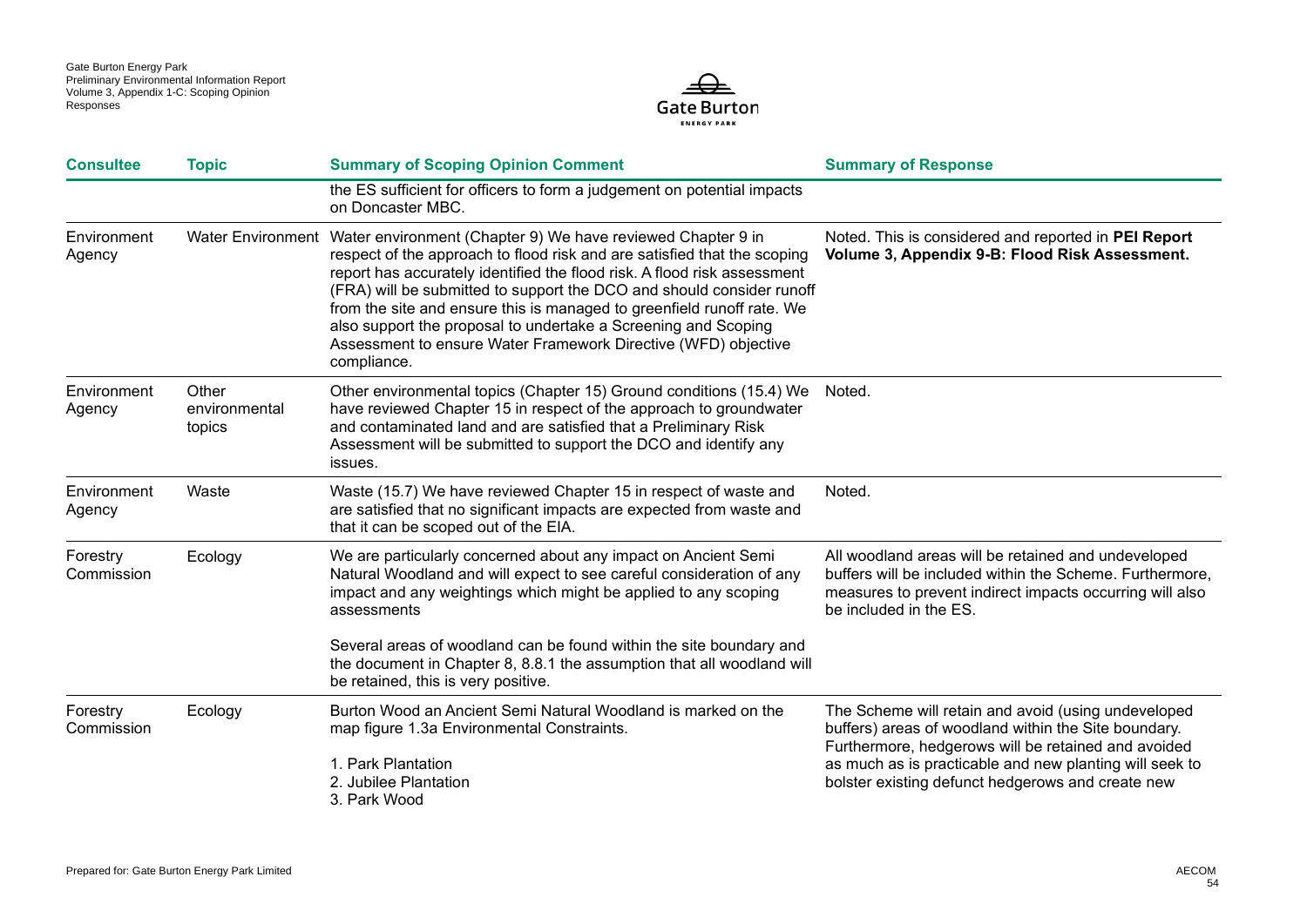

| <b>Consultee</b>       | <b>Topic</b> | <b>Summary of Scoping Opinion Comment</b>                                                                                                                                                                                                                                                                                                                                                                                                                                                                                                                                                                                                                | <b>Summary of Response</b>                                                                                                                                                                                                                                                                                                                                       |
|------------------------|--------------|----------------------------------------------------------------------------------------------------------------------------------------------------------------------------------------------------------------------------------------------------------------------------------------------------------------------------------------------------------------------------------------------------------------------------------------------------------------------------------------------------------------------------------------------------------------------------------------------------------------------------------------------------------|------------------------------------------------------------------------------------------------------------------------------------------------------------------------------------------------------------------------------------------------------------------------------------------------------------------------------------------------------------------|
|                        |              | 4. Broom Hills<br>These four woods all appear to be isolated with the site boundary                                                                                                                                                                                                                                                                                                                                                                                                                                                                                                                                                                      | hedgerows, where possible, with the aim of creating<br>wildlife corridors.                                                                                                                                                                                                                                                                                       |
|                        |              | going round this area which would isolate it within the landscape this<br>area also seems to have been discounted as being relevant yet the<br>site surrounds it, the impacts on these woodlands also need to be<br>included, the plantation woodland will need management and access<br>for machinery depending on age and depending on the proximity to<br>the boundary may need plans for managing root protection. As some<br>of this woodland appears to be replanted woodland on an ancient<br>woodland site it has to be treated as ancient woodland.                                                                                             |                                                                                                                                                                                                                                                                                                                                                                  |
| Forestry<br>Commission | Ecology      | Long Nursery (10Ha) and Quilters( 1.5ha) measurements<br>approximate, are not marked as woodland on the constraints map but<br>sit within the site. Given the assumption mentioned in Chapter 8 we<br>assume these will be kept. The non marked woodland should be<br>marked as a constraint as it is a habitat which will be required to be<br>considered if the intention is to deliver biodiversity net gain. Retention<br>as already mentioned is applauded however it also it needs to be<br>acknowledged that woodlands have to be managed and that this will<br>require access for machinery at times and allowances need to be<br>made for this. | No woodland will be lost as part of the Scheme.                                                                                                                                                                                                                                                                                                                  |
| Forestry<br>Commission | Ecology      | Any loss of woodland should it become necessary, the ASNW is<br>irreplaceable, would require a compensatory plan to be in place and<br>the requisite space to deliver extra woodland would have to be<br>factored in.                                                                                                                                                                                                                                                                                                                                                                                                                                    | No woodland will be lost as part of the Scheme.                                                                                                                                                                                                                                                                                                                  |
| Forestry<br>Commission | Ecology      | Chapter 8, 8.3.12 States the various NPPF paragraphs but doesn't go<br>on to outline that 180 covers ASNW and how the assessments of<br>potential impacts will be done for Burton Wood. This ASNW appears<br>as an island at the moment we would hope that it could be linked up to<br>other woodland present on site or extended to improve its resilience,<br>as a minimum it requires a significant buffer and a plan to avoid<br>compaction of roots. Whatever is considered, an assessment of the<br>impacts of any works near to this does need to be considered using                                                                             | The Scheme will retain and avoid (using undeveloped<br>buffers) areas of woodland within the Site boundary.<br>Furthermore, hedgerows will be retained and avoided<br>as much as is practicable and new planting will seek to<br>bolster existing defunct hedgerows and create new<br>hedgerows, where possible, with the aim of creating<br>wildlife corridors. |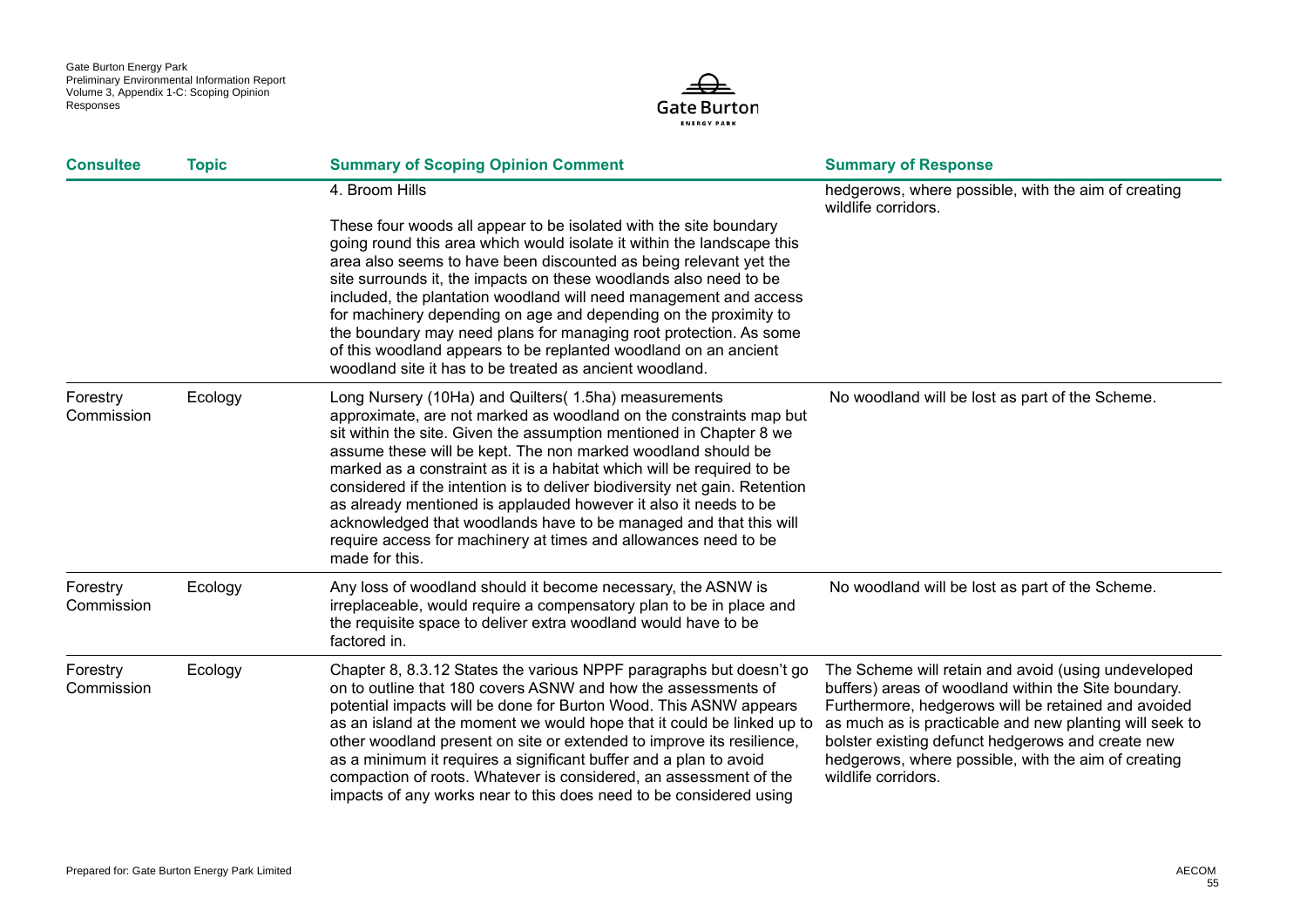

| <b>Consultee</b>                         | <b>Topic</b>            | <b>Summary of Scoping Opinion Comment</b>                                                                                                                                                                                                                                                                                                                                                                  | <b>Summary of Response</b>                                                                                                                                                                            |
|------------------------------------------|-------------------------|------------------------------------------------------------------------------------------------------------------------------------------------------------------------------------------------------------------------------------------------------------------------------------------------------------------------------------------------------------------------------------------------------------|-------------------------------------------------------------------------------------------------------------------------------------------------------------------------------------------------------|
|                                          |                         | the Standing Advice on Ancient Woodland - plus<br>supporting Assessment Guide and Case Decisions.                                                                                                                                                                                                                                                                                                          |                                                                                                                                                                                                       |
| Forestry<br>Commission                   | Ecology                 | The document suggests that there will be field boundary enhancement<br>and we would welcome the planting of more trees, both as screens to<br>nearby settlements and to deliver biodiversity net gain. Section 8.6.7<br>Potential Mitigation and enhancement, we suggest that it is necessary<br>to be quite clear on the trees and woodland on the site in order to<br>ascertain a baseline for net gain. | Noted, this is currently under consideration and will be<br>presented in the DCO application and accompanying<br>ES.                                                                                  |
| Forestry<br>Commission                   | Ecology                 | Included within any assessment should be an indication of any<br>woodlands under an existing woodland grant scheme and / or a felling<br>licence agreement to Page 3 ensure these agreements will not be<br>negatively impacted and public money wasted. The Forestry<br>Commission can provide that information if required.                                                                              | Comment noted.                                                                                                                                                                                        |
| Forestry<br>Commission                   | Ecology                 | Following assessment, the environmental statement will need to set<br>out requirements for any compensatory woodland, any protection<br>measures such as root protection zones and buffering requirements.                                                                                                                                                                                                 | All woodland areas will be retained and undeveloped<br>buffers will be included within the Scheme. Furthermore,<br>measures to prevent indirect impacts occurring will also<br>be included in the ES. |
| Forestry<br>Commission                   | Reporting               | We will be interested to see the Framework Biodiversity and<br>Landscape Management Plan when available.                                                                                                                                                                                                                                                                                                   | Noted. This will be published as part of the DCO<br>Application.                                                                                                                                      |
| Health and<br>Safety<br>Executive        | Health and<br>wellbeing | HSC would be required to store or use any of the Named Hazardous<br>Substances or Categories of Substances at or above the controlled<br>quantities set out in Schedule 1 of these Regulations.                                                                                                                                                                                                            | Noted.                                                                                                                                                                                                |
| <b>NHS</b><br>Lincolnshire<br><b>CCG</b> | Reporting               | We do not have any comments at this time and will continue to monitor Noted.<br>this as the plans develop.                                                                                                                                                                                                                                                                                                 |                                                                                                                                                                                                       |
| Mansfield<br><b>District Council</b>     | Ecology                 | Given the intervening separation distance between the potential site<br>and the district, I can confirm that Mansfield District Council has no<br>comments to make on this Scoping Opinion Consultation. However,<br>we would like to bring to your attention the Sherwood Forest potential<br>future Special Protection Area (SPA), as the buffer to this is extensive                                    | Noted. The potential future SPA will be considered in the<br>ecology chapter of the ES and the HRA at the<br>appropriate time (i.e. when it achieves pSPA status).                                    |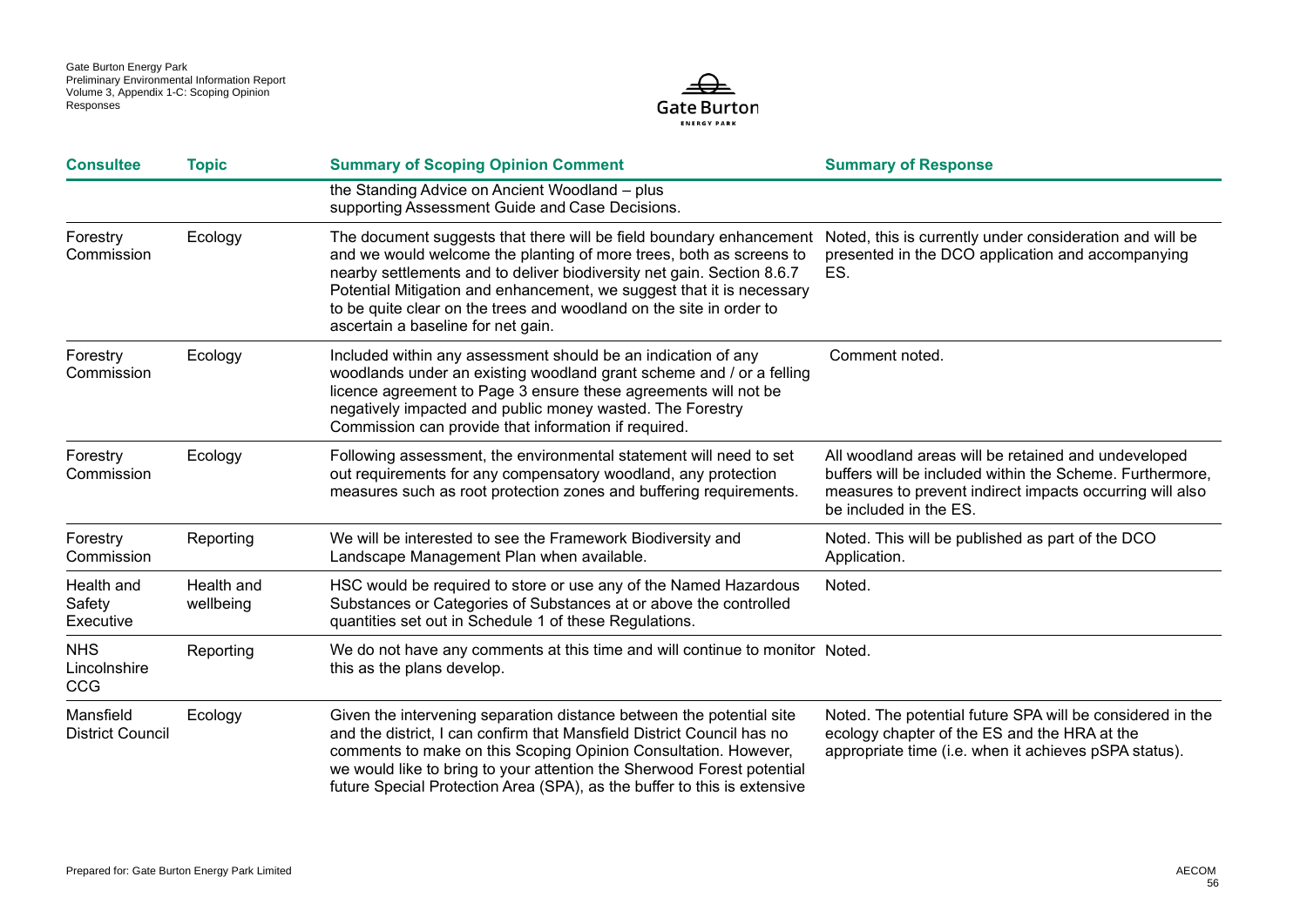

| <b>Consultee</b>                        | <b>Topic</b>            | <b>Summary of Scoping Opinion Comment</b>                                                                                                                                                                                                                                                                                                                                                                                                                                                                                                                                                                          | <b>Summary of Response</b>                                                                                                                                                                                                                                                                                                                                                |
|-----------------------------------------|-------------------------|--------------------------------------------------------------------------------------------------------------------------------------------------------------------------------------------------------------------------------------------------------------------------------------------------------------------------------------------------------------------------------------------------------------------------------------------------------------------------------------------------------------------------------------------------------------------------------------------------------------------|---------------------------------------------------------------------------------------------------------------------------------------------------------------------------------------------------------------------------------------------------------------------------------------------------------------------------------------------------------------------------|
|                                         |                         | and may need consideration within the Environment Statement. Can I<br>also request, that Mansfield DC please be consulted when the<br>application is lodged, so that we can go through the details and make<br>any formal comments at that stage?                                                                                                                                                                                                                                                                                                                                                                  |                                                                                                                                                                                                                                                                                                                                                                           |
| Leicestershire<br><b>County Council</b> | Reporting               | Leicestershire County Council has no comments to make on the<br>document.                                                                                                                                                                                                                                                                                                                                                                                                                                                                                                                                          | Noted.                                                                                                                                                                                                                                                                                                                                                                    |
| Ministry of<br>Defence                  | Reporting               | I can confirm the MOD has no safeguarding concerns to this proposal.                                                                                                                                                                                                                                                                                                                                                                                                                                                                                                                                               | Noted.                                                                                                                                                                                                                                                                                                                                                                    |
| <b>National Grid</b>                    | Reporting               | National Grid have electrical apparatus within the vicinity and we<br>would like to be consulted as you progress with your development                                                                                                                                                                                                                                                                                                                                                                                                                                                                             | Discussion with National Grid will be ongoing for the<br>DCO Application.                                                                                                                                                                                                                                                                                                 |
| National<br>Highways                    | Transport and<br>Access | The site of the proposed development is located a significant distance<br>away from the motorway and trunk road network. National Highways<br>therefore has no comments on this proposal.                                                                                                                                                                                                                                                                                                                                                                                                                          | Noted.                                                                                                                                                                                                                                                                                                                                                                    |
| <b>NATS</b><br>Safeguarding             | Reporting               | The proposed development has been examined from a technical<br>safeguarding aspect and does not conflict with our safeguarding<br>criteria. Accordingly, NATS (En Route) Public Limited Company (<br>NERL) has no safeguarding objection to the proposalIf any changes<br>are proposed to the information supplied to NATS in regard to this<br>application which become the basis of a revised, amended or further<br>application for approval, then as a statutory consultee NERL requires<br>that it be further consulted on any such changes prior to any planning<br>permission or any consent being granted. | Noted.                                                                                                                                                                                                                                                                                                                                                                    |
| <b>Network Rail</b>                     | Transport and<br>Access | the proposed development is situated along a large extent of the<br>Lincoln to Gainsborough railway line. We note that the proposals<br>include using the access under the railway at Clay Lane off the<br>Gainsborough Road (A156)In view of this, the EIA should consider of<br>the impact of the proposed development upon operational railway<br>safety. This should include a transport assessment section                                                                                                                                                                                                    | PEI Report Volume 1, Chapter 13: Traffic and<br>Transport includes measures to ensure operational<br>railway safety including the avoidance of level crossings<br>and low bridges by construction vehicles. A glint & glare<br>assessment will be carried out as part of the ES to<br>include any further mitigation to ensure operational<br>railway safety if required. |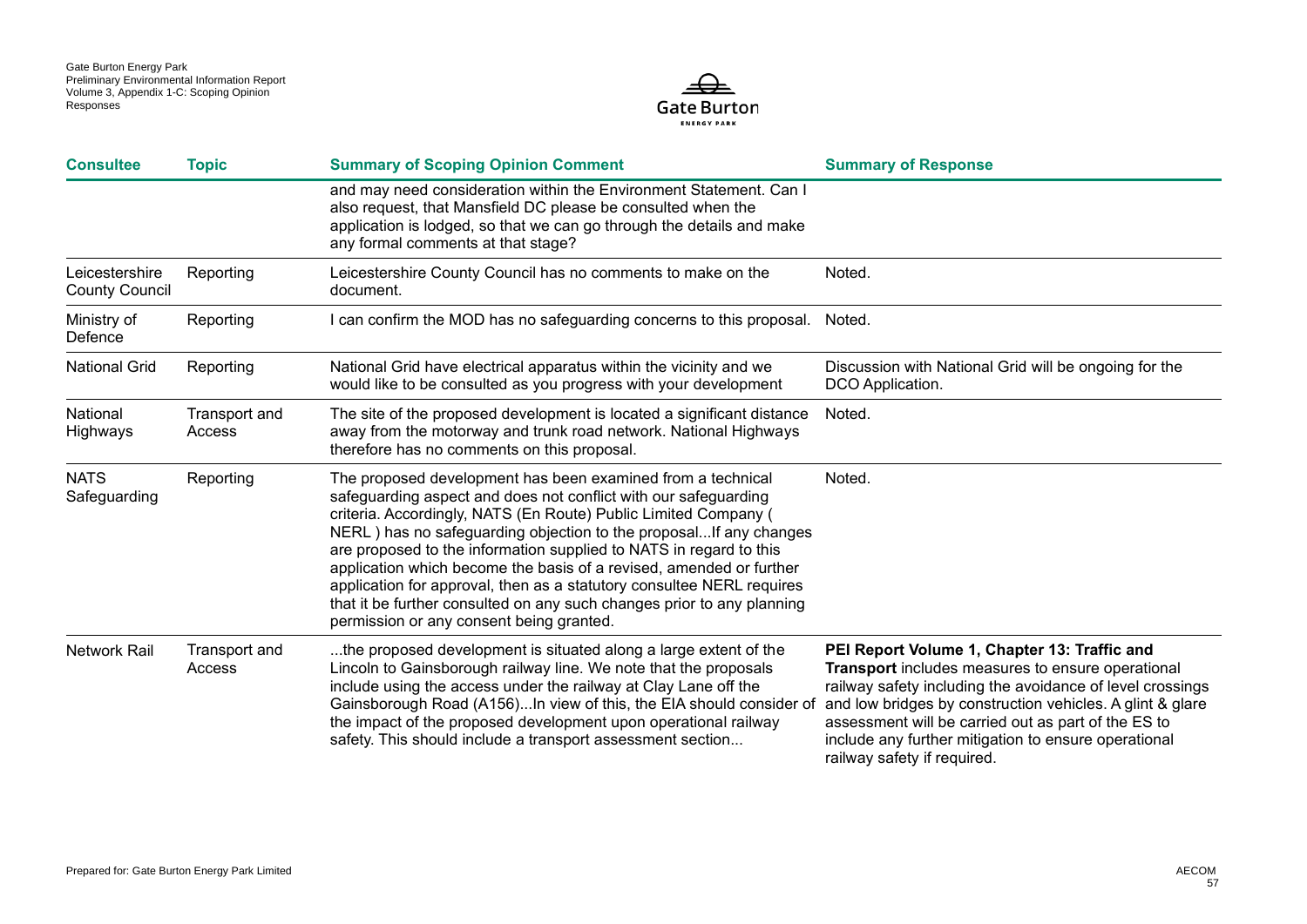

| <b>Consultee</b>                                  | <b>Topic</b>              | <b>Summary of Scoping Opinion Comment</b>                                                                                                                                                                                                                                                                                                                                                                                                                                                                                                                                                                                                                                                                                                                                                                                                                                                                                                                                                                                                                                                                                                                                                                                                                                                                                                                                                       | <b>Summary of Response</b>                                                                                                                                                                                                                                                                                                                                                                                                                                    |
|---------------------------------------------------|---------------------------|-------------------------------------------------------------------------------------------------------------------------------------------------------------------------------------------------------------------------------------------------------------------------------------------------------------------------------------------------------------------------------------------------------------------------------------------------------------------------------------------------------------------------------------------------------------------------------------------------------------------------------------------------------------------------------------------------------------------------------------------------------------------------------------------------------------------------------------------------------------------------------------------------------------------------------------------------------------------------------------------------------------------------------------------------------------------------------------------------------------------------------------------------------------------------------------------------------------------------------------------------------------------------------------------------------------------------------------------------------------------------------------------------|---------------------------------------------------------------------------------------------------------------------------------------------------------------------------------------------------------------------------------------------------------------------------------------------------------------------------------------------------------------------------------------------------------------------------------------------------------------|
| <b>Network Rail</b>                               | Glint and glare           | the EIA should include a Glint and Glare study that considers the<br>impact of the scheme upon adjacent railway, in particular relating to<br>potential train driver distraction and obscuring/conflict with railway<br>signals                                                                                                                                                                                                                                                                                                                                                                                                                                                                                                                                                                                                                                                                                                                                                                                                                                                                                                                                                                                                                                                                                                                                                                 | Glint and glare is considered within PEI Report Volume<br>1: Chapter 15: Other Environmental Topics. A full<br>assessment of glint and glare will be provided at ES<br>stage upon finalisation of the Scheme design                                                                                                                                                                                                                                           |
| <b>Network Rail</b>                               | Permits                   | Should any part of the scheme require the use of, or access across<br>railway landthe developer will be required to obtain the necessary<br>agreements and consentsfrom Network Rail.                                                                                                                                                                                                                                                                                                                                                                                                                                                                                                                                                                                                                                                                                                                                                                                                                                                                                                                                                                                                                                                                                                                                                                                                           | Where necessary discussions with Network Rail will be<br>undertaken and confirmation will be provided as to the<br>necessary agreements and consents required to deliver<br>the Scheme.                                                                                                                                                                                                                                                                       |
| Newark and<br>Sherwood<br><b>District Council</b> | Reporting                 | I can advise that Newark & Sherwood District Council have no<br>comments to make on the Environmental Impact Assessment Scoping<br>Report (by AECOM Dated Nov 2021).                                                                                                                                                                                                                                                                                                                                                                                                                                                                                                                                                                                                                                                                                                                                                                                                                                                                                                                                                                                                                                                                                                                                                                                                                            | Noted.                                                                                                                                                                                                                                                                                                                                                                                                                                                        |
| North Kesteven<br><b>District Council</b>         | <b>Cumulative Effects</b> | North Kesteven District Council does not wish to make detailed<br>comments in relation to the scope of the Environmental Statement in<br>relation to the proposed Gate Burton Energy Park but would offer the<br>following observations.<br>The Gate Burton Energy Park is one of a number of relatively recently<br>publicised large scale solar farms proposed in Lincolnshire and which<br>are collectively subject to the provisions of the Planning Act (2008) and<br>as such are classified as Nationally Significant Infrastructure Projects<br>(NSIPs). This includes the proposed circa 500MW Heckington Fen<br>solar park being promoted by Ecotricity in North Kesteven District and<br>which has been accepted by the Planning Inspectorate and where an<br>application for Development Consent Order is expected to be<br>submitted to the Planning Inspectorate by the 4th Quarter 2022. Other<br>NSIP proposals more local to the Gate Burton site as also accepted by<br>PINS include those being prepared by Cottam Solar Project Limited<br>and West Burton Solar Project Limited. The Gate Burton Energy Park<br>is located around 50km from the Heckington Fen solar park and<br>therefore cumulative construction and operational impacts are likely to<br>be negligible across the majority of EIA topic areas as listed in the<br><b>AECOM Scoping Request document.</b> | As discussed in PEI Report Volume 1: Chapter 16:<br>Cumulative Effects and Interactions, the long-list of<br>schemes to be assessed is for discussion and<br>agreement with consultees. The ES will report the<br>results of the assessment with particular consideration<br>given to any significant cumulative effects that are<br>identified, and the need for mitigation. These effects will<br>be reported within individual topic chapters as relevant. |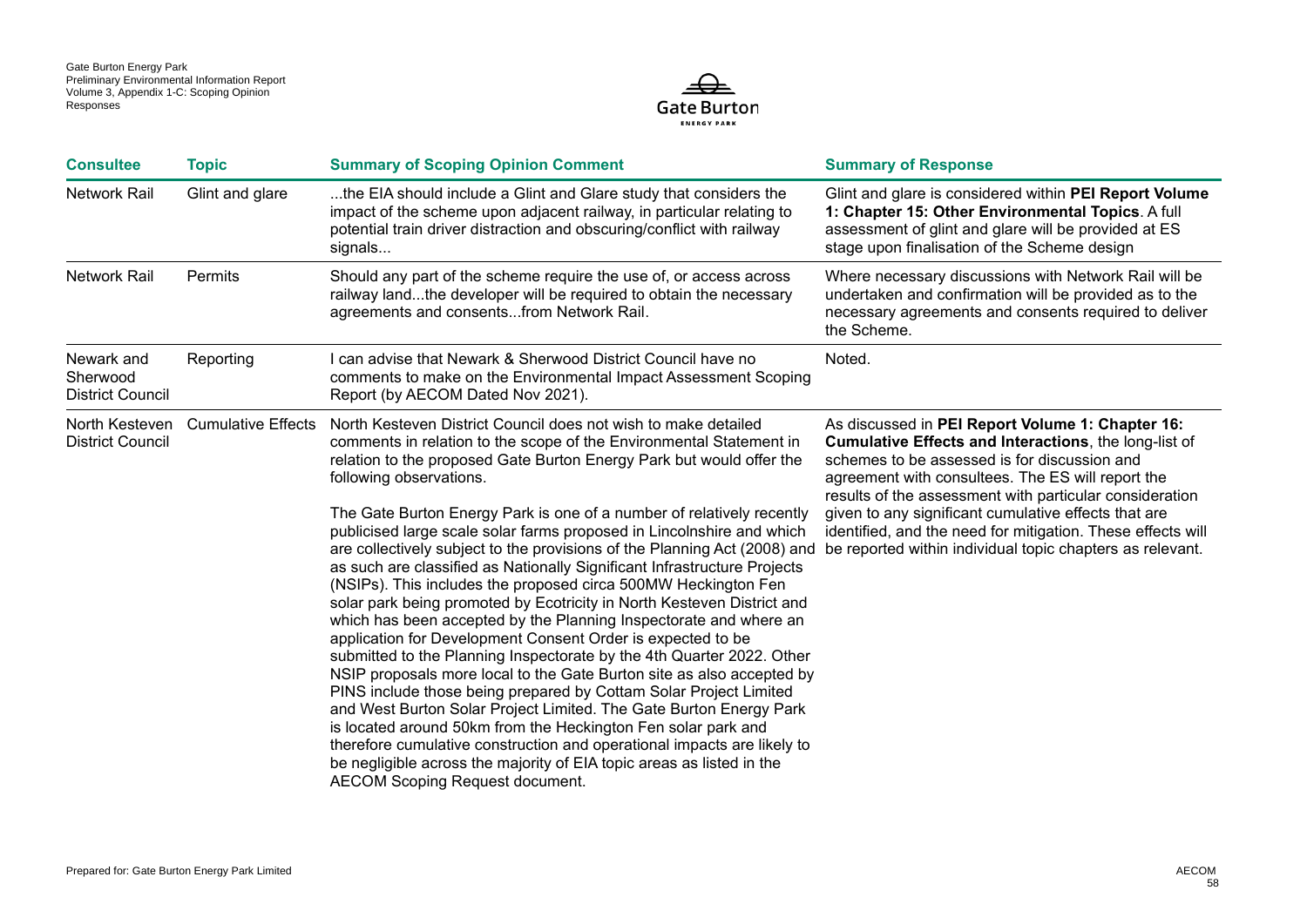

| <b>Consultee</b>                      | <b>Topic</b>                          | <b>Summary of Scoping Opinion Comment</b>                                                                                                                                                                                                                                                                                                                                                                                                                                                                                                                                                                                                                                                                                                                                                                                                                                                                                                                                                                                                                                                                                     | <b>Summary of Response</b>                                                                                                                                                                                                                                                                                                                                                                                                                                                                                                                            |
|---------------------------------------|---------------------------------------|-------------------------------------------------------------------------------------------------------------------------------------------------------------------------------------------------------------------------------------------------------------------------------------------------------------------------------------------------------------------------------------------------------------------------------------------------------------------------------------------------------------------------------------------------------------------------------------------------------------------------------------------------------------------------------------------------------------------------------------------------------------------------------------------------------------------------------------------------------------------------------------------------------------------------------------------------------------------------------------------------------------------------------------------------------------------------------------------------------------------------------|-------------------------------------------------------------------------------------------------------------------------------------------------------------------------------------------------------------------------------------------------------------------------------------------------------------------------------------------------------------------------------------------------------------------------------------------------------------------------------------------------------------------------------------------------------|
|                                       |                                       | There will be no intervisibility between the Gate Burton and<br>Heckington proposals. However whilst paragraph 12.6.3 of the EIA<br>Scoping Request states that 'an Agricultural Land Classification (ALC)<br>soil survey will be undertaken for the land parcels within the Site<br>boundary, as deemed necessary', Chapter 12 'Socio-Economics and<br>Land Use' does not commit to assessing cumulative agricultural land<br>impacts associated with the development of the respective large scale<br>solar proposals. Whilst Lincolnshire has a large quantity and high<br>relative proportion of BMV agricultural land, the potential development<br>of four substantial NSIP-scaled solar farms (as currently registered<br>with PINS) has the potential to result in a degree of cumulative<br>adverse impact stemming from temporary loss of opportunity for the<br>continued cultivation of potential BMV land. We would therefore<br>request that West Lindsey and Bassetlaw District Councils give<br>consideration to this issue being specifically scoped in to the ES.                                           |                                                                                                                                                                                                                                                                                                                                                                                                                                                                                                                                                       |
| North<br>Northamptonshi<br>re Council | Reporting                             | No Comment.                                                                                                                                                                                                                                                                                                                                                                                                                                                                                                                                                                                                                                                                                                                                                                                                                                                                                                                                                                                                                                                                                                                   | Noted.                                                                                                                                                                                                                                                                                                                                                                                                                                                                                                                                                |
| Nottinghamshir<br>e County<br>Council | Minerals and<br><b>Waste Planning</b> | Minerals and Waste The adopted Nottinghamshire and Nottingham<br>Replacement Waste Local Plan, Part 1: Waste Core Strategy (adopted<br>10 December 2013) and the saved, non-replaced policies of the Waste Applicant and Lincolnshire County Council and<br>Local Plan (adopted 2002), along with the adopted Nottinghamshire<br>Minerals Local Plan (adopted March 2021), form part of the<br>development plan for the area. As such, relevant policies in these<br>plans need to be considered. In addition, Minerals Safeguarding and<br>Consultation Areas (MSA/MCA) have been identified in<br>Nottinghamshire and in accordance with Policy SP7 of the<br>Nottinghamshire Minerals Local Plan, these should be taken into<br>account where proposals for non-minerals development fall within<br>them. From the point of the Scoping Report, whilst there is mention the accompany the DCO Application.<br>MLP and WLP at the start of the report, it does not mention the<br>safeguarding policies in any subsequent sections. There is a chapter<br>towards the end on 'other matters' that could be used to usefully | Further discussion on the need for a Minerals<br>Safeguarding Assessment (MSA) was held between the<br>Nottinghamshire County Council in May 2022. It was<br>agreed that a MSA was not necessary as a standalone<br>DCO Application document due to further information<br>provided by the Applicant on the reduced and narrowed<br>routing of the Grid Connection Route which passes<br>through a MSA for sand and gravel. Further information<br>and consideration of mineral safeguarding will be<br>provided in the Planning Statement which will |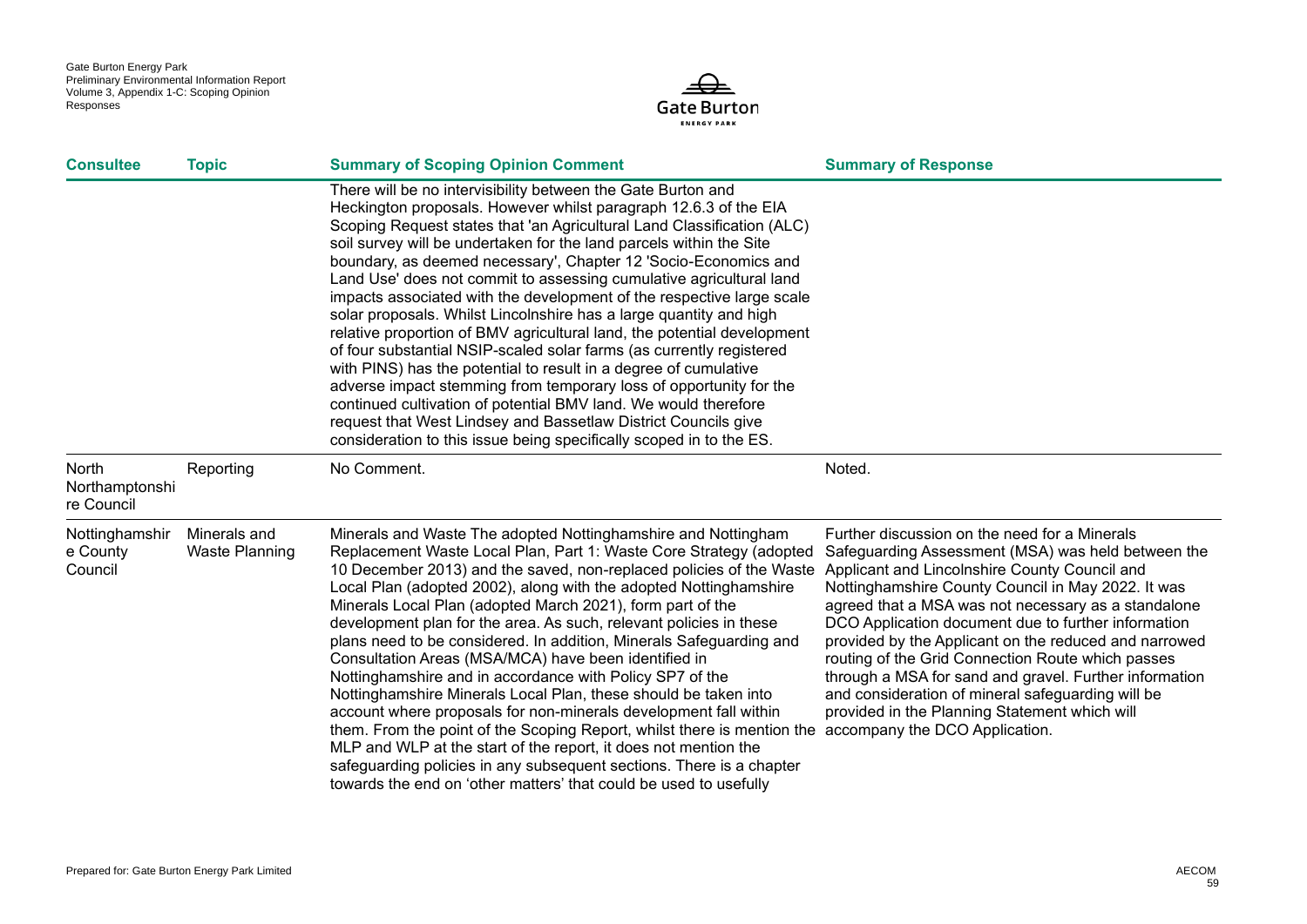

| <b>Consultee</b>                            | <b>Topic</b> | <b>Summary of Scoping Opinion Comment</b>                                                                                                                                                                                                                                                                                                                                                                                                                                                                                                                                                                                                                                                                                                                                                                                                                                                                                                                                                                                                                                                                                                                                                                                                                                                                                                                                                                                                                                                                                                                                                                                     | <b>Summary of Response</b> |
|---------------------------------------------|--------------|-------------------------------------------------------------------------------------------------------------------------------------------------------------------------------------------------------------------------------------------------------------------------------------------------------------------------------------------------------------------------------------------------------------------------------------------------------------------------------------------------------------------------------------------------------------------------------------------------------------------------------------------------------------------------------------------------------------------------------------------------------------------------------------------------------------------------------------------------------------------------------------------------------------------------------------------------------------------------------------------------------------------------------------------------------------------------------------------------------------------------------------------------------------------------------------------------------------------------------------------------------------------------------------------------------------------------------------------------------------------------------------------------------------------------------------------------------------------------------------------------------------------------------------------------------------------------------------------------------------------------------|----------------------------|
|                                             |              | reference the safeguarding policies in, as such NCC have the<br>following comments in relation to Minerals and Waste.<br>As the Mineral Planning Authority, it is the responsibility of<br>Nottinghamshire County Council to form policies and determine<br>applications relating to mineral development. One of the key<br>responsibilities of both the County Council but also the District and<br>Borough Councils is to safeguard mineral resource (PPG, Paragraph<br>005, 2014). As minerals are a finite resource that can only be worked<br>where they are found, the emerging Minerals Local Plan contains a<br>policy, SP7, Adopted Minerals Local Plan   Nottinghamshire County<br>Council which seeks to safeguard mineral resource from unnecessary<br>sterilisation from non-mineral development and so establishes Mineral<br>Safeguarding and Consultation Areas (MSA/MCA).<br>As a two-tier authority, the Minerals Local Plan forms part of the overall<br>Development Framework for Bassetlaw District Council.<br>The specifics relating to 'Gate Burton' and the cabling options for<br>connection to the national grid. The entire of western side of River<br>Trent lies within a Sand and Gravel Mineral Safeguarding Area, but<br>that given relatively small land take we do not foresee any problems.<br>There is an area of concern however. The northern cabling route<br>option, the buffer zone for which, runs through or at least very close to<br>the permitted sand and gravel site at Sturton Le Steeple quarry<br>(1/46/06/00014/). As this site is not presently active, it may not have |                            |
|                                             |              | been picked up as part of the initial scoping exercise. NCC would draw<br>attention to Adopted Minerals Local Plan March 2021 (Policy MP2.                                                                                                                                                                                                                                                                                                                                                                                                                                                                                                                                                                                                                                                                                                                                                                                                                                                                                                                                                                                                                                                                                                                                                                                                                                                                                                                                                                                                                                                                                    |                            |
| Nottinghamshir Waste<br>e County<br>Council |              | Waste In terms of the Waste Core Strategy, there are no existing<br>waste sites within the vicinity of the site whereby the proposed<br>development could cause an issue in terms of safeguarding existing<br>waste management facilities (as per Policy WCS10).                                                                                                                                                                                                                                                                                                                                                                                                                                                                                                                                                                                                                                                                                                                                                                                                                                                                                                                                                                                                                                                                                                                                                                                                                                                                                                                                                              | Noted.                     |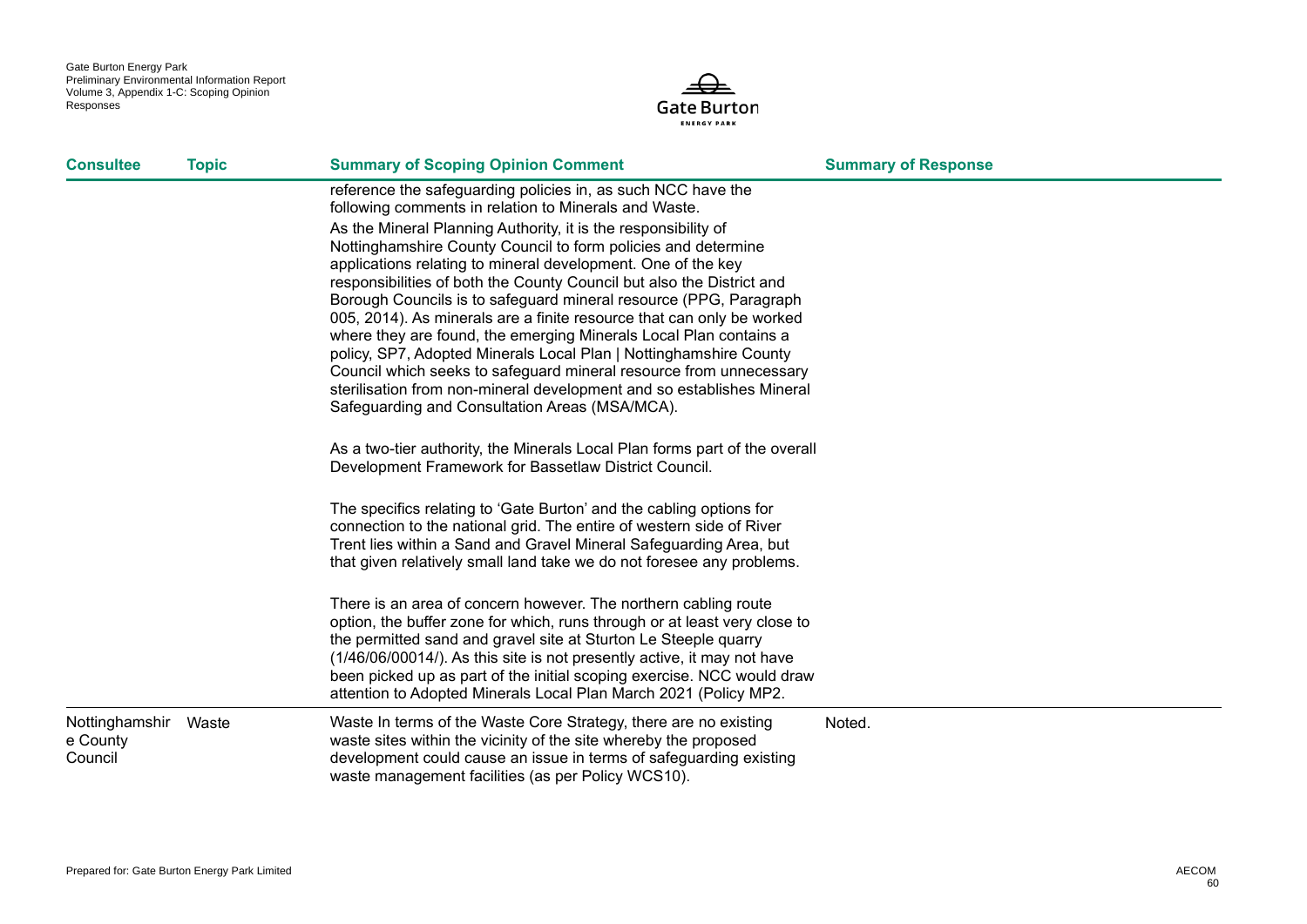

| <b>Consultee</b>                        | <b>Topic</b>   | <b>Summary of Scoping Opinion Comment</b>                                                                                                                                                                                                                                                                                                                                                                                                                                                                                                                                                                                                                                                                                                                                                                                                                                                                                                                                                                                                                                                                                   | <b>Summary of Response</b>                                                                                                                                                                                                                                                                                                                                                                                                                                                                                                                                                                                                                                                                                                     |
|-----------------------------------------|----------------|-----------------------------------------------------------------------------------------------------------------------------------------------------------------------------------------------------------------------------------------------------------------------------------------------------------------------------------------------------------------------------------------------------------------------------------------------------------------------------------------------------------------------------------------------------------------------------------------------------------------------------------------------------------------------------------------------------------------------------------------------------------------------------------------------------------------------------------------------------------------------------------------------------------------------------------------------------------------------------------------------------------------------------------------------------------------------------------------------------------------------------|--------------------------------------------------------------------------------------------------------------------------------------------------------------------------------------------------------------------------------------------------------------------------------------------------------------------------------------------------------------------------------------------------------------------------------------------------------------------------------------------------------------------------------------------------------------------------------------------------------------------------------------------------------------------------------------------------------------------------------|
| Nottinghamshir<br>e County<br>Council   | Archaeology    | Archaeology NCC have checked the proposal against the<br>Nottinghamshire HER and read the submitted Scoping Report and<br>have the following advice to offer:<br>'There are archaeological implications for much of the areas covered<br>by the proposed cable corridors on the Nottinghamshire side of the<br>scheme, especially around the Scheduled Monument of Segelocum<br>Roman town at Littleborough. Recent geophysical survey (yet to be<br>entered on the HER) has identified roadside settlement running<br>parallel to Littleborough Road which, although not Scheduled is of<br>comparable significance to the adjacent Scheduled Monument and<br>should be treated thus as per NPPF footnote 68. Archaeological<br>mitigation will certainly be required, though it is not possible to advise<br>on the scope of that mitigation at this time. Submission of a DBA with<br>as much supporting evaluation information as possible (as detailed in<br>section 7.6 of the scoping report), and any refinement of the proposed<br>routes, will enable the details of any required mitigation to be firmed<br>up.' | Noted: Data has been collected from both the<br>Nottinghamshire County Council and Lincolnshire<br>County Council Historic Environment Records. A full<br>heritage baseline will be presented as part of the<br>application. A desk-based assessment will consider data<br>from available sources including historic environment<br>data, aerial analysis, research, previous evaluation<br>surveys and evaluation undertaken for the project. This<br>will be included as an appendix to the ES. Consultation<br>will be undertaken to agree evaluation and potential<br>mitigation with the county archaeologists for<br>Nottinghamshire County Council and Lincolnshire<br>County Council and if required Historic England. |
| Peterborough<br><b>City Council</b>     | Reporting      | The proposal site is some 50 miles remote from Peterborough, and<br>accordingly, we do not have any comments to make on this proposal<br>at this time.                                                                                                                                                                                                                                                                                                                                                                                                                                                                                                                                                                                                                                                                                                                                                                                                                                                                                                                                                                      | Noted.                                                                                                                                                                                                                                                                                                                                                                                                                                                                                                                                                                                                                                                                                                                         |
| <b>STW</b>                              | Reporting      | I can confirm STW do not have any assets in the area in question per<br>our records. Accordingly we have no comments to make.                                                                                                                                                                                                                                                                                                                                                                                                                                                                                                                                                                                                                                                                                                                                                                                                                                                                                                                                                                                               | Noted.                                                                                                                                                                                                                                                                                                                                                                                                                                                                                                                                                                                                                                                                                                                         |
| UK Health and<br><b>Security Agency</b> | Socio-economic | We recognise the promoter's proposal to include a health section. We<br>believe the summation of relevant issues into a specific section of the<br>report provides a focus which ensures that public health is given<br>adequate consideration. The section should summarise key<br>information, risk assessments, proposed mitigation measures,<br>conclusions and residual impacts, relating to human health.<br>Compliance with the requirements of National Policy Statements and<br>relevant guidance and standards should also be highlighted.<br>In terms of the level of detail to be included in an ES, we recognise                                                                                                                                                                                                                                                                                                                                                                                                                                                                                               | Noted.                                                                                                                                                                                                                                                                                                                                                                                                                                                                                                                                                                                                                                                                                                                         |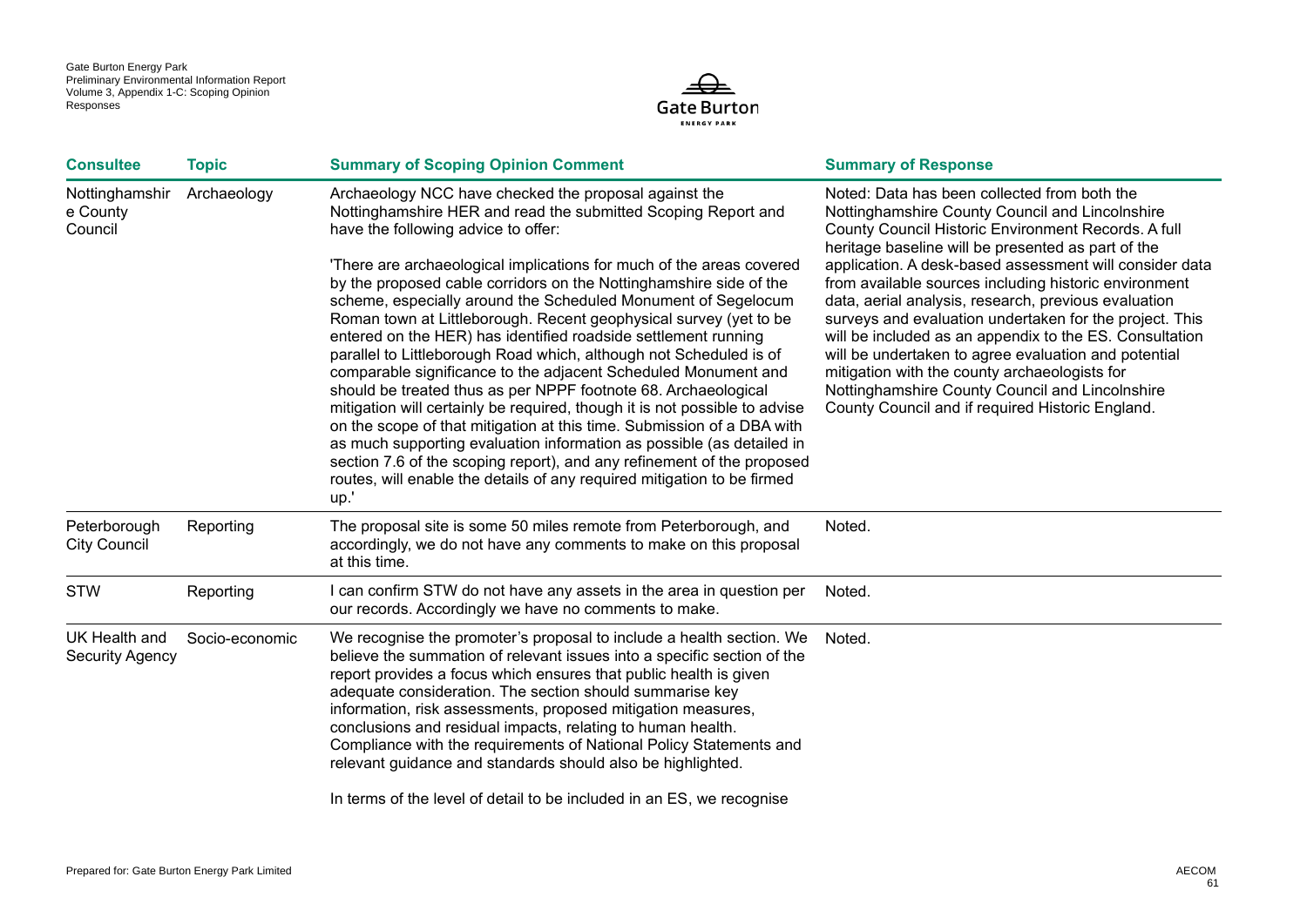

| <b>Consultee</b>                        | <b>Topic</b>      | <b>Summary of Scoping Opinion Comment</b>                                                                                                                                                                                                                                                                                                                                                                                                                                                                                                                                                                                                                                                                                                                                                   | <b>Summary of Response</b>                          |
|-----------------------------------------|-------------------|---------------------------------------------------------------------------------------------------------------------------------------------------------------------------------------------------------------------------------------------------------------------------------------------------------------------------------------------------------------------------------------------------------------------------------------------------------------------------------------------------------------------------------------------------------------------------------------------------------------------------------------------------------------------------------------------------------------------------------------------------------------------------------------------|-----------------------------------------------------|
|                                         |                   | that the differing nature of projects is such that their impacts will vary.<br>UKHSA and OHID's predecessor organisation Public Health England<br>produced an advice document Advice on the content of Environmental<br>Statements accompanying an application under the NSIP Regime',<br>setting out aspects to be addressed within the Environmental<br>Statement1. This advice document and its recommendations are still<br>valid and should be considered when preparing an ES. Please note<br>that where impacts relating to health and/or further assessments are<br>scoped out, promoters should fully explain and justify this within the<br>submitted documentation.                                                                                                              |                                                     |
|                                         |                   | Our position is that pollutants associated with road traffic or<br>combustion, particularly particulate matter and oxides of nitrogen are<br>non-threshold; i.e. an exposed population is likely to be subject to<br>potential harm at any level and that reducing public exposure to<br>nonthreshold pollutants (such as particulate matter and nitrogen<br>dioxide) below air quality standards will have potential public health<br>benefits. We support approaches which minimise or mitigate public<br>exposure to non-threshold air pollutants, address inequalities (in<br>exposure) and maximise co-benefits (such as physical exercise). We<br>encourage their consideration during development design,<br>environmental and health impact assessment, and development<br>consent. |                                                     |
| UK Health and<br><b>Security Agency</b> | Electrical cables | It is noted that the current proposals scope out possible health impacts Noted. EMF has been considered within PEI Report<br>of Electric and Magnetic Fields (EMF).<br>We request that the ES clarifies this and if necessary, the proposer<br>should confirm either that the proposed development does not impact<br>any receptors from potential sources of EMF; or ensure that an                                                                                                                                                                                                                                                                                                                                                                                                        | Volume 1: Chapter 14: Human Health and Wellbeing.   |
|                                         | Socio-economic    | adequate assessment of the possible impacts is undertaken and<br>included in the ES.<br>Vulnerable populations                                                                                                                                                                                                                                                                                                                                                                                                                                                                                                                                                                                                                                                                              | The impact on vulnerable population groups has been |
| UK Health and<br><b>Security Agency</b> |                   |                                                                                                                                                                                                                                                                                                                                                                                                                                                                                                                                                                                                                                                                                                                                                                                             | considered within PEI Report Volume 1: Chapter 14   |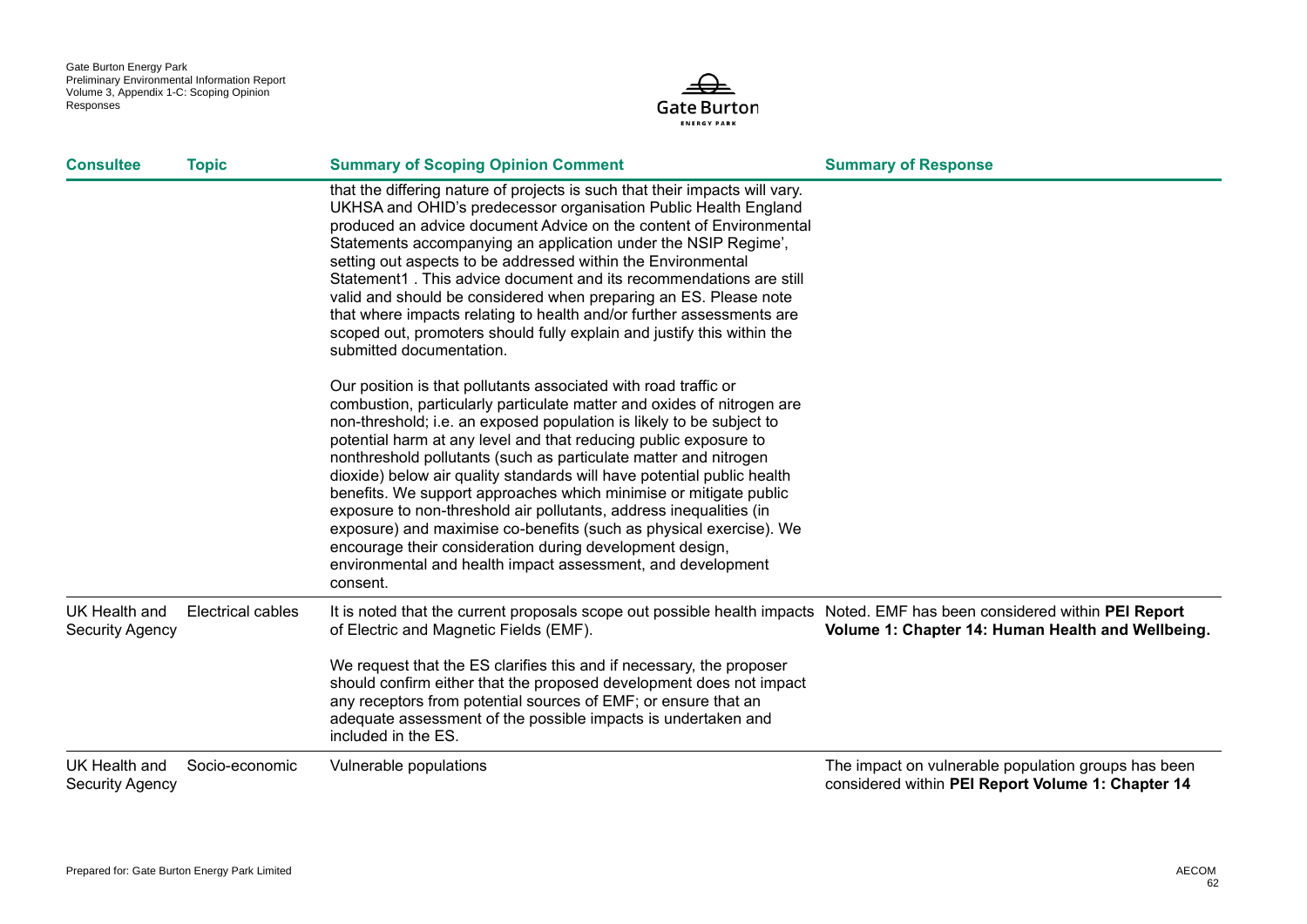

| <b>Consultee</b>                        | <b>Topic</b>   | <b>Summary of Scoping Opinion Comment</b>                                                                                                                                                                                                                                                                                                                                                                                                                                                                                                                                                                                                                                                                                                                                                                                                                                                                                                                                                                                                                                                                                                                                                                                                                                                                                                                                                                                                                                                                                                                                                                                                                                                                                                                                                                           | <b>Summary of Response</b>                                                                                                                                                                                                                                                                                                                                                                                                                                                                                                                                                                                                                                                                                                                                                                                                                                                                           |
|-----------------------------------------|----------------|---------------------------------------------------------------------------------------------------------------------------------------------------------------------------------------------------------------------------------------------------------------------------------------------------------------------------------------------------------------------------------------------------------------------------------------------------------------------------------------------------------------------------------------------------------------------------------------------------------------------------------------------------------------------------------------------------------------------------------------------------------------------------------------------------------------------------------------------------------------------------------------------------------------------------------------------------------------------------------------------------------------------------------------------------------------------------------------------------------------------------------------------------------------------------------------------------------------------------------------------------------------------------------------------------------------------------------------------------------------------------------------------------------------------------------------------------------------------------------------------------------------------------------------------------------------------------------------------------------------------------------------------------------------------------------------------------------------------------------------------------------------------------------------------------------------------|------------------------------------------------------------------------------------------------------------------------------------------------------------------------------------------------------------------------------------------------------------------------------------------------------------------------------------------------------------------------------------------------------------------------------------------------------------------------------------------------------------------------------------------------------------------------------------------------------------------------------------------------------------------------------------------------------------------------------------------------------------------------------------------------------------------------------------------------------------------------------------------------------|
|                                         |                | An approach to the identification of vulnerable populations has not<br>been provided. The impacts on health and wellbeing and health<br>inequalities of the scheme may have particular effect on vulnerable or<br>disadvantaged populations, including those that fall within the list of<br>protected characteristics. The identification of vulnerable populations<br>and sensitive populations should be considered.                                                                                                                                                                                                                                                                                                                                                                                                                                                                                                                                                                                                                                                                                                                                                                                                                                                                                                                                                                                                                                                                                                                                                                                                                                                                                                                                                                                             | Human Health, where appropriate – particularly<br>populations with disabilities and long term health issues.<br>PEI Report Volume 1: Chapter 12 Socio-economics<br>and Land Use takes into consideration deprivation<br>indices.                                                                                                                                                                                                                                                                                                                                                                                                                                                                                                                                                                                                                                                                     |
| UK Health and<br><b>Security Agency</b> | Socio-economic | Housing affordability and availability<br>The scoping report identifies a peak of 600 construction workers per<br>day (Para 13.5.9), but does not identify the projected numbers of non-<br>home-based workers. The presence of significant numbers of workers<br>could foreseeably have an impact on the local availability of affordable<br>housing, particularly that of short-term tenancies and affordable homes<br>for certain communities. The cumulative impact assessment will need<br>to consider this across the wider study area but also identify the<br>potential for any local (ward-level) effects that may affect the capacity<br>of sectors to respond to change, and where there could be knock-on<br>effects on access to accommodation for residents with the least<br>capacity to respond to change (for example, where there may be an<br>overlap between construction workers seeking accommodation in the<br>private rented sector, and people in receipt of housing benefit seeking<br>the same lower-cost accommodation). It should be noted the Housing<br>Needs Assessment for Central Lincolnshire (2020) identifies the<br>private rented sector plays a particularly key role (between 26%-29%)<br>in accommodating those in lower paid roles, such as customer<br>services, caring and leisure service occupations.<br>Recommendation The peak numbers of construction workers and non-<br>home-based workers should be established, and a proportionate<br>assessment undertaken on the impacts for housing availability and<br>affordability and impacts on any local services. Any cumulative impact<br>assessment should consider the impact on demand for housing by<br>construction workers and the likely numbers of non-home-based<br>workers required across all schemes. | Since the scoping report was submitted, the number of<br>construction workers is now expected to be 400 per day.<br>PEI Report Volume 1: Chapter 12 Socio-economics<br>and Land Use includes an assessment of construction<br>workers on national and local employment, national and<br>local GVA, local amenities (such as community services<br>and temporary accommodations that would be required<br>to potentially accommodate non-local construction<br>workers). The assessment takes into consideration hotel<br>rooms as well as Bed & Breakfast accommodation<br>within the study area, the current level of remaining<br>capacity and the impact of additional demand on this<br>capacity. PEI Report Volume 1: Chapter 14 Human<br>Health also looks at the impact of construction workers<br>on health amenities (such as access to emergency<br>services, dental or medical services). |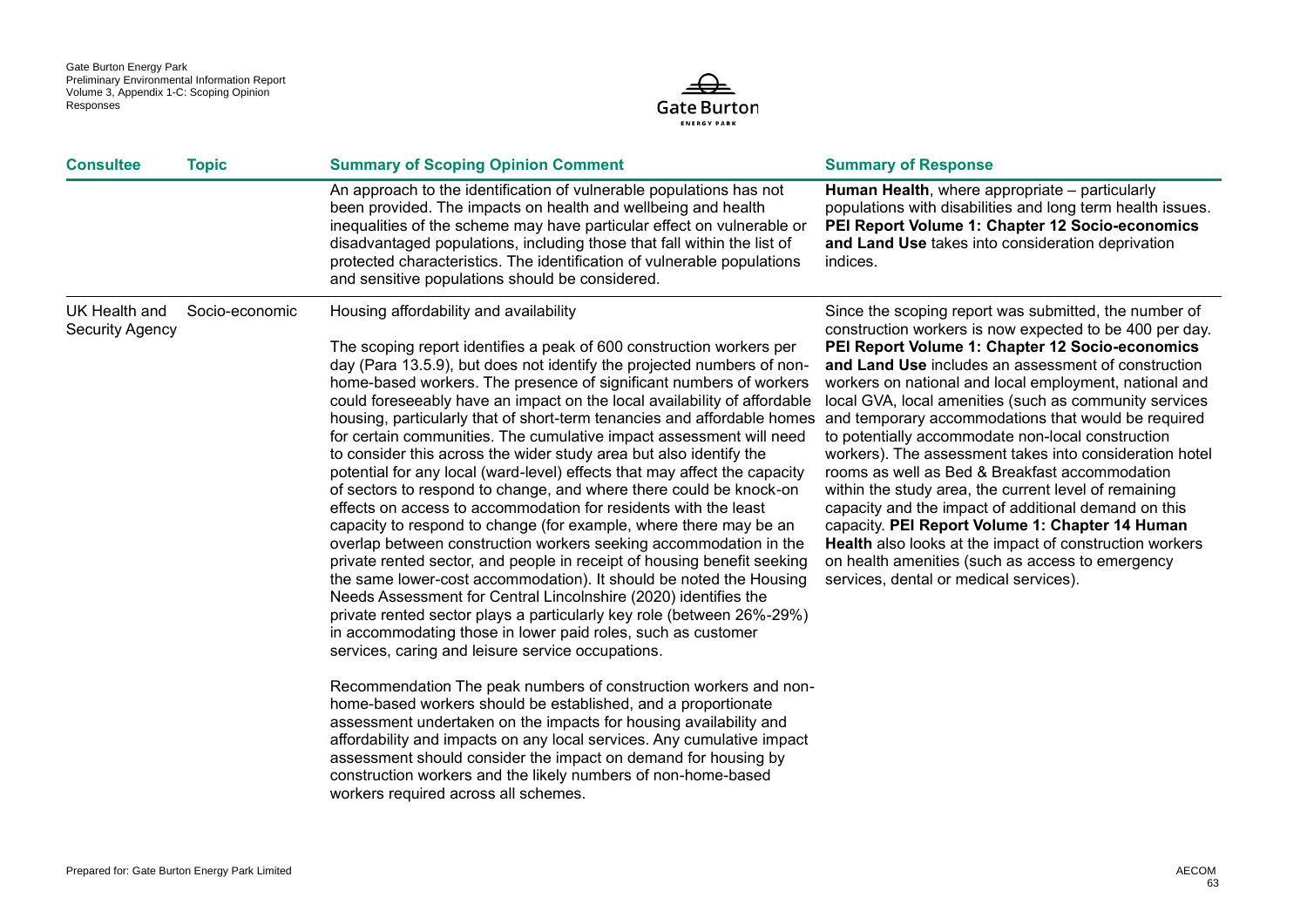

| <b>Consultee</b>                               | <b>Topic</b> | <b>Summary of Scoping Opinion Comment</b>                                                                                                                                                                                                                                                                                                                                                                                                                                                                                                                                                                                                                                                                                                                                                                                                                                            | <b>Summary of Response</b>                                                                                                                                                                                                                                                                                                   |
|------------------------------------------------|--------------|--------------------------------------------------------------------------------------------------------------------------------------------------------------------------------------------------------------------------------------------------------------------------------------------------------------------------------------------------------------------------------------------------------------------------------------------------------------------------------------------------------------------------------------------------------------------------------------------------------------------------------------------------------------------------------------------------------------------------------------------------------------------------------------------------------------------------------------------------------------------------------------|------------------------------------------------------------------------------------------------------------------------------------------------------------------------------------------------------------------------------------------------------------------------------------------------------------------------------|
| <b>West Lindsey</b><br><b>District Council</b> | Reporting    | It is noted at this stage, the grid construction infrastructure could<br>comprise of either underground cables or overhead lines (paragraph<br>1.2.1), and that the applicant considers the latter would constitute an<br>NSIP in its own right. The Council is concerned that such infrastructure<br>that will arise as a direct consequence of this proposed development,<br>will be likely to have significant environmental effects, and must<br>therefore be in scope for the purposes of this EIA (and Consent<br>Order), and should not be considered separately.                                                                                                                                                                                                                                                                                                             | As set out in PEI Report Volume 1: Chapter 2 - The<br>Scheme, above ground cabling for the Grid Connection<br>Route is not proposed. The assessment of the Grid<br>Connection Route is considered in the EIA.                                                                                                                |
| <b>West Lindsey</b><br><b>District Council</b> | Reporting    | Whilst the applicant considers (paragraph 1.2.7-1.2.8) that section 105<br>(Decisions in cases where no national policy statement has effect) of<br>the Planning Act 2008 will be engaged, it is recognised that under the<br>Energy White Paper, draft National Policy Statements have been<br>published and have been subject to consultation. The draft NPS EN-3<br>does expressly now consider Solar Photovoltaic Generation (page 79<br>onwards). Consequently, at the time a DCO is applied for, and during<br>consideration of the application, it is likely that it will be S104<br>(Decisions in cases where NPS has effect) that should be applied, not<br>S105. In any event, it is considered that the draft NPS (particularly<br>draft EN-1 and EN-3) should be a material consideration.                                                                               | We acknowledge this point and agree that the planning<br>policy landscape may change between Scoping and<br>DCO submission and we will continue to review and<br>adjust information accordingly. Planning policy is<br>considered in PEI Report Volume 1, Chapter 1:<br>Introduction.                                        |
| <b>West Lindsey</b><br><b>District Council</b> | Reporting    | (Paragraph 1.2.10) It would be helpful if the Report could have a map<br>showing the local planning policy areas such as the CLLP and<br>neighbourhood plans in the context of the proposal. There are a<br>number of Neighbourhood Plans in the West Lindsey District, which<br>adjoin the site and should be considered. It should be taken into<br>account that the north eastern area of the site falls within the Upton<br>and Kexby Neighbourhood Area (designated November 2019)<br>i. Consequently, the publication of any draft Neighbourhood Plan will<br>be a consideration (and if formally made, whilst the DCO is under<br>consideration, formally part of the Local Development Plan). The<br>immediate north of the application site, and within the 1km buffer, is<br>the Lea Neighbourhood Area, in which the Lea Neighbourhood Plan<br>(January 2018) is in force | We note the response raised and highlight that Planning<br>policy is considered in PEI Report Volume 1, Chapter<br>1: Introduction. We will continue to monitor changes to<br>the planning policy landscape. The provision of a map<br>showing local planning policy areas may be helpful and<br>is being considered for ES. |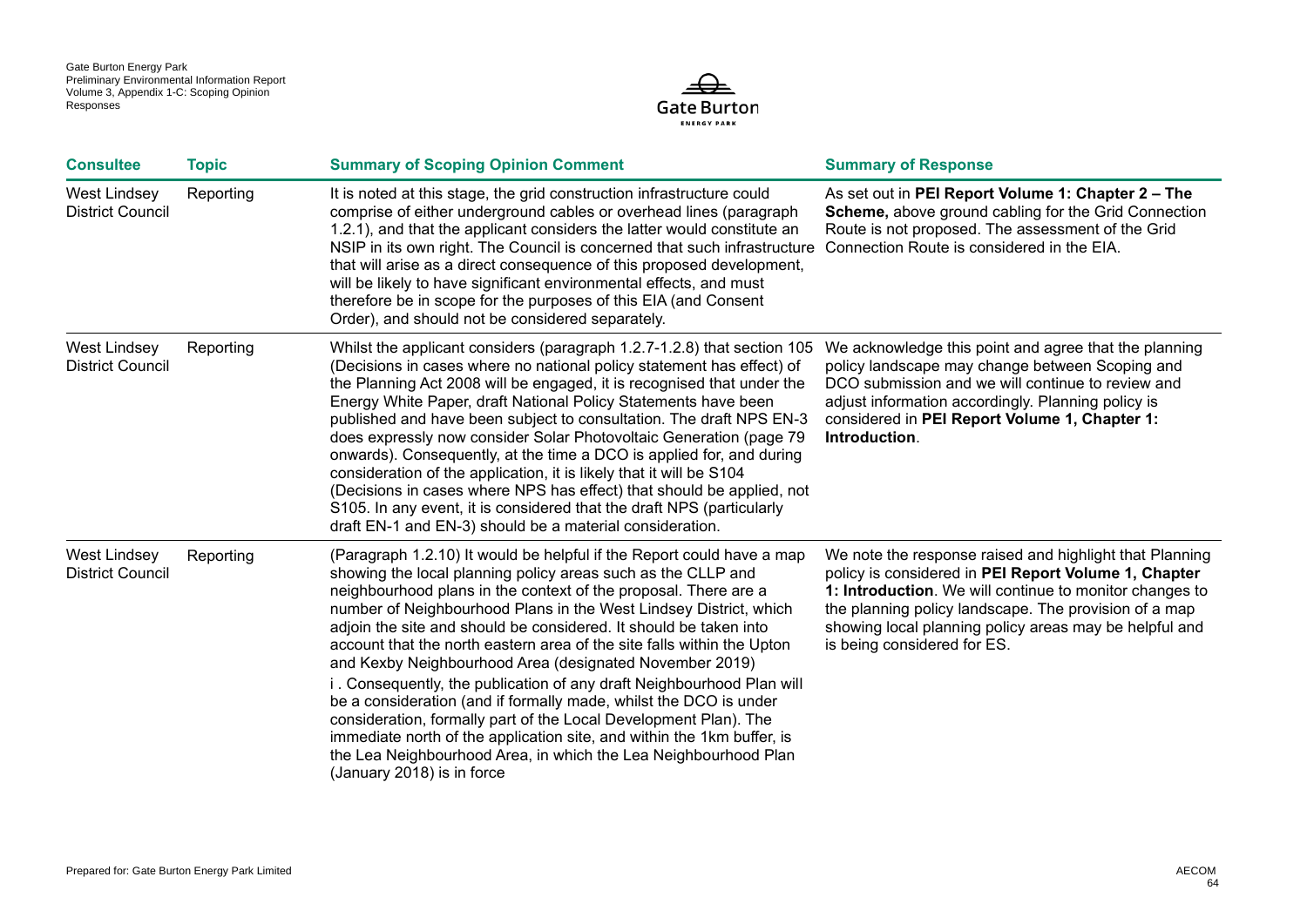

| <b>Consultee</b>                               | <b>Topic</b> | <b>Summary of Scoping Opinion Comment</b>                                                                                                                                                                                                                                                                                                                                                                                                                                                                                                                                                                                                                                                                                                                                                                                                                                                                                                                                                    | <b>Summary of Response</b>                                                                                                                                                                                                                            |
|------------------------------------------------|--------------|----------------------------------------------------------------------------------------------------------------------------------------------------------------------------------------------------------------------------------------------------------------------------------------------------------------------------------------------------------------------------------------------------------------------------------------------------------------------------------------------------------------------------------------------------------------------------------------------------------------------------------------------------------------------------------------------------------------------------------------------------------------------------------------------------------------------------------------------------------------------------------------------------------------------------------------------------------------------------------------------|-------------------------------------------------------------------------------------------------------------------------------------------------------------------------------------------------------------------------------------------------------|
|                                                |              | ii. The Designated Sturton by Stow and Stow Neighbourhood Area,<br>immediately adjoins the south-eastern aspect of the site, and is within<br>the 1km buffer - the draft Sturton by Stow and Stow Neighbourhood<br>Plan has reached examination stage, and therefore there is a<br>likelihood that it will form part of the Local development Plan by the<br>time the DCO is submitted                                                                                                                                                                                                                                                                                                                                                                                                                                                                                                                                                                                                       |                                                                                                                                                                                                                                                       |
|                                                |              | iii. It is considered that the above should be taken into consideration.<br>All neighbourhood plans can be viewed on the Council website here:<br>https://www.west-lindsey.gov.uk/myservices/planning-and-<br>building/neighbourhood-planning/                                                                                                                                                                                                                                                                                                                                                                                                                                                                                                                                                                                                                                                                                                                                               |                                                                                                                                                                                                                                                       |
|                                                |              | (Paragraph 1.2.12) Review of the Central Lincolnshire Local Plan is<br>underway. Consultation on the first draft of the CLLP (Reg18)<br>concluded on 24th August 2021, and consultation responses have<br>been published                                                                                                                                                                                                                                                                                                                                                                                                                                                                                                                                                                                                                                                                                                                                                                     |                                                                                                                                                                                                                                                       |
|                                                |              | iv. A live timetable is maintained on the website. It currently envisages<br>consultation on the pre-submission Local Plan document to take place<br>in Spring 2022, with submission to the Secretary of State in Summer<br>2022. Consequently, it is expected that the draft CLLP is likely to be at<br>an advanced stage by the time an application for the DCO is made,<br>and may even be adopted during consideration of the NSIP<br>application. It therefore should be taken into consideration.                                                                                                                                                                                                                                                                                                                                                                                                                                                                                      |                                                                                                                                                                                                                                                       |
| <b>West Lindsey</b><br><b>District Council</b> | Reporting    | It is noted that much of the infrastructure and layout arrangements are<br>yet to be determined. This includes the arrangements of the solar PV<br>modules (paragraph 2.1.7), and whether they will be orientated to be<br>south facing, or on an east-west alignment. This will be likely to vary<br>the significant environmental effects that may arise - for instance the<br>east-west alignment will need considerably more panels. It is important assessed within the ES.<br>therefore that the Environmental Statement considers all scenarios. It<br>is noted that the scheme will include an associated battery energy<br>storage system (paragraph 2.1.25 onwards), but that the design,<br>scale, appearance and layout for such is yet to be determined. The ES<br>must cover all design scenarios being proposed. Whilst measures for<br>achieving biodiversity net gain are noted (2.1.48), the ES must take<br>into account the time and nature of any new landscaping being | Information on the components of the Scheme is<br>provided within PEI Report Volume 1, Chapter 2: The<br>Scheme. Maximum parameters have been<br>comprehensively assessed within the technical<br>chapters. Any further changes to the design will be |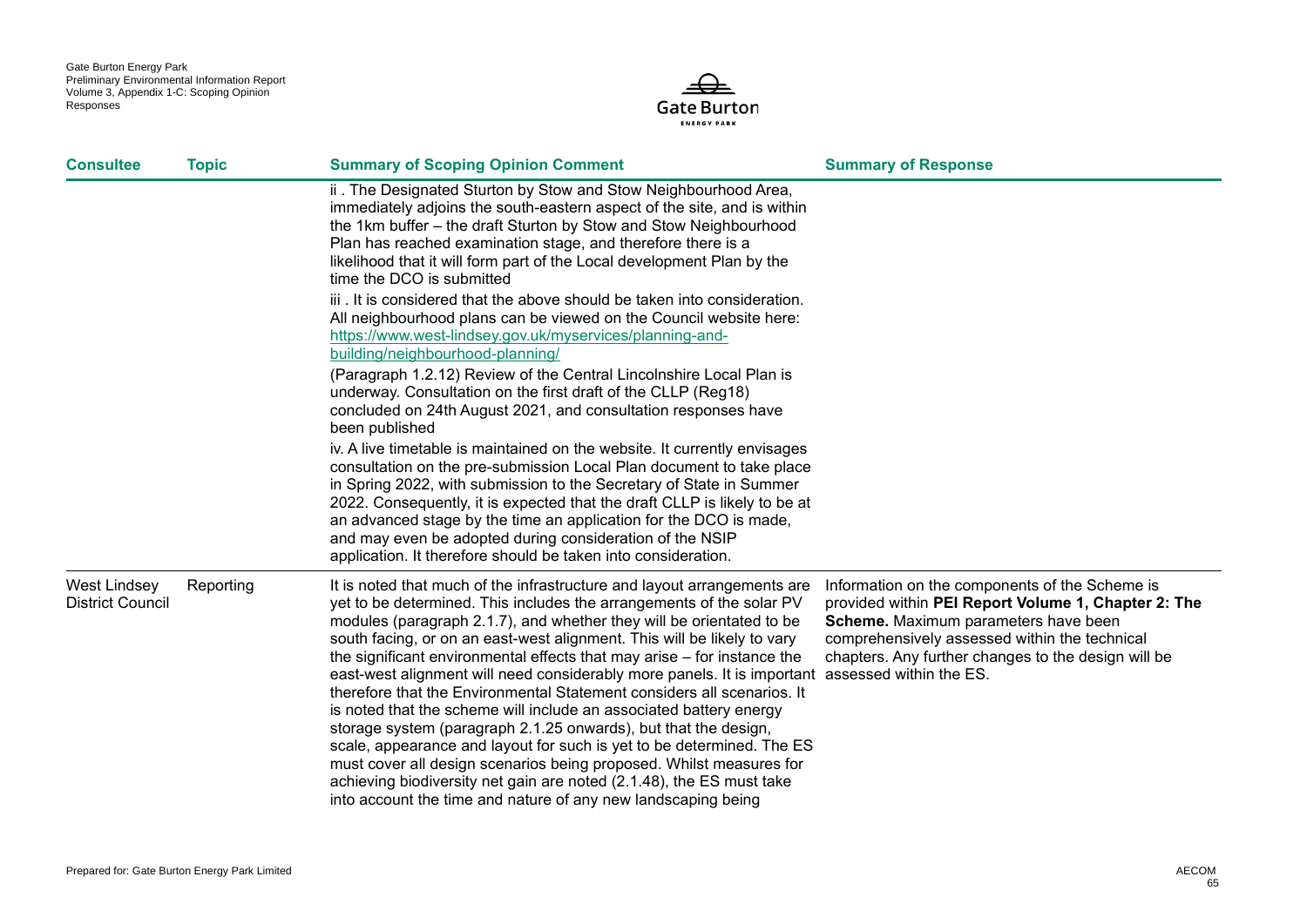

| <b>Consultee</b>                               | <b>Topic</b>              | <b>Summary of Scoping Opinion Comment</b>                                                                                                                                                                                                                                                                                                                                                                                                                                                            | <b>Summary of Response</b>                                                                                                                                                                                                                                                                                                                                                                                                                                    |
|------------------------------------------------|---------------------------|------------------------------------------------------------------------------------------------------------------------------------------------------------------------------------------------------------------------------------------------------------------------------------------------------------------------------------------------------------------------------------------------------------------------------------------------------------------------------------------------------|---------------------------------------------------------------------------------------------------------------------------------------------------------------------------------------------------------------------------------------------------------------------------------------------------------------------------------------------------------------------------------------------------------------------------------------------------------------|
|                                                |                           | established and maturing during the lifetime of the development<br>(paragraph 5.4.8 with a future year of 2042, is noted).                                                                                                                                                                                                                                                                                                                                                                           |                                                                                                                                                                                                                                                                                                                                                                                                                                                               |
| <b>West Lindsey</b><br><b>District Council</b> | Electricity cables        | Electricity Export Connection (paragraph 2.2.1- 2.2.6) - it is<br>considered that the nature and alignment of the cabling, be it<br>underground or above ground, is likely to have significant<br>environmental effects and that this must be covered in the scope of<br>the ES.                                                                                                                                                                                                                     | Overhead cabling is no-longer proposed. Further<br>information on the components of the Scheme is<br>provided in PEI Report Volume 1: Chapter 2: The<br><b>Scheme.</b> The Cable Connection Route has been<br>comprehensively assessed within each technical<br>chapter.                                                                                                                                                                                      |
| <b>West Lindsey</b><br><b>District Council</b> | Reporting                 | As well as statutory bodies, the site falls across a number of Parish<br>Councils (including Marton, Gate Burton, Knaith, Kexby, Willingham)<br>and adjoins a number of Neighbourhood Planning Areas (Lea, Stow).<br>These should be included within all consultation events.                                                                                                                                                                                                                        | Noted.                                                                                                                                                                                                                                                                                                                                                                                                                                                        |
| <b>West Lindsey</b><br><b>District Council</b> | <b>Cumulative effects</b> | It is anticipated that the cumulative effects upon the environment from<br>the Gate Burton project in combination with the Cottam and West<br>Burton projects will be significant. It is therefore imperative that any<br>Environmental Impact Assessment considers the cumulative effect of<br>these three solar project NSIP schemes.                                                                                                                                                              | As discussed in PEI Report Volume 1: Chapter 16:<br>Cumulative Effects and Interactions, the long-list of<br>schemes to be assessed is for discussion and<br>agreement with consultees. The ES will report the<br>results of the assessment with particular consideration<br>given to any significant cumulative effects that are<br>identified, and the need for mitigation. These effects will<br>be reported within individual topic chapters as relevant. |
| <b>West Lindsey</b><br><b>District Council</b> | Climate Change            | Where relevant, the ES should describe and assess the adaptive<br>capacity that has been incorporated into the design of the Proposed<br>Development. This may include, for example, alternative measures<br>such as changes in the use of materials or construction and design<br>techniques that will be more resilient to risks from climate change.                                                                                                                                              | Comment noted. A climate change assessment is<br>provided as PEI Report Volume 1, Chapter 6: Climate<br>Change.                                                                                                                                                                                                                                                                                                                                               |
| <b>West Lindsey</b><br><b>District Council</b> | <b>Climate Change</b>     | The Scoping Report (paragraph 6.4.6) states that "The climate<br>resilience review will provide a description of how the Scheme will be<br>designed to be more resilient to the climate change impacts identified."<br>This may be included in detail of the planned review, but it would be<br>good practice that the ES should include a description and<br>assessment of any likely significant effects resulting from the<br>vulnerability of the Proposed Development to climate change. The ES | Comment noted and accepted; these details will be<br>included in the PEI Report Volume 1, Chapter 6:<br><b>Climate Change.</b>                                                                                                                                                                                                                                                                                                                                |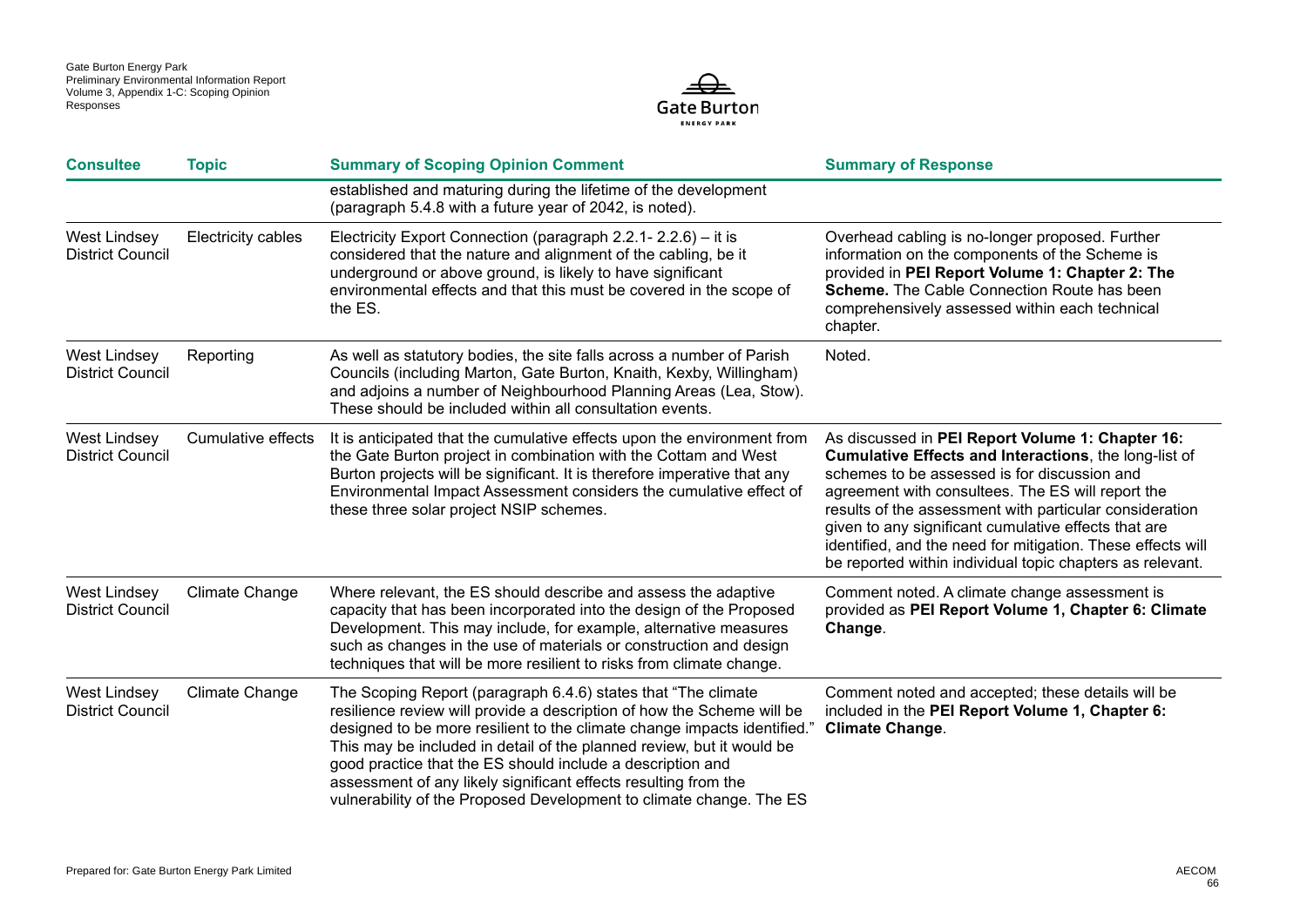

| <b>Consultee</b>                               | <b>Topic</b>   | <b>Summary of Scoping Opinion Comment</b>                                                                                                                                                                                                                                                                                                                                                                                                                                                                                                                                                                                                                                                                                                                                                                                                                                                                                                                                                                                                                                                                                                                                                                                                                                                                                                                                                                                                                                                                                                                                                                                                                                                                                                                                                                                                                                                                                                                                                                                      | <b>Summary of Response</b>                                                                                                                                                                                                                                                                                                                                                                                                                                                                                                                                                 |
|------------------------------------------------|----------------|--------------------------------------------------------------------------------------------------------------------------------------------------------------------------------------------------------------------------------------------------------------------------------------------------------------------------------------------------------------------------------------------------------------------------------------------------------------------------------------------------------------------------------------------------------------------------------------------------------------------------------------------------------------------------------------------------------------------------------------------------------------------------------------------------------------------------------------------------------------------------------------------------------------------------------------------------------------------------------------------------------------------------------------------------------------------------------------------------------------------------------------------------------------------------------------------------------------------------------------------------------------------------------------------------------------------------------------------------------------------------------------------------------------------------------------------------------------------------------------------------------------------------------------------------------------------------------------------------------------------------------------------------------------------------------------------------------------------------------------------------------------------------------------------------------------------------------------------------------------------------------------------------------------------------------------------------------------------------------------------------------------------------------|----------------------------------------------------------------------------------------------------------------------------------------------------------------------------------------------------------------------------------------------------------------------------------------------------------------------------------------------------------------------------------------------------------------------------------------------------------------------------------------------------------------------------------------------------------------------------|
|                                                |                | should describe and assess the adaptive capacity that has been<br>incorporated into the design of the Proposed Development. This may<br>include, for example, alternative measures such as changes in the use<br>of materials or construction and design techniques that will be more<br>resilient to risks from flooding.                                                                                                                                                                                                                                                                                                                                                                                                                                                                                                                                                                                                                                                                                                                                                                                                                                                                                                                                                                                                                                                                                                                                                                                                                                                                                                                                                                                                                                                                                                                                                                                                                                                                                                     |                                                                                                                                                                                                                                                                                                                                                                                                                                                                                                                                                                            |
| <b>West Lindsey</b><br><b>District Council</b> | Climate Change | The Applicant proposes (paragraph 6.5.5) that the assessment of the<br>combined impact of the Proposed Development and future climate<br>change on the receiving environment are scoped out of the ES. It<br>seems reasonable that the Proposed Development is not likely to<br>result in impacts relating to temperature change, and wind. The<br>applicant also states that "A more detailed assessment of climate<br>change projections will be conducted for the land within the Site<br>boundary as part of the ES." It would seem reasonable to consider<br>these specific areas out of scope for the ICCI assessment- though the<br>local authority are not experts in this area and would defer to more<br>esoteric knowledge from other consultees.<br>Table 6.2 states: "no significant impacts on surface water or<br>groundwater levels are expected as a result of precipitation changes,<br>in combination with the Scheme, as the flow of precipitation to ground<br>will not be significantly hindered. The Scheme, in combination with<br>projected changes in precipitation, is also not expected to have a<br>significant impact upon receptors identified by other environmental<br>discipline." Given some of the public concerns that have been raised<br>about the potential impact of flooding, and the constraints that this<br>development might put upon future options for natural flood<br>management and mitigation options, it is felt that this area should<br>remain in-scope for the ICCI and more detailed assessment made.<br>Table 6.2 explains that the Proposed Development is not located in an<br>area that is susceptible to sea level rise. The River Trent is tidal is this<br>area and significant effects are likely to occur in that flooding risk will<br>increase from climate change during the lifetime of the development. It<br>is suggested that assessment of sea level rise in the climate change<br>resilience review should remain in the scope of the ES. The draft | Sea level rise will be considered in the climate resilience<br>review as part of the ES.<br>In-combination effects on surface water or groundwater<br>levels is incorporated as part of the ICCI assessment<br>within the PEI Report Volume 1, Chapter 6: Climate<br>Change, this includes reference to PEI Report Volume<br>1, Chapter 9: Water Environment which addresses<br>flood management.<br>Noted re the draft Central Lincolnshire Local Plan - this<br>has been reviewed and discussed where relevant within<br>PEI Report Volume 1, Chapter 6: Climate Change. |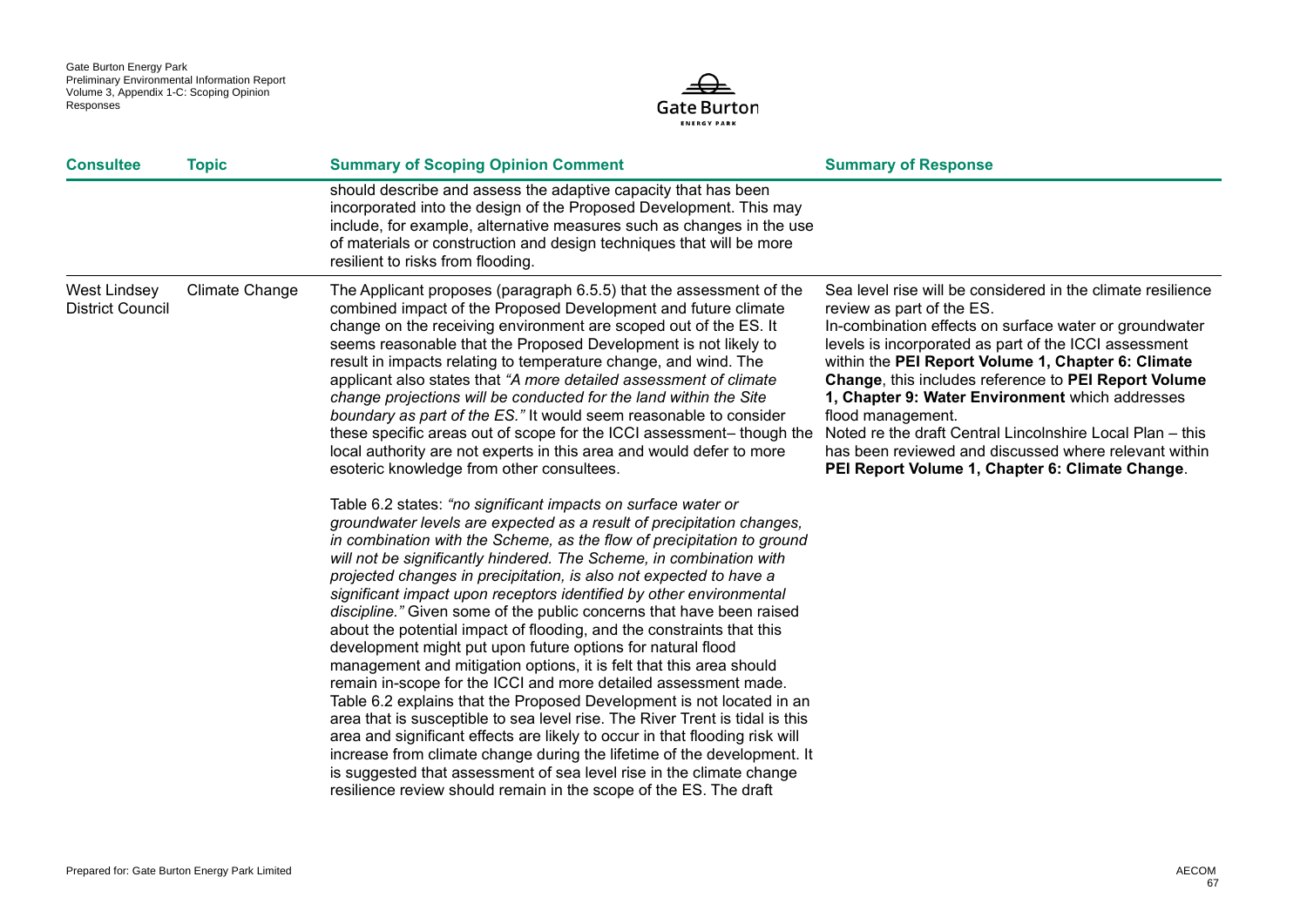

| <b>Consultee</b>                               | <b>Topic</b>             | <b>Summary of Scoping Opinion Comment</b>                                                                                                                                                                                                                                                                                                                                                                                                                                                                                                                                    | <b>Summary of Response</b>                                                                                                                                                                                                                                             |
|------------------------------------------------|--------------------------|------------------------------------------------------------------------------------------------------------------------------------------------------------------------------------------------------------------------------------------------------------------------------------------------------------------------------------------------------------------------------------------------------------------------------------------------------------------------------------------------------------------------------------------------------------------------------|------------------------------------------------------------------------------------------------------------------------------------------------------------------------------------------------------------------------------------------------------------------------|
|                                                |                          | Central Lincolnshire Local Plan should also be included (paragraph<br>$6.3.2$ ).                                                                                                                                                                                                                                                                                                                                                                                                                                                                                             |                                                                                                                                                                                                                                                                        |
| <b>West Lindsey</b><br><b>District Council</b> | <b>Cultural Heritage</b> | Study Area (paragraph 7.2) – the intention of a 3km zone for built<br>heritage assets is agreeable. It is agreed that a 5km zone for "high-<br>value assets" should be considered. However, it should clarify what is<br>considered a "high-value asset". The ability of the development to<br>effect the setting of a heritage asset will depend upon the type of asset<br>and the extent of its setting – not its "value". Consequently the<br>methodology should set out what assets within the 3-5km zone are,<br>and are not included, and the reasoning for such.      | Noted. A cultural heritage assessment has been<br>provided in PEI Report Volume 1, Chapter 7: Cultural<br>Heritage. Further detail will be included within the ES.                                                                                                     |
| <b>West Lindsey</b><br><b>District Council</b> | <b>Cultural Heritage</b> | It states (paragraph 7.6.6) that a "moderate (significant) effect is<br>unlikely to meet the test of substantial harm". This needs explaining -<br>if the effect is significant, it does not exclude substantial harm from<br>occurring.                                                                                                                                                                                                                                                                                                                                     | Noted. A cultural heritage assessment has been<br>provided in PEI Report Volume 1, Chapter 7: Cultural<br>Heritage. Further detail will be included within the ES.                                                                                                     |
| <b>West Lindsey</b><br><b>District Council</b> | Ecology                  | The Council does not presently have in-house expertise to cover<br>ecology matters. This is an area in which we will need to seek<br>additional resource. It is recommended that information is sought from<br>the Greater Lincolnshire Nature Partnership and the Lincolnshire<br>Wildlife Trust.                                                                                                                                                                                                                                                                           | The assessment of impacts on biodiversity will follow<br>CIEEM guidelines. Data has been obtained from<br>relevant sources during the desk study. Further<br>information is provided within PEI Report Volume 1,<br><b>Chapter 8: Ecology and Nature Conservation.</b> |
|                                                |                          | It is noted that the assessment will follow CIEEM guidelines. It is noted<br>that the ES covers both statutory and non-statutory designations within<br>the buffer zones, and identifies records of protected and/or notable<br>species of flora and fauna within the 2km study area.                                                                                                                                                                                                                                                                                        |                                                                                                                                                                                                                                                                        |
|                                                |                          | There is a small area just south of Knaith on the westerly site<br>boundary that adjoins the well-used road, the A156, and which<br>contains various large, mature TPO trees. These trees are group G1 of<br>Tree Preservation Order Knaith No2 1997, and the outline of this<br>group is not shown on the constraints plan. Trees and hedgerows are<br>both essential for ecology and landscape screening and the effect of<br>development on these areas needs to be considered, particularly in<br>relation to the construction phase. Paragraph 8.6.2 should include the |                                                                                                                                                                                                                                                                        |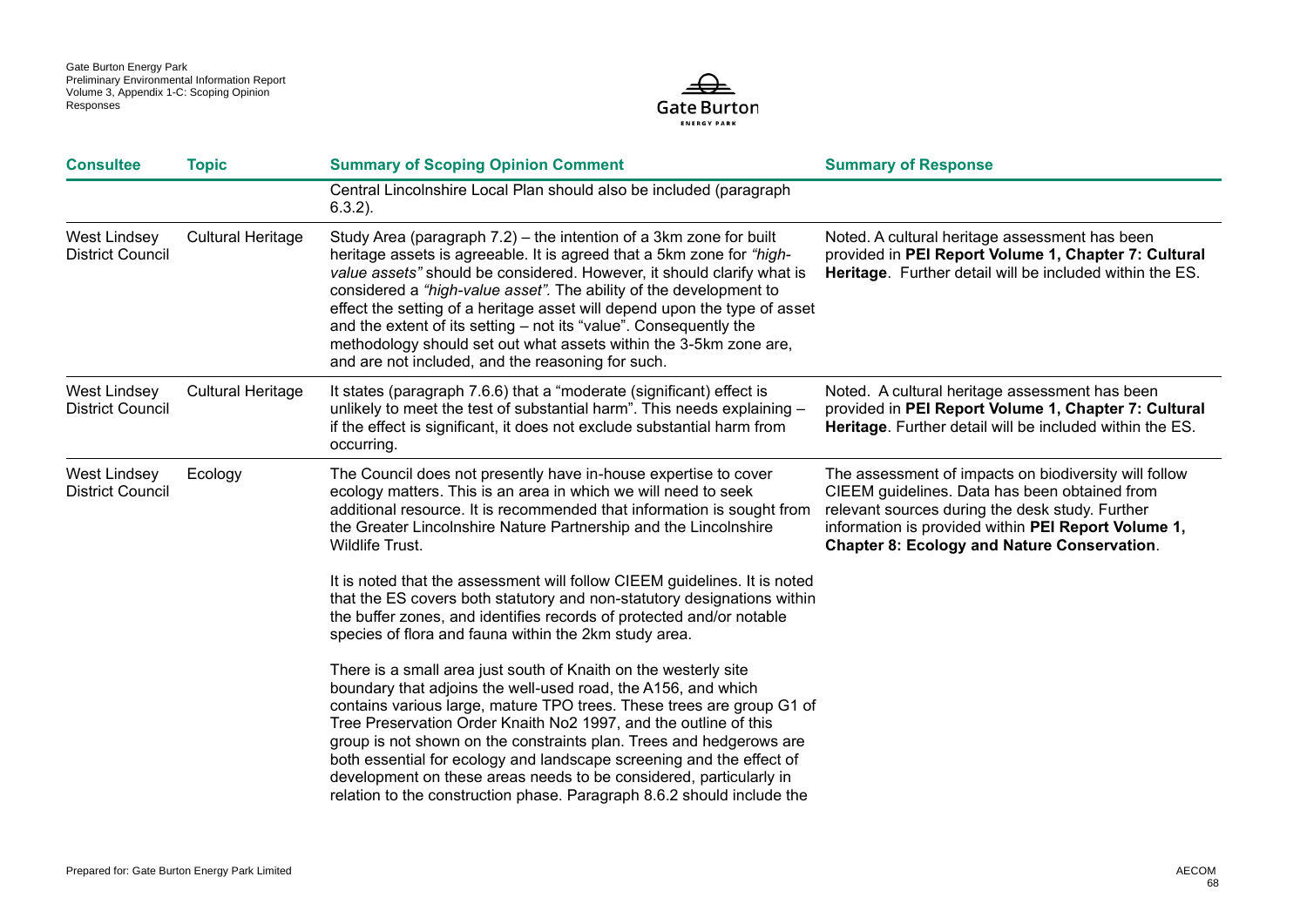

| <b>Consultee</b>                               | <b>Topic</b>                           | <b>Summary of Scoping Opinion Comment</b>                                                                                                                                                                                                                                                                                                                                                                                                                                                                                                                                                                                                                                                                                                                                                                                                                                                                                                                                                                                                                                                                                                                                                                            | <b>Summary of Response</b>                                                                                                                                                                                                                                                                                                                                                                                                                                                                |
|------------------------------------------------|----------------------------------------|----------------------------------------------------------------------------------------------------------------------------------------------------------------------------------------------------------------------------------------------------------------------------------------------------------------------------------------------------------------------------------------------------------------------------------------------------------------------------------------------------------------------------------------------------------------------------------------------------------------------------------------------------------------------------------------------------------------------------------------------------------------------------------------------------------------------------------------------------------------------------------------------------------------------------------------------------------------------------------------------------------------------------------------------------------------------------------------------------------------------------------------------------------------------------------------------------------------------|-------------------------------------------------------------------------------------------------------------------------------------------------------------------------------------------------------------------------------------------------------------------------------------------------------------------------------------------------------------------------------------------------------------------------------------------------------------------------------------------|
|                                                |                                        | impact that the deer fences may have upon biodiversity pathways and<br>priority species.                                                                                                                                                                                                                                                                                                                                                                                                                                                                                                                                                                                                                                                                                                                                                                                                                                                                                                                                                                                                                                                                                                                             |                                                                                                                                                                                                                                                                                                                                                                                                                                                                                           |
| <b>West Lindsey</b><br><b>District Council</b> | Water                                  | The proposed methodology appears to be comprehensive. It is<br>expected that the appropriate drainage bodies will all be consultation<br>bodies. On the basis that the scheme and layout are yet to be<br>determined (section2), it is considered that this will have a significant<br>bearing on the assessment of flood risk and drainage (paragraph<br>$9.7.1$ ).                                                                                                                                                                                                                                                                                                                                                                                                                                                                                                                                                                                                                                                                                                                                                                                                                                                 | Noted. Further detail on the methodology used in the<br>assessment is provided in PEI Report Volume 1,<br><b>Chapter 9: Water Environment.</b>                                                                                                                                                                                                                                                                                                                                            |
| <b>West Lindsey</b><br><b>District Council</b> | Landscape and<br><b>Visual Amenity</b> | 10. Landscape and Visual Amenity (p89 - 95) The Council does not<br>presently have in-house expertise to cover ecology matters. This is an<br>area in which we will need to seek additional resource. It is however<br>noted that the LVIA will follow the Landscape Institute's GLVIA3.<br>Whilst it is noted that a preliminary LVIA study area of 5km has been<br>defined (10.2.4), it is agreed that the study area should be informed by<br>the Zone of Theoretical Visibility (ZTV) and in consultation with the<br>local authorities.<br>Paragraph 10.3.7 references the West Lindsey Local Plan 2006. The<br>WLLP was superseded by the Central Lincolnshire Local Plan (CLLP)<br>in April 2017. The LVIA should therefore take into account the adopted<br>CLLP and the draft CLLP currently under review. Crucially, it needs to<br>recognise that the area to the west of the railway line is allocated as<br>an "Area of Great Landscape Value" (AGLV) in the CLLP.<br>Furthermore, it needs to recognise the Neighbourhood Plans within<br>the study area, including the adopted Lea Neighbourhood Plan. The<br>applicant should use all endeavours to visit those residential properties<br>(paragraph | The LVIA methodology is set out in the methodology<br>section of PEI Report Volume 1, Chapter 10:<br>Landscape and Visual Amenity. Relevant planning<br>policies have been reviewed, including those listed, PEI<br>Report Volume 3, Appendix 10-A: Legislation and<br><b>Planning Policy Agreement on viewpoints, including</b><br>viewpoints representative of residents, has been made<br>in consultation with West Lindsey District Council, as<br>well as the LCC Landscape Advisor. |
|                                                |                                        | 10.7.1) and not solely rely upon "aerial photography and fieldwork<br>observations". Agreement on viewpoints should be made with West<br>Lindsey District Council and not only the "LCC Landscape Advisor"<br>(paragraph 10.7.3).                                                                                                                                                                                                                                                                                                                                                                                                                                                                                                                                                                                                                                                                                                                                                                                                                                                                                                                                                                                    |                                                                                                                                                                                                                                                                                                                                                                                                                                                                                           |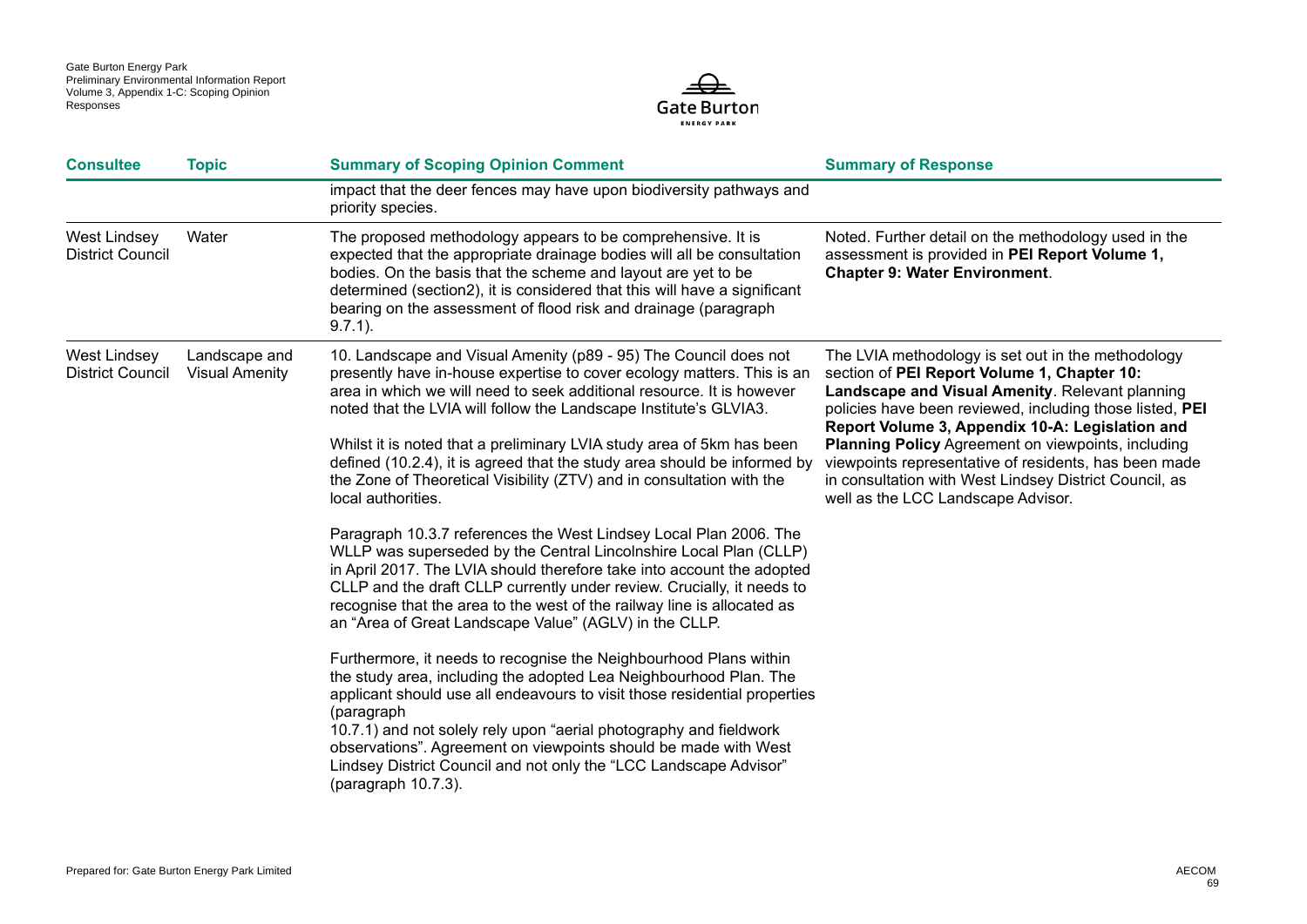

| <b>Consultee</b>                               | <b>Topic</b>                     | <b>Summary of Scoping Opinion Comment</b>                                                                                                                                                                                                                                                                                                                                                                                                                                                                                                                                                                                                      | <b>Summary of Response</b>                                                                                                                                                                                                                                |
|------------------------------------------------|----------------------------------|------------------------------------------------------------------------------------------------------------------------------------------------------------------------------------------------------------------------------------------------------------------------------------------------------------------------------------------------------------------------------------------------------------------------------------------------------------------------------------------------------------------------------------------------------------------------------------------------------------------------------------------------|-----------------------------------------------------------------------------------------------------------------------------------------------------------------------------------------------------------------------------------------------------------|
| <b>West Lindsey</b><br><b>District Council</b> | Socio-economic                   | 12. Socio-Economics and Land Use (p103 - 107)<br>The development is proposed on an area that includes a significant<br>area of land being used for agricultural purposes, including the<br>cultivation of arable crops. Consequently, the section must assess the<br>loss of productive agricultural land, including the displacement of<br>tenant farmers. Any site specific survey of agricultural land (12.6.15)<br>should follow Natural England guidelines and clearly distinguish<br>between best and most versatile land (grades 1-3a) and other.                                                                                       | An agricultural land classification survey is underway for<br>the DCO Site. The final results of the survey and the<br>assessment of the loss of productive agricultural land,<br>and the displacement of tenant farmers will be<br>considered in the ES. |
| <b>West Lindsey</b><br><b>District Council</b> | Socio-economic                   | 14. Human Health (p124-130)<br>Paragraph 14.4 - we would propose that potential effects would<br>include the recreational value and enjoyment of the Public Right of<br>Way network.                                                                                                                                                                                                                                                                                                                                                                                                                                                           | Comment noted.                                                                                                                                                                                                                                            |
| <b>West Lindsey</b><br><b>District Council</b> | Other<br>environmental<br>topics | 15. Other Environmental Topics (p131-138)<br>West Lindsey has a number of restricted airspace designations.<br>Restricted Zone EG R313 places a number of specific restrictions on<br>the airspace which allows the Red Arrows aerobatic team to practice<br>safely and unfettered by other airspace activity. The EIA Scoping<br>should set out whether any designated airspace / safeguarding zones<br>apply to the site, and whether this is likely to have any significant<br>environmental effects. It is considered that the potential effect upon<br>airspace and RAF Scampton may also be relevant to chapter 12<br>(socio-economics). | PEI Report Volume 1, Chapter 15: Other<br><b>Environmental Effects</b> sets out the approach to glint<br>and glare assessment which would consider the<br>potential effects on aircraft. Further detail will be<br>discussed at ES stage.                 |
| <b>West Lindsey</b><br><b>District Council</b> | Air quality                      | Air Quality (15.2) - It is agreed that, subject to measures for the<br>mitigation of air quality in the CEMP, that air quality can be "out of<br>scope" for the ES.                                                                                                                                                                                                                                                                                                                                                                                                                                                                            | Noted.                                                                                                                                                                                                                                                    |
| West Lindsey<br><b>District Council</b>        | Glint and glare                  | Glint and Glare $(15.3)$ – whist this is noted, it is not possible to<br>determine as to whether there would be a significant effect in the<br>absence of the glint and glare calculations.                                                                                                                                                                                                                                                                                                                                                                                                                                                    | Glint and glare is considered within PEI Report Volume<br>1: Chapter 15: Other Environmental Topics. A full<br>assessment of glint and glare will be provided at ES<br>stage upon finalisation of the Scheme design.                                      |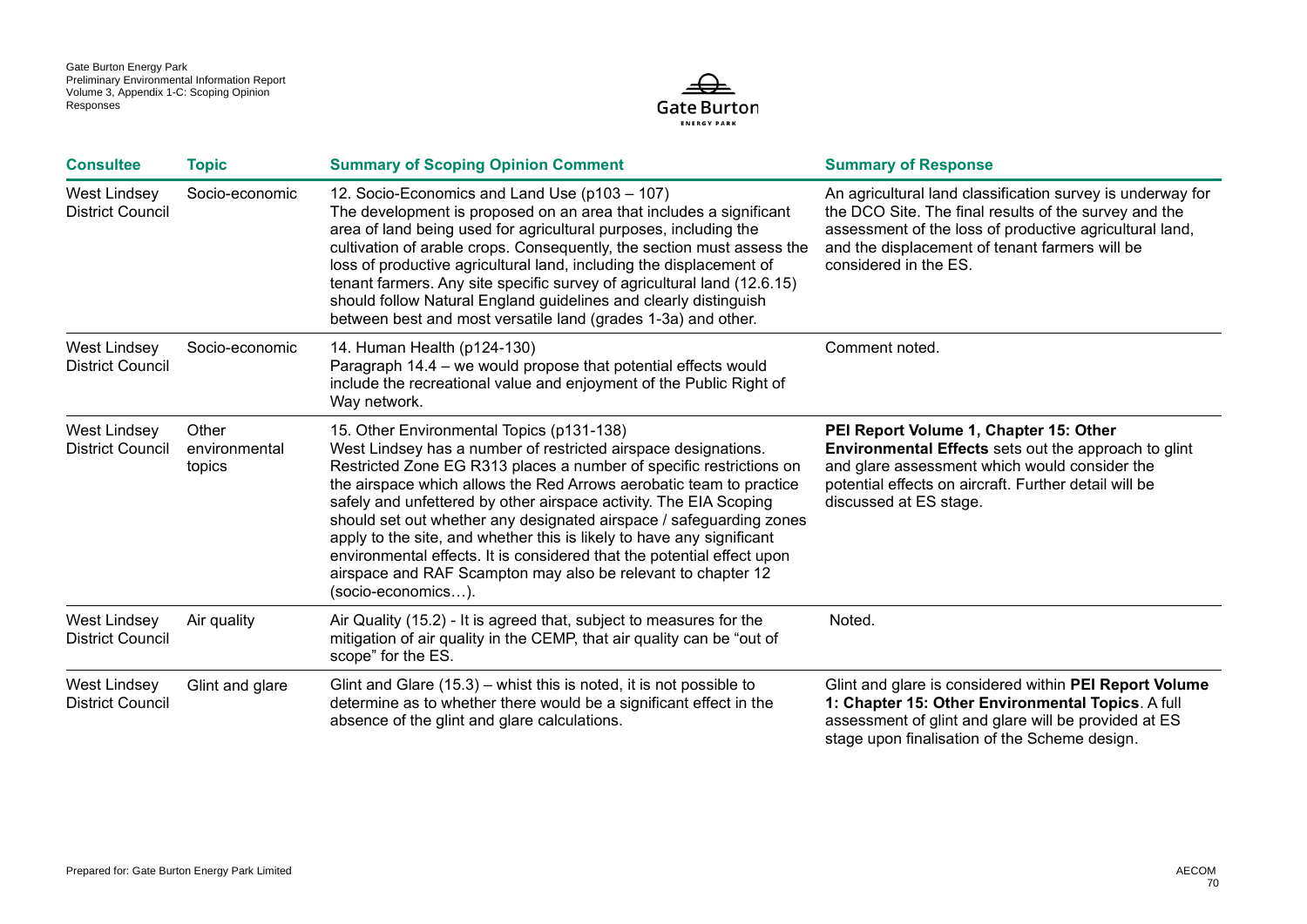

| <b>Consultee</b>                               | <b>Topic</b>                                               | <b>Summary of Scoping Opinion Comment</b>                                                                                                                                                                                                                                                                                                                                                                                                                                                                                                                                                                                                                          | <b>Summary of Response</b>                                                                                                                                                                                                                                                                                                                                                                                                                                    |
|------------------------------------------------|------------------------------------------------------------|--------------------------------------------------------------------------------------------------------------------------------------------------------------------------------------------------------------------------------------------------------------------------------------------------------------------------------------------------------------------------------------------------------------------------------------------------------------------------------------------------------------------------------------------------------------------------------------------------------------------------------------------------------------------|---------------------------------------------------------------------------------------------------------------------------------------------------------------------------------------------------------------------------------------------------------------------------------------------------------------------------------------------------------------------------------------------------------------------------------------------------------------|
| West Lindsey<br><b>District Council</b>        | <b>Battery Storage</b>                                     | Major Accidents or Disasters (15.5) – it is considered that the risk of an Abattery fire safety plan is to be prepared as a<br>accident would relate to the risk of fire or explosion with the battery<br>storage element. Whilst the extent and positioning of the battery<br>storage is to be determined, it is unclear as to the magnitude or effect<br>of such an event. Whilst it is recognised in table 15-2 that the battery<br>energy storage system would have mitigation through cooling<br>systems, this does not eliminate the risk. It is agreed that separate<br>chapters are not required for telecommunications etc (15.6) and waste<br>$(15.7)$ . | standalone DCO document to accompany the DCO<br>Application.                                                                                                                                                                                                                                                                                                                                                                                                  |
| <b>West Lindsey</b><br><b>District Council</b> | Cumulative effects                                         | 16. Structure of the ES (p139)<br>Whilst we broadly agree with the proposed structure, the ES must<br>cover cumulative effects with other projects for which consent is being<br>sought. It needs to be clear as to whether this will be on a topic by<br>topic basis, or a stand alone chapter.                                                                                                                                                                                                                                                                                                                                                                   | As discussed in PEI Report Volume 1: Chapter 16:<br>Cumulative Effects and Interactions, the long-list of<br>schemes to be assessed is for discussion and<br>agreement with consultees. The ES will report the<br>results of the assessment with particular consideration<br>given to any significant cumulative effects that are<br>identified, and the need for mitigation. These effects will<br>be reported within individual topic chapters as relevant. |
| <b>Upper Witham</b><br>Drainage Board          | Flood Risk,<br>Drainage and<br>Surface Water<br>Management | The site falls within Upper Witham Internal Drainage Board District,<br>Upper Witham Internal Drainage Board's Extended Area and also<br>Trent Valley Internal Drainage Board and Trent Valley Internal<br>Drainage Board's Extended Area. However, we are only able to<br>comment on the areas associated to Upper Witham, all information<br>regarding Trent Valley Internal Drainage Board needs direct contact<br>with them.                                                                                                                                                                                                                                   | Noted. Further consideration will be given in the<br>development of the outline drainage strategy at ES<br>stage, following refinement to the Scheme design.                                                                                                                                                                                                                                                                                                  |
|                                                |                                                            | Under the terms of the Land Drainage Act. 1991 the prior written<br>consent of the Board is required for any proposed temporary or<br>permanent works or structures within any watercourse including<br>infilling or a diversion. Areas which fall within the 'Extended Area', are<br>under the provisions of the Flood and Water Management Act 2010,<br>and the Land Drainage Act. 1991. Therefore, the prior written consent<br>of the Lead Local Flood Authority (Lincolnshire County Council) is<br>required for any proposed works or structures in any watercourse                                                                                          |                                                                                                                                                                                                                                                                                                                                                                                                                                                               |